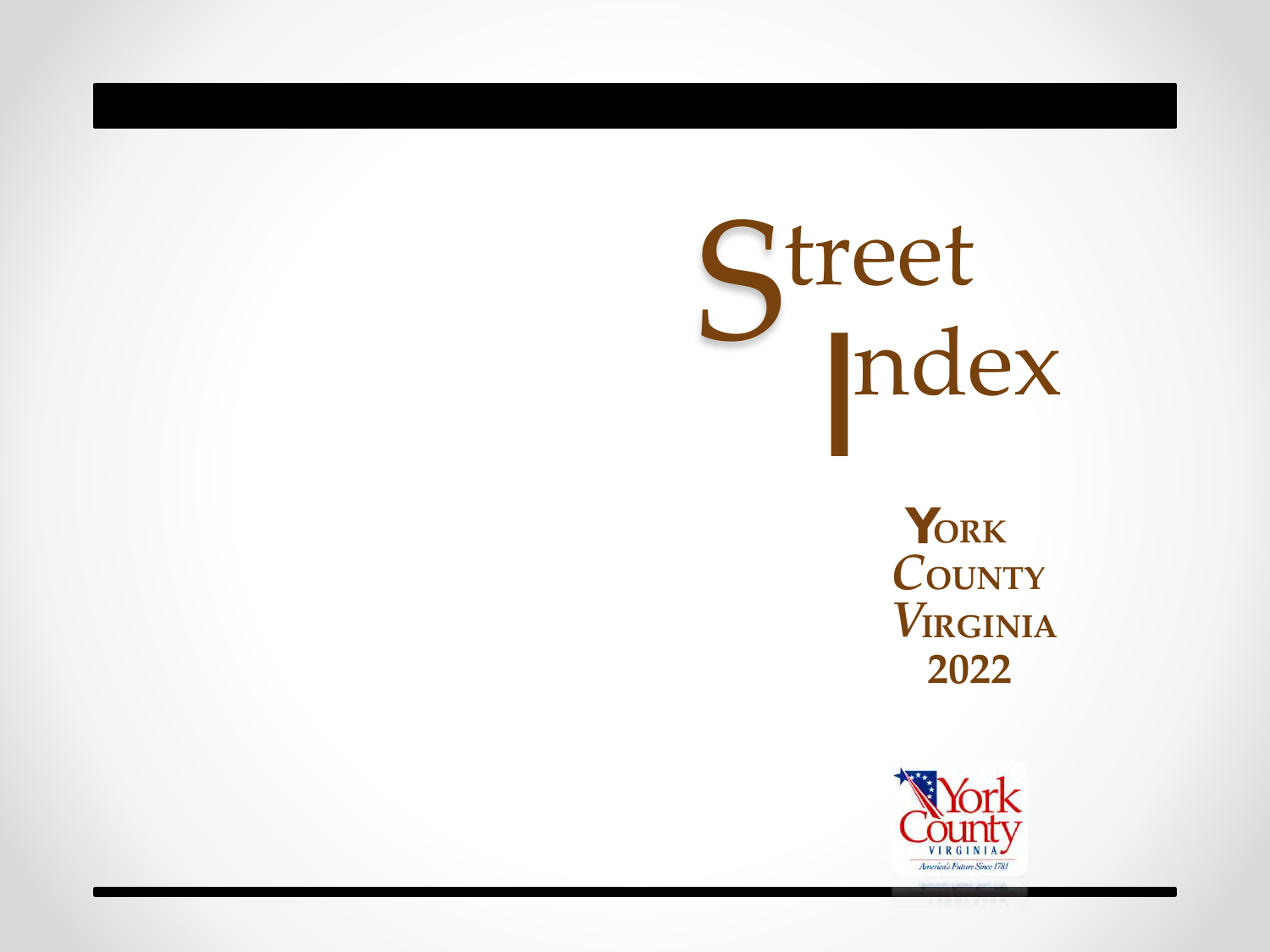## **YORK COUNTY STREET INDEX**

**JUNE 2022**

| Zip<br>Code | <b>Name of Street</b>        | <b>State</b><br>Route | <b>Running From</b>      | <b>Running To</b>         | <b>Tract</b> | <b>Census Subdivision</b><br>or Area of | <b>Election</b><br><b>District</b> |
|-------------|------------------------------|-----------------------|--------------------------|---------------------------|--------------|-----------------------------------------|------------------------------------|
| 23692       | 10TH STREET (P)              |                       | C AVENUE                 | <b>B &amp; G AVENUES</b>  | 504.01       | <b>AMOCO</b>                            | 3                                  |
| 23692       | 11TH STREET (P)              |                       | <b>G AVENUE</b>          | O AVENUE                  | 504.01       | AMOCO                                   | 3                                  |
| 23185       | 1ST STREET (F)               |                       | <b>SANDA AVENUE</b>      | D.E.                      | 509          | <b>CHEATHAM ANNEX</b>                   |                                    |
| 23692       | 1ST STREET (P)               |                       | C AVENUE                 | A AVENUE                  | 504.01       | <b>AMOCO</b>                            | 3                                  |
| 23185       | 2ND STREET (F)               |                       | <b>SANDA AVENUE</b>      | D.E.                      | 509          | CHEATHAM ANNEX                          |                                    |
| 23692       | 2ND STREET (P)               |                       | C AVENUE                 | A & F AVENUES             | 504.01       | <b>AMOCO</b>                            | 3                                  |
| 23185       | 3RD STREET (F)               |                       | <b>SANDA AVENUE</b>      | <b>4TH STREET</b>         | 509          | <b>CHEATHAM ANNEX</b>                   |                                    |
| 23692       | 3RD STREET (P)               |                       | C AVENUE                 | A & F AVENUES             | 504.01       | <b>AMOCO</b>                            | 3                                  |
| 23185       | 4TH STREET (F)               |                       | SANDA AVENUE             | D.E.                      | 509          | <b>CHEATHAM ANNEX</b>                   |                                    |
| 23692       | 4TH STREET (P)               |                       | C AVENUE                 | A & F AVENUES             | 504.01       | <b>AMOCO</b>                            | 3                                  |
| 23692       | 5TH STREET (P)               |                       | C AVENUE                 | <b>B &amp; F AVENUES</b>  | 504.01       | <b>AMOCO</b>                            | 3                                  |
| 23692       | 6TH STREET (P)               |                       | C AVENUE                 | <b>D AVENUE</b>           | 504.01       | <b>AMOCO</b>                            | 3                                  |
| 23692       | 7TH STREET (P)               |                       | C AVENUE                 | <b>B &amp; K AVENUES</b>  | 504.01       | AMOCO                                   | 3                                  |
| 23692       | 8TH STREET (P)               |                       | <b>F AVENUE</b>          | <b>K AVENUE</b>           | 504.01       | AMOCO                                   | 3                                  |
| 23692       | 9TH STREET (P)               |                       | C & D AVENUES            | <b>B &amp; G AVENUES</b>  | 504.01       | <b>AMOCO</b>                            | 3                                  |
| 23692       | A AVENUE (P)                 |                       | <b>4ST STREET</b>        | <b>1ST STREET</b>         | 504.01       | AMOCO                                   | 3                                  |
| 23185       | A STREET (F)                 |                       | SANDA AVENUE             | <b>COLD STORAGE ROAD</b>  | 509          | CHEATHAM ANNEX                          |                                    |
| 23692       | ABERCROMBIE STREET (P)       |                       | SULLIVAN STREET          | D.E.                      | 503.06       | YORKTOWN ARCH                           | 2                                  |
| 23693       | ABERFELDY WAY                | 1830                  | KILN CREEK PARKWAY       | D.E.                      | 503.05       | THE HIGHLANDS                           | 2                                  |
| 23693       | <b>ACCOMAC TURNING</b>       | 1631                  | <b>TUCKAHOE TRACE</b>    | D.E.                      | 502.06       | <b>RUNNING MAN</b>                      | 5                                  |
| 23692       | ACORN LANE (P)               |                       | <b>GLEN LAUREL WAY</b>   | <b>RUSTLING OAK RIDGE</b> | 503.06       | <b>GLEN LAUREL</b>                      |                                    |
| 23693       | ADA DRIVE                    | 1366                  | <b>GLEBE SPRING LANE</b> | D.E.                      | 502.05       | <b>TAYLOR FARMS</b>                     |                                    |
| 23693       | ADELE COURT                  | 1842                  | <b>BRIDGE WOOD DRIVE</b> | D.E.                      | 502.03       | <b>TABB LAKES</b>                       | $\overline{2}$                     |
| 23665       | AIRCOBRA COURT (F)           |                       | PREDATOR LANE            | PREDATOR LANE             | 502.04       | <b>LANDINGS AT LANGLEY</b>              | $\overline{2}$                     |
| 23188       | AIRPORT ROAD                 | 645                   | <b>MOORETOWN ROAD</b>    | ROCHAMBEAU DRIVE          | 510          | <b>BRUTON</b>                           |                                    |
| 23188       | ALABAMA LANE                 | 1617                  | <b>INDIANA LANE</b>      | D.E.                      | 510          | <b>SKIMINO HILLS</b>                    |                                    |
| 23690       | ALANNA COURT (P)             |                       | <b>DANIELS DRIVE</b>     | D.E.                      | 505          | <b>RIVERWALK TOWNES</b>                 | 3                                  |
| 23692       | ALBACORE DRIVE               | 1265                  | <b>DARE ROAD</b>         | <b>COBIA DRIVE</b>        | 503.04       | MILL COVE                               |                                    |
| 23185       | ALBERT HERRMANN DRIVE        |                       | <b>HITE PARK</b>         | D.E.                      | 511          | <b>WHITTAKERS MILL</b>                  |                                    |
| 23185       | ALDEN STREET (P)             |                       | <b>WHITWORTH WAY</b>     | <b>WHITWORTH WAY</b>      | 510          | <b>RESERVE APARTMENTS</b>               |                                    |
| 23692       | <b>ALDRIDGE LANE</b>         |                       | <b>BANK STREET</b>       | D.E.                      | 504.01       | <b>NELSONS GRANT</b>                    | 3                                  |
| 23690       | ALEXANDER HAMILTON BOULEVARD | 1012                  | ROUTE 17                 | <b>BALLARD STREET</b>     | 505          | <b>YORKTOWN</b>                         | 3                                  |
| 23185       | ALEXANDER LEE PARKWAY        | 705                   | EAST OF PENNIMAN ROAD    | WEST OF PENNIMAN ROAD     | 511          | <b>BUSCH INDUSTRIAL PARK</b>            |                                    |
| 23690       | ALEXIA LANE (P)              |                       | <b>BROCK STREET</b>      | D.E.                      | 505          | <b>RIVERWALK TOWNES</b>                 | 3                                  |
| 23693       | ALFRED COURT                 | 1495                  | <b>RICHTER LANE</b>      | D.E.                      | 502.03       | THE GREENLANDS                          | 2                                  |
| 23692       | <b>ALICE COURT</b>           | 1705                  | <b>ROLAND WAY</b>        | D.E.                      | 503.03       | <b>WILLOW LAKES</b>                     | 4                                  |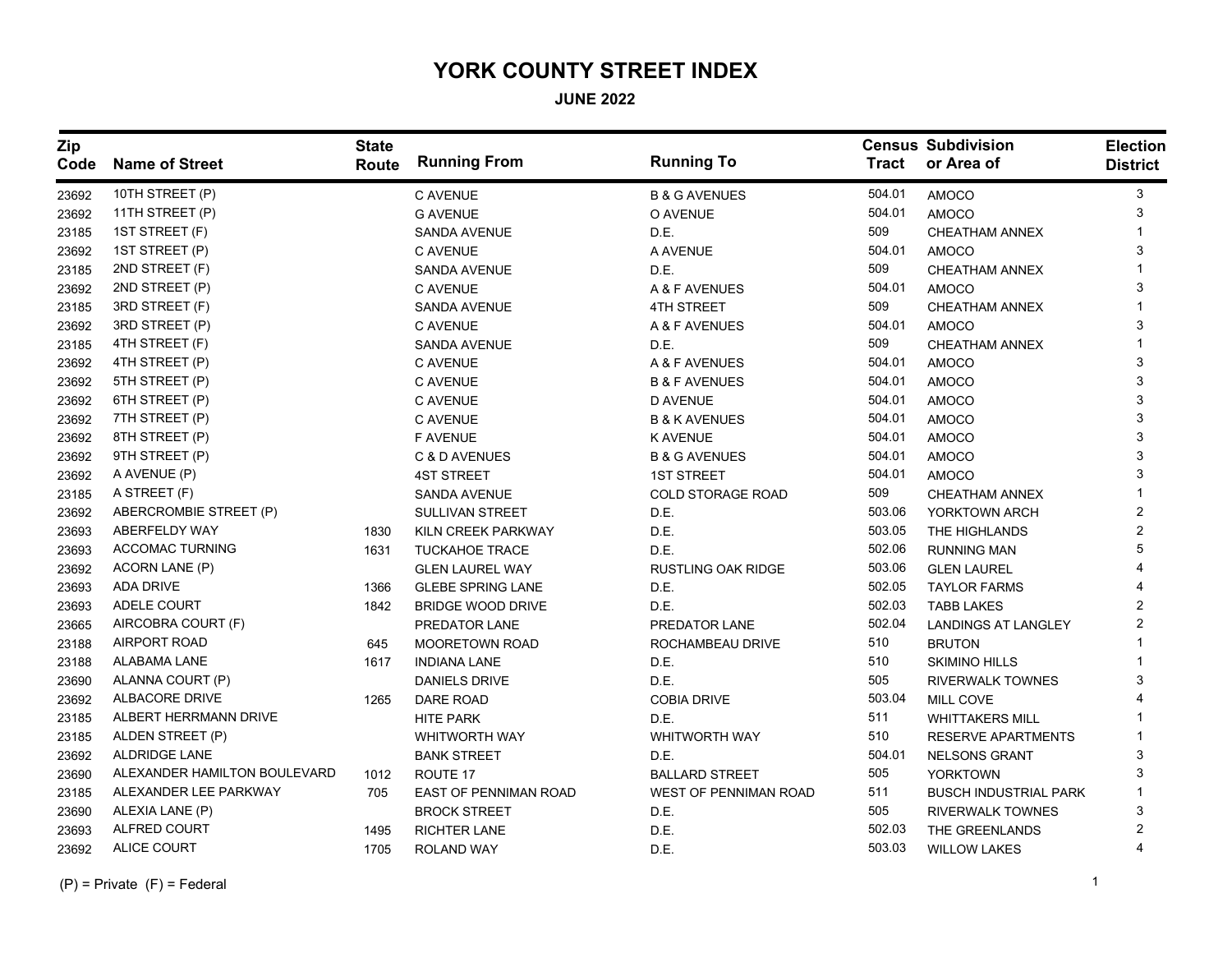| <b>Zip</b><br>Code | <b>Name of Street</b>           | <b>State</b><br>Route | <b>Running From</b>          | <b>Running To</b>          | Tract  | <b>Census Subdivision</b><br>or Area of | <b>Election</b><br><b>District</b> |
|--------------------|---------------------------------|-----------------------|------------------------------|----------------------------|--------|-----------------------------------------|------------------------------------|
| 23692              | ALLEN HARRIS DRIVE              | 1381                  | RANDOLPH STREET              | OLD YORK-HAMPTON HIGHWAY   | 504.01 | <b>SETTLERS CROSSING</b>                | 3                                  |
| 23185              | ALLENDALE PLACE                 | 1330                  | LAKESHEAD DRIVE              | D.E.                       | 511    | QUEENS LAKE                             |                                    |
| 23692              | ALLENS MILL ROAD                | 655                   | <b>WOLF TRAP ROAD</b>        | <b>DARE ROAD</b>           | ------ | <b>GRAFTON</b>                          |                                    |
| 23665              | ALTAIR LANE (F)                 |                       | CHALLENGER AVENUE            | <b>EXPEDITION STREET</b>   | 502.04 | <b>LANDINGS AT LANGLEY</b>              | 5                                  |
| 23185              | AMBER LANE (P)                  |                       | PARCHMENT BOULEVARD          | D.E.                       | 509    | CALLAHAN VILLAGE DUPLEXES               |                                    |
| 23690              | AMBLER STREET                   | 1009                  | <b>MATHEWS STREET</b>        | D.E.                       | 505    | <b>YORKTOWN</b>                         | 3                                  |
| 23693              | <b>AMBRITS WAY</b>              | 1500                  | <b>TIDEMILL ROAD</b>         | D.E.                       | 502.05 | <b>AMBRITS POINT</b>                    |                                    |
| 23690              | AMBROSE LANE (P)                |                       | <b>GARMAN LOOP</b>           | D.E.                       | 504.01 | <b>VILLAS AT YORKTOWN</b>               | 3                                  |
| 23693              | AMBUSH STREET (P)               |                       | <b>CROSSROADS LOOP</b>       | DEMOCRACY STREET           | 503.05 | THE COMMONWEALTH                        | 2                                  |
| 23693              | <b>AMELIA COURT</b>             | 1768                  | LILBURNE WAY                 | D.E.                       | 502.03 | LILBURNE MEADOW                         | 2                                  |
| 23693              | AMERSHAM DRIVE (P)              |                       | D.E. WEST OF CHELTENHAM WAY  | D.E. EAST OF CAMDEN WAY    | 502.06 | YORKSHIRE DOWNS                         | 5                                  |
| 23692              | <b>AMORY LANE</b>               | 630                   | ROUTE 17                     | <b>GRAFTON DRIVE</b>       | 503.06 | <b>GRAFTON</b>                          |                                    |
| 23693              | ANACOSTIA TURN                  | 1735                  | <b>RUNNING MAN TRAIL</b>     | D.E.                       | 502.06 | <b>RUNNING MAN</b>                      | 5                                  |
| 23692              | <b>ANCHOR DRIVE</b>             | 619                   | SHIP POINT ROAD              | D.E.                       | 503.04 | SHIP POINT HOMES                        |                                    |
| 23692              | ANCHOR LANE (P)                 |                       | <b>ANCHOR DRIVE</b>          | D.E.                       | 503.04 | SHIP POINT HOMES                        |                                    |
| 23696              | ANCHORAGE LANE (P)              |                       | <b>SEAFORD LANE</b>          | D.E.                       | 504.02 | <b>SEAFORD</b>                          | 3                                  |
| 23693              | ANDOVER COURT (P)               |                       | <b>WROUGHT IRON BEND</b>     | D.E.                       | 502.03 | <b>SMITHY GLEN</b>                      | 2                                  |
| 23692              | ANDREWS CROSSING                | 1372                  | <b>CHARTER DRIVE</b>         | D.E.                       | 503.04 | <b>PATRICKS LANDING</b>                 |                                    |
| 23188              | ANGUS LANE (P)                  |                       | <b>MOORETOWN ROAD</b>        | D.E.                       | 510    | <b>HENDERSON</b>                        |                                    |
| 23185              | ANNAPOLIS CIRCLE (P)            |                       | <b>GEORGETOWN CRESCENT</b>   | <b>GEORGETOWN CRESCENT</b> | 510    | <b>FAIRFIELD AT KINGSGATE</b>           |                                    |
| 23665              | ANNE BURRAS AVENUE (F)          |                       | <b>FOUNDERS POINT AVENUE</b> | <b>GOSNOLD LANE</b>        | 502.04 | <b>LANDINGS AT LANGLEY</b>              | 2                                  |
| 23693              | ANNE CIRCLE                     | 1534                  | <b>TABB LANE</b>             | D.E.                       | 502.05 | <b>TABB TERRACE</b>                     | 5                                  |
| 23188              | ANNS COURT (P)                  |                       | <b>PENN DRIVE</b>            | D.E.                       | 510    | <b>OLD QUAKER ESTATES</b>               |                                    |
| 23693              | ANTEBELLUM WAY (P)              |                       | <b>CROSSROADS LOOP</b>       | D.E.                       | 503.05 | THE COMMONWEALTH                        | 2                                  |
| 23185              | ANTRIM ROAD (F)                 |                       | <b>FIRST STREET</b>          | <b>FOURTH STREET</b>       | 509    | CHEATHAM ANNEX                          |                                    |
| 23665              | APOLLO WAY (F)                  |                       | <b>ENDEAVOR LANE</b>         | <b>CHALLENGER AVENUE</b>   | 502.04 | <b>LANDINGS AT LANGLEY</b>              | 5                                  |
| 23185              | APOTHECARY PLACE                | 1149                  | <b>HAYMAKER PLACE</b>        | D.E.                       | 509    | <b>WILLIAMSBURG BLUFFS</b>              |                                    |
| 23693              | APPALOOSA DRIVE (P)             |                       | YORK DOWNS DRIVE             | D.E.                       | 502.06 | YORKSHIRE DOWNS                         | 5                                  |
| 23693              | APPLE LANE (P)                  |                       | ROUTE 17                     | D.E.                       | 503.05 | TABB                                    | $\overline{2}$                     |
| 23693              | <b>AQUIA TURN</b>               | 1733                  | <b>RUNNING MAN TRAIL</b>     | D.E.                       | 502.06 | <b>RUNNING MAN</b>                      | 5                                  |
| 23693              | ARABIAN CIRCLE (P)              |                       | <b>DERBY RUN</b>             | <b>DERBY RUN</b>           | 502.06 | YORKSHIRE DOWNS                         | 5                                  |
| 23188              | ARBORDALE LOOP (P)              |                       | <b>BULIFANTS BOULEVARD</b>   |                            | 510    | ARBORDALE                               |                                    |
| 23692              | ARCADIA LOOP (P)                |                       | <b>CLAIRMONT WAY</b>         | <b>DELRAY DRIVE</b>        | 503.06 | <b>GRAFTON</b>                          | 3                                  |
| 23185              | <b>ARDEN DRIVE</b>              | 662                   | <b>CARAN ROAD</b>            | D.E.                       | 510    | <b>GREENSPRINGS</b>                     |                                    |
| 23665              | ARES STREET (F)                 |                       | <b>CONSTELLATION LANE</b>    | <b>CHALLENGER AVENUE</b>   | 502.04 | LANDINGS AT LANGLEY                     | 5                                  |
| 23693              | ARMORY WAY (P)                  |                       | ANTEBELLUM WAY               | DEMOCRACY STREET           | 503.05 | THE COMMONWEALTH                        | 2                                  |
| 23185              | <b>ARMSTRONG DRIVE</b>          | 1104                  | <b>MERRIMAC TRAIL</b>        | <b>BANNEKER DRIVE</b>      | 509    | <b>CARVER GARDENS</b>                   |                                    |
| 23693              | <b>ARROW COURT</b>              | 1639                  | ROBIN HOOD DRIVE             | D.E.                       | 502.06 | SHERWOOD FOREST                         |                                    |
| 23692              | <b>ARTILLERY ROAD</b>           | 703                   | <b>WORMLEY CREEK ROAD</b>    | <b>WORMLEY CREEK DRIVE</b> | 504.01 | <b>MARLBANK FARM</b>                    |                                    |
| 23693              | <b>ASCOT DRIVE</b>              | 1676                  | <b>HAMPTON HIGHWAY</b>       | YORK DOWNS DRIVE           | 502.06 | YORKSHIRE DOWNS                         |                                    |
| 23188              | <b>ASHBY PARK DRIVE</b>         |                       | <b>MOORETOWN ROAD</b>        | D.E.                       | 510    | INTERNATIONAL CENTER                    |                                    |
|                    | $(P)$ = Private $(F)$ = Federal |                       |                              |                            |        | 2                                       |                                    |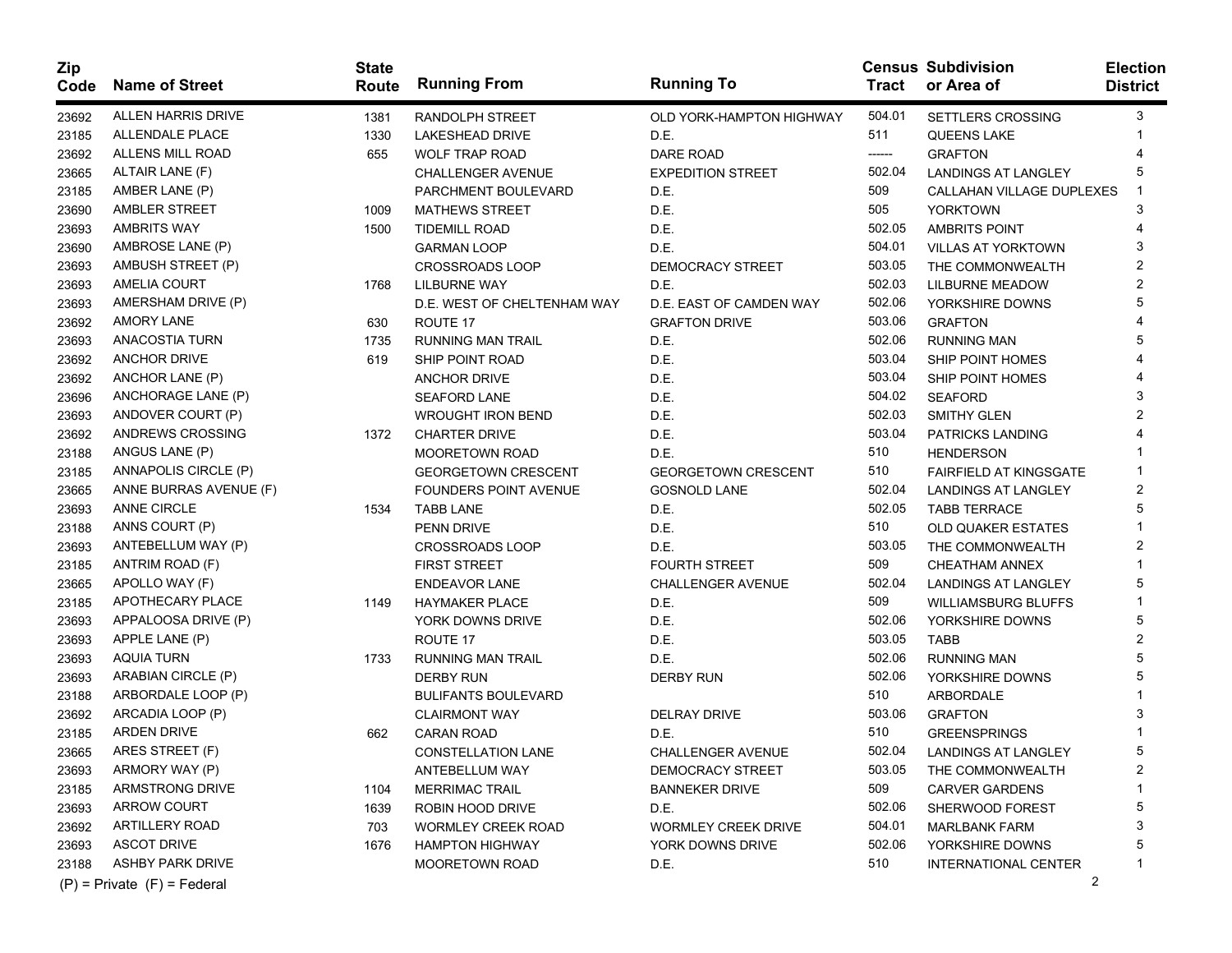| Zip<br>Code | <b>Name of Street</b>           | <b>State</b><br>Route | <b>Running From</b>         | <b>Running To</b>          | <b>Tract</b> | <b>Census Subdivision</b><br>or Area of | <b>Election</b><br><b>District</b> |
|-------------|---------------------------------|-----------------------|-----------------------------|----------------------------|--------------|-----------------------------------------|------------------------------------|
| 23692       | <b>ASHLEY CIRCLE</b>            | 1557                  | <b>FIELDING LEWIS DRIVE</b> | D.E.                       | 503.03       | <b>BRANDYWINE</b>                       | 4                                  |
| 23690       | ASHTON DRIVE (P)                |                       | <b>DANIELS DRIVE</b>        | D.E.                       | 505          | <b>RIVERWALK TOWNES</b>                 | 3                                  |
| 23692       | ASPEN BOULEVARD                 | 1263                  | PIONEER ROAD                | D.E.                       | 503.06       | <b>EDGEHILL</b>                         | 3                                  |
| 23185       | ASTER LANE (P)                  |                       | <b>BEGONIA WAY</b>          | <b>SUNFLOWER COURT</b>     | 509          | KINGS CREEK PLANTATION                  |                                    |
| 23665       | ATLANTIS LANE (F)               |                       | <b>CHALLENGER AVENUE</b>    | <b>CHALLENGER AVENUE</b>   | 502.04       | <b>LANDINGS AT LANGLEY</b>              | 5                                  |
| 23693       | <b>ATOKA TURN</b>               | 1737                  | <b>CHAPTICO RUN</b>         | D.E.                       | 502.06       | <b>RUNNING MAN</b>                      | 5                                  |
| 23188       | <b>AUBURN LANE</b>              | 1626                  | <b>BARLOW ROAD</b>          | <b>WICHITA LANE</b>        | 510          | <b>SKIMINO HILLS</b>                    |                                    |
| 23696       | <b>AUGUST DRIVE</b>             | 1292                  | OLD SEAFORD ROAD            | D.E.                       | 504.02       | <b>SEAFORD SHORES</b>                   | 3                                  |
| 23185       | AURAY DRIVE (P)                 |                       | <b>LORRAINE DRIVE</b>       | NORMANDY CRESCENT          | 509          | <b>MARQUIS HILLS</b>                    |                                    |
| 23692       | AUSTINS POINT (P)               |                       | <b>LAKESIDE DRIVE</b>       | D.E.                       | 503.04       | <b>GRAFTON</b>                          |                                    |
| 23693       | <b>AUTUMN WAY</b>               | 1663                  | <b>HAMPTON HIGHWAY</b>      | D.E.                       | 502.05       | <b>EDGEWOOD</b>                         | 5                                  |
| 23692       | AZALEA DRIVE                    | 1220                  | YORK-WARWICK DRIVE          | <b>BROKENBRIDGE ROAD</b>   | 503.06       | <b>EDGEHILL</b>                         | 3                                  |
| 23692       | B AVENUE (P)                    |                       | <b>TENTH STREET</b>         | <b>SECOND STREET</b>       | 504.01       | AMOCO                                   |                                    |
| 23185       | B STREET (F)                    |                       | SANDA AVENUE                | <b>LYNCH STREET</b>        | 509          | <b>CHEATHAM ANNEX</b>                   |                                    |
| 23692       | <b>BACK CREEK PARK</b>          | 1291                  | <b>GOODWIN NECK ROAD</b>    | D.E.                       | 504.02       | <b>DANDY</b>                            | 3                                  |
| 23696       | <b>BACK CREEK ROAD</b>          | 718                   | <b>GOODWIN NECK ROAD</b>    | D.E.                       | 504.02       | <b>SEAFORD</b>                          | 3                                  |
| 23188       | <b>BACK FORTY LOOP</b>          | 1417                  | <b>LEVINSON PASS</b>        | D.E.                       | 510          | <b>SKIMINO LANDING ESTATES</b>          |                                    |
| 23690       | <b>BACON STREET</b>             | 1006                  | <b>MAIN STREET</b>          | <b>BALLARD STREET</b>      | 505          | <b>YORKTOWN</b>                         | 3                                  |
| 23692       | <b>BAILEY DRIVE</b>             | 1505                  | <b>LAKESIDE DRIVE</b>       | D.E.                       | 503.03       | <b>LAKESIDE FOREST</b>                  |                                    |
| 23692       | <b>BAILEY ROAD</b>              | 1505                  | <b>LAKESIDE DRIVE</b>       | SHOWALTER ROAD             | 503.04       | <b>LAKESIDE HEIGHTS</b>                 |                                    |
| 23692       | <b>BALDRIC PLACE</b>            | 1506                  | D.E. EAST OF DUFF DRIVE     | D.E. WEST OF DUFF DRIVE    | 503.03       | <b>BRANDYWINE</b>                       |                                    |
| 23691       | BALLARD DRIVE (F)               |                       | LAFAYETTE DRIVE             | D.E.                       | 509          | <b>NAVAL WEAPONS STATION</b>            |                                    |
| 23691       | BALLARD ROAD (F)                |                       | <b>MAIN ROAD</b>            | <b>BOLLMAN ROAD</b>        | 509          | <b>NAVAL WEAPONS STATION</b>            |                                    |
| 23690       | <b>BALLARD STREET</b>           | 1020                  | <b>WATER STREET</b>         | <b>COOK ROAD</b>           | 505          | <b>YORKTOWN</b>                         | 3                                  |
| 23690       | <b>BALLARD STREET</b>           | 238                   | <b>COOK ROAD</b>            | <b>U.S.C.G. STATION</b>    | 505          | <b>YORKTOWN</b>                         | 3                                  |
| 23692       | <b>BANK STREET</b>              |                       | <b>TRADESMAN WAY</b>        | D.E.                       | 504.01       | <b>NELSONS GRANT</b>                    | 3                                  |
| 23185       | <b>BANNEKER DRIVE</b>           | 1105                  | DREW ROAD                   | D.E.                       | 509          | <b>CARVER GARDENS</b>                   |                                    |
| 23690       | <b>BAPTIST ROAD</b>             | 660                   | OLD WILLIAMSBURG ROAD       | D.E.                       | 505          | <b>LACKEY</b>                           | 3                                  |
| 23692       | <b>BARBEE CIRCLE</b>            | 1520                  | <b>KITTY DRIVE</b>          | D.E.                       | 503.04       | THE BARBEE SUBDIVISION                  |                                    |
| 23692       | BARCANMORE LANE (P)             |                       | DANDY LOOP ROAD             | D.E.                       | 504.01       | <b>DANDY</b>                            | 3                                  |
| 23693       | <b>BARCLAY ROAD</b>             | 1540                  | CALTHROP NECK ROAD          | D.E.                       | 502.05       | <b>BARCLAY ACRES</b>                    | 5                                  |
| 23692       | <b>BARCROFT DRIVE</b>           | 1271                  | <b>WOLF TRAP ROAD</b>       | D.E.                       | 503.03       | <b>BARCROFT</b>                         |                                    |
| 23692       | BARFLEUR PLACE (P)              |                       | YORK CROSSING ROAD          | D.E.                       | 503.03       | YORK CROSSING                           |                                    |
| 23690       | <b>BARHAM BOULEVARD</b>         | 1019                  | <b>LEIGH ROAD</b>           | D.E.                       | 505          | <b>RIVERMEADE</b>                       | 3                                  |
| 23188       | <b>BARLOW ROAD</b>              | 604                   | LIGHTFOOT ROAD              | ROCHAMBEAU DRIVE           | 510          | <b>SKIMINO</b>                          |                                    |
| 23692       | BARN SWALLOW RIDGE (P)          |                       | <b>FALLING SPRING RUN</b>   | <b>FALLING SPRING RUN</b>  | 503.06       | <b>GRAFTON WOODS</b>                    | 4                                  |
| 23690       | BARNCORD WAY (P)                |                       | <b>GARMAN LOOP</b>          | D.E.                       | 504.01       | <b>VILLAS AT YORKTOWN</b>               | 3                                  |
| 23188       | <b>BARNSTAPLE WAY</b>           | 604                   | LIGHTFOOT ROAD              | LONDONDERRY LANE           | 510          | <b>BANBURY CROSS</b>                    |                                    |
| 23691       | <b>BARRACKS CIRCLE (F)</b>      |                       | STONEY POINT ROAD           | STONEY POINT ROAD          | 509          | <b>NAVAL WEAPONS STATION</b>            |                                    |
| 23691       | BARRACKS ROAD (F)               |                       | <b>MAIN ROAD</b>            | D.E.                       | 509          | NAVAL WEAPONS STATION                   | -1                                 |
| 23693       | <b>BARRINGTON LANE</b>          | 1827                  | D.E. EAST OF SCHEMBRI LANE  | D.E. WEST OF SCHEMBRI LANE | 503.05       | AVERY WOODS                             | 2                                  |
|             | $(P)$ = Private $(F)$ = Federal |                       |                             |                            |              | 3                                       |                                    |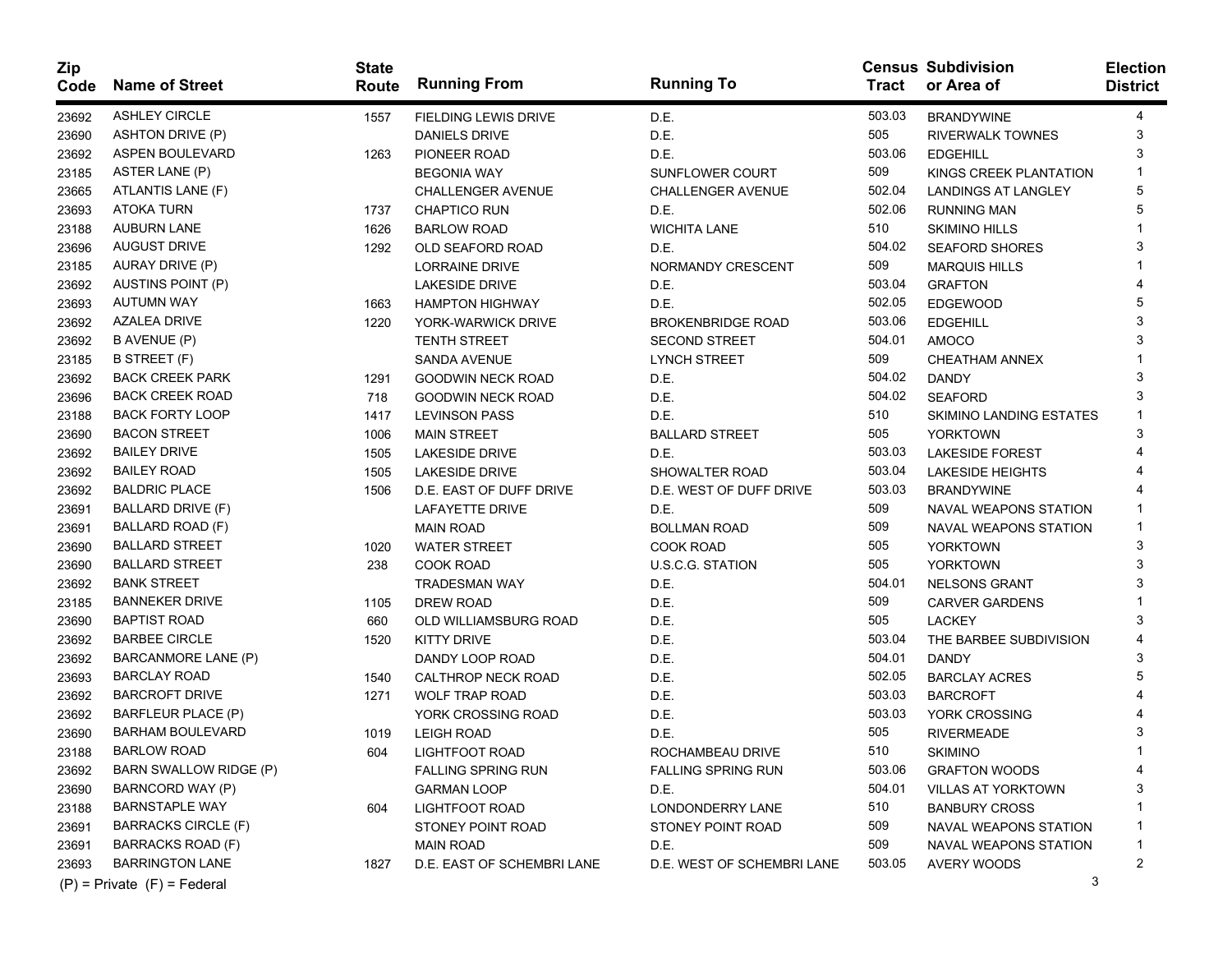| Zip<br>Code | <b>Name of Street</b>           | <b>State</b><br>Route | <b>Running From</b>         | <b>Running To</b>           | Tract  | <b>Census Subdivision</b><br>or Area of | <b>Election</b><br><b>District</b> |
|-------------|---------------------------------|-----------------------|-----------------------------|-----------------------------|--------|-----------------------------------------|------------------------------------|
| 23691       | <b>BARRON DRIVE (F)</b>         |                       | <b>BALLARD DRIVE</b>        | <b>BALLARD DRIVE</b>        | 509    | <b>NAVAL WEAPONS STATION</b>            | 1                                  |
| 23692       | <b>BASTA DRIVE</b>              | 708                   | <b>WATERVIEW ROAD</b>       | <b>JANIS DRIVE</b>          | 504.01 | <b>WATERVIEW TERRACE</b>                | 3                                  |
| 23185       | <b>BASTILLE COURT (P)</b>       |                       | <b>COMMONS WAY</b>          | D.E.                        | 510    | <b>WILLIAMSBURG COMMONS</b>             |                                    |
| 23693       | BATTEN WAY (P)                  |                       | <b>KEENER WAY</b>           | <b>TOPSAIL LANE</b>         | 503.05 | THE MAINSTAY                            | 2                                  |
| 23692       | <b>BATTERY CIRCLE</b>           | 1600                  | SHOWALTER ROAD              | D.E.                        | 503.04 | SOUTHALLS BATTERY                       |                                    |
| 23692       | <b>BATTLE ROAD</b>              | 718                   | ROUTE 17                    | OLD YORK-HAMPTON HIGHWAY    | 504.01 | <b>BATTLE PARK</b>                      | 3                                  |
| 23696       | <b>BAY TREE BEACH ROAD</b>      | 712                   | <b>SEAFORD ROAD</b>         | D.E.                        | 504.02 | <b>SEAFORD</b>                          |                                    |
| 23693       | <b>BAYBERRY LANE</b>            | 1576                  | BEECHWOOD LANE              | D.E.                        | 502.06 | <b>SHADY BANKS</b>                      |                                    |
| 23692       | <b>BAYVIEW DRIVE</b>            | 784                   | <b>FAIRFIELD DRIVE</b>      | D.E.                        | 503.04 | PINEY POINT ESTATES                     |                                    |
| 23692       | <b>BEACH ROAD</b>               | 1701                  | <b>WHISPERING WAY</b>       | D.E.                        | 503.04 | <b>WHISPERING PINES</b>                 |                                    |
| 23692       | <b>BEATTIES LANDING ROAD</b>    | 1276                  | FISHNECK LANDING ROAD       | D.E.                        | 503.04 | <b>SHIP POINT LANDING</b>               |                                    |
| 23691       | BEAVER ROAD (F)                 |                       |                             |                             | 509    | NAVAL WEAPONS STATION                   |                                    |
| 23692       | <b>BEECHAM DRIVE</b>            | 1521                  | SHOWALTER ROAD              | D.E.                        | 503.04 | <b>IRA-CHURCHVILLE ESTATES</b>          |                                    |
| 23692       | BEECHWOOD DRIVE                 | 1501                  | <b>LAKESIDE DRIVE</b>       | D.E.                        | 503.04 | <b>HARWOOD MILL</b>                     |                                    |
| 23693       | BEECHWOOD LANE                  | 1575                  | <b>HAMPTON HIGHWAY</b>      | <b>BAYBERRY LANE</b>        | 502.06 | <b>SHADY BANKS</b>                      | 5                                  |
| 23185       | BEGONIA WAY (P)                 |                       | <b>TRANQUILITY DRIVE</b>    | <b>ASTER LANE</b>           | 509    | KINGS CREEK PLANTATION                  |                                    |
| 23692       | <b>BELL HILL DRIVE</b>          | 1210                  | <b>LOTZ DRIVE</b>           | D.E.                        | 503.03 | <b>ACREE ACRES</b>                      |                                    |
| 23691       | BELLFIELD ROAD (F)              |                       | <b>MAIN ROAD</b>            | D.E.                        | 509    | NAVAL WEAPONS STATION                   | 1                                  |
| 23693       | <b>BELLOWS PLACE</b>            | 1771                  | <b>BLACKSMITH ARCH</b>      | D.E.                        | 502.03 | <b>DAVIS FORGE</b>                      | 2                                  |
| 23693       | <b>BELMONT CIRCLE (P)</b>       |                       | <b>COVENTRY BOULEVARD</b>   | <b>COVENTRY BOULEVARD</b>   | 502.03 | <b>FINCH TERRACE</b>                    | 2                                  |
| 23691       | BELTZER DRIVE (F)               |                       | LONGFELLOW ROAD             | SHUPPER DRIVE               | 509    | NAVAL WEAPONS STATION                   | 1                                  |
| 23692       | BELVIN LANE (P)                 |                       | DANDY LOOP ROAD             | D.E.                        | 504.01 | <b>DANDY</b>                            | 3                                  |
| 23696       | <b>BENJAMINS COURT</b>          | 1171                  | <b>SADELIA DRIVE</b>        | D.E.                        | 503.03 | PORT MYERS                              | 3                                  |
| 23693       | <b>BENNINGTON COURT</b>         | 1807                  | <b>HOLLINGSWORTH COURT</b>  | D.E.                        | 503.05 | <b>HOLLINGSWORTH</b>                    | 2                                  |
| 23693       | <b>BENTLEY COURT</b>            | 1674                  | PRINCE ARTHUR DRIVE         | D.E.                        | 502.06 | YORKSHIRE DOWNS                         | 5                                  |
| 23185       | <b>BERKLEY DRIVE</b>            | 721                   | <b>DUNCAN DRIVE</b>         | <b>WILKINS DRIVE</b>        | 511    | YORK TERRACE                            |                                    |
| 23692       | <b>BERRYS LANDING</b>           | 1295                  | <b>WESTON ROAD</b>          | D.E.                        | 503.04 | PATRICKS LANDING                        |                                    |
| 23693       | <b>BETHANY TERRACE</b>          | 681                   | <b>BIG BETHEL ROAD</b>      | D.E.                        | 502.06 | <b>THOMAS ESTATES</b>                   | 5                                  |
| 23185       | <b>BETHUNE DRIVE</b>            | 1102                  | <b>BANNEKER DRIVE</b>       | D.E.                        | 509    | <b>CARVER GARDENS</b>                   |                                    |
| 23690       | BIBB ROAD (F)                   |                       | <b>HAMILTON ROAD</b>        | D.E.                        | 505    | <b>COAST GUARD STATION</b>              | 3                                  |
| 23185       | BICAMERAL LANE (P)              |                       | <b>TWO PENNY PLACE</b>      | HOUSE OF BURGESSES WAY      | 510    | <b>BURGESSES QUARTERS</b>               |                                    |
| 23693       | <b>BIG BETHEL ROAD</b>          | 600                   | YORKTOWN ROAD               | <b>HAMPTON CITY LIMITS</b>  | ------ | <b>TABB</b>                             | 2/4/5                              |
| 23188       | <b>BIG GAP ROAD</b>             |                       | <b>SKIMINO ROAD</b>         | D.E.                        | 510    | <b>CICERO</b>                           |                                    |
| 23185       | BIGLER DRIVE (P)                |                       | <b>RESERVE WAY</b>          | <b>MERSHON WAY</b>          | 510    | THE RESERVE AT WILLIAMSBUR              |                                    |
| 23693       | <b>BILL SOURS DRIVE</b>         | 1488                  | <b>HOUNDS CHASE</b>         | D.E.                        | 503.05 | <b>FOXWOOD</b>                          |                                    |
| 23188       | BIMINI LANE (P)                 |                       | <b>KELTON STATION</b>       | D.E.                        | 510    | <b>KELTON STATION</b>                   | 1                                  |
| 23693       | <b>BIRKDALE COURT</b>           | 1812                  | D.E. SO. OF MUIRFIELD COURT | D.E. NO. OF PRESTWICK COURT | 503.05 | ROYAL COLVEN                            | 2                                  |
| 23693       | <b>BLACKBERRY BEND</b>          | 1764                  | <b>COVENTRY BOULEVARD</b>   | PEACHTREE LANE              | 502.03 | <b>JUSTINIAN GROVE</b>                  | 2                                  |
| 23693       | <b>BLACKSMITH ARCH</b>          | 1770                  | OWEN DAVIS BOULEVARD        | D.E.                        | 502.03 | <b>DAVIS FORGE</b>                      | 2                                  |
| 23665       | BLACKWIDOW COURT (F)            |                       | PREDATOR LANE               | PREDATOR LANE               | 502.04 | LANDINGS AT LANGLEY                     | 2                                  |
| 23693       | <b>BLACKWOOD COURT</b>          | 1681                  | WINDY SHORE DRIVE           | D.E.                        | 502.04 | <b>WHISPERING WINDS</b>                 | 5                                  |
|             | $(P)$ = Private $(F)$ = Federal |                       |                             |                             |        | 4                                       |                                    |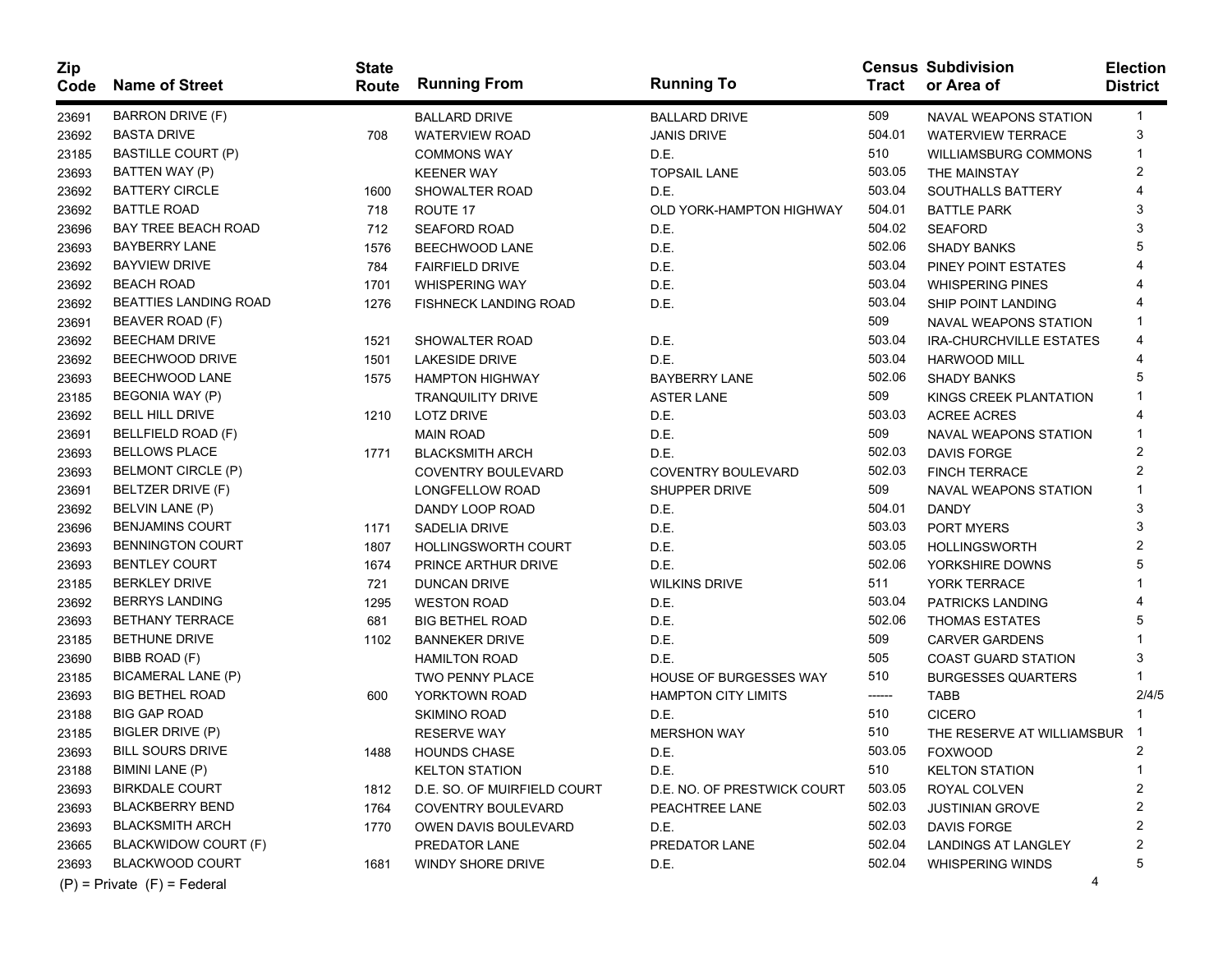| Zip<br>Code | <b>Name of Street</b>           | <b>State</b><br>Route | <b>Running From</b>        | <b>Running To</b>          | <b>Tract</b> | <b>Census Subdivision</b><br>or Area of | <b>Election</b><br><b>District</b> |
|-------------|---------------------------------|-----------------------|----------------------------|----------------------------|--------------|-----------------------------------------|------------------------------------|
| 23692       | <b>BLAIR DRIVE</b>              | 1381                  | RANDOLPH STREET            | <b>ALLEN HARRIS DRIVE</b>  | 504.01       | SETTLERS CROSSING                       | 3                                  |
| 23185       | <b>BLALOCK DRIVE</b>            | 685                   | <b>RICHWINE DRIVE</b>      | D.E.                       | 511          | YORK TERRACE                            |                                    |
| 23696       | <b>BLANTON DRIVE</b>            | 790                   | <b>KENNETH DRIVE</b>       | D.E.                       | 504.02       | <b>SEAFORD</b>                          | 3                                  |
| 23693       | <b>BLEVINS RUN</b>              | 1668                  | LONG GREEN BOULEVARD       | D.E.                       | 502.03       | THE GREENLANDS                          |                                    |
| 23692       | <b>BLUE HERON DRIVE</b>         | 1181                  | <b>WATER FOWL DRIVE</b>    | D.E.                       | 503.04       | THE LAKES AT DARE                       |                                    |
| 23185       | <b>BLUFFS CIRCLE</b>            | 1152                  | PARCHMENT BOULEVARD        | D.E.                       | 509          | <b>WILLIAMSBURG BLUFFS</b>              |                                    |
| 23692       | <b>BOATHOUSE COVE (P)</b>       |                       | <b>WYNNE ROAD</b>          | D.E.                       | 503.04       | DARE COVES                              |                                    |
| 23185       | <b>BOCA RATON CIRCLE</b>        | 1125                  | <b>ROLLING HILLS DRIVE</b> | D.E.                       | 509          | <b>COUNTRY CLUB ACRES</b>               |                                    |
| 23692       | <b>BOLIVAR DRIVE</b>            | 1252                  | HORNSBYVILLE ROAD          | OLD WORMLEY CREEK ROAD     | 504.01       | <b>HARRIS GROVE</b>                     | 3                                  |
| 23691       | BOLLMAN ROAD (F)                |                       | OLD WILLIAMSBURG ROAD      | <b>LEE ROAD</b>            | 509          | <b>NAVAL WEAPONS STATION</b>            |                                    |
| 23185       | <b>BOLTONS MILL PARKWAY</b>     | 1057                  | <b>CLEMENTS MILL TRACE</b> | <b>GALTS MILL ARCH</b>     | 511          | <b>WHITTAKERS MILL</b>                  |                                    |
| 23692       | <b>BONITO DRIVE</b>             | 1266                  | ALBACORE DRIVE             | D.E.                       | 503.04       | MILL COVE                               |                                    |
| 23696       | <b>BONNIE CIRCLE</b>            |                       | <b>OSBORN LANE</b>         | D.E.                       | 504.02       | <b>OSBORN LANDING</b>                   | 3                                  |
| 23185       | <b>BOOKER T. ROAD</b>           | 1107                  | <b>DREW ROAD</b>           | <b>WEAVER ROAD</b>         | 509          | <b>CARVER GARDENS</b>                   |                                    |
| 23185       | BORDEAUX COURT (P)              |                       | <b>GOLDEN DRIVE</b>        | D.E.                       | 511          | <b>VINEYARD HEIGHTS</b>                 |                                    |
| 23690       | BORDEN WAY (P)                  |                       | <b>GARMAN LOOP</b>         | D.E.                       | 504.01       | <b>VILLAS AT YORKTOWN</b>               | 3                                  |
| 23185       | <b>BOSTON COMMONS (P)</b>       |                       | <b>GEORGETOWN CRESCENT</b> | <b>GEORGETOWN CRESCENT</b> | 510          | <b>FAIRFIELD AT KINGSGATE</b>           |                                    |
| 23691       | <b>BOUCHER DRIVE (F)</b>        |                       | LEBANON CHURCH ROAD        | <b>BALLARD DRIVE</b>       | 509          | <b>NAVAL WEAPONS STATION</b>            | 1                                  |
| 23691       | <b>BOULDER DRIVE (F)</b>        |                       |                            |                            |              | NAVAL WEAPONS STATION                   | 1                                  |
| 23185       | <b>BOULDER WAY</b>              | 1431                  | <b>COBBLE STONE</b>        | D.E.                       | 511          | COBBLE CREEK                            |                                    |
| 23690       | <b>BOUNDARY ROAD</b>            | 601                   | D.E. EAST OF SPRING ROAD   | D.E. WEST OF SYCAMORE LANE | 505          | <b>LACKEY</b>                           | 3                                  |
| 23185       | <b>BOWSTRING DRIVE</b>          | 1323                  | LAKESHEAD DRIVE            | D.E.                       | 511          | QUEENS LAKE                             |                                    |
| 23692       | <b>BRACEWELL LANE</b>           |                       | <b>MARINERS WAY</b>        | YORKTOWN CRESCENT          | 504.01       | YORKTOWN CRESCENT                       | 3                                  |
| 23691       | BRACKEN ROAD (F)                |                       | <b>BARRACKS ROAD</b>       | <b>COLONIAL PARKWAY</b>    | 509          | NAVAL WEAPONS STATION                   |                                    |
| 23692       | <b>BRADLEY DRIVE</b>            | 1200                  | DANDY LOOP ROAD            | D.E.                       | 504.01       | DANDY LOOP ESTATES                      | 3                                  |
| 23690       | <b>BRAMBLE STREET (F)</b>       |                       | <b>TANEY PLAZA</b>         | <b>INGHAM STREET</b>       | 505          | <b>COAST GUARD STATION</b>              |                                    |
| 23696       | BRANCH LANE (P)                 |                       | OLD WORMLEY CREEK ROAD     | D.E.                       | 504.01       | <b>SEAFORD</b>                          | 3                                  |
| 23692       | <b>BRANDON WAY</b>              | 1642                  | ELLA TAYLOR ROAD           | D.E.                       | 503.04       | <b>LEES VILLAGE</b>                     |                                    |
| 23692       | <b>BRANDYWINE DRIVE</b>         | 1550                  | DARE ROAD                  | D.E.                       | 503.03       | <b>BRANDYWINE</b>                       |                                    |
| 23693       | <b>BRANTLEY COURT</b>           | 1778                  | <b>LEYLAND COURT</b>       | D.E.                       | 502.03       | PRESSON ARBOR                           |                                    |
| 23693       | <b>BRASSIE DRIVE (P)</b>        |                       | <b>CLEEK BOULEVARD</b>     | SPOON COURT                | 503.05       | THE SANCTUARY                           | 2                                  |
| 23692       | <b>BREEZY POINT DRIVE</b>       | 1581                  | LINDSAY LANDING LANE       | D.E.                       | 503.04       | <b>BREEZY POINT</b>                     |                                    |
| 23693       | <b>BRENDA COURT</b>             | 1363                  | <b>JENNIFER DRIVE</b>      | D.E.                       | 502.05       | <b>TAYLOR FARMS</b>                     |                                    |
| 23693       | <b>BRENTMEADE DRIVE</b>         | 1717                  | <b>CARYS CHAPEL ROAD</b>   | PASTURE LANE               | 502.06       | <b>WYTHE CREEK FARMS</b>                | 5                                  |
| 23693       | <b>BRIAN WESLEY COURT</b>       | 1494                  | <b>RICHTER LANE</b>        | D.E.                       | 502.03       | THE GREENLANDS                          | 2                                  |
| 23692       | BRIARWOOD PLACE (P)             |                       | <b>CREPE MYRTLE DRIVE</b>  | <b>HAWTHORNE POINT</b>     | 503.06       | WOOD TOWNE QUARTERS                     | 2                                  |
| 23692       | <b>BRICK CHURCH ROAD</b>        | 622                   | ROUTE 17                   | D.E.                       | 503.06       | <b>GRAFTON</b>                          | 3                                  |
| 23692       | BRIDGE CROSSING (P)             |                       | FORT EUSTIS BOULEVARD      | <b>BURNT BRIDGE WAY</b>    | 503.06       | <b>BURNT BRIDGE RUN</b>                 |                                    |
| 23692       | BRIDGE LANE (P)                 |                       | <b>BRIDGE CROSSING</b>     | D.E.                       | 503.06       | <b>BURNT BRIDGE RUN</b>                 |                                    |
| 23693       | <b>BRIDGE WOOD DRIVE</b>        | 1840                  | <b>TABB LAKES DRIVE</b>    | COVENTRY BOULEVARD         | 502.03       | <b>TABB LAKES</b>                       |                                    |
| 23692       | <b>BRIGADE DRIVE</b>            | 1553                  | <b>BRANDYWINE DRIVE</b>    | FIELDING LEWIS DRIVE       | 503.03       | <b>BRANDYWINE</b>                       |                                    |
|             | $(P)$ = Private $(F)$ = Federal |                       |                            |                            |              | 5                                       |                                    |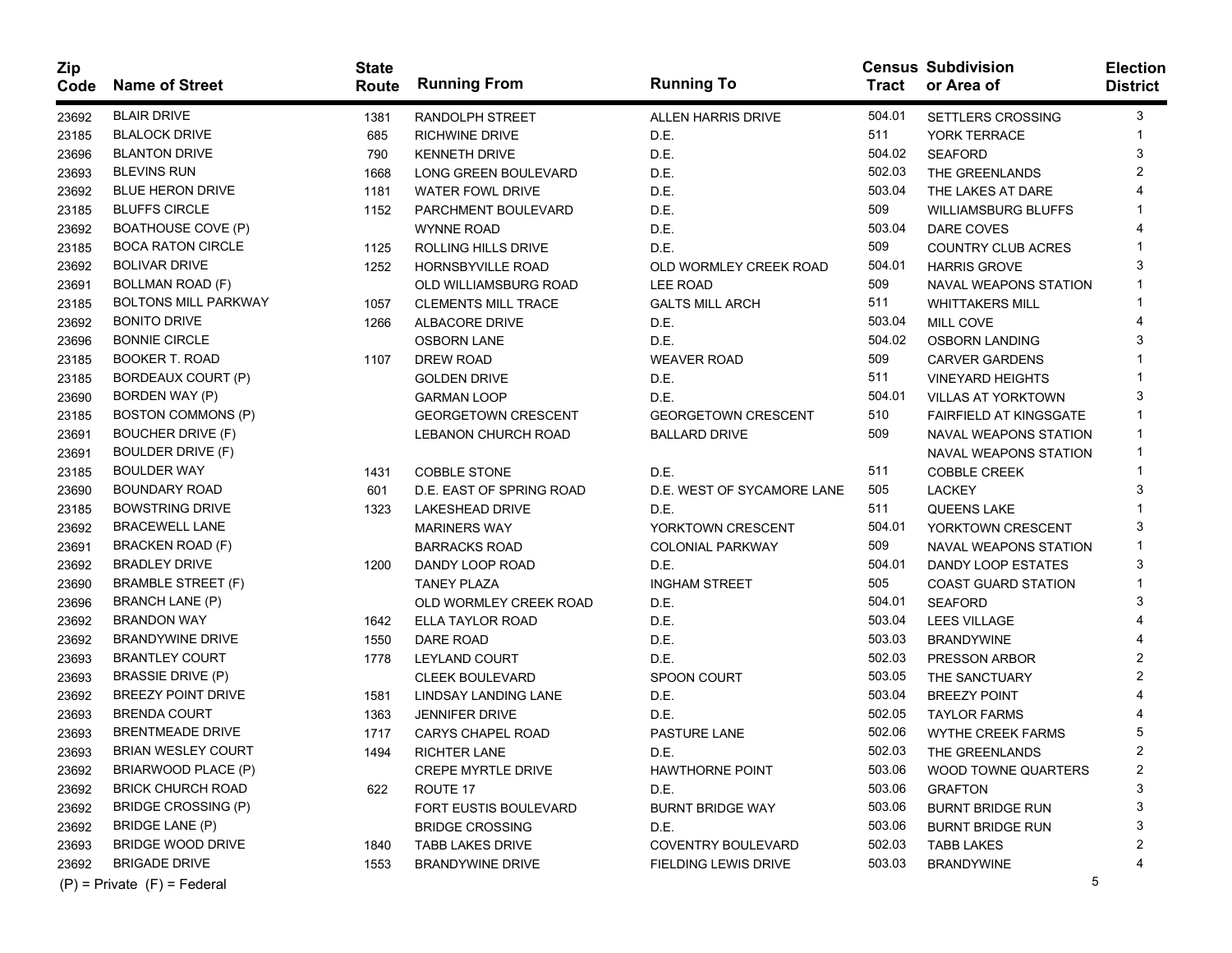| <b>Zip</b><br>Code | <b>Name of Street</b>           | <b>State</b><br>Route | <b>Running From</b>             | <b>Running To</b>               | Tract  | <b>Census Subdivision</b><br>or Area of | <b>Election</b><br><b>District</b> |
|--------------------|---------------------------------|-----------------------|---------------------------------|---------------------------------|--------|-----------------------------------------|------------------------------------|
| 23696              | <b>BRIGHTON CIRCLE</b>          |                       | LUDLOW DRIVE                    | D.E.                            | 504.02 | SOMMERVILLE                             | 3                                  |
| 23690              | <b>BRIGHTWOOD TERRACE</b>       | 1032                  | SONSHINE WAY                    | D.E.                            | 505    | <b>GRAND OAKS</b>                       | 3                                  |
| 23185              | <b>BRITTANIA DRIVE</b>          | 1137                  | <b>SHEA LANE</b>                | D.E.                            | 511    | <b>QUEENS CREEK ESTATES</b>             |                                    |
| 23690              | <b>BROCK STREET (P)</b>         |                       | <b>ASHTON DRIVE</b>             | D.E.                            | 505    | <b>RIVERWALK TOWNES</b>                 | 3                                  |
| 23692              | <b>BROKENBRIDGE ROAD</b>        | 1218                  | <b>COCKLETOWN ROAD</b>          | D.E.                            | 503.06 | <b>EDGEHILL</b>                         | 3                                  |
| 23665              | BRONCO LANE (F)                 |                       | <b>LIGHTNING LOOP</b>           | <b>LIGHTNING LOOP</b>           | 502.04 | <b>LANDINGS AT LANGLEY</b>              |                                    |
| 23185              | <b>BRONZE COURT</b>             | 1150                  | PARCHMENT BOULEVARD             | D.E.                            | 509    | <b>WILLIAMSBURG BLUFFS</b>              |                                    |
| 23692              | <b>BROOK LANE</b>               | 1511                  | SHOWALTER ROAD                  | D.E.                            | 503.04 | <b>MEADOWBROOK PARK</b>                 |                                    |
| 23692              | <b>BROOK ROAD</b>               | 1222                  | <b>MEADOWFIELD ROAD</b>         | <b>BROKENBRIDGE ROAD</b>        | 503.06 | <b>EDGEHILL</b>                         | 3                                  |
| 23693              | <b>BROOK RUN</b>                | 781                   | YORKSHIRE DRIVE                 | <b>MYERS ROAD</b>               | 502.05 | <b>YORKSHIRE</b>                        |                                    |
| 23188              | BROOK VIEW LANE (F)             |                       |                                 |                                 |        | <b>CAMP PEARY</b>                       |                                    |
| 23691              | <b>BROOKE DRIVE (F)</b>         |                       | <b>BOUCHER DRIVE</b>            | <b>BARRON DRIVE</b>             | 509    | <b>NAVAL WEAPONS STATION</b>            |                                    |
| 23693              | <b>BROOKSTONE COURT</b>         | 1814                  | <b>BIRKDALE COURT</b>           | D.E.                            | 503.05 | ROYAL COLVEN                            | 2                                  |
| 23690              | <b>BROWNS LANE</b>              | 648                   | OLD WILLIAMSBURG ROAD           | D.E.                            | 505    | <b>LACKEY</b>                           | 3                                  |
| 23185              | <b>BRUTON DRIVE</b>             | 730                   | <b>NELSON DRIVE</b>             | D.E.                            | 511    | <b>NELSON CIRCLE</b>                    |                                    |
| 23692              | <b>BRYON ROAD</b>               | 1264                  | <b>OLD DOMINION ROAD</b>        | <b>ASPEN BOULEVARD</b>          | 503.06 | <b>EDGEHILL</b>                         | 3                                  |
| 23692              | <b>BUCKINGHAM DRIVE</b>         | 743                   | DANDY LOOP ROAD                 | DANDY LOOP ROAD                 | 504.01 | <b>GOODWIN NECK ESTATES</b>             | 3                                  |
| 23690              | <b>BUCKNER STREET</b>           | 1007                  | <b>MAIN STREET</b>              | <b>WATER STREET</b>             | 505    | <b>YORKTOWN</b>                         | 3                                  |
| 23692              | <b>BUCKTAIL RUN (P)</b>         |                       | <b>FALLING SPRING RUN</b>       | D.E.                            | 503.06 | <b>GRAFTON WOODS</b>                    |                                    |
| 23693              | <b>BUDDAH LUKE RUN (P)</b>      |                       | RIVA RIDGE RUN                  | TIM TAM RUN                     | 502.02 | YORKSHIRE DOWNS                         | 5                                  |
| 23693              | <b>BUFFIE ROAD</b>              | 1569                  | <b>WINDER ROAD</b>              | <b>VILLA WAY</b>                | 502.05 | <b>KINGS VILLA</b>                      |                                    |
| 23693              | <b>BUGLE COURT</b>              | 1483                  | SILVER FOX TRACE                | D.E.                            | 503.05 | <b>FOXWOOD</b>                          |                                    |
| 23188              | <b>BULIFANTS BOULEVARD</b>      | 1422                  | MOORETOWN ROAD                  | D.E.                            | 510    | <b>INTERNATIONAL CENTER</b>             |                                    |
| 23188              | <b>BULKHEAD PLACE (P)</b>       |                       | <b>KELTON STATION</b>           | D.E.                            | 510    | <b>KELTON STATION</b>                   |                                    |
| 23185              | <b>BUNCHE DRIVE</b>             | 1103                  | <b>BANNEKER DRIVE</b>           | <b>DREW ROAD</b>                | 509    | <b>CARVER GARDENS</b>                   |                                    |
| 23693              | <b>BUNTING POINT ROAD</b>       | 1467                  | CALTHROP NECK ROAD              | D.E.                            | 502.05 | <b>BUNTING POINT ESTATES</b>            | 5                                  |
| 23692              | <b>BURCHER ROAD</b>             | 742                   | DARE ROAD                       | D.E.                            | 503.03 | <b>DARE</b>                             |                                    |
| 23185              | <b>BURGUNDY ROAD</b>            | 1168                  | <b>GOLDEN DRIVE</b>             | D.E.                            | 511    | <b>VINEYARD HEIGHTS</b>                 |                                    |
| 23693              | <b>BURKE LANE (P)</b>           |                       | <b>HAMPTON HIGHWAY</b>          | D.E.                            | 502.02 | <b>TABB</b>                             |                                    |
| 23691              | BURMA ROAD (F)                  |                       | WEST BOUNDARY ROAD              | <b>RINGFIELD ROAD</b>           | 509    | NAVAL WEAPONS STATION                   |                                    |
| 23185              | <b>BURNHAM ROAD</b>             | 609                   | <b>WINTHROP ROAD</b>            | D.E.                            | 511    | <b>MIDDLETOWNE FARMS</b>                |                                    |
| 23692              | BURNT BRIDGE WAY (P)            |                       | <b>FORT EUSTIS BOULEVARD</b>    | <b>BRIDGE CROSSING</b>          | 503.06 | <b>BURNT BRIDGE RUN</b>                 | 3                                  |
| 23692              | BURNT RUN (P)                   |                       | <b>BRIDGE CROSSING</b>          | <b>BURNT BRIDGE WAY</b>         | 503.06 | <b>BURNT BRIDGE RUN</b>                 | 3                                  |
| 23692              | <b>BURTS ROAD</b>               | 709                   | ROUTE 17                        | ORIANA ROAD                     | 503.06 | <b>GRAFTON</b>                          |                                    |
| 23185              | BUSCH WAY (P)                   |                       | POCAHONTAS TRAIL                | JAMES CITY COUNTY LINE          | 509    | <b>BUSCH CORPORATE CENTER</b>           |                                    |
| 23693              | BUTTONWOOD LANE (P)             |                       | WHITE CEDAR LANE                | POST OAK ROAD                   | 502.04 | THE GABLES OF YORK COUNTY               | -5                                 |
| 23185              | <b>BYPASS ROAD</b>              | 60                    | <b>WILLIAMSBURG CITY LIMITS</b> | <b>WILLIAMSBURG CITY LIMITS</b> | 510    | <b>WILLIAMSBURG NORTH</b>               |                                    |
| 23691              | BYPASS ROAD (F)                 |                       | <b>MAIN ROAD</b>                | <b>BARRACKS ROAD</b>            | 509    | NAVAL WEAPONS STATION                   |                                    |
| 23693              | <b>BYRD LANE</b>                | 734                   | ROUTE 17                        | D.E.                            | 503.05 | <b>TABB</b>                             |                                    |
| 23692              | C AVENUE (P)                    |                       | <b>GOODWIN NECK ROAD</b>        | <b>TENTH STREET</b>             | 504.01 | <b>AMOCO</b>                            |                                    |
| 23185              | C STREET (F)                    |                       | SANDA AVENUE                    | <b>LYNCH STREET</b>             | 509    | CHEATHAM ANNEX                          |                                    |
|                    | $(P)$ = Private $(F)$ = Federal |                       |                                 |                                 |        | 6                                       |                                    |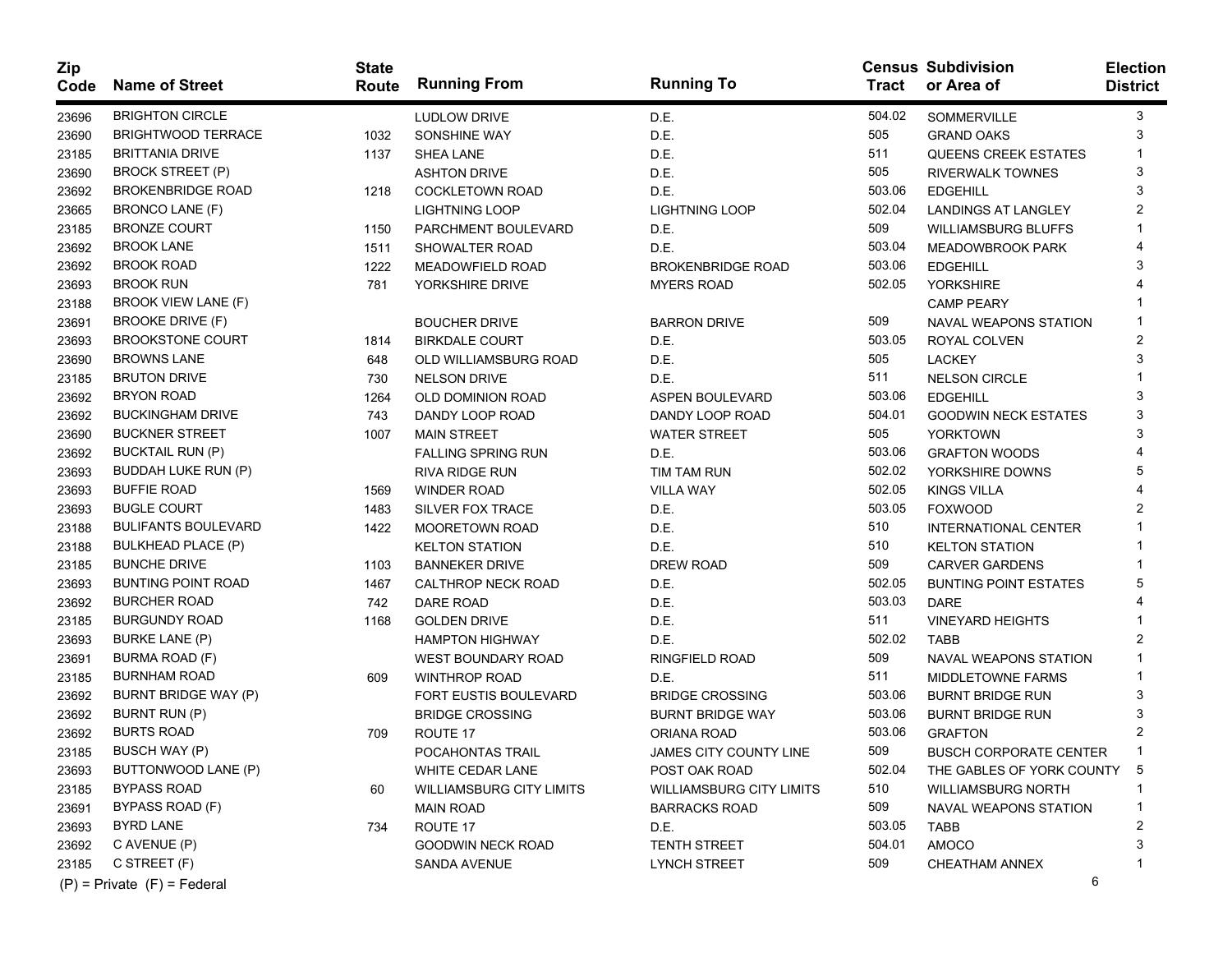| Zip<br>Code | <b>Name of Street</b>           | <b>State</b><br>Route | <b>Running From</b>            | <b>Running To</b>                     |        | <b>Census Subdivision</b><br>Tract or Area of | <b>Election</b><br><b>District</b> |
|-------------|---------------------------------|-----------------------|--------------------------------|---------------------------------------|--------|-----------------------------------------------|------------------------------------|
| 23185       | <b>CABERNET ROAD</b>            | 1166                  | <b>GOLDEN DRIVE</b>            | D.E.                                  | 511    | <b>VINEYARD HEIGHTS</b>                       |                                    |
| 23690       | CABOT DRIVE (P)                 |                       | <b>BAPTIST ROAD</b>            | D.E.                                  | 505    | <b>WILLIAMS TERRACE</b>                       | 3                                  |
| 23188       | CACTUS ROAD (F)                 |                       |                                |                                       |        | <b>CAMP PEARY</b>                             |                                    |
| 23185       | CALAIS STREET (P)               |                       | <b>MARQUIS PARKWAY</b>         | D.E.                                  | 509    | <b>MARQUIS HILLS</b>                          |                                    |
| 23185       | CALLAHAN DRIVE (P)              |                       | PARCHMENT BOULEVARD            | D.E.                                  | 509    | CALLAHAN VILLAGE DUPLEXES                     |                                    |
| 23693       | CALTHROP NECK ROAD              | 606                   | YORKTOWN ROAD                  | D.E.                                  | 502.05 | <b>CALTHROP NECK</b>                          |                                    |
| 23693       | CALTHROP POINT (P)              |                       | CALTHROP NECK ROAD             | D.E.                                  | 502.05 | <b>CALTHROP NECK</b>                          |                                    |
| 23693       | <b>CALUMET TURN</b>             | 1786                  | <b>RUNNING MAN TRAIL</b>       | D.E.                                  | 502.06 | <b>RUNNING MAN</b>                            |                                    |
| 23693       | <b>CALUSA TURN</b>              |                       | <b>KISKIAC TURN</b>            | D.E.                                  | 502.06 | <b>TEQUESTA VILLAGE</b>                       |                                    |
| 23185       | <b>CAMBRIDGE LANE</b>           | 1325                  | <b>BOWSTRING DRIVE</b>         | D.E.                                  | 511    | <b>QUEENS LAKE</b>                            |                                    |
| 23693       | CAMDEN WAY (P)                  |                       | <b>EAST BRISTOL LANE</b>       | <b>AMERSHAM DRIVE</b>                 | 502.06 | YORKSHIRE DOWNS                               |                                    |
| 23693       | <b>CAMELOT CRESCENT</b>         | 1547                  | <b>VILLA WAY</b>               | <b>VILLA WAY</b>                      | 502.02 | <b>KINGS VILLA</b>                            |                                    |
| 23188       | CAMERON CIRCLE (P)              |                       | <b>MOORETOWN ROAD</b>          | <b>CAMERON CIRCLE</b>                 | 510    | <b>FAIRFIELD-GOVERNORS GREEN</b>              |                                    |
| 23693       | <b>CAMILLE COURT</b>            | 1747                  | <b>JUDITH CIRCLE</b>           | D.E.                                  | 502.03 | <b>FAISON GREEN</b>                           |                                    |
| 23690       | CAMPBELL STREET (F)             |                       | SPENCER STREET                 | D.E.                                  | 505    | <b>COAST GUARD STATION</b>                    |                                    |
| 23185       | <b>CANDLESTICK PLACE</b>        | 1144                  | PARCHMENT BOULEVARD            | D.E.                                  | 509    | <b>WILLIAMSBURG BLUFFS</b>                    |                                    |
| 23690       | <b>CANNON ROAD</b>              | 1227                  | <b>COOK ROAD</b>               | OLD YORK-HAMPTON HIGHWAY              | 504.01 | <b>BATTLE PARK</b>                            |                                    |
| 23185       | <b>CANNONBALL COURT</b>         | 1441                  | PERCUSSION ROAD                | D.E.                                  | 511    | <b>QUEENSWOOD</b>                             |                                    |
| 23693       | <b>CAPE LANDING</b>             | 1821                  | <b>MANSION ROAD</b>            | D.E.                                  | 502.06 | WOODS ON MANSION ROAD                         | 5                                  |
| 23188       | CAPESIDE COURT (P)              |                       | ASHBY PARK DRIVE               | <b>CAPESIDE COURT</b>                 | 510    | ARBORDALE                                     |                                    |
| 23185       | CAPITOL LANDING ROAD            | 143                   | <b>CITY OF WILLIAMSBURG</b>    | <b>EAST ROCHAMBEAU DRIVE</b>          | 510    | <b>BRUTON</b>                                 |                                    |
| 23693       | CAPTAIN JIMS WAY (P)            |                       | <b>ADA DRIVE</b>               | D.E.                                  | 502.05 | <b>TABB</b>                                   |                                    |
| 23185       | <b>CARAN ROAD</b>               | 643                   | WALLER MILL ROAD               | D.E.                                  | 510    | <b>GREENSPRINGS</b>                           |                                    |
| 23693       | <b>CARDINAL LANE</b>            | F670                  | YORKTOWN ROAD                  | <b>FRANCES CIRCLE</b>                 | 502.05 | <b>TABB</b>                                   |                                    |
| 23690       | CARLITOS WAY (P)                |                       | OLD YORK-HAMPTON HIGHWAY       | D.E.                                  | 504.01 | <b>GRAFTON</b>                                |                                    |
| 23692       | <b>CARLTON DRIVE</b>            | 1583                  | LINDSAY LANDING LANE           | <b>BREEZY POINT DRIVE</b>             | 503.04 | <b>BREEZY POINT</b>                           |                                    |
| 23693       | <b>CARNOUSTIE COURT</b>         | 1811                  | ROYAL COLVEN DRIVE             | D.E.                                  | 503.05 | ROYAL COLVEN                                  |                                    |
| 23692       | <b>CAROL DRIVE</b>              | 1224                  | <b>LOTZ DRIVE</b>              | ROSEWOOD LANE                         | 503.03 | <b>ACREE ACRES</b>                            |                                    |
| 23185       | CAROLINE CIRCLE (P)             |                       | <b>RESERVE WAY</b>             | <b>CAROLINE CIRCLE</b>                | 510    | THE RESERVE AT WILLIAMSBUR                    |                                    |
| 23696       | <b>CAROLYN CRESCENT</b>         | 1241                  | <b>MOSS AVENUE</b>             | D.E.                                  | 504.02 | <b>HERITAGE HAMLET</b>                        |                                    |
| 23185       | CAROUSEL COURT (P)              |                       | <b>FROGMORE BOULEVARD</b>      | D.E.                                  | 509    | KINGS CREEK PLANTATION                        |                                    |
| 23693       | <b>CARPENTER DRIVE</b>          | 683                   | <b>LAMBS CREEK ROAD</b>        | D.E.                                  | 502.05 | <b>LAMBS CREEK ESTATES</b>                    |                                    |
| 23692       | <b>CARRAWAY TERRACE</b>         | 1506                  | <b>LAKESIDE DRIVE</b>          | D.E.                                  | 503.03 | <b>CARRAWAY TERRACE</b>                       |                                    |
| 23692       | <b>CARRINGTON LANE</b>          |                       | <b>FLEMING WAY</b>             | <b>MARKET STREET</b>                  | 504.01 | <b>NELSONS GRANT</b>                          |                                    |
| 23185       | <b>CARRS HILL ROAD</b>          | 772                   | <b>WALLER MILL ROAD</b>        | RIPLEY ROAD                           | 510    | <b>GREEN ACRES</b>                            |                                    |
| 23690       | <b>CARTER COURT</b>             |                       | PRIVILEGED LANE                | D.E.                                  | 505    | <b>CARTER ESTATES</b>                         | 3                                  |
| 23188       | <b>CARTERS NECK ROAD</b>        | 744                   | <b>BARLOW ROAD</b>             | D.E.                                  | 510    | <b>SKIMINO</b>                                |                                    |
| 23692       | <b>CARVER PLACE</b>             | 1211                  | GOODWIN NECK ROAD              | D.E.                                  | 504.01 | <b>CARVER PLACE</b>                           |                                    |
| 23693       | CARYS CHAPEL ROAD               | 782                   | <b>VICTORY BOULEVARD</b>       | POQUOSON CITY LIMITS                  | 502.06 | <b>TABB</b>                                   |                                    |
| 23693       | <b>CARYS TRACE</b>              | 1662                  | WOODS EDGE LANE                | D.E.                                  | 502.05 | <b>EDGEWOOD</b>                               |                                    |
| 23692       | CASTELLOW COURT                 | 1670                  | D.E. NO. OF CRYSTAL LAKE DRIVE | D.E. SO. OF CRYSTAL LAKE DRIVE 503.04 |        | <b>QUARTERMARSH ESTATES</b>                   |                                    |
|             | $(P)$ = Private $(F)$ = Federal |                       |                                |                                       |        | 7                                             |                                    |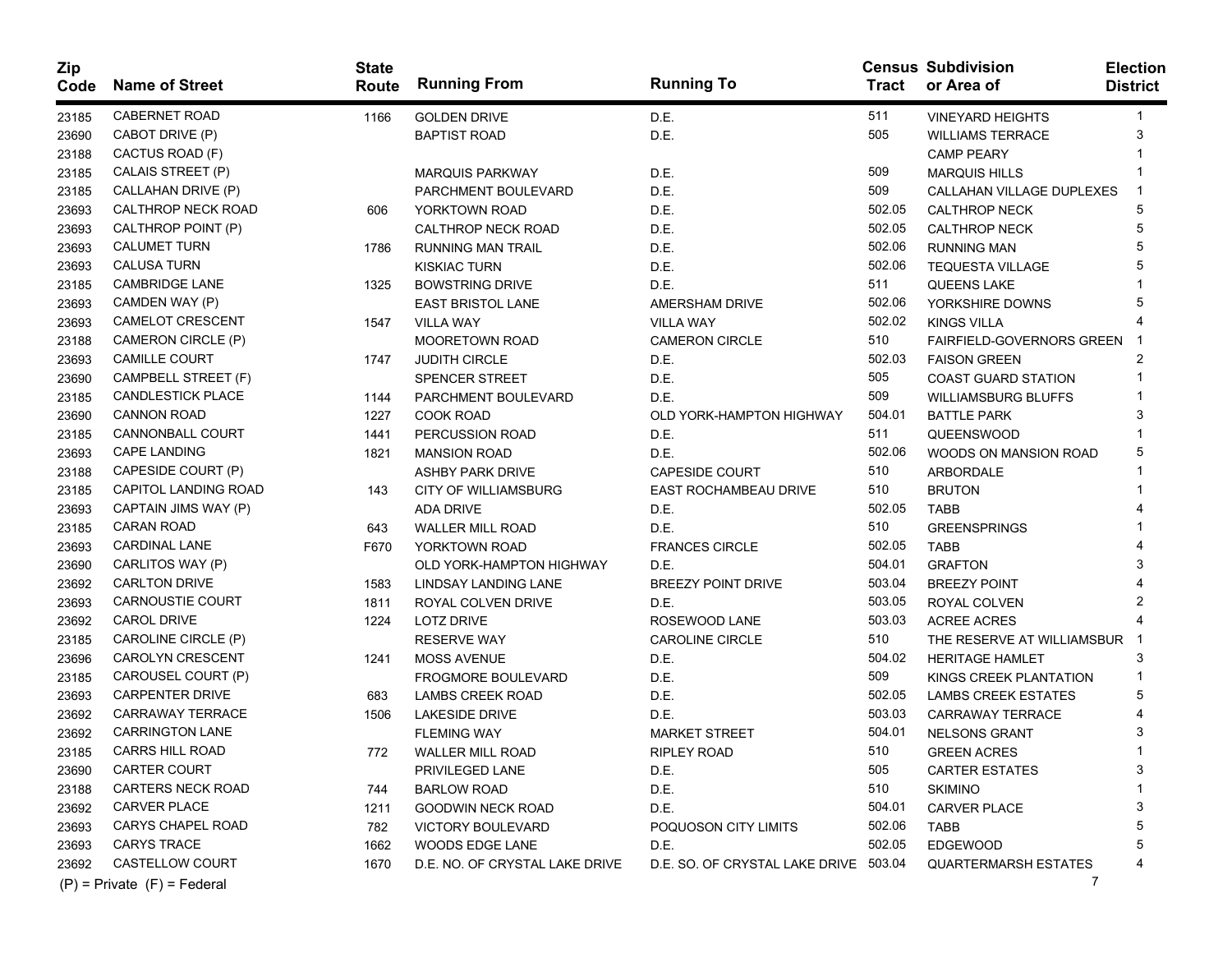| <b>Zip</b><br>Code | <b>Name of Street</b>           | <b>State</b><br>Route | <b>Running From</b>         | <b>Running To</b>               | <b>Tract</b> | <b>Census Subdivision</b><br>or Area of | <b>Election</b><br><b>District</b> |
|--------------------|---------------------------------|-----------------------|-----------------------------|---------------------------------|--------------|-----------------------------------------|------------------------------------|
| 23692              | CASTLEWOOD COURT                | 1574                  | <b>MILLSIDE WAY</b>         | D.E.                            | 503.03       | <b>MILLSIDE</b>                         | 4                                  |
| 23185              | CATAWBA COURT                   | 1136                  | <b>VINEYARD LANE</b>        | D.E.                            | 511          | PENNIMAN WOODS                          |                                    |
| 23185              | CATESBY LANE                    | 608                   | <b>WINTHROP ROAD</b>        | D.E.                            | 511          | <b>MIDDLETOWNE FARMS</b>                |                                    |
| 23696              | <b>CATHERINE COURT</b>          | 1234                  | <b>MASTIN AVENUE</b>        | D.E.                            | 504.02       | <b>HERITAGE HAMLET</b>                  | 3                                  |
| 23693              | <b>CATTAIL LANE</b>             | 1682                  | <b>WINDY SHORE DRIVE</b>    | D.E.                            | 502.04       | <b>WHISPERING WINDS</b>                 | 5                                  |
| 23692              | <b>CAVALIER DRIVE</b>           | 1608                  | <b>BURTS ROAD</b>           | D.E.                            | 503.06       | <b>QUAIL HOLLOW</b>                     |                                    |
| 23692              | CEDAR POINT CRESCENT            | 758                   | PINEY POINT ROAD            | D.E.                            | 503.04       | PINEY POINT ESTATES                     |                                    |
| 23185              | <b>CEMETERY LANE</b>            | 770                   | <b>LODGE ROAD</b>           | D.E.                            | 511          | <b>WILLIAMSBURG EAST</b>                |                                    |
| 23185              | CENTURY LANE (P)                |                       | <b>PARKSIDE DRIVE</b>       | D.E.                            | 509          | <b>PARKSIDE RESORT</b>                  |                                    |
| 23692              | <b>CHADDS CIRCLE</b>            | 1558                  | <b>FIELDING LEWIS DRIVE</b> | D.E.                            | 503.03       | <b>BRANDYWINE</b>                       |                                    |
| 23693              | CHADWICK COURT (P)              |                       | <b>WROUGHT IRON BEND</b>    | D.E.                            | 502.03       | <b>SMITHY GLEN</b>                      |                                    |
| 23665              | CHALLENGER AVENUE (F)           |                       | <b>FIRST STREET</b>         | <b>ENDEAVOR LANE</b>            | 502.04       | <b>LANDINGS AT LANGLEY</b>              | 5                                  |
| 23693              | <b>CHAMPIONS PATH</b>           | 1454                  | <b>TERRYS RUN</b>           | D.E.                            | 502.06       | THE WOODS OF TABB                       | 5                                  |
| 23690              | CHANDLER LANE (P)               |                       | <b>MAPLE ROAD</b>           | D.E.                            | 505          | <b>LACKEY</b>                           | 3                                  |
| 23693              | <b>CHANEY COURT</b>             |                       | <b>ESTONS RUN</b>           | D.E.                            | 502.06       | <b>OVERLOOK POINT</b>                   | 5                                  |
| 23693              | CHANTICLAIR DRIVE (P)           |                       | <b>BELMONT CIRCLE</b>       | <b>BELMONT CIRCLE</b>           | 502.03       | <b>FINCH TERRACE</b>                    |                                    |
| 23188              | CHAPEL HILL LANE                | 1620                  | ALABAMA LANE                | D.E.                            | 510          | <b>SKIMINO HILLS</b>                    |                                    |
| 23185              | CHAPMAN ROAD (F)                |                       | VAN TOL ROAD                | D.E.                            |              | <b>CHEATHAM ANNEX</b>                   |                                    |
| 23693              | <b>CHAPTICO RUN</b>             | 1736                  | <b>RUNNING MAN TRAIL</b>    | D.E.                            | 502.06       | <b>RUNNING MAN</b>                      | 5                                  |
| 23185              | CHARDONNAY ROAD                 | 1167                  | <b>GOLDEN DRIVE</b>         | D.E.                            | 511          | <b>VINEYARD HEIGHTS</b>                 |                                    |
| 23692              | CHARLENE COURT (P)              |                       | ROUTE 17                    | D.E.                            | 503.06       | <b>GRAFTON</b>                          |                                    |
| 23696              | <b>CHARLES CIRCLE</b>           | 1246                  | <b>CROCKETT ROAD</b>        | D.E.                            | 504.02       | <b>EVERGREEN SHORES</b>                 |                                    |
| 23185              | CHARLES RIVER LANDING ROAD      | 1326                  | <b>EAST QUEENS DRIVE</b>    | <b>ROUTE 1327</b>               | 511          | <b>QUEENS LAKE</b>                      |                                    |
| 23185              | CHARLES RIVER LANDING ROAD      | 1327                  | <b>ROUTE 1326</b>           | D.E.                            | 511          | QUEENS LAKE                             |                                    |
| 23692              | <b>CHARLES ROAD</b>             | 615                   | YORKVILLE ROAD              | D.E.                            | 503.04       | <b>GRAFTON</b>                          |                                    |
| 23185              | CHARLESTON BATTERY (P)          |                       | <b>GEORGETOWN CRESCENT</b>  | <b>GEORGETOWN CRESCENT</b>      | 510          | <b>FAIRFIELD AT KINGSGATE</b>           |                                    |
| 23185              | CHARLOTTE CIRCLE (P)            |                       | <b>LOFTON LANE</b>          | D.E.                            | 509          | KINGS CREEK PLANTATION                  |                                    |
| 23692              | <b>CHARTER DRIVE</b>            | 1300                  | <b>WESTON ROAD</b>          | D.E.                            | 503.04       | <b>PATRICKS LANDING</b>                 |                                    |
| 23693              | <b>CHASE OAK COURT</b>          | 1828                  | <b>BARRINGTON LANE</b>      | D.E.                            | 503.05       | AVERY WOODS                             |                                    |
| 23185              | CHASE ROAD (F)                  |                       | <b>D STREET</b>             | LEUSSEUR ROAD                   | 509          | <b>CHEATHAM ANNEX</b>                   |                                    |
| 23188              | CHATEAU DRIVE (P)               |                       | QUAKER MEETING HOUSE ROAD   | D.E.                            | 510          | <b>OLD QUAKER ESTATES</b>               |                                    |
| 23692              | CHATHAM COURT                   | 1572                  | <b>MILLSIDE WAY</b>         | D.E.                            | 503.03       | <b>MILLSIDE</b>                         |                                    |
| 23696              | CHEADLE LOOP ROAD               | 686                   | <b>SEAFORD ROAD</b>         | <b>SEAFORD ROAD</b>             | 504.02       | <b>CHEADLE HEIGHTS</b>                  |                                    |
| 23696              | CHEADLE POINT ROAD (P)          |                       | CHEADLE LOOP ROAD           | D.E.                            | 504.02       | <b>CHEADLE HEIGHTS</b>                  | 3                                  |
| 23691              | CHEESECAKE ROAD (F)             |                       | WEST BOUNDARY ROAD          | <b>JAMES CITY COUNTY LIMITS</b> | 509          | <b>NAVAL WEAPONS STATION</b>            |                                    |
| 23691              | CHEESECAKE ROAD (F)             |                       | RINGFIELD ROAD              | JAMES CITY COUNTY LIMITS        | 509          | NAVAL WEAPONS STATION                   | -1                                 |
| 23185              | <b>CHEESEMAN ROAD</b>           | 1156                  | PENNIMAN ROAD               | D.E.                            | 511          | <b>HIGHGROVE</b>                        |                                    |
| 23185              | CHELSEA ROAD (P)                |                       | <b>BYPASS ROAD</b>          | HOUSE OF BURGESSES WAY          | 510          | FAIRFIELD WILLIAMSBURG                  | 1                                  |
| 23693              | CHELTENHAM WAY (P)              |                       | <b>EAST BRISTOL LANE</b>    | AMERSHAM DRIVE                  | 502.06       | YORKSHIRE DOWNS                         | 5                                  |
| 23690              | CHENNAULT CIRCLE                | 1028                  | <b>FOSTER ROAD</b>          | D.E.                            | 505          | <b>MAGNOLIA PARK</b>                    | 3                                  |
| 23185              | CHERAW STREET (P)               |                       | FROGMORE BOULEVARD          | D.E.                            | 509          | KINGS CREEK PLANTATION                  |                                    |
|                    | $(P)$ = Private $(F)$ = Federal |                       |                             |                                 |              | 8                                       |                                    |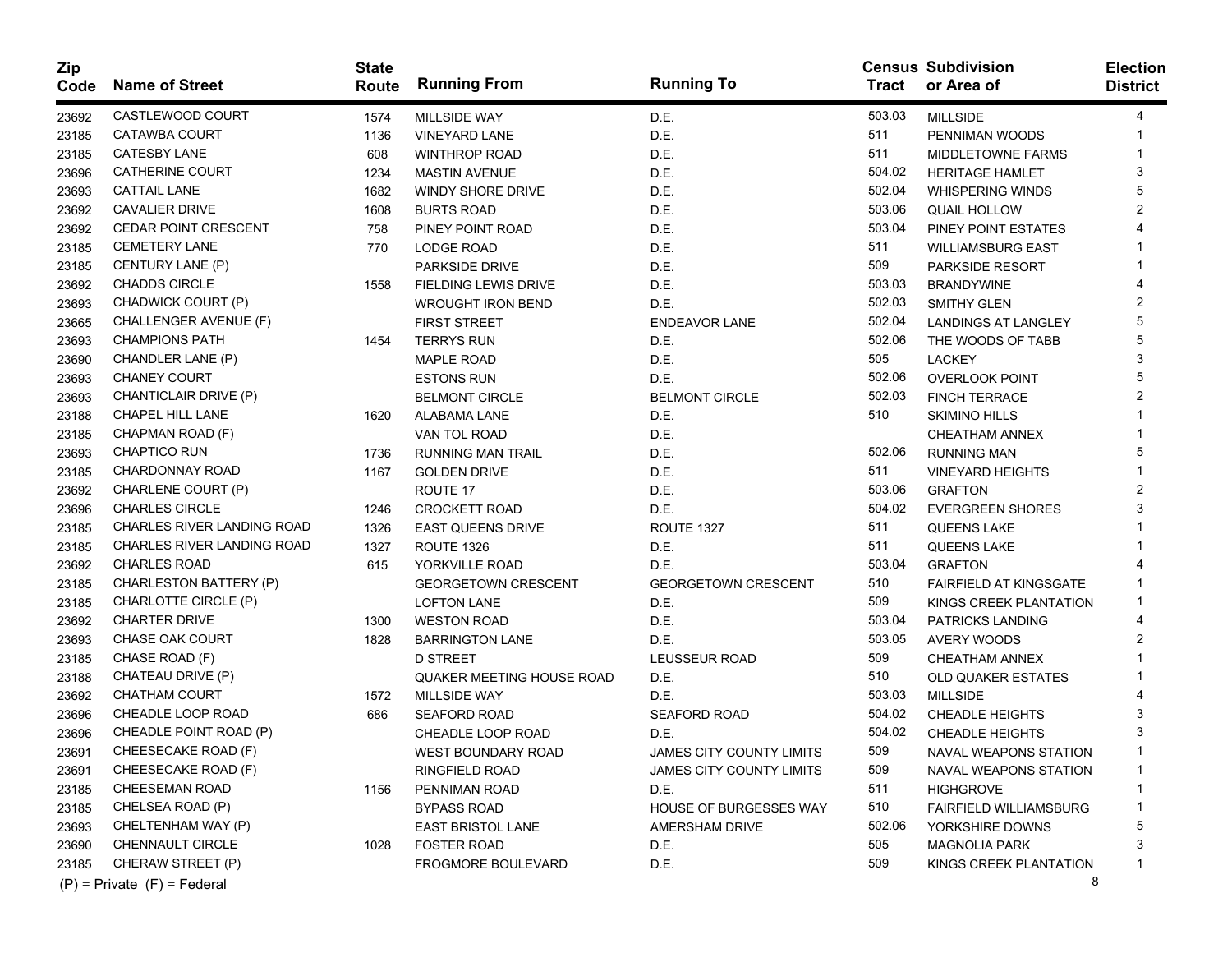| Zip<br>Code | <b>Name of Street</b>           | <b>State</b><br>Route | <b>Running From</b>             | <b>Running To</b>                | Tract  | <b>Census Subdivision</b><br>or Area of | <b>Election</b><br><b>District</b> |
|-------------|---------------------------------|-----------------------|---------------------------------|----------------------------------|--------|-----------------------------------------|------------------------------------|
| 23188       | CHERRY HALL LANE (P)            |                       | <b>LIGHTFOOT ROAD</b>           | SQUIREWOODS DRIVE                | 510    | LIGHTFOOT PLANTATION                    | 1                                  |
| 23692       | <b>CHERRY POINT DRIVE</b>       | 759                   | CEDAR POINT CRESCENT            | D.E.                             | 503.04 | PINEY POINT ESTATES                     |                                    |
| 23188       | <b>CHERWELL COURT</b>           | 1629                  | LONDONDERRY LANE                | <b>WESTMINSTER PLACE</b>         | 510    | <b>BANBURY CROSS</b>                    |                                    |
| 23665       | CHESAPEAKE INLET BOULEVARD (F)  |                       | <b>BIG BETHEL ROAD</b>          | <b>SEA VENTURES LANE</b>         | 502.04 | <b>LANDINGS AT LANGLEY</b>              | 2                                  |
| 23692       | CHESHIRE STREET (P)             |                       | <b>GENERALS WAY</b>             | D.E.                             | 503.06 | YORKTOWN ARCH                           | 2                                  |
| 23692       | CHESTNUT COURT                  | 1505                  | <b>BAILEY DRIVE</b>             | D.E.                             | 503.03 | <b>LAKESIDE FOREST</b>                  |                                    |
| 23693       | CHESWICK CIRCLE (P)             |                       | <b>OWEN DAVIS BOULEVARD</b>     | <b>OWEN DAVIS BOULEVARD</b>      | 502.03 | <b>TABB</b>                             |                                    |
| 23692       | CHINABERRY WAY (P)              |                       | <b>GLEN LAUREL WAY</b>          | <b>CLEARBROOK LANDING</b>        | 503.06 | <b>GLEN LAUREL</b>                      |                                    |
| 23693       | CHINQUAPIN ORCHARD              | 1446                  | <b>QUARTER TRACK</b>            | D.E.                             | 502.05 | OLDE PORT COVE                          | 5                                  |
| 23693       | CHIPPENHAM DRIVE (P)            |                       | D.E. WEST OF TURNBRIDGE LANE    | D.E. EAST OF SUDBURY WAY         | 502.06 | YORKSHIRE DOWNS                         | 5                                  |
| 23693       | <b>CHIPPOKES TURN</b>           | 1792                  | <b>RUNNING MAN TRAIL</b>        | D.E.                             | 502.06 | <b>RUNNING MAN</b>                      | 5                                  |
| 23690       | CHISCHIAK WATCH (P)             |                       | <b>BUCKNER STREET</b>           | D.E.                             | 505    | <b>CHISCHIAK WATCH</b>                  | 3                                  |
| 23696       | <b>CHISMAN CIRCLE</b>           | 763                   | YORK POINT ROAD                 | D.E.                             | 504.02 | YORK POINT                              | 3                                  |
| 23692       | <b>CHISMAN LANDING</b>          | 1299                  | <b>SEAFORD ROAD</b>             | D.E.                             | 504.02 | <b>CHISMAN LANDING</b>                  | 3                                  |
| 23696       | CHISMANS POINT ROAD             | 748                   | <b>SPARRER ROAD</b>             | D.E.                             | 504.02 | <b>CHISMANS POINT</b>                   | 3                                  |
| 23692       | CHOISY CRESCENT (P)             |                       | <b>CONSTITUTION DRIVE</b>       | YORK CROSSING ROAD               | 503.03 | YORK CROSSING                           |                                    |
| 23693       | <b>CHOPTANK TURN</b>            | 1788                  | <b>RUNNING MAN TRAIL</b>        | D.E.                             | 502.06 | <b>RUNNING MAN</b>                      | 5                                  |
| 23693       | <b>CHOWAN TURN</b>              | 1726                  | PAMLICO RUN                     | D.E.                             | 502.06 | <b>RUNNING MAN</b>                      | 5                                  |
| 23693       | <b>CHOWNING PLACE</b>           | 1546                  | <b>VILLA WAY</b>                | D.E.                             | 502.05 | <b>KINGS VILLA</b>                      |                                    |
| 23693       | <b>CHRIS COURT</b>              | 1449                  | <b>RYANS WAY</b>                | D.E.                             | 502.05 | <b>TIDE MILL ESTATES</b>                |                                    |
| 23693       | CHRIS SLADE CHASE               | 1457                  | <b>COACH HOVIS DRIVE</b>        | <b>COACH HOVIS DRIVE</b>         | 502.06 | THE WOODS OF TABB                       | 5                                  |
| 23185       | CHRISTOPHER LANE (P)            |                       | <b>RESERVE WAY</b>              | <b>RESERVE WAY</b>               | 510    | THE RESERVE AT WILLIAMSBUR              |                                    |
| 23693       | <b>CHUCKATUCK TURN</b>          | 1728                  | <b>RUNNING MAN TRAIL</b>        | D.E.                             | 502.06 | <b>RUNNING MAN</b>                      | 5                                  |
| 23690       | <b>CHURCH ROAD</b>              | 711                   | OLD WILLIAMSBURG ROAD           | <b>BAPTIST ROAD</b>              | 505    | <b>LACKEY</b>                           | 3                                  |
| 23690       | <b>CHURCH STREET</b>            | 1003                  | <b>BALLARD STREET</b>           | D.E.                             | 505    | <b>YORKTOWN</b>                         | 3                                  |
| 23188       | CINDER BEND (P)                 |                       | ARBORDALE LOOP                  | D.E.                             | 510    | ARBORDALE                               |                                    |
| 23692       | CLAIRMONT WAY (P)               |                       | ROUTE 17                        | DELRAY DRIVE                     | 503.06 | <b>GRAFTON</b>                          | 3                                  |
| 23692       | <b>CLARDEN COURT</b>            | 1592                  | <b>HILLBURNE LANE</b>           | D.E.                             | 503.03 | <b>LAKESIDE FOREST</b>                  |                                    |
| 23696       | CLARK LANE (P)                  |                       | <b>LEWIS DRIVE</b>              | D.E.                             | 504.02 | <b>SEAFORD</b>                          | 3                                  |
| 23692       | <b>CLAXTON CREEK ROAD</b>       | 652                   | <b>BACK CREEK ROAD</b>          | D.E.                             | 504.02 | <b>WOODSIDE HAVEN</b>                   | 3                                  |
| 23693       | <b>CLAYTON DRIVE</b>            | 1817                  | <b>ROCK CREEK COURT</b>         | ROCK CREEK COURT                 | 503.05 | <b>ROCK CREEK</b>                       | 2                                  |
| 23692       | CLEARBROOKE LANDING (P)         |                       | SONGBIRD TRAIL                  | <b>SONGBIRD TRAIL</b>            | 503.06 | <b>GLEN LAUREL</b>                      |                                    |
| 23692       | <b>CLEARWATER COURT</b>         | 1099                  | <b>FRANKLIN ROAD</b>            | D.E.                             | 503.04 | <b>HOLLY POINT</b>                      |                                    |
| 23693       | CLEEK BOULEVARD (P)             |                       | KILN CREEK PARKWAY              | <b>BRASSIE DRIVE-SPOON COURT</b> | 503.05 | THE SANCTUARY                           |                                    |
| 23692       | <b>CLEMENTS LANE</b>            | 1552                  | D.E. NO. OF FIELDING LEWIS ROAD | D.E.                             | 503.03 | <b>BRANDYWINE</b>                       | 4                                  |
| 23185       | <b>CLEMENTS MILL TRACE</b>      | 1056                  | NEWBAKER SQUARE                 | <b>GALTS MILL ARCH</b>           | 511    | <b>WHITTAKERS MILL</b>                  | -1                                 |
| 23188       | <b>CLIFTONS BLUFF</b>           | 1438                  | <b>MARKS POND WAY</b>           | D.E.                             | 510    | THE OAKS AT FENTON MILL                 |                                    |
| 23185       | <b>CLIPPER COURT</b>            | 1392                  | SCHOONER BOULEVARD              | D.E.                             | 511    | <b>CREEKSIDE LANDING</b>                |                                    |
| 23691       | CLOVERDALE ROAD (F)             |                       | OLD WILLIAMSBURG ROAD           | LONGFELLOW ROAD                  | 509    | NAVAL WEAPONS STATION                   | -1                                 |
| 23696       | CLUB WAY (P)                    |                       | <b>SEAFORD ROAD</b>             | D.E.                             | 504.02 | <b>SEAFORD</b>                          | 3                                  |
| 23693       | CLYDESDALE DRIVE (P)            |                       | <b>DERBY RUN</b>                | D.E.                             | 502.06 | YORKSHIRE DOWNS                         | 5                                  |
|             | $(P)$ = Private $(F)$ = Federal |                       |                                 |                                  |        | 9                                       |                                    |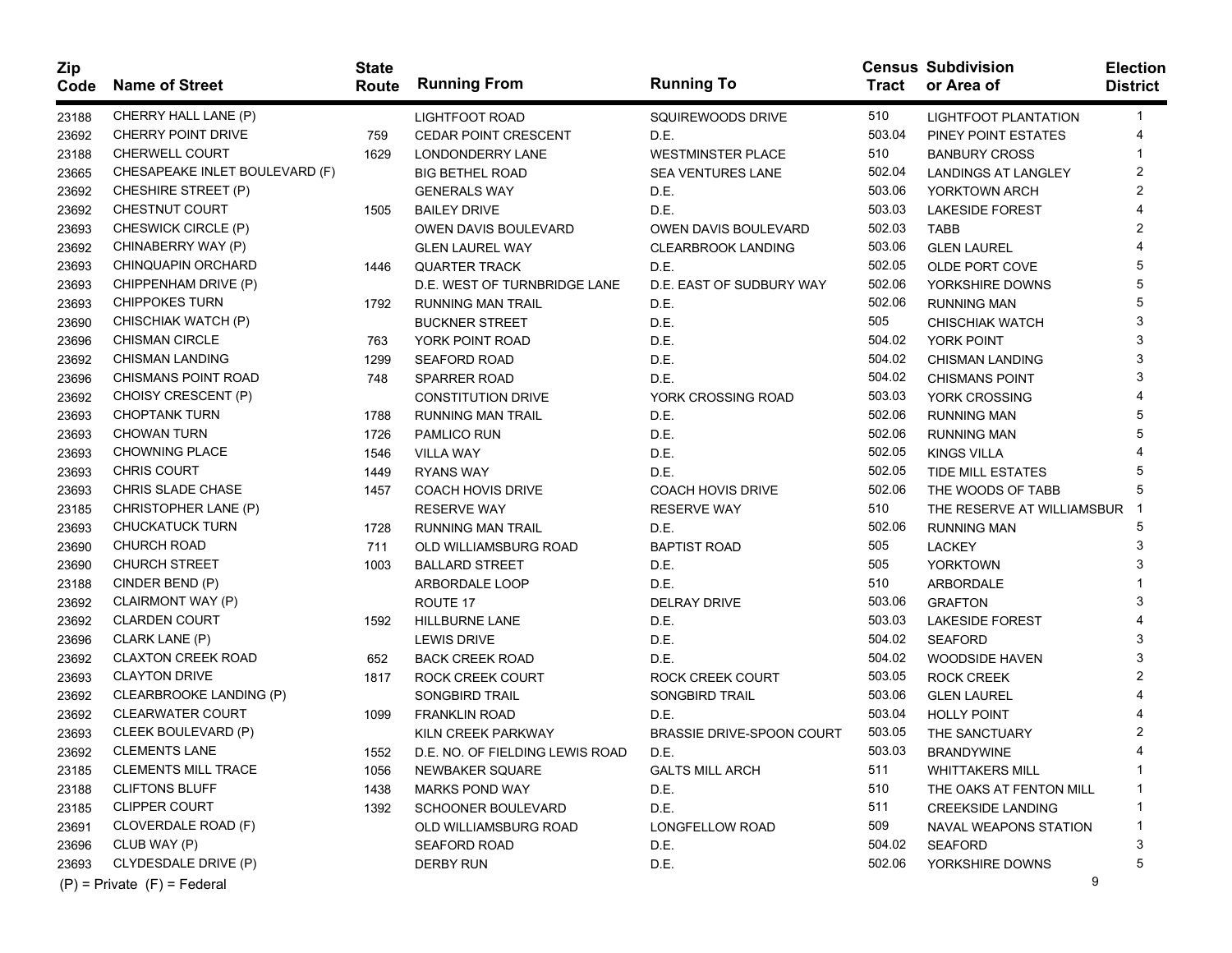| Zip<br>Code | <b>Name of Street</b>               | <b>State</b><br>Route | <b>Running From</b>         | <b>Running To</b>               |        | <b>Census Subdivision</b><br>Tract or Area of | <b>Election</b><br><b>District</b> |
|-------------|-------------------------------------|-----------------------|-----------------------------|---------------------------------|--------|-----------------------------------------------|------------------------------------|
| 23693       | <b>COACH HOVIS DRIVE</b>            | 1456                  | <b>CHAMPIONS PATH</b>       | D.E.                            | 502.06 | THE WOODS OF TABB                             | 5                                  |
| 23693       | COACHMAN DRIVE                      | 1568                  | <b>WINDER ROAD</b>          | <b>VILLA WAY</b>                | 502.05 | <b>KINGS VILLA</b>                            |                                    |
| 23185       | <b>COBBLE STONE</b>                 | 1430                  | <b>HUBBARD LANE</b>         | D.E.                            | 511    | <b>COBBLE CREEK</b>                           |                                    |
| 23692       | <b>COBIA DRIVE</b>                  | 1269                  | ALBACORE DRIVE              | D.E.                            | 503.04 | MILL COVE ESTATES                             |                                    |
| 23690       | COBURN COURT (P)                    |                       | OLD WILLIAMSBURG ROAD       | D.E.                            | 505    | <b>COBURN COURT</b>                           |                                    |
| 23692       | <b>COCKLETOWN ROAD</b>              | 678                   | ROUTE 17                    | <b>BROKENBRIDGE ROAD</b>        | 503.06 | <b>EDGEHILL</b>                               |                                    |
| 23692       | <b>COCKLETOWN ROAD</b>              | 1204                  | <b>BROKENBRIDGE ROAD</b>    | OLD DOMINION ROAD               | 503.06 | <b>EDGEHILL</b>                               |                                    |
| 23693       | <b>CODY PLACE</b>                   | 1473                  | ELLIOTT ROAD                | D.E.                            | 502.06 | <b>VICTORY MEADOWS</b>                        |                                    |
| 23693       | <b>COINJOCK RUN</b>                 | 1781                  | <b>RUNNING MAN TRAIL</b>    | D.E.                            | 502.06 | <b>RUNNING MAN</b>                            |                                    |
| 23692       | <b>COLBERTS TRACE</b>               | 1374                  | OLD WORMLEY CREEK ROAD      | D.E.                            | 504.01 | <b>COLBERTS TRACE</b>                         |                                    |
| 23185       | COLD STORAGE ROAD (F)               |                       | SANDA AVENUE                | A STREET                        | 509    | <b>CHEATHAM ANNEX</b>                         |                                    |
| 23693       | <b>COLEMAN CRESCENT</b>             |                       | <b>MURRAY WAY</b>           | D.E.                            | 502.05 | <b>VICTORY AT TABB</b>                        |                                    |
| 23693       | <b>COLLEEN DRIVE</b>                | 1542                  | D.E. EAST OF SINCLAIR LANE  | D.E. WEST OF SINCLAIR LANE      | 502.05 | <b>SINCLAIR MANOR</b>                         |                                    |
| 23693       | <b>COLLINGTON RUN</b>               | 1444                  | YORKTOWN ROAD               | D.E.                            | 502.05 | <b>VICTORY ESTATES</b>                        |                                    |
| 23693       | <b>COLLINS LANE (P)</b>             |                       | <b>CARYS CHAPEL ROAD</b>    | D.E.                            | 502.06 | <b>TABB</b>                                   |                                    |
| 23185       | <b>COLONIAL AVENUE</b>              | 1442                  | D.E. NO. OF PERCUSSION ROAD | D.E. SO. OF PERCUSSION ROAD     | 511    | QUEENSWOOD                                    |                                    |
| 23185       | <b>COLONIAL AVENUE</b>              | 728                   | <b>NELSON DRIVE</b>         | D.E. EAST OF HUBBARD LANE       | 511    | <b>NELSON CIRCLE</b>                          |                                    |
| -----       | COLONIAL NATIONAL HISTORICAL PWY (F |                       | <b>BALLARD STREET</b>       | <b>WILLIAMSBURG CITY LIMITS</b> | ------ | ---------------------                         | 1/3                                |
| 23692       | COLONNA POINT (P)                   |                       | <b>LAKESIDE DRIVE</b>       | D.E.                            | 503.04 | <b>GRAFTON</b>                                |                                    |
| 23185       | <b>COLONY DRIVE</b>                 |                       | <b>BYPASS ROAD</b>          | MOORETOWN ROAD                  | 510    | KINGSGATE GREEN                               |                                    |
| 23693       | <b>COMBS LOOP</b>                   | 1714                  | <b>TREBOR LANE</b>          | D.E.                            | 502.06 | <b>TREBOR PASTURES</b>                        |                                    |
| 23693       | COMMERCE CIRCLE (P)                 |                       | ROUTE 17                    | ROUTE 17                        | 503.05 | KILN CREEK CENTER                             |                                    |
| 23185       | <b>COMMONS WAY</b>                  | 690                   | <b>BYPASS ROAD</b>          | D.E.                            | 510    | <b>WILLIAMSBURG COMMONS</b>                   |                                    |
| 23693       | <b>COMMONWEALTH DRIVE</b>           | 1839                  | <b>VICTORY BOULEVARD</b>    | NEWPORT NEWS CITY LIMITS        | 503.05 | <b>VILLAGES OF KILN CREEK</b>                 | 2                                  |
| 23693       | <b>COMPASS COURT</b>                | 1833                  | <b>TRADEWINDS DRIVE</b>     | D.E.                            | 503.05 | <b>TRADEWINDS</b>                             | 2                                  |
| 23690       | COMTE DE GRASSE STREET              | 1002                  | <b>MAIN STREET</b>          | <b>WATER STREET</b>             | 505    | <b>YORKTOWN</b>                               |                                    |
| 23692       | <b>CONNOR DRIVE</b>                 | 1824                  | <b>JERICHO CROSSING</b>     | D.E.                            | 503.03 | <b>JACOBS SPRINGS</b>                         |                                    |
| 23665       | CONSTELLATION LANE (F)              |                       | CHALLENGER AVENUE           | <b>CHALLENGER AVENUE</b>        | 502.04 | <b>LANDINGS AT LANGLEY</b>                    |                                    |
| 23692       | <b>CONSTITUTION DRIVE</b>           | 1710                  | DARE ROAD                   | YORK CROSSING ROAD              | 503.03 | <b>GRAFTON STATION</b>                        |                                    |
| 23693       | <b>CONWAY COURT</b>                 | 1699                  | <b>GARDENVILLE DRIVE</b>    | D.E.                            | 502.03 | <b>TABB LAKES</b>                             |                                    |
| 23690       | COOK ROAD                           | 238                   | <b>GOOSLEY ROAD</b>         | MOORE HOUSE ROAD                | 504.01 | <b>YORKTOWN</b>                               |                                    |
| 23690       | <b>COOK ROAD</b>                    | 704                   | ROUTE 17                    | GOOSLEY ROAD                    | 505    | <b>YORKTOWN</b>                               |                                    |
| 23691       | COOK TERRACE (F)                    |                       | OLD WILLIAMSBURG ROAD       | OLD WILLIAMSBURG ROAD           |        | NAVAL WEAPONS STATION                         |                                    |
| 23690       | COOL COURT (P)                      |                       | <b>BARHAM BOULEVARD</b>     | <b>WHITT COURT</b>              | 505    | YORKTOWN SQUARE                               | 3                                  |
| 23692       | <b>COOPERS LANE</b>                 | 1707                  | GOODWIN NECK ROAD           | <b>LYNNS WAY</b>                | 503.03 | <b>COOPERS LANDING</b>                        |                                    |
| 23692       | COPELAND LANE                       | 1215                  | OLD YORK-HAMPTON HIGHWAY    | <b>HORNSBYVILLE ROAD</b>        | 504.01 | <b>GOFFIGAN GARDENS</b>                       | 3                                  |
| 23185       | COPPERFIELD                         | 1434                  | COBBLE STONE                | D.E.                            | 511    | <b>COBBLE CREEK</b>                           |                                    |
| 23185       | COPSE WAY                           | 1312                  | <b>EAST QUEENS DRIVE</b>    | <b>EAST QUEENS DRIVE</b>        | 511    | QUEENS LAKE                                   |                                    |
| 23691       | CORAL SEA LOOP (F)                  |                       | <b>MIDWAY DRIVE</b>         | MIDWAY DRIVE                    |        | NAVAL WEAPONS STATION                         |                                    |
| 23692       | <b>CORBETT PLACE</b>                | 1721                  | <b>HARLAN ROAD</b>          | D.E.                            | 503.03 | <b>WOLFTRAP ESTATES</b>                       |                                    |
| 23690       | <b>CORNWALLIS ROAD</b>              | 633                   | MOORE HOUSE ROAD            | <b>WASHINGTON ROAD</b>          | 505    | <b>TEMPLE FARM</b>                            |                                    |
|             | $(P)$ = Private $(F)$ = Federal     |                       |                             |                                 |        |                                               | 10                                 |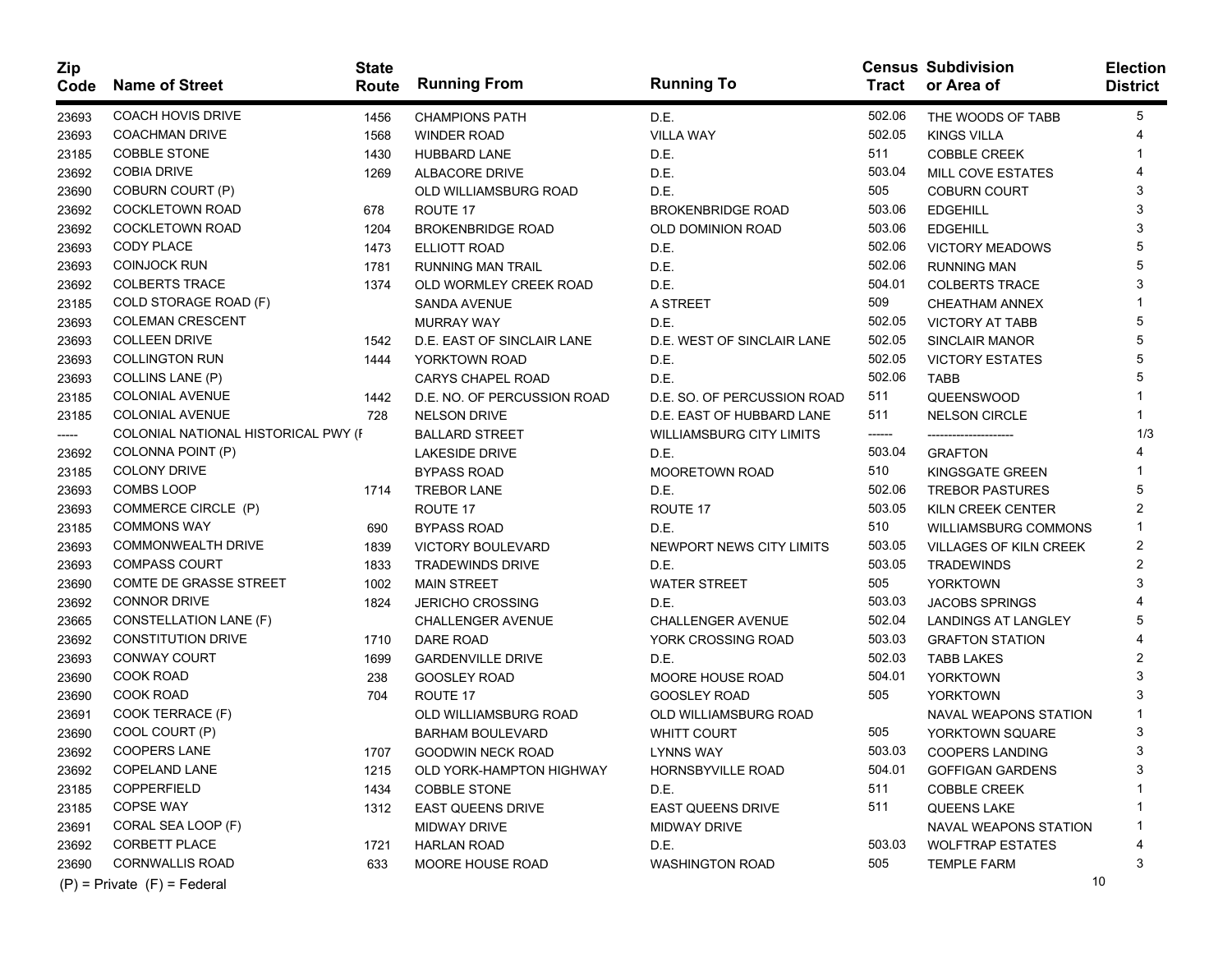| Zip<br>Code | <b>Name of Street</b>           | <b>State</b><br>Route | <b>Running From</b>          | <b>Running To</b>           | <b>Tract</b> | <b>Census Subdivision</b><br>or Area of | <b>Election</b><br><b>District</b> |
|-------------|---------------------------------|-----------------------|------------------------------|-----------------------------|--------------|-----------------------------------------|------------------------------------|
| 23693       | CORROTOMAN RUN                  | 1852                  | <b>MEHERRIN RUN</b>          | <b>KINNAKEET RUN</b>        | 502.06       | <b>RUNNING MAN</b>                      | 5                                  |
| 23185       | <b>CORVETTE DRIVE</b>           | 1395                  | <b>SCHOONER BOULEVARD</b>    | D.E.                        | 511          | <b>CREEKSIDE LANDING</b>                |                                    |
| 23185       | COTSWOLD COURT                  | 1159                  | <b>TETBURY LANE</b>          | D.E.                        | 511          | <b>HIGHGROVE</b>                        |                                    |
| 23185       | COTTAGE COVE LANE (P)           |                       | <b>TRANQUILITY DRIVE</b>     | D.E.                        | 509          | KINGS CREEK PLANTATION                  |                                    |
| 23692       | COUNTRY LANE (P)                |                       | ROUTE 17                     | D.E.                        | 503.06       | <b>DUNMOORE</b>                         | 2                                  |
| 23692       | <b>COUNTY DRIVE</b>             |                       | <b>GOODWIN NECK ROAD</b>     | <b>OPERATIONS DRIVE</b>     | 504.01       | <b>OPERATIONS FACILITY</b>              | 3                                  |
| 23692       | <b>COURT ROAD</b>               | 694                   | OLD YORK-HAMPTON HIGHWAY     | D.E.                        | 504.01       | <b>HARRIS GROVE</b>                     |                                    |
| 23692       | COUSINS POINT (P)               |                       | <b>GOODWIN NECK ROAD</b>     | D.E.                        | 504.01       | <b>GRAFTON</b>                          |                                    |
| 23692       | <b>COVE COURT</b>               | 740                   | OLD LANDING ROAD             | D.E.                        | 504.01       | <b>MARLBANK FARM</b>                    |                                    |
| 23692       | <b>COVE CRESCENT</b>            | 654                   | PINEY POINT ROAD             | D.E.                        | 503.04       | PINEY POINT ESTATES                     |                                    |
| 23696       | <b>COVE DRIVE</b>               | 767                   | <b>SEAFORD ROAD</b>          | D.E.                        | 504.02       | <b>SEAFORD</b>                          | 3                                  |
| 23693       | COVENTRY BOULEVARD              | 1763                  | ROUTE 17                     | <b>WROUGHT IRON BEND</b>    | 502.03       | <b>COVENTRY</b>                         |                                    |
| 23692       | <b>COX DRIVE</b>                |                       | OLD YORK-HAMPTON HIGHWAY     | D.E.                        | 504.01       | <b>GRAFTON</b>                          |                                    |
| 23693       | CRANDOL DRIVE                   | 765                   | <b>MILL ROAD</b>             | D.E.                        | 502.05       | <b>MILL FARM</b>                        |                                    |
| 23693       | <b>CRANWOOD COURT</b>           | 1754                  | LAKE DALE WAY                | D.E.                        | 502.05       | <b>WOODLAKE CROSSING</b>                |                                    |
| 23692       | <b>CRATE COURT</b>              | 1336                  | <b>OLD DOMINION ROAD</b>     | D.E.                        | 503.06       | <b>EDGEHILL</b>                         |                                    |
| 23690       | <b>CRAWFORD ROAD</b>            | 637                   | <b>GOOSLEY ROAD</b>          | NEWPORT NEWS CITY LIMITS    | 505          | <b>LACKEY</b>                           |                                    |
| 23185       | <b>CREEDMOOR COURT</b>          | 1117                  | <b>GOVERNMENT ROAD</b>       | D.E.                        | 511          | <b>MAGRUDER WOODS</b>                   |                                    |
| 23696       | <b>CREEK CIRCLE</b>             | 794                   | YORK POINT ROAD              | D.E.                        | 504.02       | YORK POINT                              | 3                                  |
| 23188       | <b>CREEK POINT CIRCLE</b>       | 1410                  | <b>SHADY BLUFF POINT</b>     | D.E.                        | 510          | <b>SKIMINO LANDING ESTATES</b>          |                                    |
| 23693       | <b>CREEK TERRACE</b>            | 684                   | <b>LAMBS CREEK ROAD</b>      | <b>LAMBS CREEK ROAD</b>     | 502.05       | <b>LAMBS CREEK ESTATES</b>              | 5                                  |
| 23692       | <b>CREPE MYRTLE DRIVE</b>       | 1371                  | <b>FORT EUSTIS BOULEVARD</b> | <b>ELMHURST DRIVE</b>       | 503.06       | WOOD TOWNE QUARTERS                     | 2                                  |
| 23693       | CRESCENT COURT (P)              |                       | <b>WROUGHT IRON BEND</b>     | D.E.                        | 502.03       | <b>SMITHY GLEN</b>                      | 2                                  |
| 23693       | <b>CREST LAKE COURT</b>         | 1750                  | LAKE DALE WAY                | D.E.                        | 502.05       | <b>WOODLAKE CROSSING</b>                |                                    |
| 23692       | CRESTWOOD COURT (P)             |                       | D.E. NO. OF MANCHESTER WAY   | D.E. SO. OF ENGLEWOOD DRIVE | 503.06       | <b>WOOD TOWNE QUARTERS</b>              |                                    |
| 23693       | <b>CRIMSON COURT</b>            | 1769                  | LILBURNE WAY                 | D.E.                        | 502.03       | <b>LILBURNE MEADOW</b>                  |                                    |
| 23693       | CRINER LANE (P)                 |                       | ELLIOTT ROAD                 | D.E.                        | 502.02       | <b>TABB</b>                             |                                    |
| 23696       | CROCKETT ROAD                   | 672                   | OLD SEAFORD ROAD             | D.E.                        | 504.02       | <b>EVERGREEN SHORES</b>                 |                                    |
| 23185       | <b>CROMWELL LANE</b>            |                       | <b>WELLINGTON DRIVE</b>      | D.E.                        | 511          | <b>QUEENS CREEK ESTATES</b>             |                                    |
| 23690       | <b>CROSSING WATERS WAY</b>      |                       | <b>FALLS CREEK LANE</b>      | D.E.                        | 505          | <b>STERLING SPRINGS</b>                 | 3                                  |
| 23693       | <b>CROSSPOINTE COURT</b>        | 1832                  | <b>TRADEWINDS DRIVE</b>      | D.E.                        | 503.05       | <b>TRADEWINDS</b>                       |                                    |
| 23693       | CROSSROADS LOOP (P)             |                       | <b>REPUBLIC LOOP</b>         | DEMOCRACY STREET            | 503.05       | THE COMMONWEALTH                        |                                    |
| 23185       | <b>CROWN COURT</b>              | 1313                  | <b>COPSE WAY</b>             | D.E.                        | 511          | <b>QUEENS LAKE</b>                      |                                    |
| 23692       | <b>CRYSTAL LAKE DRIVE</b>       | 1505                  | <b>LAKESIDE DRIVE</b>        | SHOWALTER ROAD              | 503.04       | <b>QUARTERMARSH ESTATES</b>             |                                    |
| 23693       | <b>CUB COURT</b>                | 1692                  | NORTH OF TIGER RUN           | D.E.                        | 502.03       | TABB LAKES                              |                                    |
| 23185       | CURTIN ROAD (F)                 |                       | <b>CHASE ROAD</b>            | D.E.                        |              | CHEATHAM ANNEX                          |                                    |
| 23185       | <b>CUSTIS DRIVE</b>             | 668                   | PENNIMAN ROAD                | <b>WILKINS DRIVE</b>        | 511          | YORK TERRACE                            |                                    |
| 23693       | <b>CYBERNETICS WAY</b>          | 1825                  | KILN CREEK PARKWAY           | D.E.                        | 503.05       | <b>VILLAGES OF KILN CREEK</b>           | 2                                  |
| 23692       | CYPRESS CROSSING (P)            |                       | <b>ELMHURST DRIVE</b>        | <b>CREPE MYRTLE DRIVE</b>   | 503.06       | WOOD TOWNE QUARTERS                     |                                    |
| 23692       | D AVENUE (P)                    |                       | 2ND STREET                   | 9TH STREET                  | 504.01       | AMOCO                                   |                                    |
| 23185       | D STREET (F)                    |                       | SANDA AVENUE                 | <b>LYNCH STREET</b>         | 509          | CHEATHAM ANNEX                          |                                    |
|             | $(P)$ = Private $(F)$ = Federal |                       |                              |                             |              |                                         | 11                                 |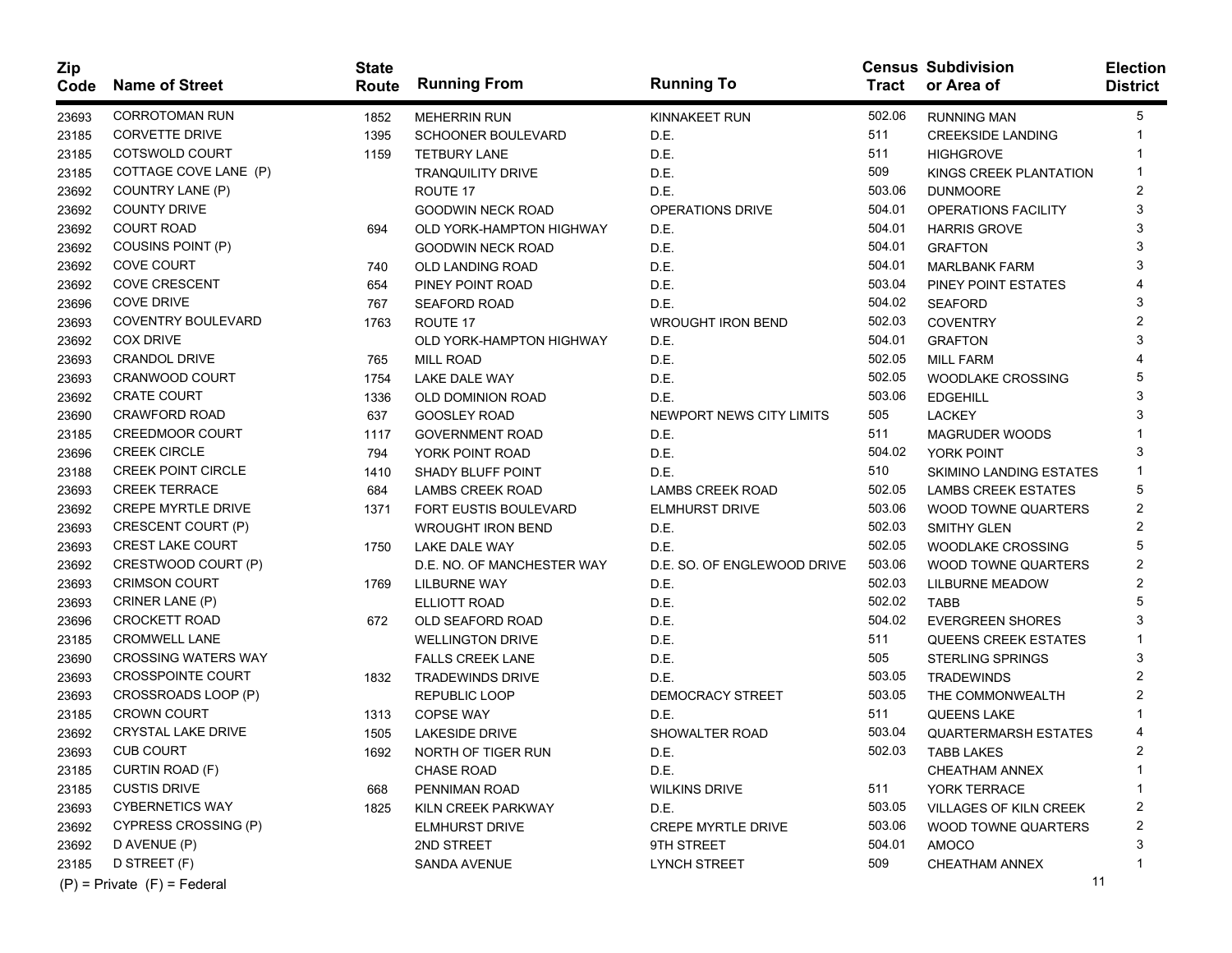| <b>Zip</b><br>Code | <b>Name of Street</b>           | <b>State</b><br>Route | <b>Running From</b>         | <b>Running To</b>        | Tract  | <b>Census Subdivision</b><br>or Area of | <b>Election</b><br><b>District</b> |
|--------------------|---------------------------------|-----------------------|-----------------------------|--------------------------|--------|-----------------------------------------|------------------------------------|
| 23693              | DAISY LANE (P)                  |                       | <b>KAY LANE</b>             | D.E.                     | 502.03 | TABB                                    | $\overline{2}$                     |
| 23185              | DAKOTA DRIVE (P)                |                       | <b>FROGMORE BOULEVARD</b>   | D.E.                     | 509    | KINGS CREEK PLANTATION                  |                                    |
| 23692              | DALE HOLLOW DRIVE (P)           |                       | ALLENS MILL ROAD            | D.E.                     | 503.04 | <b>JAMES MILL</b>                       |                                    |
| 23693              | DALZELL COURT                   | 1886                  | <b>MARY BIERBAUER WAY</b>   | D.E.                     | 502.03 | YORK MEADOWS                            | 2                                  |
| 23693              | DANCER RUN (P)                  |                       | <b>RIVA RIDGE RUN</b>       | D.E.                     | 502.02 | YORKSHIRE DOWNS                         | 5                                  |
| 23692              | DANDY HAVEN LANE (P)            |                       | DANDY LOOP ROAD             | D.E.                     | 504.01 | <b>DANDY</b>                            | 3                                  |
| 23692              | DANDY LOOP ROAD                 | 629                   | GOODWIN NECK ROAD           | <b>GOODWIN NECK ROAD</b> | 504.01 | <b>DANDY</b>                            | 3                                  |
| 23692              | DANDY VIEW LANE (P)             |                       | DANDY LOOP ROAD             | D.E.                     | 504.01 | <b>DANDY</b>                            | 3                                  |
| 23690              | DANIELS DRIVE (P)               |                       | OLD WILLIAMSBURG ROAD       | <b>ASHTON DRIVE</b>      | 505    | <b>RIVERWALK TOWNES</b>                 | 3                                  |
| 23692              | DAPHNE DRIVE                    | 1517                  | <b>MILL LANE</b>            | <b>MILL LANE</b>         | 503.04 | <b>HARWOOD HEIGHTS</b>                  |                                    |
| 23693              | DARBY ROAD                      | 613                   | ROUTE 17                    | D.E.                     | 503.05 | DARBY-FIRBY                             | 2                                  |
| 23692              | DARE ROAD                       | 621                   | ROUTE 17                    | D.E.                     | ------ | <b>GRAFTON</b>                          |                                    |
| 23693              | DARK STAR RUN (P)               |                       | <b>RIVA RIDGE RUN</b>       | D.E.                     | 502.02 | YORKSHIRE DOWNS                         |                                    |
| 23692              | DARRELLS CIRCLE                 | 1195                  | <b>ILEX DRIVE</b>           | D.E.                     | 503.04 | <b>HUNTER ESTATES</b>                   |                                    |
| 23693              | DARTMOUTH DRIVE                 | 1758                  | <b>DARBY ROAD</b>           | D.E.                     | 503.05 | DARBY ESTATES                           | 2                                  |
| 23692              | <b>DAVIDS WAY</b>               | 1723                  | <b>WOLF TRAP ROAD</b>       | <b>HARLAN DRIVE</b>      | 503.03 | <b>WOLFTRAP ESTATES</b>                 |                                    |
| 23696              | <b>DAVIS CIRCLE</b>             | 1237                  | <b>REBECCA DRIVE</b>        | D.E.                     | 504.02 | <b>HERITAGE HAMLET</b>                  | 3                                  |
| 23185              | DAVIS ROAD (F)                  |                       | <b>CHASE ROAD</b>           | D.E.                     | 509    | <b>CHEATHAM ANNEX</b>                   |                                    |
| 23693              | DAWN PLACE                      | 1759                  | <b>LAKELAND CRESCENT</b>    | D.E.                     | 502.05 | <b>WOODLAKE CROSSING</b>                | 5                                  |
| 23696              | <b>DAWSON CRESCENT</b>          | 1256                  | <b>DAWSON DRIVE</b>         | D.E.                     | 504.02 | YORKSHIRE PARK                          | 3                                  |
| 23696              | <b>DAWSON DRIVE</b>             | 1255                  | <b>SEAFORD ROAD</b>         | D.E.                     | 504.02 | YORKSHIRE PARK                          | 3                                  |
| 23692              | DAYBEACON STREET                |                       | <b>BRACEWELL LANE</b>       | YORKTOWN CRESCENT        | 504.01 | YORKTOWN CRESCENT                       | 3                                  |
| 23185              | DE LA WARR ARCH (P)             |                       | <b>TWO PENNY PLACE</b>      | <b>STEGG STREET</b>      | 510    | <b>BURGESSES QUARTERS</b>               |                                    |
| 23696              | DEALBA LANE (P)                 |                       | <b>SEAFORD ROAD</b>         | D.E.                     | 504.02 | <b>SEAFORD</b>                          | 3                                  |
| 23692              | DECLARATION DRIVE (P)           |                       | <b>EAST OF JUSTICE LANE</b> | SOUTH OF JUSTICE LANE    | 503.03 | <b>GRAFTON STATION</b>                  |                                    |
| 23188              | DEEP WOODS TRAIL                | 1415                  | SKIMINO LANDING DRIVE       | D.E.                     | 510    | SKIMINO LANDING ESTATES                 |                                    |
| 23188              | DEER PATH ROAD                  | 1611                  | <b>SKIMINO ROAD</b>         | D.E.                     | 510    | <b>SCIMMINO FARMS</b>                   |                                    |
| 23188              | DEER RUN CIRCLE (F)             |                       |                             |                          |        | <b>CAMP PEARY</b>                       |                                    |
| 23692              | DELRAY DRIVE (P)                |                       | <b>CLAIRMONT WAY</b>        | D.E.                     | 503.06 | <b>GRAFTON</b>                          | 3                                  |
| 23693              | DELUCA WAY (P)                  |                       | KILN CREEK PARKWAY          | PERSIMMON DRIVE          | 503.05 | <b>EAGLE SOUND</b>                      | 2                                  |
| 23693              | DEMOCRACY STREET (P)            |                       | <b>REPUBLIC LOOP</b>        | ARMORY WAY               | 503.05 | THE COMMONWEALTH                        | 2                                  |
| 23692              | <b>DENBIGH BOULEVARD</b>        | 173                   | ROUTE 17                    | NEWPORT NEWS CITY LIMITS | 503.06 | <b>GRAFTON</b>                          | 2/3/4                              |
| 23693              | <b>DENISE DRIVE</b>             | 1536                  | <b>TIDE MILL ROAD</b>       | PAGELAND DRIVE           | 502.05 | <b>TIDE MILL ESTATES</b>                |                                    |
| 23185              | <b>DENNIS DRIVE</b>             | 1303                  | <b>WEST QUEENS DRIVE</b>    | <b>ROUTE 1302</b>        | 511    | <b>QUEENS LAKE</b>                      |                                    |
| 23185              | <b>DENNIS DRIVE</b>             | 1302                  | <b>HOLCOMB DRIVE</b>        | <b>ROUTE 1303</b>        | 511    | <b>QUEENS LAKE</b>                      |                                    |
| 23693              | <b>DERBY RUN</b>                | 1676                  | YORK DOWNS DRIVE            | D.E.                     | 502.06 | YORKSHIRE DOWNS                         | 5                                  |
| 21385              | DERWENT WAY (P)                 |                       | FROGMORE BOULEVARD          | FROGMORE BOULEVARD       | 509    | KINGS CREEK PLANTATION                  |                                    |
| 23188              | DEVONSHIRE DRIVE                | 1628                  | <b>LIGHTFOOT ROAD</b>       | <b>CHERWELL COURT</b>    | 510    | <b>BANBURY CROSS</b>                    |                                    |
| 23185              | DIESEL DRIVE (F)                |                       | PENNIMAN ROAD               | <b>DIESEL ROAD</b>       | 509    | <b>WILLIAMSBURG EAST</b>                |                                    |
| 23185              | DIESEL ROAD (F)                 |                       | <b>DIESEL DRIVE</b>         | D.E.                     | 509    | <b>WILLIAMSBURG EAST</b>                |                                    |
| 23691              | DIGGES ROAD (F)                 |                       | <b>MAIN ROAD</b>            | <b>BELLFIELD ROAD</b>    | 509    | NAVAL WEAPONS STATION                   |                                    |
|                    | $(P)$ = Private $(F)$ = Federal |                       |                             |                          |        |                                         | 12                                 |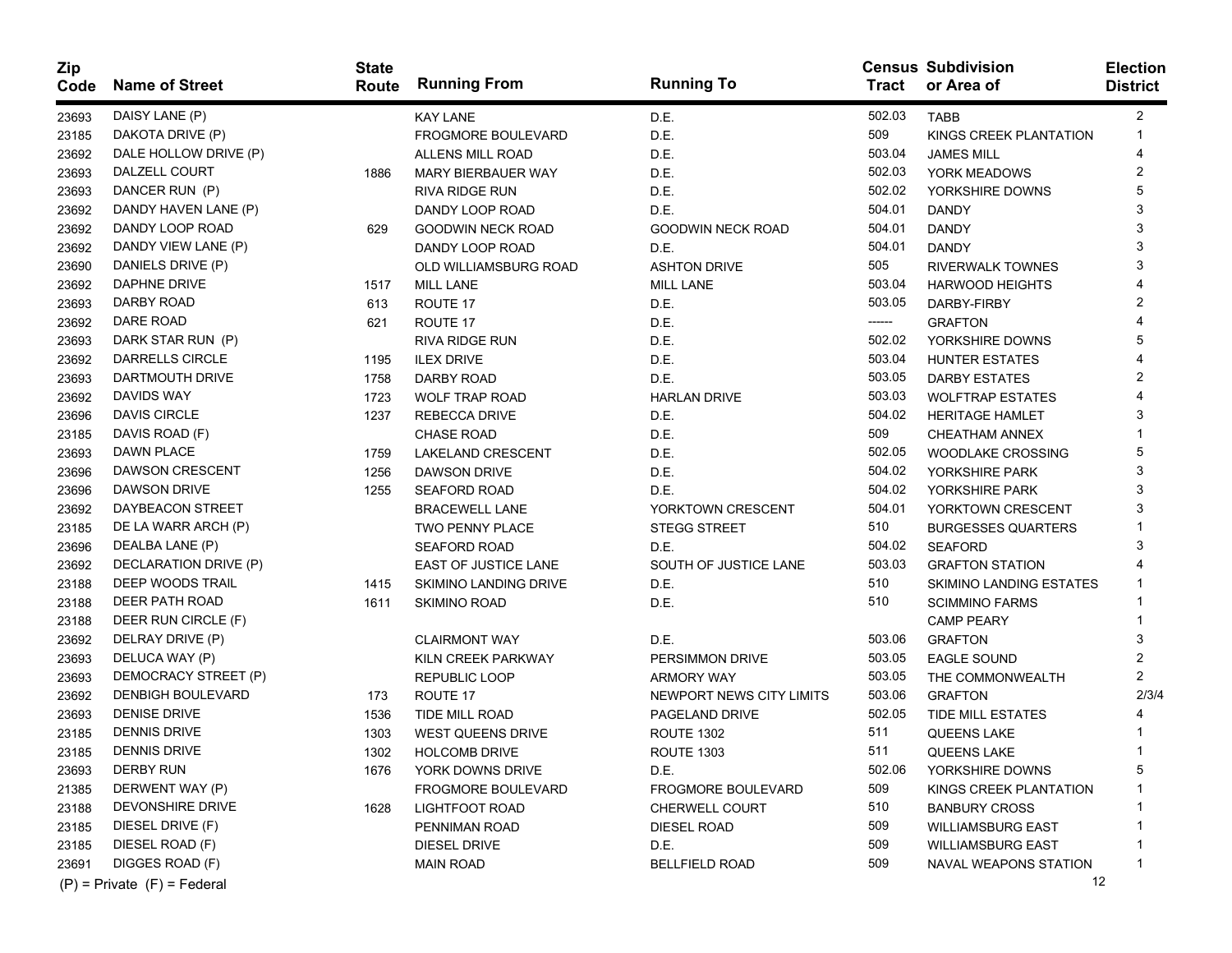| Zip<br>Code | <b>Name of Street</b>           | <b>State</b><br>Route | <b>Running From</b>         | <b>Running To</b>        | Tract  | <b>Census Subdivision</b><br>or Area of | <b>Election</b><br><b>District</b> |
|-------------|---------------------------------|-----------------------|-----------------------------|--------------------------|--------|-----------------------------------------|------------------------------------|
| 23693       | DILLARD LANE (P)                |                       | <b>FIRBY ROAD</b>           | D.E.                     | 503.05 | DARBY-FIRBY                             | $\overline{2}$                     |
| 23692       | DOCK AVENUE (P)                 |                       | A AVENUE                    | D.E.                     | 504.01 | <b>AMOCO</b>                            | 3                                  |
| 23693       | DOCKSIDE WAY (P)                |                       | <b>TABB SMITH TRAIL</b>     | D.E.                     | 502.06 | <b>VILLAS ON SHADY BANKS</b>            | 5                                  |
| 23185       | DODGE DRIVE                     | 725                   | PENNIMAN ROAD               | <b>SEMPLE ROAD</b>       | 511    | <b>NELSON PARK</b>                      |                                    |
| 23692       | DOGWOOD COURT                   | 1202                  | MARL RAVINE ROAD            | D.E.                     | 504.01 | <b>MARLBANK FARM</b>                    | 3                                  |
| 23693       | DOGWOOD DRIVE                   | 1577                  | BEECHWOOD LANE              | ROBIN HOOD DRIVE         | 502.06 | <b>CHURCHILL ESTATES</b>                | 5                                  |
| 23690       | DOGWOOD ROAD                    | 659                   | OLD WILLIAMSBURG ROAD       | D.E.                     | 505    | <b>LACKEY</b>                           | 3                                  |
| 23692       | <b>DOLPHIN DRIVE</b>            | 1267                  | <b>JETHRO LANE</b>          | ALBACORE DRIVE           | 503.04 | <b>MILL COVE ESTATES</b>                |                                    |
| 23693       | DON JUAN CIRCLE                 | 756                   | <b>SHAMROCK AVENUE</b>      | D.E.                     | 503.05 | YORK MANOR                              | 2                                  |
| 23693       | DONOVAN COURT                   | 1493                  | <b>RICHTER LANE</b>         | D.E.                     | 502.03 | THE GREENLANDS                          | 2                                  |
| 23692       | DOROTHY DRIVE                   | 1703                  | <b>HOLMES BOULEVARD</b>     | D.E.                     | 503.03 | <b>WILLOW LAKES</b>                     |                                    |
| 23185       | <b>DOUGLAS DRIVE</b>            | 1101                  | <b>MERRIMAC TRAIL</b>       | <b>BANNEKER DRIVE</b>    | 509    | <b>CARVER GARDENS</b>                   |                                    |
| 23185       | DOWNEY STREET (F)               |                       | SANDA AVENUE                | <b>ANTRIM ROAD</b>       | 509    | CHEATHAM ANNEX                          |                                    |
| 23693       | DOYLE COURT                     | 1894                  | POTTER LANE                 | D.E.                     | 502.03 | <b>HAWKS LANDING</b>                    | 2                                  |
| 23185       | DREW ROAD                       | 1108                  | PARCHMENT BOULEVARD         | <b>BETHUNE DRIVE</b>     | 509    | <b>CARVER GARDENS</b>                   |                                    |
| 23696       | DREWRY LANE                     | 1140                  | <b>SEAFORD ROAD</b>         | D.E.                     | 504.02 | <b>CHISMAN WOODS</b>                    | 3                                  |
| 23693       | DRIFTWOOD COURT                 | 1819                  | ROCK CREEK COURT            | D.E.                     | 503.05 | <b>ROCK CREEK</b>                       | 2                                  |
| 23188       | DRY DOCK ROAD (P)               |                       | SHIPWRIGHT LOOP             | <b>SHIPWRIGHT LOOP</b>   | 510    | <b>KELTON STATION</b>                   |                                    |
| 23693       | DRYDEN LANE (P)                 |                       | <b>CALTHROP NECK ROAD</b>   | D.E.                     | 502.05 | <b>CALTHROP NECK</b>                    | 5                                  |
| 23690       | DUANE ROAD (F)                  |                       | <b>HAMILTON ROAD</b>        | <b>HAMILTON ROAD</b>     | 505    | <b>COAST GUARD STATION</b>              |                                    |
| 23185       | DUCK BLIND WAY (P)              |                       | SQUIRREL LANDING            | <b>TRANQUILITY DRIVE</b> | 509    | KINGS CREEK PLANTATION                  |                                    |
| 23691       | DUDLEY ROAD (F)                 |                       | <b>MAIN ROAD</b>            | D.E.                     | 509    | NAVAL WEAPONS STATION                   |                                    |
| 23692       | <b>DUFF DRIVE</b>               | 1556                  | <b>FIELDING LEWIS DRIVE</b> | D.E.                     | 503.03 | <b>BRANDYWINE</b>                       |                                    |
| 23185       | DUHANEY PARK (P)                |                       | <b>SERPENTINE ROAD</b>      | D.E.                     | 509    | PARKSIDE RESORT                         |                                    |
| 23185       | DUNCAN DRIVE                    | 722                   | <b>FILLMORE DRIVE</b>       | <b>RICHWINE DRIVE</b>    | 511    | YORK TERRACE                            |                                    |
| 23693       | DURHAM COURT (P)                |                       | <b>WROUGHT IRON BEND</b>    | D.E.                     | 502.03 | <b>SMITHY GLEN</b>                      | 2                                  |
| 23188       | DUSTY LANE (P)                  |                       | PENN DRIVE                  | D.E.                     | 510    | <b>OLD QUAKER ESTATES</b>               |                                    |
| 23692       | $E$ AVENUE (P)                  |                       | 2ND STREET                  | <b>4TH STREET</b>        | 504.01 | <b>AMOCO</b>                            | 3                                  |
| 23185       | E STREET (F)                    |                       | SANDA AVENUE                | D.E.                     | 509    | CHEATHAM ANNEX                          |                                    |
| 23692       | EAGLE LANE (P)                  |                       | OLD RAILWAY ROAD            | D.E.                     | 503.04 | <b>DARE</b>                             |                                    |
| 23665       | EAGLE LOOP (F)                  |                       | RAPTOR BOULEVARD            | <b>RAPTOR BOULEVARD</b>  | 502.04 | <b>LANDINGS AT LANGLEY</b>              | 2                                  |
| 23696       | <b>EARL STREET</b>              | 1239                  | <b>MOSS AVENUE</b>          | D.E.                     | 504.02 | <b>HERITAGE HAMLET</b>                  | 3                                  |
| 23691       | EAST BEECHWOOD ROAD (F)         |                       | <b>HALSTEAD ROAD</b>        | <b>LEE ROAD</b>          | 509    | <b>NAVAL WEAPONS STATION</b>            |                                    |
| 23691       | EAST BOUNDARY ROAD (F)          |                       | <b>HALSTEAD ROAD</b>        | NEWPORT NEWS CITY LIMITS | 509    | <b>NAVAL WEAPONS STATION</b>            |                                    |
| 23692       | EAST BRANCH ROAD                | 715                   | OLD LANDING ROAD            | <b>OLD LANDING ROAD</b>  | 504.01 | MARLBANK FARM                           | 3                                  |
| 23693       | <b>EAST BRISTOL LANE</b>        | 1679                  | YORK DOWNS DRIVE            | SHEFFIELD LANE           | 502.06 | YORKSHIRE DOWNS                         | 5                                  |
| 23185       | <b>EAST MAYNOR DRIVE</b>        | 612                   | <b>MAYNOR DRIVE</b>         | <b>MAYNOR DRIVE</b>      | 511    | YORK TERRACE                            |                                    |
| 23185       | <b>EAST QUEENS DRIVE</b>        | 716                   | <b>WEST QUEENS DRIVE</b>    | LAKESHEAD DRIVE          | 511    | QUEENS LAKE                             |                                    |
| 23188       | <b>EAST ROCHAMBEAU DRIVE</b>    | F137                  | <b>MERRIMAC TRAIL</b>       | D.E.                     | 510    | <b>BRUTON</b>                           |                                    |
| 23185       | EAST SAVANNAH SQUARE (P)        |                       | <b>GEORGETOWN CRESCENT</b>  | D.E.                     | 510    | <b>FAIRFIELD AT KINGSGATE</b>           |                                    |
| 23693       | <b>EAST WEDGWOOD DRIVE</b>      | 1803                  | HOLLINGSWORTH COURT         | D.E.                     | 503.05 | <b>HOLLINGSWORTH</b>                    | 2                                  |
|             | $(P)$ = Private $(F)$ = Federal |                       |                             |                          |        |                                         | 13                                 |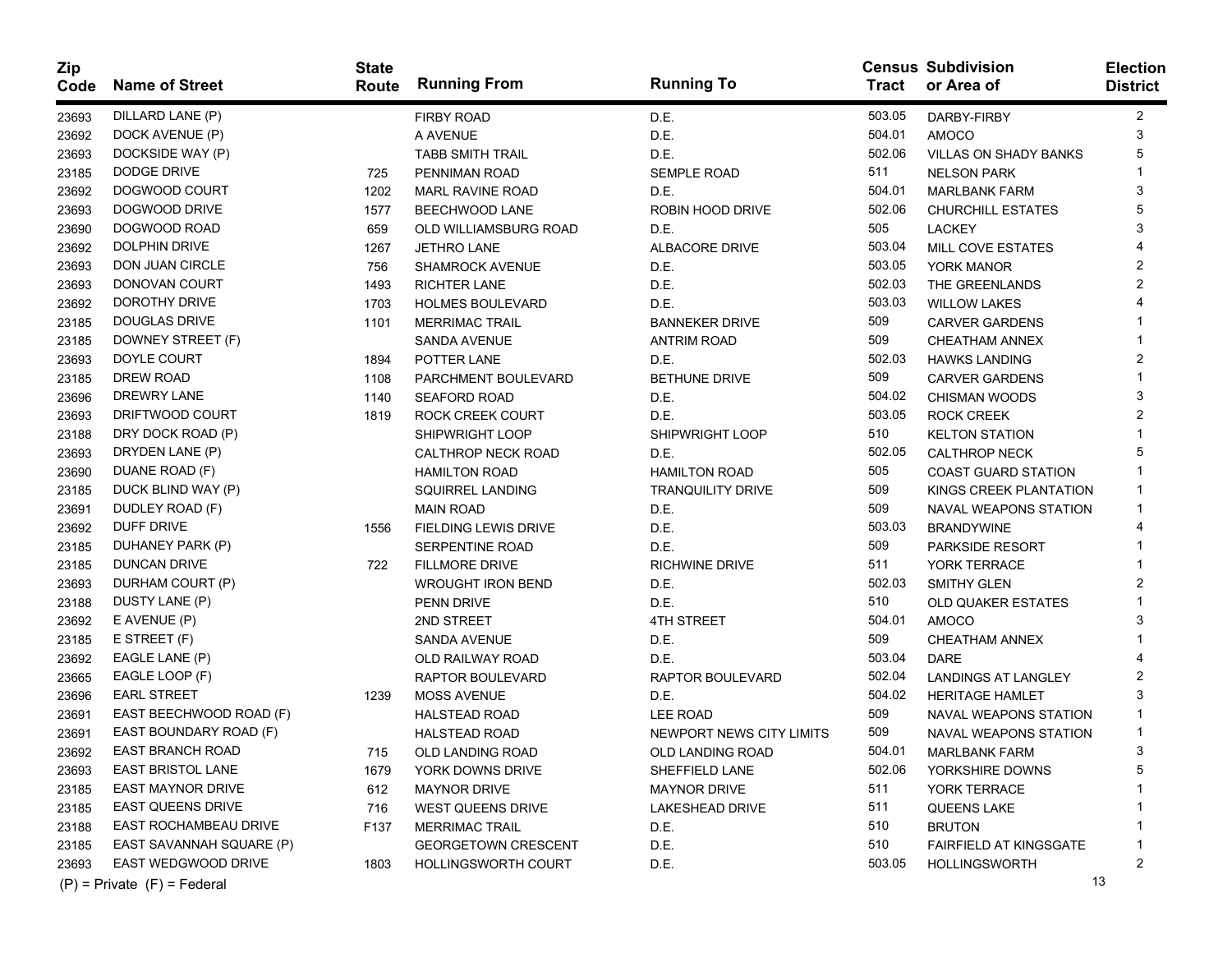| Zip<br>Code | <b>Name of Street</b>           | <b>State</b><br>Route | <b>Running From</b>                                                 | <b>Running To</b>        |        | <b>Census Subdivision</b><br>Tract or Area of | <b>Election</b><br><b>District</b> |
|-------------|---------------------------------|-----------------------|---------------------------------------------------------------------|--------------------------|--------|-----------------------------------------------|------------------------------------|
| 23692       | EAST WOODLAND DRIVE             | 1530                  | WEST WOODLAND DRIVE                                                 | WEST WOODLAND DRIVE      | 503.02 | <b>DARE HEIGHTS</b>                           | 4                                  |
| 23693       | <b>EAST YORKTOWN ROAD</b>       | 782                   | <b>VICTORY BOULEVARD</b>                                            | POQUOSON CITY LIMITS     | 502.05 | <b>TABB</b>                                   | 5                                  |
| 23185       | <b>EDALE AVENUE</b>             | 731                   | <b>HUBBARD LANE</b>                                                 | <b>NELSON DRIVE</b>      | 511    | <b>NELSON CIRCLE</b>                          |                                    |
| 23692       | <b>EDGEHILL LANE</b>            | 1213                  | YORK-WARWICK DRIVE                                                  | NELSON DISTRICT ROAD     | 503.06 | <b>EDGEHILL</b>                               | 3                                  |
| 23692       | EDGEWOOD COURT                  | 1586                  | <b>SCHOOL LANE</b>                                                  | D.E.                     | 503.03 | <b>LAKESIDE FOREST</b>                        |                                    |
| 23692       | EDITH LANE (P)                  |                       | DARE ROAD                                                           | D.E.                     | 503.04 | <b>DARE</b>                                   |                                    |
| 23693       | <b>EDWARDS COURT</b>            | 1689                  | D.E. NORTH OF YORK DOWNS DRIVE D.E. SOUTH OF YORK DOWNS DRIV 502.06 |                          |        | YORKSHIRE DOWNS                               | 5                                  |
| 23692       | <b>EGRET COURT</b>              | 1186                  | <b>WATER FOWL DRIVE</b>                                             | D.E.                     | 503.04 | THE LAKES AT DARE                             |                                    |
| 23692       | EIGHTH STREET (P)               |                       | <b>B AVENUE</b>                                                     | <b>G AVENUE</b>          | 504.01 | <b>AMOCO</b>                                  | 3                                  |
| 23692       | ELEVENTH STREET (P)             |                       | <b>G AVENUE</b>                                                     | <b>ELEVENTH STREET</b>   | 504.01 | <b>AMOCO</b>                                  |                                    |
| 23185       | ELIJAH WAY (P)                  |                       | <b>FROGMORE BOULEVARD</b>                                           | D.E.                     | 509    | KINGS CREEK PLANTATION                        |                                    |
| 23693       | <b>ELISE PLACE</b>              | 1845                  | <b>MONTY MANOR</b>                                                  | D.E.                     | 502.03 | <b>TABB LAKES</b>                             |                                    |
| 23692       | <b>ELIZABETHS QUAY</b>          | 1373                  | ANDREWS CROSSING                                                    | D.E.                     | 503.04 | <b>PATRICKS LANDING</b>                       |                                    |
| 23696       | ELKSNIN LANE (P)                |                       | <b>ROBANNA DRIVE</b>                                                | D.E.                     | 504.02 | ROBANNA SHORES                                | 3                                  |
| 23692       | ELLA TAYLOR ROAD                | 751                   | ROUTE 17                                                            | SHOWALTER ROAD           | 503.04 | <b>HARWOOD MILL</b>                           |                                    |
| 23696       | <b>ELLERSON COURT</b>           | 1238                  | <b>SEAFORD ROAD</b>                                                 | D.E.                     | 504.02 | <b>HERITAGE HAMLET</b>                        | 3                                  |
| 23692       | <b>ELLERY STREET</b>            |                       | <b>MARKET STREET</b>                                                | <b>FLEMING WAY</b>       | 504.01 | <b>NELSONS GRANT</b>                          |                                    |
| 23693       | ELLIOTT ROAD                    | 691                   | <b>VICTORY BOULEVARD</b>                                            | <b>CRINER LANE</b>       | 502.06 | <b>TABB</b>                                   |                                    |
| 23692       | ELLIS DRIVE (P)                 |                       | <b>GENERALS WAY</b>                                                 | <b>GRANT COURT</b>       | 503.06 | THE QUARTERS OF YORK COUN                     | 2                                  |
| 23693       | ELM DRIVE (P)                   |                       | ORIANA ROAD                                                         | ROBERT ROAD              | 503.06 | <b>KENTUCKY FARMS</b>                         |                                    |
| 23693       | <b>ELM LAKE WAY</b>             | 1761                  | <b>BIG BETHEL ROAD</b>                                              | <b>LAKELAND CRESCENT</b> | 502.05 | <b>WOODLAKE CROSSING</b>                      | 5                                  |
| 23692       | <b>ELMHURST DRIVE</b>           | 1370                  | <b>FORT EUSTIS BOULEVARD</b>                                        | D.E.                     | 503.06 | WOOD TOWNE QUARTERS                           | 2                                  |
| 23693       | <b>EMERALD COURT</b>            | 1752                  | <b>KENT TAYLOR DRIVE</b>                                            | D.E.                     | 502.05 | <b>MILL CROSSING</b>                          |                                    |
| 23690       | EMILY LANE (P)                  |                       | OLD WILLIAMSBURG ROAD                                               | DANIELS DRIVE            | 505    | <b>RIVERWALK TOWNES</b>                       |                                    |
| 23185       | <b>EMMA ROSE COURT</b>          | 1049                  | <b>DUNCAN DRIVE</b>                                                 | D.E.                     | 511    | <b>SUNSET MEADOWS</b>                         |                                    |
| 23185       | <b>EMMANUS COURT (P)</b>        |                       | <b>FROGMORE BOULEVARD</b>                                           | D.E.                     | 509    | KINGS CREEK PLANTATION                        |                                    |
| 23693       | ENCHANTED FOREST LANE (P)       |                       | <b>HAMPTON HIGHWAY</b>                                              | D.E.                     | 502.03 | <b>TABB</b>                                   | 2                                  |
| 23665       | ENDEAVOR LANE (F)               |                       | <b>EXPEDITION STREET</b>                                            | <b>FIRST STREET</b>      | 502.04 | <b>LANDINGS AT LANGLEY</b>                    | 5                                  |
| 23692       | ENGLEWOOD DRIVE (P)             |                       | <b>ELMHURST DRIVE</b>                                               | <b>CRESTWOOD COURT</b>   | 503.06 | WOOD TOWNE QUARTERS                           | 2                                  |
| 23188       | ENGLISH GARDEN WAY (P)          |                       | <b>LIGHTFOOT ROAD</b>                                               | D.E.                     | 510    | LIGHTFOOT PLANTATION                          |                                    |
| 23693       | ERIC NELSON RUN                 | 1496                  | <b>TRISTEN DRIVE</b>                                                | D.E.                     | 502.03 | THE GREENLANDS                                | 2                                  |
| 23185       | <b>ERIN LEIGH COURT</b>         | 1429                  | HUBBARD LANE                                                        | D.E.                     | 511    | <b>SEANS GLEN</b>                             |                                    |
| 23693       | <b>ESTONS RUN</b>               |                       | <b>MANSION ROAD</b>                                                 | D.E.                     | 502.06 | <b>OVERLOOK POINT</b>                         |                                    |
| 23696       | <b>EVERGREEN CIRCLE</b>         | 1245                  | <b>CROCKETT ROAD</b>                                                | D.E.                     | 504.02 | <b>EVERGREEN SHORES</b>                       |                                    |
| 23188       | <b>EWELL ROAD</b>               | 1030                  | <b>MOORETOWN ROAD</b>                                               | MOORETOWN ROAD           | 510    | EWELL INDUSTRIAL PARK                         |                                    |
| 23188       | EWELL ROAD (P)                  |                       | <b>MOORETOWN ROAD</b>                                               | EWELL ROAD               | 510    | EWELL INDUSTRIAL PARK                         | -1                                 |
| 23665       | <b>EXPEDITION STREET (F)</b>    |                       | <b>CHALLENGER AVENUE</b>                                            | APOLLO WAY               | 502.04 | LANDINGS AT LANGLEY                           | 5                                  |
| 23665       | EXPLORER TRACE (F)              |                       | ANNE BURRAS AVENUE                                                  | FOUNDERS POINT AVENUE    | 502.04 | LANDINGS AT LANGLEY                           |                                    |
| 23692       | F AVENUE (P)                    |                       | 2ND STREET                                                          | 8TH STREET               | 504.01 | AMOCO                                         |                                    |
| 23185       | F STREET (F)                    |                       | D.E. SO. OF SANDA AVENUE                                            | D.E.                     | 509    | CHEATHAM ANNEX                                |                                    |
| 23692       | <b>FAIRFIELD DRIVE</b>          | 783                   | YORKVILLE ROAD                                                      | <b>BAYVIEW DRIVE</b>     | 503.04 | PINEY POINT ESTATES                           |                                    |
|             | $(P)$ = Private $(F)$ = Federal |                       |                                                                     |                          |        | 14                                            |                                    |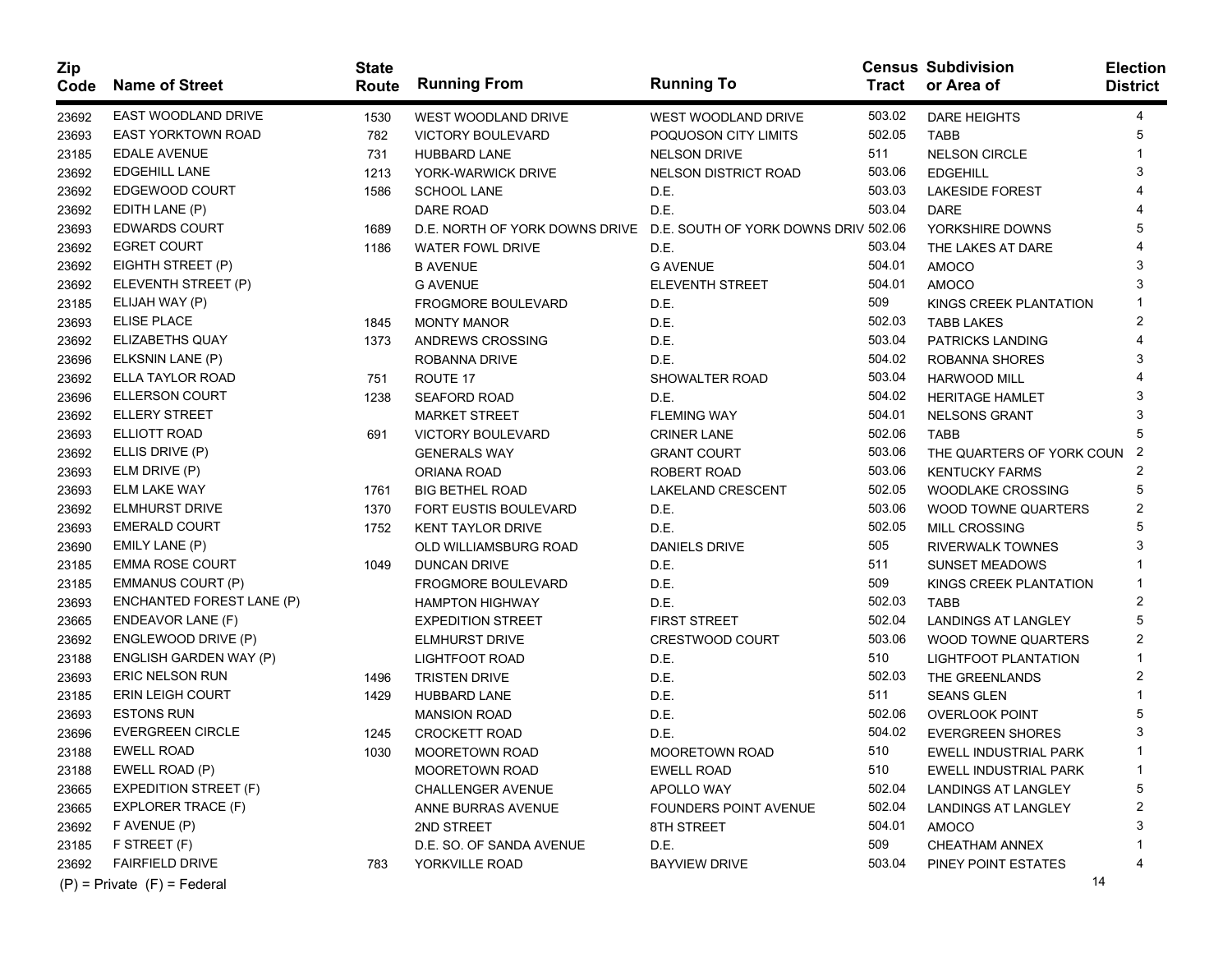| Zip<br>Code | <b>Name of Street</b>           | <b>State</b><br>Route | <b>Running From</b>       | <b>Running To</b>               | Tract  | <b>Census Subdivision</b><br>or Area of | <b>Election</b><br><b>District</b> |
|-------------|---------------------------------|-----------------------|---------------------------|---------------------------------|--------|-----------------------------------------|------------------------------------|
| 23693       | <b>FAIRWAY LANE</b>             | 1829                  | D.E EAST OF SCHEMBRI LANE | D.E. WEST OF SCHEMBRI LANE      | 503.05 | <b>AVERY WOODS</b>                      | 2                                  |
| 23693       | <b>FAIRWINDS DRIVE</b>          | 1830                  | KILN CREEK PARKWAY        | <b>CROSSPOINTE COURT</b>        | 503.05 | <b>TRADEWINDS</b>                       | 2                                  |
| 23665       | FALCON COURT (F)                |                       | <b>RAPTOR BOULEVARD</b>   | <b>EAGLE LOOP</b>               | 502.04 | <b>LANDINGS AT LANGLEY</b>              | 2                                  |
| 23690       | <b>FALCON ROAD</b>              | 1254                  | ROUTE 17                  | OLD YORK-HAMPTON HIGHWAY        | 504.01 | <b>NELSON HEIGHTS</b>                   |                                    |
| 23692       | <b>FALLING SPRING RUN</b>       | 1070                  | <b>GRAFTON DRIVE</b>      | D.E.                            | 503.06 | <b>GRAFTON WOODS</b>                    |                                    |
| 23690       | <b>FALLS CREEK LANE</b>         |                       | <b>TALIAFERRO ROAD</b>    | SEASONS WALK COURT              | 505    | <b>STERLING SPRINGS</b>                 | 3                                  |
| 23692       | FARMSTEAD PLACE (P)             |                       | <b>CREPE MYRTLE DRIVE</b> | D.E.                            | 503.06 | WOOD TOWNE QUARTERS                     | 2                                  |
| 23692       | <b>FAULKNER ROAD</b>            | 1231                  | ROUTE 17                  | D.E.                            | 503.06 | <b>DUNMOORE</b>                         | 2                                  |
| 23693       | <b>FAY CIRCLE</b>               | 1535                  | <b>ANNE CIRCLE</b>        | D.E.                            | 502.05 | <b>TABB TERRACE</b>                     | 5                                  |
| 23692       | FEATHERGRASS PARK (P)           |                       | <b>FALLING SPRING RUN</b> | THREE NOTCHED ROAD              | 503.06 | <b>GRAFTON WOODS</b>                    |                                    |
| 23691       | FELGATE ROAD (F)                |                       | <b>MAIN ROAD</b>          | RINGFIELD ROAD                  | 509    | NAVAL WEAPONS STATION                   |                                    |
| 23188       | <b>FENTON MILL ROAD</b>         | 602                   | <b>BARLOW ROAD</b>        | <b>JAMES CITY COUNTY LIMITS</b> | 510    | <b>BRUTON</b>                           |                                    |
| 23693       | FERGUSON BEND (P)               |                       | OWEN DAVIS BOULEVARD      | <b>GRINDSTONE TURN</b>          | 502.03 | <b>FERGUSON GLADE</b>                   | 2                                  |
| 23692       | FERNWOOD BEND (P)               |                       | RUSTLING OAK RIDGE        | D.E.                            | 503.06 | <b>GLEN LAUREL</b>                      |                                    |
| 23693       | <b>FERRIER PLACE</b>            | 1772                  | OWEN DAVIS BOULEVARD      | <b>BLACKSMITH ARCH</b>          | 502.03 | <b>DAVIS FORGE</b>                      | 2                                  |
| 23185       | FIDD ROAD (F)                   |                       | <b>COLD STORAGE ROAD</b>  | <b>KOHL ROAD</b>                | 509    | <b>CHEATHAM ANNEX</b>                   |                                    |
| 23692       | <b>FIELDING LEWIS DRIVE</b>     | 1551                  | <b>BRANDYWINE DRIVE</b>   | D.E.                            | 503.03 | <b>BRANDYWINE</b>                       |                                    |
| 23693       | FIELDSTONE COURT                | 1818                  | <b>CLAYTON DRIVE</b>      | D.E.                            | 503.05 | <b>ROCK CREEK</b>                       | 2                                  |
| 23692       | FIFTH STREET (P)                |                       | <b>B AVENUE</b>           | <b>F AVENUE</b>                 | 504.01 | <b>AMOCO</b>                            | 3                                  |
| 23691       | FIG TREE DRIVE (F)              |                       | <b>SPRING ROAD</b>        | D.E.                            | 509    | NAVAL WEAPONS STATION                   |                                    |
| 23185       | <b>FILLMORE DRIVE</b>           | 723                   | PENNIMAN ROAD             | <b>DUNCAN DRIVE</b>             | 511    | YORK TERRACE                            |                                    |
| 23696       | FINCH LANE (P)                  |                       | BACK CREEK ROAD           | D.E.                            | 504.02 | <b>SEAFORD</b>                          | 3                                  |
| 23693       | <b>FIRBY ROAD</b>               | 653                   | DARBY ROAD                | D.E.                            | 503.05 | DARBY-FIRBY                             | 2                                  |
| 23665       | FIRST COLONY TRACE (F)          |                       | ANNE BURRAS AVENUE        | <b>FOUNDERS POINT AVENUE</b>    | 502.04 | <b>LANDINGS AT LANGLEY</b>              | 2                                  |
| 23692       | <b>FIRST STREET</b>             | 1217                  | <b>WHITES ROAD</b>        | D.E.                            | 503.06 | <b>GRAFTON</b>                          | 2                                  |
| 23665       | <b>FIRST STREET</b>             |                       | <b>HAMPTON HIGHWAY</b>    | <b>BIG BETHEL ROAD</b>          | 502.04 | <b>LANDINGS AT LANGLEY</b>              | 2/5                                |
| 23185       | FIRST STREET (F)                |                       | SANDA AVENUE              | <b>SECOND STREET</b>            | 509    | CHEATHAM ANNEX                          |                                    |
| 23692       | FIRST STREET (P)                |                       | A AVENUE                  | C AVENUE                        | 504.01 | <b>AMOCO</b>                            | 3                                  |
| 23696       | <b>FISHER COURT</b>             | 1174                  | <b>VISTA DRIVE</b>        | D.E.                            | 503.03 | PORT MYERS                              |                                    |
| 23696       | FISHERMANS COVE (P)             |                       | RAILWAY ROAD              | D.E.                            | 503.04 | <b>DARE</b>                             |                                    |
| 23692       | FISHNECK LANDING ROAD           | 1275                  | SHIP POINT ROAD           | D.E.                            | 503.04 | SHIP POINT LANDING                      |                                    |
| 23693       | <b>FLAG CREEK ROAD</b>          | 1447                  | CHINQUAPIN ORCHARD        | D.E.                            | 502.05 | OLDE PORT COVE                          | 5                                  |
| 23692       | <b>FLAMINGO PLACE</b>           | 1182                  | <b>BLUE HERON DRIVE</b>   | D.E.                            | 503.04 | THE LAKES AT DARE                       |                                    |
| 23692       | <b>FLEMING WAY</b>              |                       | <b>LAYDON WAY</b>         | ROUTE 17                        | 504.01 | <b>NELSONS GRANT</b>                    | 3                                  |
| 23185       | <b>FLETCHERS CRESCENT</b>       | 1058                  | WINCHESTER ROAD           | <b>BOLTONS MILL PARKWAY</b>     | 511    | <b>WHITTAKERS MILL</b>                  |                                    |
| 23185       | <b>FLINTLOCK ROAD</b>           | 1443                  | <b>MUSKET DRIVE</b>       | D.E.                            | 511    | QUEENSWOOD                              |                                    |
| 23188       | <b>FOREST LANE</b>              | 1612                  | <b>SKIMINO ROAD</b>       | D.E.                            | 510    | <b>SCIMMINO FARMS</b>                   |                                    |
| 23692       | FOREST LANE (P)                 |                       | HORNSBYVILLE ROAD         | D.E.                            | 504.01 | <b>HORNSBYVILLE</b>                     |                                    |
| 23693       | FORGOTTEN PARCEL LANE (P)       |                       | <b>MYERS COURT</b>        | D.E.                            | 502.05 | <b>YORKSHIRE</b>                        |                                    |
| 23692       | FORT EUSTIS BOULEVARD           | 105                   | ROUTE 17                  | NEWPORT NEWS CITY LIMITS        | 503.06 | <b>DENBIGH EAST</b>                     |                                    |
| 23692       | FORT EUSTIS BOULEVARD           | 1050                  | ROUTE 17                  | D.E.                            | 504.01 | PATRIOT SQUARE                          |                                    |
|             | $(P)$ = Private $(F)$ = Federal |                       |                           |                                 |        |                                         | 15                                 |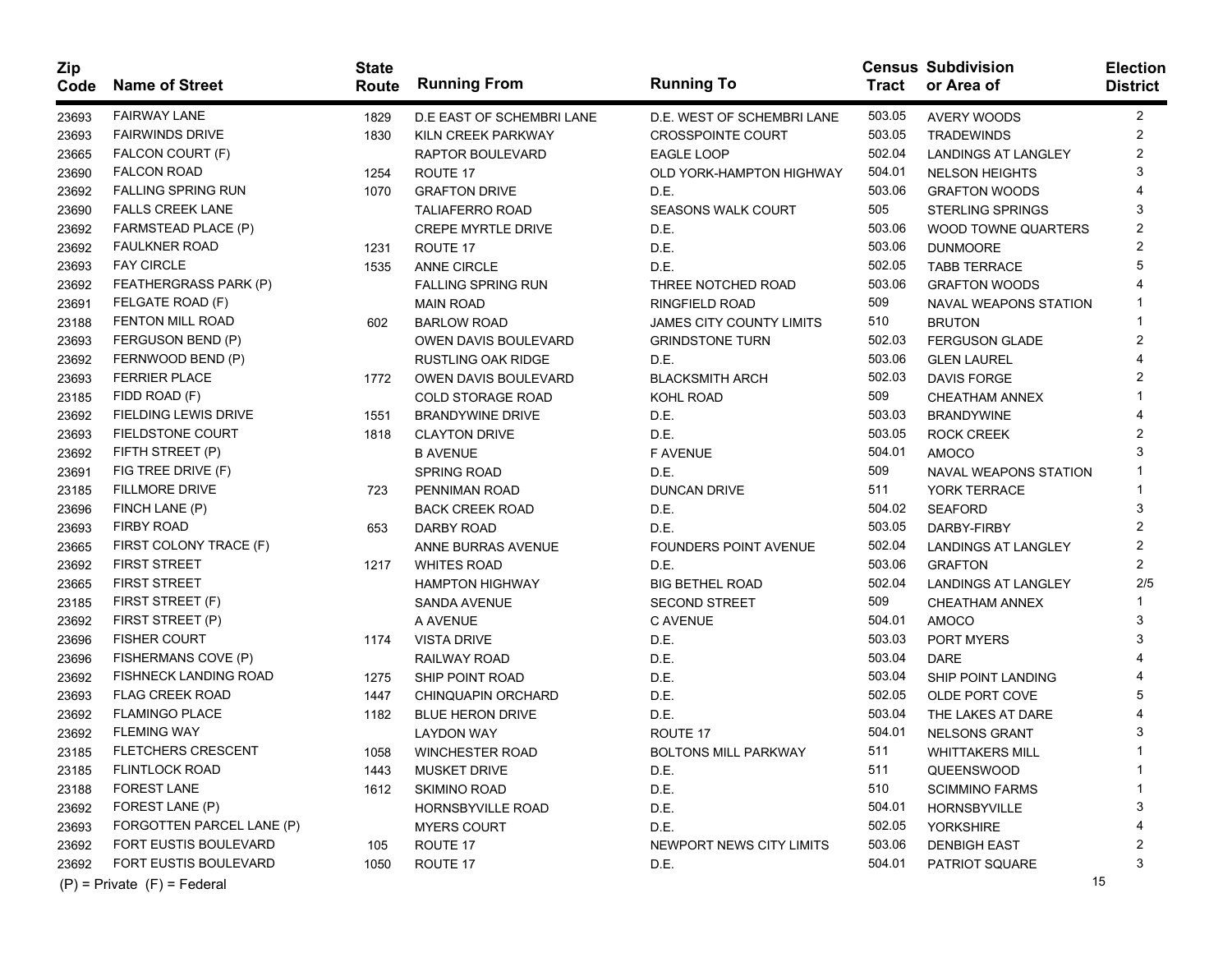| Zip<br>Code | <b>Name of Street</b>             | <b>State</b><br>Route | <b>Running From</b>          | <b>Running To</b>               |        | <b>Census Subdivision</b><br>Tract or Area of | <b>Election</b><br><b>District</b> |
|-------------|-----------------------------------|-----------------------|------------------------------|---------------------------------|--------|-----------------------------------------------|------------------------------------|
| 23692       | <b>FORTUNE PLACE</b>              | 1634                  | <b>HILLBURNE LANE</b>        | <b>QUEST COURT</b>              | 503.03 | PROSPECT PARK                                 | 4                                  |
| 23690       | <b>FOSTER ROAD</b>                | 1027                  | DOGWOOD ROAD                 | <b>MAPLE ROAD</b>               | 505    | <b>MAGNOLIA PARK</b>                          | 3                                  |
| 23665       | FOUNDERS POINT AVENUE (F)         |                       | <b>FIRST COLONY TRACE</b>    | ANNE BURRAS AVENUE              | 502.04 | <b>LANDINGS AT LANGLEY</b>                    | 2                                  |
| 23693       | FOUNDRY COURT (P)                 |                       | <b>WROUGHT IRON BEND</b>     | D.E.                            | 502.03 | <b>SMITHY GLEN</b>                            |                                    |
| 23693       | FOUNTAIN TRACE (P)                |                       | POST OAK ROAD                | WHITE CEDAR LANE                | 502.04 | THE GABLES OF YORK COUNTY                     | 5                                  |
| 23185       | FOURTH STREET (F)                 |                       | SANDA AVENUE                 | D.E.                            | 509    | <b>CHEATHAM ANNEX</b>                         |                                    |
| 23692       | FOURTH STREET (P)                 |                       | A AVENUE                     | <b>F AVENUE</b>                 | 504.01 | <b>AMOCO</b>                                  | 3                                  |
| 23696       | FOX LANE (P)                      |                       | <b>BACK CREEK ROAD</b>       | D.E.                            | 504.02 | <b>SEAFORD</b>                                | 3                                  |
| 23692       | <b>FOXFIELD PLACE</b>             | 1561                  | <b>DUFF DRIVE</b>            | D.E.                            | 503.03 | <b>BRANDYWINE</b>                             |                                    |
| 23693       | FOXWOOD DRIVE                     | 1480                  | DARBY ROAD                   | SILVER FOX TRACE                | 503.05 | <b>FOXWOOD</b>                                | 2                                  |
| 23693       | <b>FRANCES CIRCLE</b>             | 776                   | ROUTE 17                     | D.E.                            | 502.05 | <b>MILL FARM</b>                              |                                    |
| 23692       | <b>FRANCES DRIVE</b>              | 1519                  | SHOWALTER ROAD               | <b>DAPHNE ROAD</b>              | 503.04 | <b>HARWOOD HEIGHTS</b>                        |                                    |
| 23692       | <b>FRANKLIN ROAD</b>              | 1098                  | <b>HOLLY POINT</b>           | D.E.                            | 503.04 | <b>HOLLY POINT</b>                            |                                    |
| 23692       | FREEDOM BOULEVARD                 | 1197                  | GOODWIN NECK ROAD            | OLD YORK-HAMPTON HIGHWAY        | 504.01 | VICTORY INDUSTRIAL PARK                       | 3                                  |
| 23693       | <b>FREEMANS TRACE</b>             | 1661                  | WOODS EDGE LANE              | D.E.                            | 502.05 | <b>EDGEWOOD</b>                               | 5                                  |
| 23185       | <b>FRIARS COURT</b>               | 1316                  | SHERWOOD DRIVE               | D.E.                            | 511    | QUEENS LAKE                                   |                                    |
| 23185       | FROGMORE BOULEVARD (P)            |                       | <b>TRANQUILITY DRIVE</b>     | D.E.                            | 509    | KINGS CREEK PLANTATION                        |                                    |
| 23185       | FUEL DRIVE NORTH (F)              |                       | FUEL DRIVE SOUTH             | D.E.                            | 509    | <b>WILLIAMSBURG EAST</b>                      |                                    |
| 23185       | FUEL DRIVE SOUTH (F)              |                       | PENNIMAN ROAD                | DIESEL ROAD                     | 509    | <b>WILLIAMSBURG EAST</b>                      |                                    |
| 23690       | FUEL FARM ROAD (F)                |                       | <b>HAMILTON ROAD</b>         | D.E.                            | 505    | <b>COAST GUARD STATION</b>                    | 3                                  |
| 23691       | FULLENWIDER ROAD (F)              |                       | <b>OLD WILLIAMSBURG ROAD</b> | SPRING ROAD                     | 509    | NAVAL WEAPONS STATION                         |                                    |
| 23185       | FYFE COURT (P)                    |                       | <b>COMMONS WAY</b>           | D.E.                            | 510    | WILLIAMSBURG COMMONS                          |                                    |
| 23692       | G AVENUE (P)                      |                       | 8TH STREET                   | 11TH STREET                     | 504.01 | <b>AMOCO</b>                                  | 3                                  |
| 23693       | GABLE WAY (P)                     |                       | <b>HAMPTON HIGHWAY</b>       | <b>FOUNTAIN TRACE</b>           | 502.04 | THE GABLES OF YORK COUNTY                     | 5                                  |
| 23665       | GABRIEL ARCHER LANE (F)           |                       | FIRST COLONY TRACE           | <b>EXPLORER TRACE</b>           | 502.04 | <b>LANDINGS AT LANGLEY</b>                    |                                    |
| 23692       | <b>GAINES WAY</b>                 | 1790                  | HENRY LEE LANE               | D.E.                            | 503.03 | <b>GAINES ESTATES</b>                         |                                    |
| 23693       | <b>GALAXY WAY</b>                 | 1579                  | YORKTOWN ROAD                | D.E.                            | 502.06 | LOTZ ACRES                                    | 5                                  |
| 23185       | <b>GALLEON COURT</b>              | 1397                  | <b>CORVETTE DRIVE</b>        | D.E.                            | 511    | <b>CREEKSIDE LANDING</b>                      |                                    |
| 23185       | GALLO COURT (P)                   |                       | <b>WINGATE DRIVE</b>         | D.E.                            | 510    | <b>WILLIAMSBURG COMMONS</b>                   |                                    |
| 23185       | <b>GALTS MILL ARCH</b>            | 1059                  | <b>BOLTONS MILL PARKWAY</b>  | <b>WINCHESTER ROAD</b>          | 511    | <b>WHITTAKERS MILL</b>                        |                                    |
| 23693       | <b>GARDENVILLE DRIVE</b>          | 1698                  | <b>TABB LAKES DRIVE</b>      | <b>RICHARD RUN</b>              | 502.03 | <b>TABB LAKES</b>                             |                                    |
| 23690       | GARMAN LOOP (P)                   |                       | <b>FALCON ROAD</b>           | <b>FALCON ROAD</b>              | 504.01 | <b>VILLAS AT YORKTOWN</b>                     |                                    |
| 23185       | <b>GARRISON ROAD (F)</b>          |                       | SANDA AVENUE                 | <b>TRAILER ROAD</b>             | 509    | <b>CHEATHAM ANNEX</b>                         |                                    |
| 23185       | GASTON LANE (P)                   |                       | <b>RESERVE WAY</b>           | <b>MERSHON WAY</b>              | 510    | THE RESERVE AT WILLIAMSBUR                    |                                    |
| 23188       | GATEHOUSE ROAD (F)                |                       |                              |                                 |        | CAMP PEARY                                    |                                    |
| 23665       | GEMINI LANE (F)                   |                       | CHALLENGER AVENUE            | ARES STREET                     | 502.04 | LANDINGS AT LANGLEY                           | 5                                  |
| 23692       | <b>GENERALS WAY</b>               | 1379                  | ROUTE 17                     | D.E.                            | 503.06 | THE QUARTERS OF YORK COUN 2                   |                                    |
| 23693       | GENOA COURT (P)                   |                       | <b>KEENER WAY</b>            | <b>TOPSAIL LANE</b>             | 503.05 | THE MAINSTAY                                  | 2                                  |
| 23693       | <b>GEORGE EMERSON LANE</b>        |                       | ROUTE 17                     | D.E.                            | 502.03 | TABB                                          | 2                                  |
| -----       | GEORGE WASHINGTON MEMORIAL HWY 17 |                       | NEWPORT NEWS CITY LIMITS     | <b>GLOUCESTER COUNTY LIMITS</b> | ------ |                                               | 2/3/4                              |
| 23185       | GEORGETOWN CRESCENT (P)           |                       | WALLER MILL ROAD             | <b>GEORGETOWN CRESCENT</b>      | 510    | <b>FAIRFIELD AT KINGSGATE</b>                 |                                    |
|             | $(P)$ = Private $(F)$ = Federal   |                       |                              |                                 |        | 16                                            |                                    |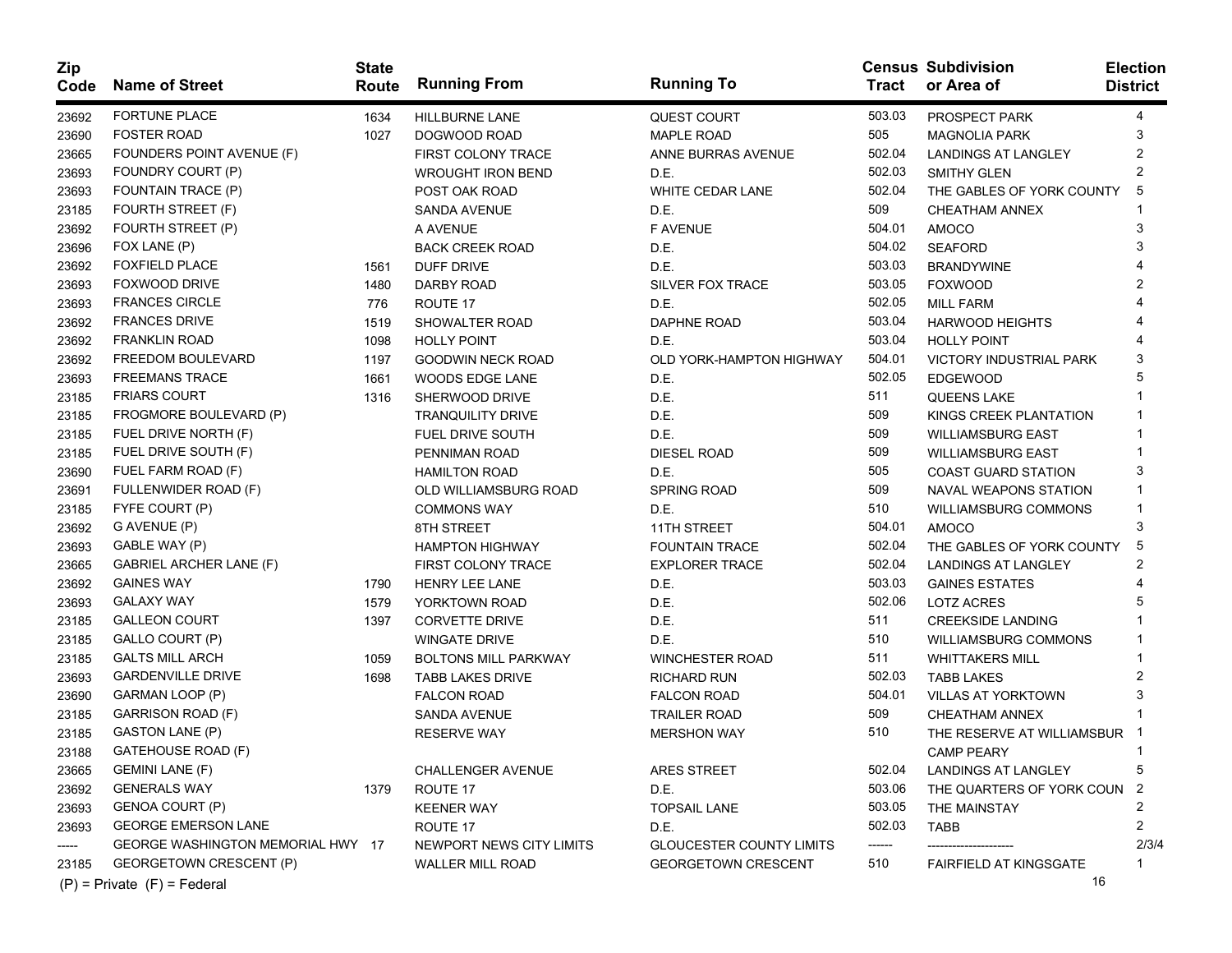| Zip<br>Code | <b>Name of Street</b>           | <b>State</b><br>Route | <b>Running From</b>        | <b>Running To</b>            | Tract  | <b>Census Subdivision</b><br>or Area of | <b>Election</b><br><b>District</b> |
|-------------|---------------------------------|-----------------------|----------------------------|------------------------------|--------|-----------------------------------------|------------------------------------|
| 23690       | GILES LANE (P)                  |                       | <b>CRAWFORD ROAD</b>       | D.E.                         | 505    | LACKEY                                  | 3                                  |
| 23691       | GILLIAN ROAD (F)                |                       | OLD WILLIAMSBURG ROAD      | D.E.                         | 509    | NAVAL WEAPONS STATION                   |                                    |
| 23693       | <b>GLEBE SPRING LANE</b>        | 1364                  | YORKTOWN ROAD              | D.E.                         | 502.05 | <b>TABB</b>                             |                                    |
| 23692       | <b>GLEN LAUREL WAY</b>          | 1069                  | <b>GRAFTON DRIVE</b>       | D.E.                         | 503.06 | <b>GLEN LAUREL</b>                      |                                    |
| 23693       | <b>GLENKINCHIEY COURT</b>       | 1834                  | ABERFELDY WAY              | D.E.                         | 503.05 | THE HIGHLANDS                           | 2                                  |
| 23185       | <b>GLENN CIRCLE</b>             | 753                   | SHEPPARD DRIVE             | D.E.                         | 511    | <b>CHARLESTON HEIGHTS</b>               |                                    |
| 23696       | <b>GLENN COVE</b>               | 1247                  | <b>CROCKETT ROAD</b>       | D.E.                         | 504.02 | <b>EVERGREEN SHORES</b>                 | 3                                  |
| 23692       | GNARLED OAK LANE (P)            |                       | <b>FALLING SPRING RUN</b>  | <b>BUCKTAIL RUN</b>          | 503.06 | <b>GRAFTON WOODS</b>                    |                                    |
| 23188       | <b>GOERING DRIVE</b>            | 1411                  | <b>CREEK POINT CIRCLE</b>  | PHEASANT SPRINGS RD          | 510    | <b>SKIMINO LANDING ESTATES</b>          |                                    |
| 23693       | <b>GOFFIGANS TRACE</b>          |                       | WILLIAM STOORS ROAD        | <b>OCTAVIA DRIVE</b>         | 502.05 | SMITH FARM ESTATES                      |                                    |
| 23185       | <b>GOLDEN DRIVE</b>             | 1165                  | QUEENS CREEK ROAD          | D.E.                         | 511    | <b>VINEYARD HEIGHTS</b>                 |                                    |
| 23692       | <b>GOODWIN NECK ROAD</b>        | 173                   | ROUTE 17                   | DANDY LOOP ROAD              | ------ | <b>SEAFORD</b>                          |                                    |
| 23696       | <b>GOOSE CREEK ROAD</b>         | 793                   | CHEADLE LOOP ROAD          | D.E.                         | 504.02 | <b>GOOSE CREEK FARM</b>                 | 3                                  |
| 23690       | GOOSLEY ROAD                    | 238                   | <b>COOK ROAD</b>           | OLD WILLIAMSBURG ROAD        | 505    | <b>YORKTOWN</b>                         | 3                                  |
| 23693       | GORDON LANE (P)                 |                       | ROUTE 17                   | D.E.                         | 502.01 | <b>TABB</b>                             | 2                                  |
| 23693       | <b>GORHAM COURT</b>             | 1802                  | <b>LEXINGTON COURT</b>     | D.E.                         | 503.05 | <b>LEXINGTON</b>                        | 2                                  |
| 23665       | <b>GOSNOLD LANE (F)</b>         |                       | RAWHUNT LOOP               | <b>FOUNDERS POINT AVENUE</b> | 502.04 | <b>LANDINGS AT LANGLEY</b>              | 2                                  |
| 23185       | <b>GOVERNMENT ROAD</b>          |                       | 677/112 MERRIMAC TRAIL     | PENNIMAN ROAD                | 511    | <b>WILLIAMSBURG EAST</b>                |                                    |
| 23696       | <b>GRACE STREET</b>             | 1243                  | <b>WINSOME HAVEN DRIVE</b> | D.E.                         | 504.02 | <b>HERITAGE HAMLET</b>                  | 3                                  |
| 23692       | <b>GRAFTON DISTRICT ROAD</b>    | 1209                  | <b>COCKLETOWN ROAD</b>     | <b>BROKENBRIDGE ROAD</b>     | 503.06 | <b>EDGEHILL</b>                         | 3                                  |
| 23692       | <b>GRAFTON DRIVE</b>            | 621                   | ROUTE 17                   | ROUTE 17                     | 503.06 | <b>GRAFTON</b>                          |                                    |
| 23692       | <b>GRAFTON STATION LANE</b>     | 1711                  | ROUTE 17                   | <b>CONSTITUTION DRIVE</b>    | 503.03 | <b>WASHINGTON SQUARE</b>                |                                    |
| 23692       | <b>GRANGER CIRCLE</b>           | 1584                  | <b>CARLTON DRIVE</b>       | D.E.                         | 503.04 | <b>BREEZY POINT</b>                     |                                    |
| 23185       | <b>GRANITE PLACE</b>            | 1433                  | <b>MARBLE RUN</b>          | D.E.                         | 511    | <b>COBBLE CREEK</b>                     |                                    |
| 23692       | GRANT COURT (P)                 |                       | <b>ELLIS DRIVE</b>         | D.E.                         | 503.06 | THE QUARTERS OF YORK COUN               | -2                                 |
| 23692       | <b>GRAY LANE</b>                | 1641                  | ELLA TAYLOR ROAD           | <b>VALENTINE CIRCLE</b>      | 503.04 | <b>LEES VILLAGE</b>                     |                                    |
| 23185       | <b>GRAY STREET (F)</b>          |                       | <b>F STREET</b>            | D.E.                         | 509    | CHEATHAM ANNEX                          |                                    |
| 23693       | <b>GRAYSON WAY</b>              | 1360                  | YORKTOWN ROAD              | D.E.                         | 502.05 | <b>TAYLOR FARMS</b>                     |                                    |
| 23692       | <b>GREENE DRIVE</b>             | 1290                  | ROUTE 17                   | D.E.                         | 503.06 | <b>GREENE INDUSTRIAL PARK</b>           | 2                                  |
| 23693       | <b>GREENLAND DRIVE</b>          | 735                   | YORKTOWN ROAD              | D.E.                         | 502.05 | SMITHVILLE TERRACE                      | 5                                  |
| 23185       | <b>GREENWOOD DRIVE</b>          | 1329                  | <b>WEST QUEENS DRIVE</b>   | D.E.                         | 511    | QUEENS LAKE                             |                                    |
| 23188       | GREG LANE (P)                   |                       | OLD TAYLOR ROAD            | D.E.                         | 510    | <b>BRUTON</b>                           |                                    |
| 23696       | <b>GREGORY DRIVE</b>            | 1260                  | CHEADLE LOOP ROAD          | D.E.                         | 504.02 | <b>GAILWOOD</b>                         |                                    |
| 23690       | GRESHAM ROAD (F)                |                       | <b>HAMILTON ROAD</b>       | <b>BIBB ROAD</b>             | 505    | <b>COAST GUARD STATION</b>              |                                    |
| 23692       | GREYSTONE WALK (P)              |                       | <b>FALLING SPRING RUN</b>  | D.E.                         | 503.06 | <b>GRAFTON WOODS</b>                    | 4                                  |
| 23693       | <b>GRIFFIN STREET (P)</b>       |                       | CARYS CHAPEL ROAD          | D.E.                         | 502.06 | <b>TABB</b>                             | 5                                  |
| 23693       | <b>GRINDSTONE TURN (P)</b>      |                       | WHITE RIDGE LANE           | <b>SEEKRIGHT DRIVE</b>       | 502.03 | <b>FERGUSON GLADE</b>                   | 2                                  |
| 23185       | <b>GRISTMILL PLAZA (P)</b>      |                       | <b>WHITTAKERS TRACE</b>    | D.E.                         | 509    | THE MARQUIS                             |                                    |
| 23691       | GROVE ROAD (F)                  |                       | EAST BOUNDARY ROAD         | BEACHWOOD ROAD               |        | NAVAL WEAPONS STATION                   |                                    |
| 23185       | HADLOCK COURT (P)               |                       | <b>COMMONS WAY</b>         | D.E.                         | 510    | <b>WILLIAMSBURG COMMONS</b>             |                                    |
| 23692       | <b>HAILSHAM PLACE</b>           | 1559                  | <b>KENMAR DRIVE</b>        | D.E.                         | 503.03 | <b>BRANDYWINE</b>                       | 4                                  |
|             | $(P)$ = Private $(F)$ = Federal |                       |                            |                              |        | 17                                      |                                    |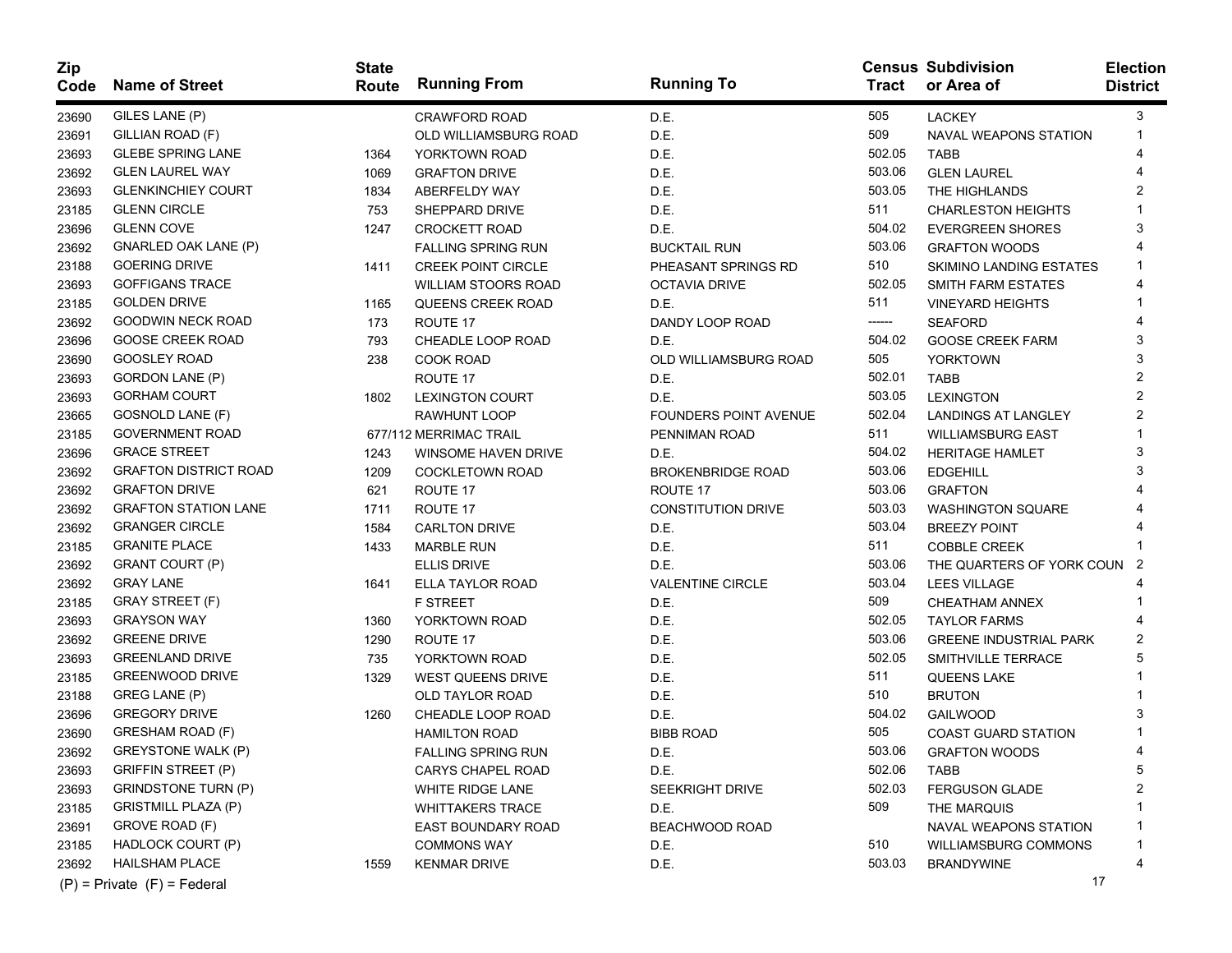| Zip<br>Code | <b>Name of Street</b>           | <b>State</b><br>Route | <b>Running From</b>          | <b>Running To</b>               | Tract  | <b>Census Subdivision</b><br>or Area of | <b>Election</b><br><b>District</b> |
|-------------|---------------------------------|-----------------------|------------------------------|---------------------------------|--------|-----------------------------------------|------------------------------------|
| 23690       | HALE CIRCLE (P)                 |                       | <b>ALEXIA LANE</b>           | <b>ALEXIA LANE</b>              | 505    | <b>RIVERWALK TOWNES</b>                 | 3                                  |
| 23693       | <b>HALLES RUN</b>               | 1465                  | <b>CARYS CHAPEL ROAD</b>     | D.E.                            | 502.06 | ROBERTS TRACE                           | 5                                  |
| 23691       | HALSEY ROAD (F)                 |                       | SHOFFEL ROAD                 | NIMITZ ROAD                     | 509    | NAVAL WEAPONS STATION                   | 1                                  |
| 23691       | HALSTEAD ROAD (F)               |                       | OLD WILLIAMSBURG ROAD        | <b>LONGFELLOW ROAD</b>          | 509    | NAVAL WEAPONS STATION                   |                                    |
| 23690       | <b>HAMILTON ROAD</b>            | 676                   | MOORE HOUSE ROAD             | <b>WASHINGTON ROAD</b>          | 505    | <b>TEMPLE FARM</b>                      | 3                                  |
| 23690       | HAMILTON ROAD (F)               |                       | <b>WASHINGTON ROAD</b>       | D.E.                            | 505    | <b>COAST GUARD STATION</b>              | 3                                  |
| 23693       | HAMLET COURT (P)                |                       | WROUGHT IRON BEND            | <b>WROUGHT IRON BEND</b>        | 502.03 | <b>SMITHY GLEN</b>                      | 2                                  |
| 23693       | <b>HAMPTON HIGHWAY</b>          | 134                   | ROUTE 17                     | <b>HAMPTON CITY LIMITS</b>      | ------ | TABB                                    | 2/4/5                              |
| 23696       | <b>HANSFORD COURT</b>           | 775                   | <b>LANDING ROAD</b>          | D.E.                            | 504.02 | <b>HANSFORD</b>                         | 3                                  |
| 23696       | <b>HANSFORD LANE</b>            | 670                   | <b>SEAFORD ROAD</b>          | D.E.                            | 504.02 | <b>SEAFORD</b>                          | 3                                  |
| 23696       | <b>HARBOR CRESCENT</b>          | 689                   | <b>LANDING ROAD</b>          | D.E.                            | 504.02 | <b>HARBOR TERRACE</b>                   | 3                                  |
| 23692       | HARBOUR DRIVE                   | 739                   | OLD LANDING ROAD             | D.E.                            | 504.01 | <b>MARLBANK FARM</b>                    | 3                                  |
| 23692       | <b>HARLAN DRIVE</b>             | 1720                  | <b>WOLF TRAP ROAD</b>        | D.E.                            | 503.03 | <b>WOLFTRAP ESTATES</b>                 |                                    |
| 23693       | <b>HARRIGAN WAY</b>             | 808                   | KILN CREEK PARKWAY           | <b>RUNEY WAY</b>                | 503.05 | <b>OAKWOOD</b>                          | 2                                  |
| 23692       | <b>HARRIS GROVE LANE</b>        | 1205                  | ROUTE 17                     | <b>COCKLETOWN ROAD</b>          | 503.06 | <b>EDGEHILL</b>                         | 3                                  |
| 23692       | <b>HARRIS LANE</b>              | 1214                  | OLD YORK-HAMPTON HIGHWAY     | HORNSBYVILLE ROAD               | 504.01 | <b>GOFFIGAN GARDENS</b>                 |                                    |
| 23692       | <b>HARROD LANE</b>              | 678                   | ROUTE 17                     | <b>OLD YORK-HAMPTON HIGHWAY</b> | 504.01 | <b>BATTLE PARK</b>                      |                                    |
| 23185       | <b>HARROP LANE</b>              | 607                   | PENNIMAN ROAD                | D.E.                            | 511    | <b>MIDDLETOWNE FARMS</b>                |                                    |
| 23693       | <b>HARVEST WAY</b>              | 1749                  | HONEYSUCKLE LANE             | D.E.                            | 502.03 | PRESSON ARBOR                           | 2                                  |
| 23692       | <b>HARWOOD DRIVE</b>            | 1503                  | D.E. SO. OF ELLA TAYLOR ROAD | D.E. NO. OF MILL LANE           | 503.04 | <b>HARWOOD MILL</b>                     |                                    |
| 23691       | HARWOOD LANE (F)                |                       | OLD WILLIAMSBURG ROAD        | <b>JAMES CITY COUNTY LIMITS</b> | 509    | <b>NAVAL WEAPONS STATION</b>            |                                    |
| 23693       | <b>HATCHER COURT</b>            | 1688                  | YORK DOWNS DRIVE             | D.E.                            | 502.06 | YORKSHIRE DOWNS                         |                                    |
| 23693       | HAUTZ WAY (P)                   |                       | <b>TABB SMITH TRAIL</b>      | <b>TABB SMITH TRAIL</b>         | 502.06 | <b>VILLAS ON SHADY BANKS</b>            | 5                                  |
| 23692       | HAVERSTRAW COURT (P)            |                       | <b>CONSTITUTION DRIVE</b>    | D.E.                            | 503.03 | YORK CROSSING                           |                                    |
| 23185       | <b>HAWKS NEST DRIVE</b>         |                       | PENNIMAN ROAD                | D.E.                            | 509    | <b>FUEL FARM PROPERTY</b>               |                                    |
| 23692       | HAWTHORNE POINT (P)             |                       | <b>CREPE MYRTLE DRIVE</b>    | D.E.                            | 503.06 | WOOD TOWNE QUARTERS                     | 2                                  |
| 23185       | <b>HAYMAKER PLACE</b>           | 1148                  | PARCHMENT BOULEVARD          | D.E.                            | 509    | WILLIAMSBURG BLUFFS                     |                                    |
| 23692       | HEARTHSTONE (P)                 |                       | <b>FALLING SPRING RUN</b>    | D.E.                            | 503.06 | <b>GRAFTON WOODS</b>                    |                                    |
| 23693       | <b>HEATH PLACE</b>              | 1694                  | <b>TABB LAKES DRIVE</b>      | D.E.                            | 502.03 | <b>TABB LAKES</b>                       |                                    |
| 23693       | <b>HEATHER WAY</b>              |                       | <b>MEADOWLAKE ROAD</b>       | D.E.                            | 502.05 | <b>MEADOWLAKE FARMS</b>                 | 5                                  |
| 23692       | <b>HEATHERWOOD LANE</b>         | 1225                  | <b>LOTZ DRIVE</b>            | <b>CAROL DRIVE</b>              | 503.03 | <b>ACREE ACRES</b>                      |                                    |
| 23693       | <b>HEAVENS WAY</b>              | 1740                  | VICTORY BOULEVARD            | YORKTOWN ROAD                   | 502.06 | LOTZ ACRES ESTATES                      | 5                                  |
| 23693       | <b>HEDGEROW LANE</b>            | 1484                  | <b>HOUNDS CHASE</b>          | D.E.                            | 503.05 | <b>FOXWOOD</b>                          |                                    |
| 23693       | <b>HEMLOCK COURT</b>            | 1765                  | <b>BLACKBERRY BEND</b>       | D.E.                            | 502.03 | <b>JUSTINIAN GROVE</b>                  | 2                                  |
| 23691       | HENRY LEE DRIVE (F)             |                       | LEBANON CHURCH ROAD          | <b>HALSTEAD ROAD</b>            | 509    | NAVAL WEAPONS STATION                   |                                    |
| 23692       | HENRY LEE LANE                  | 1570                  | BRIGADE DRIVE                | <b>GAINES WAY</b>               | 503.03 | BRANDYWINE AND GAINES ESTA 4            |                                    |
| 23696       | <b>HERITAGE PLACE</b>           | 1240                  | <b>MOSS AVENUE</b>           | D.E.                            | 504.02 | <b>HERITAGE HAMLET</b>                  |                                    |
| 23692       | <b>HERON COURT</b>              | 1357                  | <b>MALLARD LANE</b>          | D.E.                            | 504.01 | <b>MARLBANK COVE</b>                    | 3                                  |
| 23185       | <b>HICKORY HILLS DRIVE</b>      | 1114                  | SPRINGFIELD DRIVE            | D.E.                            | 511    | SPRINGFIELD TERRACE                     |                                    |
| 23693       | <b>HICKORY LANE</b>             |                       | BEECHWOOD LANE               | OAK LANE                        | 502.06 | <b>SHADY BANKS</b>                      | 5                                  |
| 23692       | HIDDEN HARBOR (P)               |                       | RAILWAY ROAD                 | D.E.                            | 503.04 | <b>GRAFTON</b>                          |                                    |
|             | $(P)$ = Private $(F)$ = Federal |                       |                              |                                 |        | 18                                      |                                    |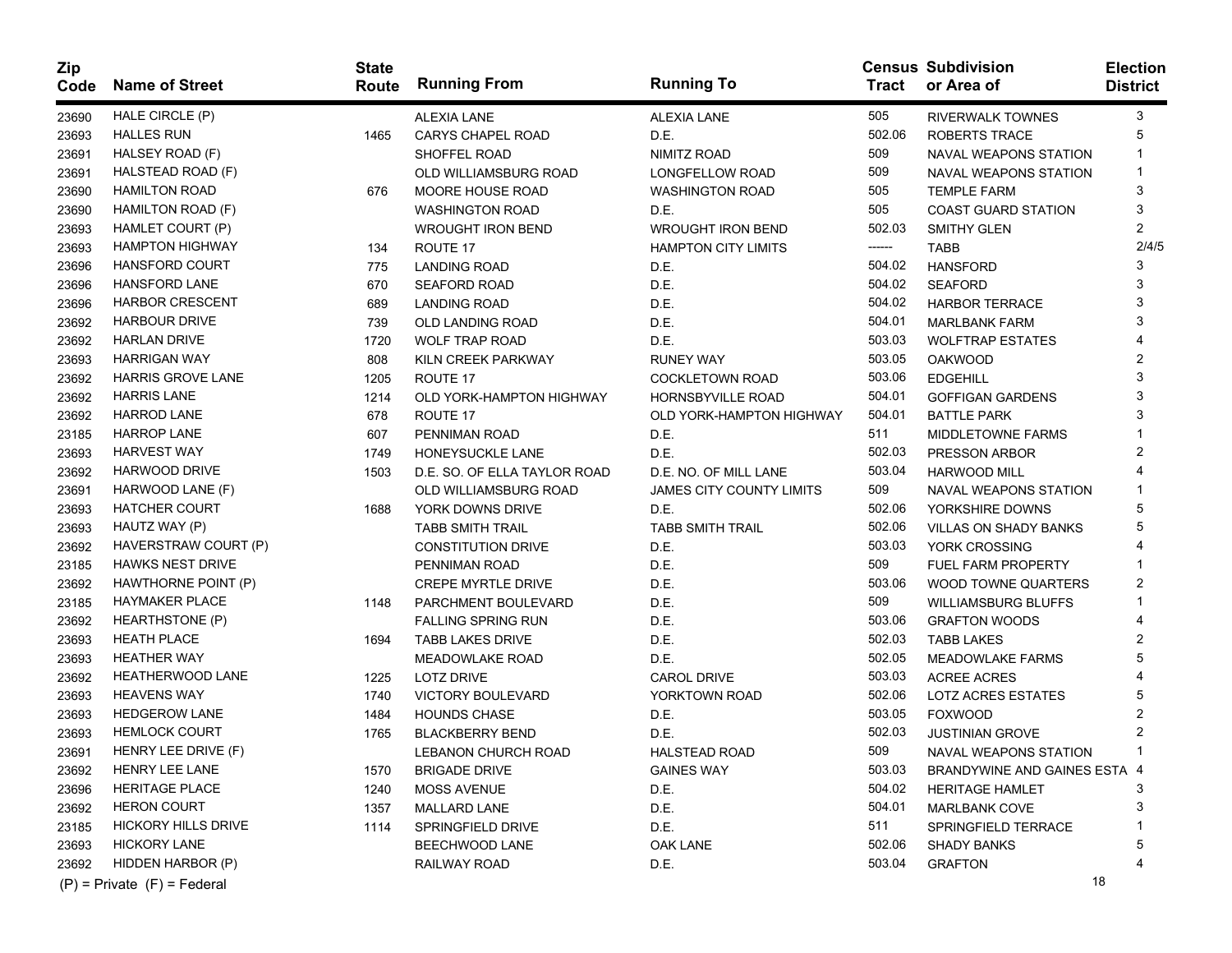| Zip<br>Code | <b>Name of Street</b>           | <b>State</b><br>Route | <b>Running From</b>               | <b>Running To</b>                    | Tract  | <b>Census Subdivision</b><br>or Area of | <b>Election</b><br><b>District</b> |
|-------------|---------------------------------|-----------------------|-----------------------------------|--------------------------------------|--------|-----------------------------------------|------------------------------------|
| 23696       | <b>HIDDEN LANE</b>              | 669                   | SHIRLEY ROAD                      | D.E.                                 | 504.02 | <b>SEAFORD</b>                          | 3                                  |
| 23185       | <b>HIGH POINT ROAD</b>          | 1132                  | PENNIMAN ROAD                     | OLD HOLLOW ROAD                      | 511    | <b>PENNIMAN EAST</b>                    |                                    |
| 23693       | <b>HILDA HOLLOW</b>             | 1497                  | <b>GARDENVILLE DRIVE</b>          | D.E.                                 | 502.03 | <b>TABB LAKES</b>                       | 2                                  |
| 23692       | <b>HILLBURNE LANE</b>           | 1591                  | <b>D.E. WEST OF CLARDEN COURT</b> | D.E. EAST OF NORTH SCHOOL LAN 503.03 |        | <b>LAKESIDE FOREST</b>                  |                                    |
| 23185       | <b>HILLSIDE LANE</b>            | 1428                  | <b>HUBBARD LANE</b>               | D.E.                                 | 511    | <b>HILLSIDE ESTATES</b>                 |                                    |
| 23665       | HISTORIC TRAIL (F)              |                       | ANNE BURRAS AVENUE                | D.E.                                 | 502.04 | <b>LANDINGS AT LANGLEY</b>              | 2                                  |
| 23185       | <b>HITE PARK</b>                | 1054                  | NEWBAKER SQUARE                   | <b>MCCORMICK PLACE</b>               | 511    | <b>WHITTAKERS MILL</b>                  |                                    |
| 23690       | HOBBS WAY (P)                   |                       | <b>GARMAN LOOP</b>                | D.E.                                 | 504.01 | <b>VILLAS AT YORKTOWN</b>               | 3                                  |
| 23692       | <b>HODGES COVE ROAD</b>         | 618                   | <b>LINK ROAD</b>                  | D.E.                                 | 503.04 | <b>WOODHAVEN</b>                        |                                    |
| 23185       | <b>HOLCOMB DRIVE</b>            | 1301                  | <b>WEST QUEENS DRIVE</b>          | <b>DENNIS DRIVE</b>                  | 511    | QUEENS LAKE                             |                                    |
| 23692       | <b>HOLDEN LANE</b>              | 1780                  | <b>DARE ROAD</b>                  | D.E.                                 | 503.03 | <b>BRANDYWINE</b>                       |                                    |
| 23693       | <b>HOLLINGSWORTH COURT</b>      | 1806                  | KILN CREEK PARKWAY                | D.E.                                 | 503.05 | <b>HOLLINGSWORTH</b>                    | 2                                  |
| 23185       | <b>HOLLOWAY DRIVE</b>           | 1334                  | <b>BOWSTRING DRIVE</b>            | D.E.                                 | 511    | <b>QUEENS LAKE</b>                      |                                    |
| 23690       | <b>HOLLOWAY LANE</b>            |                       | <b>CRAWFORD ROAD</b>              | D.E.                                 | 505    | <b>LACKEY</b>                           | 3                                  |
| 23692       | HOLLY PLACE (P)                 |                       | ALLENS MILL ROAD                  | D.E.                                 | 503.02 | <b>GRAFTON</b>                          |                                    |
| 23692       | <b>HOLLY POINT ROAD</b>         | 620                   | <b>DARE ROAD</b>                  | D.E.                                 | 503.04 | <b>GRAFTON</b>                          |                                    |
| 23692       | <b>HOLLYWOOD BOULEVARD</b>      | 1510                  | SHOWALTER ROAD                    | <b>BREEZY POINT ROAD</b>             | 503.04 | <b>HOLLYWOOD ESTATES</b>                |                                    |
| 23691       | HOLM ROAD (F)                   |                       | <b>MAIN ROAD</b>                  | D.E.                                 | 509    | <b>NAVAL WEAPONS STATION</b>            |                                    |
| 23692       | <b>HOLMES BOULEVARD</b>         | 1702                  | <b>WOLF TRAP ROAD</b>             | D.E.                                 | 503.03 | <b>WILLOW LAKES</b>                     |                                    |
| 23696       | <b>HOLT CIRCLE</b>              | 1287                  | PUTNAM DRIVE                      | D.E.                                 | 504.02 | ROBANNA SHORES                          | 3                                  |
| 23693       | <b>HOMESTEAD PLACE</b>          | 1762                  | <b>STEVENS COURT</b>              | D.E.                                 | 502.05 | THE HOMESTEAD                           |                                    |
| 23693       | HONEYSUCKLE LANE                | 1745                  | <b>COVENTRY BOULEVARD</b>         | D.E.                                 | 502.03 | <b>FAISON GREEN</b>                     | 2                                  |
| 23690       | HORATIO GATES DRIVE (P)         |                       | <b>AMBROSE LANE</b>               | D.E.                                 | 504.01 | <b>VILLAS AT YORKTOWN</b>               | 3                                  |
| 23188       | <b>HORNOR LANE</b>              | 1409                  | <b>MOORETOWN ROAD</b>             | OLD MOORETOWN ROAD                   | 510    | <b>BRUTON</b>                           |                                    |
| 23692       | <b>HORNSBYVILLE ROAD</b>        | 718                   | <b>GOODWIN NECK ROAD</b>          | OLD YORK-HAMPTON HIGHWAY             | 504.01 | <b>HORNSBYVILLE</b>                     | 3                                  |
| 23185       | <b>HORSESHOE DRIVE</b>          | 745                   | <b>EAST QUEENS DRIVE</b>          | <b>EAST QUEENS DRIVE</b>             | 511    | QUEENS LAKE                             |                                    |
| 23693       | <b>HOUNDS CHASE</b>             | 1481                  | D.E. EAST OF FOXWOOD DRIVE        | D.E.                                 | 503.05 | <b>FOXWOOD</b>                          | 2                                  |
| 23185       | HOUSE OF BURGESSES WAY (P)      |                       | CHELSEA ROAD                      | CHELSEA ROAD                         | 510    | <b>FAIRFIELD WILLIAMSBURG</b>           |                                    |
| 23185       | <b>HUBBARD LANE</b>             | 716                   | PENNIMAN ROAD                     | <b>COLONIAL PARKWAY</b>              | 511    | <b>WILLIAMSBURG EAST</b>                |                                    |
| 23692       | <b>HUDGINS FARM DRIVE</b>       | 1795                  | <b>WOLF TRAP ROAD</b>             | D.E.                                 | 503.03 | <b>GRAFTON BRANCH</b>                   |                                    |
| 23188       | <b>HUDSON DRIVE</b>             | 1403                  | <b>SCHENCK DRIVE</b>              | D.E. NO. OF SCHENCK DRIVE            | 510    | <b>SCHENCK ESTATES</b>                  |                                    |
| 23188       | HUDSON DRIVE (P)                |                       | <b>SCHENCK DRIVE</b>              | D.E. SO. OF SCHENCK DRIVE            | 510    | <b>SCHENCK ESTATES</b>                  |                                    |
| 23188       | HUMELSINE PARKWAY               | 199                   | <b>INTERSTATE 64</b>              | <b>INTERSTATE 64</b>                 | --     | JAMES C. C./ YORK C.                    |                                    |
| 23185       | HUNTER LANE (P)                 |                       | <b>HORSESHOE DRIVE</b>            | D.E.                                 | 511    | QUEENS LAKE                             |                                    |
| 23692       | HUNTERS LANE (P)                |                       | RAILWAY ROAD                      | D.E.                                 | 503.04 | <b>GRAFTON</b>                          | 4                                  |
| 23185       | HUNTINGDON ROAD                 | 1339                  | WEST QUEENS DRIVE                 | D.E.                                 | 511    | QUEENS LAKE                             |                                    |
| 23693       | HYDE LANE (P)                   |                       | ROUTE 17                          | D.E.                                 | 502.03 | <b>TABB</b>                             | 2                                  |
| 23692       | <b>IBIS PLACE</b>               | 1183                  | WATER FOWL DRIVE                  | D.E.                                 | 503.04 | THE LAKES AT DARE                       |                                    |
| 23188       | <b>IDAHO CIRCLE</b>             | 1622                  | CHAPEL HILL LANE                  | D.E.                                 | 510    | <b>SKIMINO HILLS</b>                    |                                    |
| 23693       | <b>IDLEWOOD CIRCLE</b>          | 1549                  | <b>WINDER ROAD</b>                | D.E.                                 | 502.05 | <b>KINGS VILLA</b>                      |                                    |
| 23692       | <b>ILEX DRIVE</b>               | 651                   | <b>DARE ROAD</b>                  | D.E.                                 | 503.04 | <b>ILEX ACRES</b>                       |                                    |
|             | $(P)$ = Private $(F)$ = Federal |                       |                                   |                                      |        |                                         | 19                                 |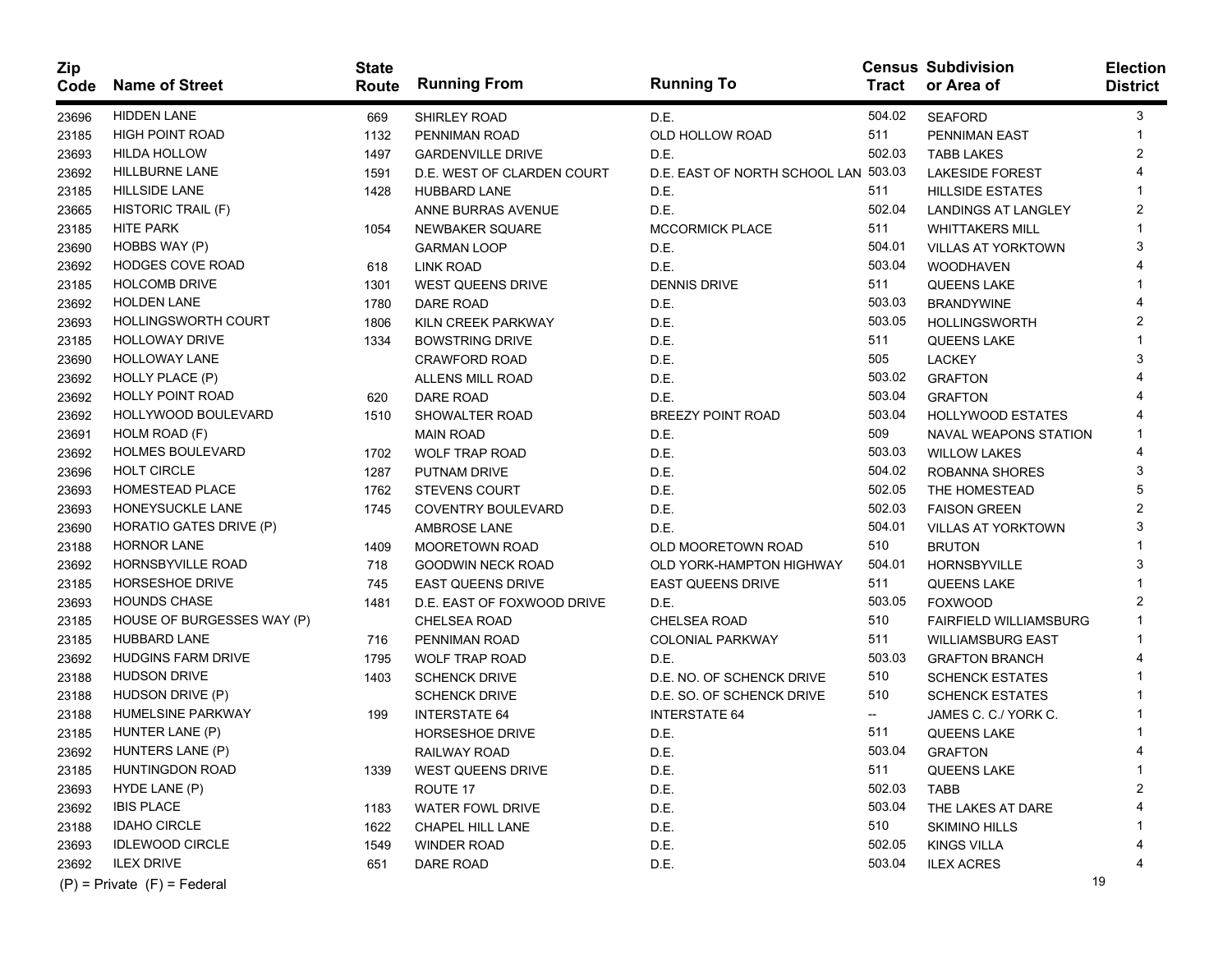| Zip<br>Code | <b>Name of Street</b>           | <b>State</b><br><b>Route</b> | <b>Running From</b>          | <b>Running To</b>     | Tract  | <b>Census Subdivision</b><br>or Area of | <b>Election</b><br><b>District</b> |
|-------------|---------------------------------|------------------------------|------------------------------|-----------------------|--------|-----------------------------------------|------------------------------------|
| 23691       | INDIAN FIELD ROAD (F)           |                              | <b>MAIN ROAD</b>             | <b>MASON ROW</b>      | 509    | <b>NAVAL WEAPONS STATION</b>            | 1                                  |
| 23693       | INDIAN SUMMER DRIVE (P)         |                              | <b>HAMPTON HIGHWAY</b>       | THOREAU CIRCLE        | 502.04 | <b>FOUR SEASONS</b>                     | 5                                  |
| 23188       | <b>INDIANA LANE</b>             | 1616                         | <b>LIGHTFOOT ROAD</b>        | D.E.                  | 510    | <b>SKIMINO HILLS</b>                    |                                    |
| 23693       | <b>INDUSTRY DRIVE</b>           | 1580                         | <b>HAMPTON HIGHWAY</b>       | D.E.                  | 502.03 | ASHE INDUSTRIAL PARK                    | 2                                  |
| 23690       | INGHAM STREET (F)               |                              | <b>HAMILTON ROAD</b>         | YEATON DRIVE          | 505    | <b>COAST GUARD STATION</b>              | 3                                  |
| 23665       | INVADER COURT (F)               |                              | <b>LIGHTNING LOOP</b>        | LIGHTNING LOOP        | 502.04 | LANDINGS AT LANGLEY                     | 2                                  |
| 23696       | <b>IRA DRIVE</b>                | 1244                         | <b>MASTIN DRIVE</b>          | D.E.                  | 504.02 | <b>HERITAGE HAMLET</b>                  | 3                                  |
| 23185       | IRON HINGE ROAD (P)             |                              | POCOTALIGO LANE              | D.E.                  | 509    | KINGS CREEK PLANTATION                  |                                    |
| 23693       | IRON LEIGH RUN (P)              |                              | <b>RIVA RIDGE RUN</b>        | <b>RIVA RIDGE RUN</b> | 502.02 | YORKSHIRE DOWNS                         | 5                                  |
| 23696       | <b>IRONMONGER LANE (P)</b>      |                              | SHIRLEY ROAD                 | D.E.                  | 504.02 | <b>SEAFORD</b>                          | 3                                  |
| 23693       | IRONWOOD DRIVE (P)              |                              | DE LUCA WAY                  | PERSIMMON DRIVE       | 503.05 | <b>EAGLE SOUND</b>                      |                                    |
| 23185       | ISAACSON ROAD (F)               |                              | <b>ANTRIM ROAD</b>           | D.E.                  | 509    | <b>CHEATHAM ANNEX</b>                   |                                    |
| 23693       | <b>IVY ARCH</b>                 |                              | PEACHTREE LANE               | PEACHTREE LANE        | 502.03 | <b>JUSTINIAN GROVE</b>                  |                                    |
| 23188       | J. FARM LANE                    | 1029                         | FENTON MILL ROAD             | D.E.                  | 510    | <b>MALONEY ESTATE</b>                   |                                    |
| 23693       | <b>JACKSON CIRCLE</b>           | 1657                         | <b>SUSAN NEWTON LANE</b>     | D.E.                  | 502.05 | <b>MEADOWLAKE FARMS</b>                 | 5                                  |
| 23692       | <b>JACOBS RUN</b>               | 1783                         | DARE ROAD                    | D.E.                  | 503.03 | <b>JACOBS SPRINGS</b>                   |                                    |
| 23188       | JAGGED LANDING (P)              |                              | ARBORDALE LOOP               | D.E.                  | 510    | ARBORDALE                               |                                    |
| 23692       | <b>JAMES DRIVE</b>              | 1796                         | <b>HUDGINS FARM DRIVE</b>    | D.E.                  | 503.03 | <b>GRAFTON BRANCH</b>                   |                                    |
| 23665       | JAMES RIVER TRACE (F)           |                              | <b>FOUNDERS POINT AVENUE</b> | ANNE BURRAS AVENUE    | 502.04 | <b>LANDINGS AT LANGLEY</b>              |                                    |
| 23692       | <b>JANIS DRIVE</b>              | 707                          | <b>WATERVIEW ROAD</b>        | <b>BASTA DRIVE</b>    | 504.01 | <b>WATERVIEW TERRACE</b>                | 3                                  |
| 23693       | <b>JARA LANE</b>                | 1687                         | <b>KERR LANE</b>             | D.E.                  | 502.03 | THE GREENLANDS                          | 2                                  |
| 23185       | JASMINE CRESCENT (P)            |                              | <b>BEGONIA WAY</b>           | D.E.                  | 509    | KINGS CREEK PLANTATION                  |                                    |
| 23185       | <b>JASON DRIVE</b>              | 667                          | <b>RICHWINE DRIVE</b>        | <b>DUNCAN DRIVE</b>   | 511    | <b>YORK TERRACE</b>                     |                                    |
| 23665       | JAYHAWK DRIVE (F)               |                              | RAPTOR BOULEVARD             | <b>FIRST STREET</b>   | 502.04 | <b>LANDINGS AT LANGLEY</b>              | 2                                  |
| 23693       | <b>JEAN PLACE</b>               | 1539                         | <b>TIDE MILL ROAD</b>        | D.E.                  | 502.05 | TIDE MILL ESTATES                       |                                    |
| 23692       | JEFFERSON LANE (P)              |                              | <b>WOLF TRAP ROAD</b>        | D.E.                  | 503.03 | <b>GRAFTON</b>                          |                                    |
| 23693       | JEFFREY KENNETH PLACE           | 1479                         | <b>CARYS CHAPEL ROAD</b>     | D.E.                  | 502.06 | <b>ROBERTS TRACE</b>                    | 5                                  |
| 23693       | <b>JENKINS COURT</b>            | 1836                         | ABERFELDY WAY                | D.E.                  | 503.05 | THE HIGHLANDS                           | 2                                  |
| 23692       | <b>JENNIE DRIVE</b>             | 1175                         | SIEGE LANE                   | D.E.                  | 503.06 | <b>DEER TRACE</b>                       | 3                                  |
| 23693       | <b>JENNIFER DRIVE</b>           | 1362                         | <b>TAYLOR FARM LANE</b>      | D.E.                  | 502.05 | <b>TAYLOR FARMS</b>                     |                                    |
| 23692       | <b>JENNINGS DRIVE</b>           | 714                          | SHIP POINT ROAD              | D.E.                  | 503.04 | <b>GRAFTON</b>                          |                                    |
| 23692       | <b>JERDONE PLACE</b>            | 1358                         | OLD-YORK HAMPTON HIGHWAY     | D.E.                  | 504.01 | THE GROVE                               |                                    |
| 23692       | <b>JERICHO CROSSING</b>         | 1784                         | NORTH JOSHUAS WAY            | D.E.                  | 503.03 | <b>JACOBS SPRINGS</b>                   |                                    |
| 23692       | <b>JERNIGAN LANE</b>            | 610                          | <b>HODGES COVE ROAD</b>      | D.E.                  | 503.04 | <b>SHIP POINT LANDING</b>               |                                    |
| 23693       | <b>JESSE STREET</b>             | 806                          | KILN CREEK PARKWAY           | D.E.                  | 503.05 | <b>OAKWOOD</b>                          | 2                                  |
| 23693       | <b>JESSICA DRIVE</b>            | 1470                         | <b>CARYS CHAPEL ROAD</b>     | D.E.                  | 502.06 | YORK COLONY                             | 5                                  |
| 23692       | JETHRO LANE                     | 702                          | RAILWAY ROAD                 | RAILWAY ROAD          | 503.04 | <b>GRAFTON</b>                          |                                    |
| 23692       | JETHRO LANE (P)                 |                              | <b>JETHRO LANE</b>           | D.E.                  | 503.04 | <b>GRAFTON</b>                          |                                    |
| 23188       | JETTY DRIVE (P)                 |                              | SHIPWRIGHT LOOP              | SHIPWRIGHT LOOP       | 510    | <b>KELTON STATION</b>                   |                                    |
| 23185       | <b>JIB COURT</b>                | 1390                         | <b>SCHOONER BOULEVARD</b>    | D.E.                  | 511    | <b>CREEKSIDE LANDING</b>                |                                    |
| 23696       | JOANNE CIRCLE                   | 1262                         | JOANNE DRIVE                 | D.E.                  | 504.02 | <b>CHEADLE HEIGHTS</b>                  | 3                                  |
|             | $(P)$ = Private $(F)$ = Federal |                              |                              |                       |        |                                         | 20                                 |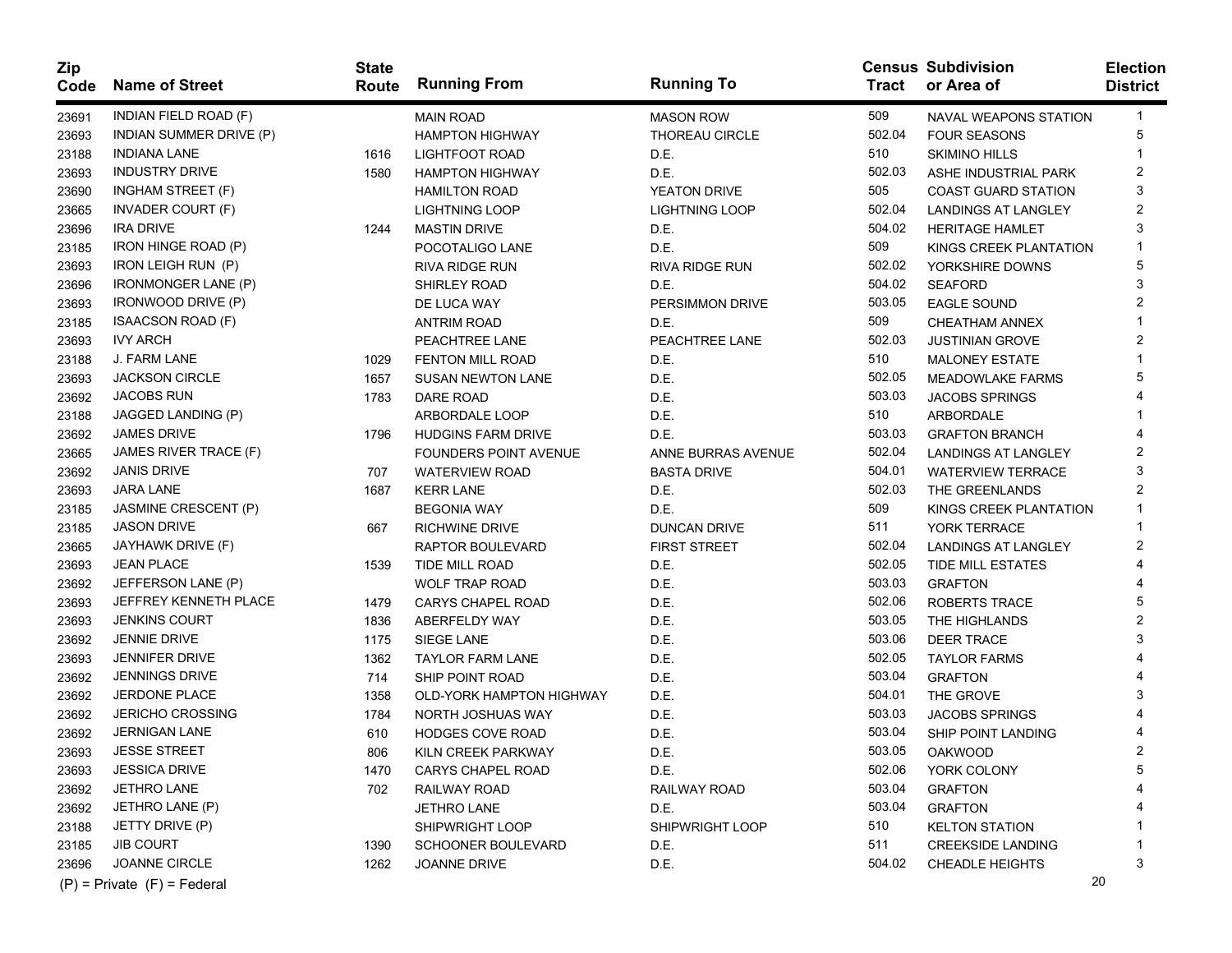| Zip<br>Code | <b>Name of Street</b>           | <b>State</b><br>Route | <b>Running From</b>        | <b>Running To</b>           | Tract  | <b>Census Subdivision</b><br>or Area of | <b>Election</b><br><b>District</b> |
|-------------|---------------------------------|-----------------------|----------------------------|-----------------------------|--------|-----------------------------------------|------------------------------------|
| 23696       | JOANNE DRIVE                    | 1258                  | CHEADLE LOOP ROAD          | D.E.                        | 504.02 | <b>CHEADLE HEIGHTS</b>                  | 3                                  |
| 23692       | <b>JOEL LANE</b>                | 1673                  | D.E. NO. OF MICHAEL PLACE  | D.E. SO. OF MICHAEL PLACE   | 503.04 | <b>CASTELLOW HEIGHTS</b>                |                                    |
| 23692       | <b>JOHN CARL DRIVE</b>          |                       | <b>BAILEY DRIVE</b>        | D.E.                        | 503.03 | PROSPECT PARK                           |                                    |
| 23665       | JOHN SMITH TRACE (F)            |                       | CHESAPEAKE INLET BOULEVARD | <b>GOSNOLD LANE</b>         | 502.04 | <b>LANDINGS AT LANGLEY</b>              | 2                                  |
| 23692       | <b>JONADAB DRIVE</b>            |                       | LINDSAY LANDING LANE       | <b>BREEZY POINT DRIVE</b>   | 503.04 | <b>BREEZY POINT</b>                     |                                    |
| 23692       | <b>JONADAB ROAD</b>             | 1515                  | LINDSAY LANDING LANE       | <b>BREEZY POINT DRIVE</b>   | 503.04 | <b>BREEZY POINT</b>                     |                                    |
| 23693       | <b>JONATHAN JUNCTION</b>        | 1695                  | <b>TABB LAKES DRIVE</b>    | D.E.                        | 502.03 | <b>TABB LAKES</b>                       | 2                                  |
| 23185       | JONES DRIVE (P)                 |                       | PENNIMAN ROAD              | D.E.                        | 509    | <b>WILLIAMSBURG EAST</b>                |                                    |
| 23693       | <b>JONQUIL COURT</b>            | 1757                  | LAKE DALE WAY              | D.E.                        | 502.05 | <b>WOODLAKE CROSSING</b>                | 5                                  |
| 23693       | <b>JOSEPHS DRIVE</b>            |                       | ROUTE 17                   | D.E.                        | 502.03 | <b>TABB</b>                             | 2                                  |
| 23693       | <b>JOTANK TURN</b>              | 1782                  | <b>COINJOCK RUN</b>        | D.E.                        | 502.06 | <b>RUNNING MAN</b>                      | 5                                  |
| 23693       | <b>JOY COURT</b>                | 1365                  | <b>GLEBE SPRING LANE</b>   | D.E.                        | 502.05 | <b>TAYLOR FARMS</b>                     |                                    |
| 23693       | <b>JUDITH CIRCLE</b>            | 1746                  | HONEYSUCKLE LANE           | HONEYSUCKLE LANE            | 502.03 | <b>FAISON GREEN</b>                     | 2                                  |
| 23692       | <b>JUSTICE LANE (P)</b>         |                       | PREAMBLE LANE              | <b>CONSTITUTION DRIVE</b>   | 503.03 | <b>GRAFTON STATION</b>                  |                                    |
| 23691       | JUVNAL ROAD (F)                 |                       | <b>LEE ROAD</b>            | LONGFELLOW ROAD             | 509    | NAVAL WEAPONS STATION                   |                                    |
| 23692       | K AVENUE (P)                    |                       | 7TH STREET                 | 11TH STREET                 | 504.01 | <b>AMOCO</b>                            | 3                                  |
| 23693       | <b>KAITLYN COURT</b>            | 1883                  | <b>MARY BIERBAUER WAY</b>  | D.E.                        | 502.03 | YORK MEADOWS                            | 2                                  |
| 23693       | KANAWAH RUN                     | 1738                  | <b>RUNNING MAN TRAIL</b>   | D.E.                        | 502.06 | <b>RUNNING MAN</b>                      | 5                                  |
| 23692       | KARLEY PLACE                    | 1874                  | <b>TREVOR TRACE</b>        | D.E.                        | 503.03 | <b>WILLOW LAKES</b>                     |                                    |
| 23693       | <b>KATALINA WAY</b>             | 1474                  | ELLIOTT ROAD               | D.E.                        | 502.06 | <b>VICTORY MEADOWS</b>                  | 5                                  |
| 23693       | <b>KATHLEEN PLACE</b>           | 1748                  | <b>JUDITH CIRCLE</b>       | D.E.                        | 502.03 | <b>FAISON GREEN</b>                     | 2                                  |
| 23693       | <b>KAY CIRCLE</b>               | 1538                  | PAGELAND DRIVE             | D.E.                        | 502.05 | <b>TIDE MILL ESTATES</b>                |                                    |
| 23693       | <b>KAY LANE</b>                 | 1849                  | <b>HAMPTON HIGHWAY</b>     | D.E.                        | 502.03 | <b>TABB</b>                             | 2                                  |
| 23693       | <b>KAYLA COURT</b>              | 1466                  | <b>HALLES RUN</b>          | D.E.                        | 502.06 | <b>ROBERTS TRACE</b>                    | 5                                  |
| 23188       | KEEL WAY (P)                    |                       | SHIPWRIGHT LOOP            | <b>SHIPWRIGHT LOOP</b>      | 510    | <b>KELTON STATION</b>                   |                                    |
| 23693       | <b>KEENER WAY</b>               |                       | <b>COMMONWEALTH DRIVE</b>  | D.E.                        | 503.05 | THE MAINSTAY                            | 2                                  |
| 23690       | KELLY STREET (P)                |                       | <b>ASHTON DRIVE</b>        | <b>ALEXIA LANE</b>          | 505    | <b>RIVERWALK TOWNES</b>                 | 3                                  |
| 23185       | <b>KELSEY ROAD</b>              | 665                   | <b>ARDEN DRIVE</b>         | D.E.                        | 510    | <b>GREENSPRINGS</b>                     |                                    |
| 23188       | <b>KELTON STATION (P)</b>       |                       | <b>LIGHTFOOT ROAD</b>      | D.E.                        | 510    | <b>KELTON STATION</b>                   |                                    |
| 23692       | <b>KENMAR DRIVE</b>             | 1558                  | DUFF DRIVE                 | WHISPERING PINE DRIVE       | 503.03 | <b>BRANDYWINE</b>                       |                                    |
| 23696       | <b>KENNETH DRIVE</b>            | 778                   | RAYMOND DRIVE              | D.E.                        | 504.02 | SEAFORD SHORES                          | 3                                  |
| 23693       | <b>KENSINGTON PLACE</b>         |                       | <b>WROUGHT IRON BEND</b>   | COVENTRY BOULEVARD          | 502.03 | SMITHY GLEN                             | 2                                  |
| 23693       | <b>KENT TAYLOR DRIVE</b>        | 1751                  | MILL CROSSING              | D.E.                        | 502.05 | <b>MILL CROSSING</b>                    | 5                                  |
| 23693       | <b>KENTUCKY DRIVE</b>           | 831                   | ORIANA ROAD                | MAPLE ROAD [SOUTH MAPLE ROA | 503.06 | <b>KENTUCKY FARMS</b>                   | 2                                  |
| 23693       | <b>KERR LANE</b>                | 1686                  | <b>BLEVINS RUN</b>         | D.E.                        | 502.03 | THE GREENLANDS                          | 2                                  |
| 23185       | <b>KETCH COURT</b>              | 1391                  | <b>SCHOONER BOULEVARD</b>  | D.E.                        | 511    | <b>CREEKSIDE LANDING</b>                | 1                                  |
| 23692       | <b>KEVIN COURT</b>              | 1870                  | <b>HOLMES BOULEVARD</b>    | D.E.                        | 503.03 | <b>WILLOW LAKES</b>                     |                                    |
| 23692       | <b>KEY CIRCLE</b>               | 1527                  | <b>BEECHAM DRIVE</b>       | D.E.                        | 503.04 | <b>IRA-CHURCHVILLE ESTATES</b>          | 4                                  |
| 23693       | KICOTAN TURN                    | 1731                  | RUNNING MAN TRAIL          | D.E.                        | 502.06 | <b>RUNNING MAN</b>                      | 5                                  |
| 23693       | KILLARNOCK COURT                | 1813                  | <b>BIRKDALE COURT</b>      | D.E.                        | 503.05 | ROYAL COLVEN                            | 2                                  |
| 23693       | KILN CREEK PARKWAY              | 1800                  | VICTORY BOULEVARD          | NEWPORT NEWS CITY LIMITS    | 503.05 | VILLAGES OF KILN CREEK                  | 2                                  |
|             | $(P)$ = Private $(F)$ = Federal |                       |                            |                             |        |                                         | 21                                 |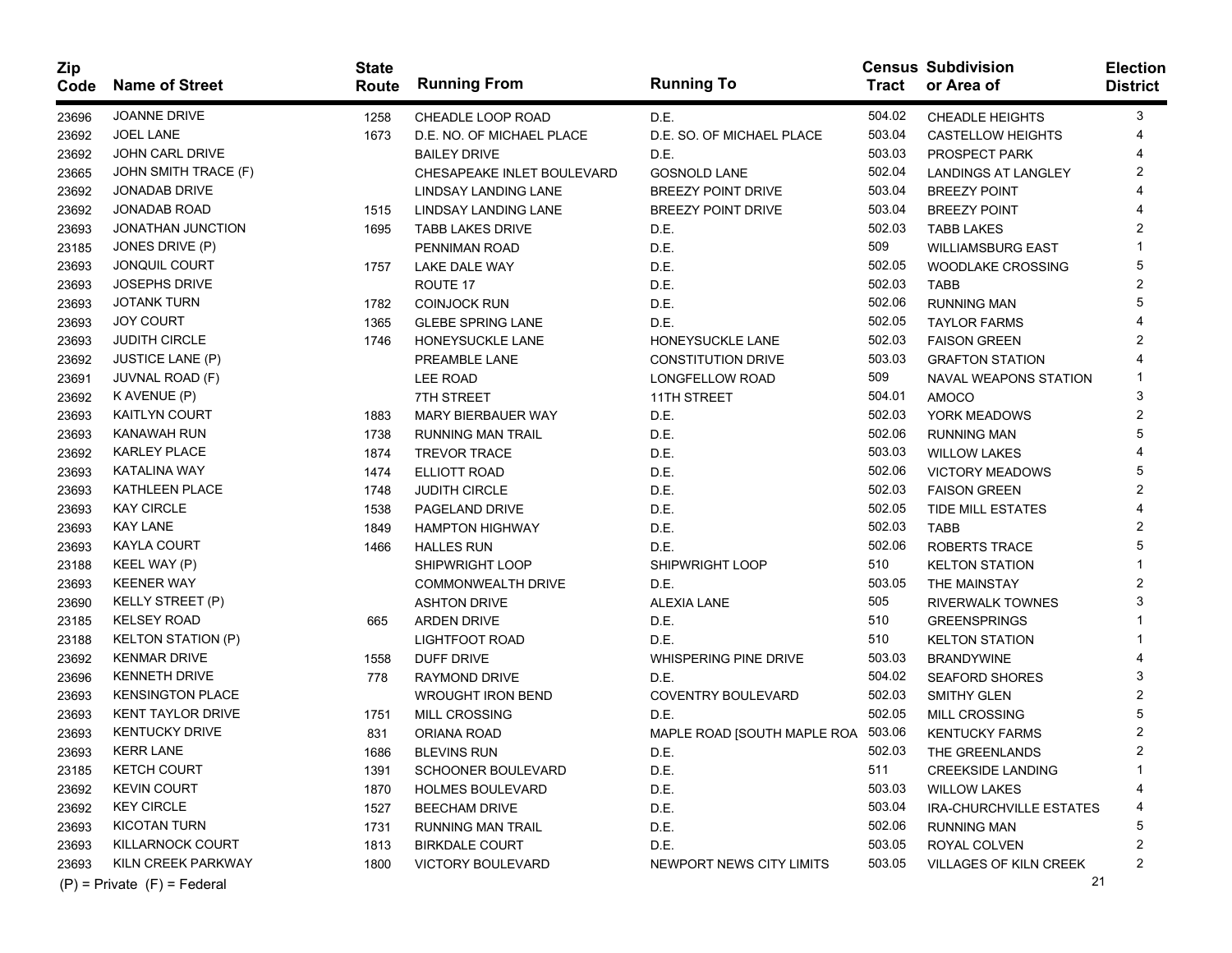| Zip<br>Code | <b>Name of Street</b>           | <b>State</b><br>Route | <b>Running From</b>            | <b>Running To</b>            | <b>Tract</b> | <b>Census Subdivision</b><br>or Area of | <b>Election</b><br><b>District</b> |
|-------------|---------------------------------|-----------------------|--------------------------------|------------------------------|--------------|-----------------------------------------|------------------------------------|
| 23692       | <b>KIMBERLY COURT</b>           | 1643                  | <b>BRANDON WAY</b>             | D.E.                         | 503.04       | <b>LEES VILLAGE</b>                     | 4                                  |
| 23185       | KING RICHARD COURT              | 1332                  | <b>MAID MARION PLACE</b>       | D.E.                         | 511          | <b>QUEENS LAKE</b>                      |                                    |
| 23691       | KING ROAD (F)                   |                       | SHOFFEL ROAD                   | SHOFFEL ROAD                 | 509          | <b>NAVAL WEAPONS STATION</b>            |                                    |
| 23185       | <b>KINGS COURT</b>              | 1307                  | NOTTINGHAM DRIVE               | D.E.                         | 511          | <b>QUEENS LAKE</b>                      |                                    |
| 23692       | <b>KINGS GRANT DRIVE</b>        | 1543                  | DARE ROAD                      | <b>KINGS GRANT DRIVE</b>     | 503.04       | <b>HOWARDS LANDING</b>                  |                                    |
| 23693       | KINGS POINTE CROSSING           | 1880                  | <b>COVENTRY BOULEVARD</b>      | D.E.                         | 502.03       | YORK MEADOWS                            |                                    |
| 23692       | KINGSBRIDGE LANE (P)            |                       | YORK CROSSING ROAD             | D.E.                         | 503.03       | YORK CROSSING                           |                                    |
| 23185       | KINGSGATE PARKWAY (P)           |                       | <b>MOORETOWN ROAD</b>          | D.E.                         | 510          | KINGSGATE GREEN                         |                                    |
| 23188       | KINGSGATE ROAD                  | 1616                  | LIGHTFOOT ROAD                 | <b>CHERWELL COURT</b>        | 510          | <b>BANBURY CROSS</b>                    |                                    |
| 23693       | KINGSTON COURT (P)              |                       | <b>WROUGHT IRON BEND</b>       | <b>WROUGHT IRON BEND</b>     | 502.03       | <b>SMITHY GLEN</b>                      | 2                                  |
| 23693       | <b>KINNAKEET RUN</b>            | 1851                  | <b>KANAWAH RUN</b>             | TEMP D.E.                    | 502.06       | <b>RUNNING MAN</b>                      | 5                                  |
| 23693       | KIRBY LANE (P)                  |                       | <b>CARYS CHAPEL ROAD</b>       | D.E.                         | 502.06       | <b>TABB</b>                             | 5                                  |
| 23693       | <b>KISKIAC TURN</b>             | 1729                  | <b>RUNNING MAN TRAIL</b>       | D.E.                         | 502.06       | <b>RUNNING MAN</b>                      |                                    |
| 23691       | KISKIACK ROAD (F)               |                       |                                |                              | 509          | <b>NAVAL WEAPONS STATION</b>            |                                    |
| 23692       | <b>KITTY DRIVE</b>              | 1507                  | SHOWALTER ROAD                 | ELLA TAYLOR ROAD             | 503.04       | <b>COVE HOMES</b>                       |                                    |
| 23692       | KNOLL CREST (P)                 |                       | <b>FALLING SPRING RUN</b>      | <b>FALLING SPRING RUN</b>    | 503.06       | <b>GRAFTON WOODS</b>                    |                                    |
| 23185       | KOHL ROAD (F)                   |                       | <b>CHASE ROAD</b>              | LEUSSEUR ROAD                | 509          | <b>CHEATHAM ANNEX</b>                   |                                    |
| 23693       | <b>KRAFT COURT</b>              | 1835                  | ABERFELDY WAY                  | D.E.                         | 503.05       | THE HIGHLANDS                           | 2                                  |
| 23692       | <b>KRISTIN COURT</b>            | 1872                  | <b>HOLMES BOULEVARD</b>        | D.E.                         | 503.03       | <b>WILLOW LAKES</b>                     |                                    |
| 23693       | <b>KUBESH COURT</b>             | 1453                  | <b>WILLARDS WAY</b>            | D.E.                         | 502.06       | THE WOODS OF TABB                       | 5                                  |
| 23693       | <b>KYLE CIRCLE</b>              |                       | <b>SUSAN NEWTON LANE</b>       | D.E.                         | 502.05       | <b>MEADOWLAKE FARMS</b>                 | 5                                  |
| 23691       | LACKEY ROAD (F)                 |                       | <b>MAIN ROAD</b>               | D.E.                         | 509          | <b>NAVAL WEAPONS STATION</b>            |                                    |
| 23691       | LAFAYETTE DRIVE (F)             |                       | LEBANON CHURCH ROAD            | D.E.                         | 509          | <b>NAVAL WEAPONS STATION</b>            |                                    |
| 23690       | LAFAYETTE ROAD                  | 650                   | <b>WASHINGTON ROAD</b>         | <b>CORNWALLIS ROAD</b>       | 505          | <b>TEMPLE FARM</b>                      | 3                                  |
| 23693       | LAKE DALE WAY                   | 1753                  | <b>HAMPTON HIGHWAY</b>         | <b>JONQUIL COURT</b>         | 502.05       | <b>WOODLAKE CROSSING</b>                | 5                                  |
| 23693       | LAKE HERRIN COURT               | 1760                  | <b>LAKELAND CRESCENT</b>       | D.E.                         | 502.05       | <b>WOODLAKE CROSSING</b>                | 5                                  |
| 23693       | LAKELAND CRESCENT               | 1654                  | LAKE DALE WAY                  | D.E.                         | 502.05       | <b>WOODLAKE CROSSING</b>                | 5                                  |
| 23692       | <b>LAKEPOINT PLACE</b>          | 1598                  | <b>WOODLAKE RUN</b>            | D.E.                         | 503.03       | <b>WINDERS POND</b>                     |                                    |
| 23185       | LAKESHEAD DRIVE                 | 1314                  | <b>WEST QUEENS DRIVE</b>       | D.E.                         | 511          | QUEENS LAKE                             |                                    |
| 23692       | LAKESIDE DRIVE                  | 620                   | ROUTE 17                       | <b>DARE ROAD</b>             | ------       | <b>GRAFTON</b>                          |                                    |
| 23692       | <b>LAKEVIEW DRIVE</b>           | 788                   | PINEY POINT ROAD               | D.E.                         | 503.02       | PINEY POINT ESTATES                     |                                    |
| 23692       | LAKEWOOD CIRCLE                 | 1585                  | D.E. EAST OF NORTH SCHOOL LANE | D.E. WEST OF NORTH SCHOOL LA | 503.03       | <b>LAKESIDE FOREST</b>                  |                                    |
| 23693       | <b>LAMBS CREEK DRIVE</b>        | 682                   | <b>CALTHROP NECK ROAD</b>      | D.E.                         | 502.05       | <b>LAMBS CREEK ESTATES</b>              |                                    |
| 23693       | LAMBS REST LANE (P)             |                       | <b>CALTHROP NECK ROAD</b>      | D.E.                         | 502.05       | <b>CALTHROP NECK</b>                    | 5                                  |
| 23185       | <b>LAMPLIGHTER PLACE</b>        | 1143                  | PARCHMENT BOULEVARD            | D.E.                         | 509          | <b>WILLIAMSBURG BLUFFS</b>              |                                    |
| 23693       | LANAHAN DRIVE                   |                       | <b>MEADOWLAKE ROAD</b>         | <b>COLEMAN CRESCENT</b>      | 502.05       | <b>VICTORY AT TABB</b>                  | 5                                  |
| 23693       | <b>LANCE WAY</b>                | 1498                  | <b>BLEVINS RUN</b>             | D.E.                         | 502.03       | THE GREENLANDS                          |                                    |
| 23665       | LANCER LANE (F)                 |                       | <b>JAYHAWK DRIVE</b>           | <b>LIGHTNING LOOP</b>        | 502.04       | <b>LANDINGS AT LANGLEY</b>              |                                    |
| 23692       | <b>LAND GRANT ROAD</b>          | 1297                  | DANDY LOOP ROAD                | D.E.                         | 504.01       | <b>WOOD LANDING</b>                     |                                    |
| 23696       | <b>LANDING ROAD</b>             | 627                   | <b>BACK CREEK ROAD</b>         | <b>HARBOR CRESCENT</b>       | 504.02       | <b>SEAFORD</b>                          |                                    |
| 23693       | LANGSTON POINT (P)              |                       | CALTHROP NECK ROAD             | D.E.                         | 502.05       | <b>CALTHROP NECK</b>                    | 5                                  |
|             | $(P)$ = Private $(F)$ = Federal |                       |                                |                              |              |                                         | 22                                 |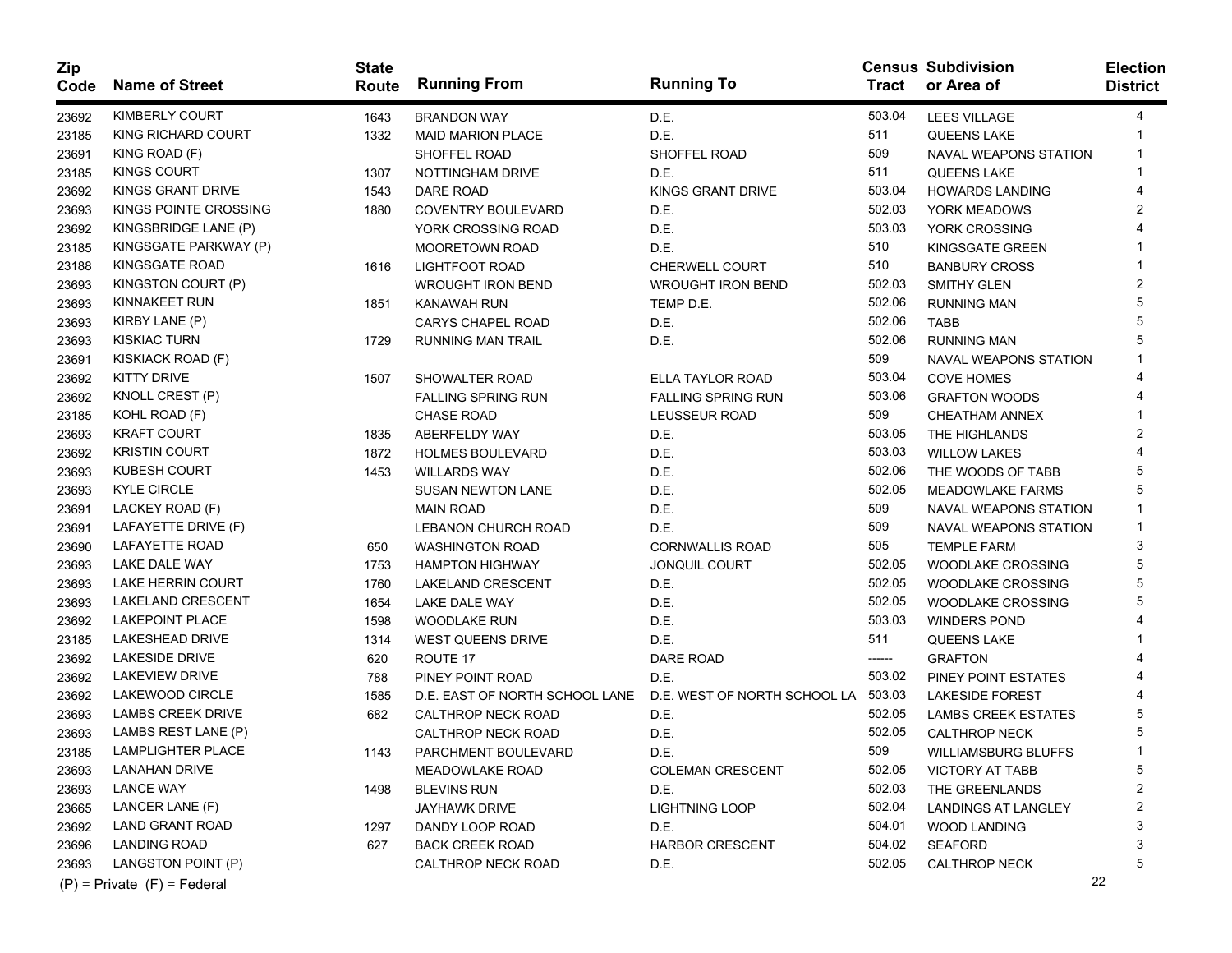| Zip<br>Code | <b>Name of Street</b>           | <b>State</b><br><b>Route</b> | <b>Running From</b>           | <b>Running To</b>         |        | <b>Census Subdivision</b><br>Tract or Area of | <b>Election</b><br><b>District</b> |
|-------------|---------------------------------|------------------------------|-------------------------------|---------------------------|--------|-----------------------------------------------|------------------------------------|
| 23185       | <b>LANTERN PLACE</b>            | 1145                         | PARCHMENT BOULEVARD           | D.E.                      | 509    | <b>WILLIAMSBURG BLUFFS</b>                    |                                    |
| 23692       | LARCHWOOD ROAD                  | 1337                         | <b>BYRON ROAD</b>             | D.E.                      | 503.06 | <b>EDGEHILL</b>                               | 3                                  |
| 23692       | <b>LARKIN RUN</b>               | 1669                         | SHOWALTER ROAD                | D.E.                      | 503.02 | <b>LARKIN WOODS</b>                           |                                    |
| 23692       | LARKSPUR HOLLOW (P)             |                              | <b>FALLING SPRING RUN</b>     | D.E.                      | 503.06 | <b>GRAFTON WOODS</b>                          |                                    |
| 23693       | LATTA LANE (P)                  |                              | <b>BIG BETHEL ROAD</b>        | D.E.                      | 502.03 | <b>TABB</b>                                   |                                    |
| 23692       | <b>LAURA LANE</b>               | 1518                         | <b>MILL LANE</b>              | DAPHNE DRIVE              | 503.04 | <b>HARWOOD HEIGHTS</b>                        |                                    |
| 23696       | LAUREL ACRES (P)                |                              | <b>WATERVIEW ROAD</b>         | D.E.                      | 504.01 | <b>SEAFORD</b>                                |                                    |
| 23692       | LAUREL PATH ROAD                | 1228                         | OLD DOMINION ROAD             | <b>BROOK ROAD</b>         | 503.06 | <b>EDGEHILL</b>                               |                                    |
| 23693       | <b>LAWSON DRIVE</b>             | 1532                         | <b>MOUNT VERNON DRIVE</b>     | <b>MOUNT VERNON DRIVE</b> | 502.05 | PLANTATION ACRES                              |                                    |
| 23692       | <b>LAYDON WAY</b>               |                              | <b>MARKET STREET</b>          | <b>FLEMING WAY</b>        | 504.01 | <b>NELSONS GRANT</b>                          |                                    |
| 23692       | LE ROY DRIVE                    | 1582                         | LINDSAY LANDING LANE          | <b>CARLTON DRIVE</b>      | 503.04 | <b>BREEZY POINT</b>                           |                                    |
| 23692       | <b>LEANNE COURT</b>             | 1289                         | ASPEN BOULEVARD               | D.E.                      | 503.06 | <b>EDGEHILL</b>                               |                                    |
| 23691       | LEBANON CHURCH ROAD (F)         |                              | NEWPORT NEWS CITY LIMITS      | NEWPORT NEWS CITY LIMITS  | 509    | NAVAL WEAPONS STATION                         |                                    |
| 23185       | LEE COURT (P)                   |                              | <b>HOUSE OF BURGESSES WAY</b> | <b>SPEAKERS COURT</b>     | 510    | <b>FAIRFIELD WILLIAMSBURG</b>                 |                                    |
| 23691       | LEE ROAD (F)                    |                              | <b>MAIN ROAD</b>              | JUVNAL ROAD               | 509    | NAVAL WEAPONS STATION                         |                                    |
| 23693       | LEGACY WAY (P)                  |                              | REPUBLIC LOOP                 | <b>REBELLION WAY</b>      | 503.05 | THE COMMONWEALTH                              | 2                                  |
| 23690       | <b>LEIGH ROAD</b>               | 1015                         | GOOSLEY ROAD                  | <b>GOOSLEY ROAD</b>       | 505    | <b>KINGS COURT</b>                            |                                    |
| 23693       | <b>LENOX COURT</b>              | 1804                         | WEST WEDGWOOD DRIVE           | D.E.                      | 503.05 | <b>LEXINGTON</b>                              | 2                                  |
| 23693       | <b>LESLIE LANE</b>              | 1841                         | <b>BRIDGE WOOD DRIVE</b>      | <b>BRIDGE WOOD DRIVE</b>  | 502.03 | <b>TABB LAKES</b>                             |                                    |
| 23185       | LEUSSEUR ROAD (F)               |                              | <b>SANDA AVENUE</b>           | <b>CHASE ROAD</b>         | 509    | <b>CHEATHAM ANNEX</b>                         |                                    |
| 23692       | LEVELFIELD PARK (P)             |                              | <b>GLEN LAUREL WAY</b>        | <b>RUSTLING OAK RIDGE</b> | 503.06 | <b>GLEN LAUREL</b>                            |                                    |
| 23188       | <b>LEVINSON PASS</b>            | 1418                         | <b>SKIMINO LANDING DRIVE</b>  | D.E.                      | 510    | SKIMINO LANDING ESTATES                       |                                    |
| 23696       | LEVY LANE (P)                   |                              | <b>SEAFORD ROAD</b>           | D.E.                      | 504.02 | <b>SEAFORD</b>                                | 3                                  |
| 23696       | <b>LEWIS DRIVE</b>              | 628                          | <b>SEAFORD ROAD</b>           | D.E.                      | 504.02 | <b>SEAFORD</b>                                | 3                                  |
| 23693       | <b>LEXINGTON COURT</b>          | 1801                         | KILN CREEK PARKWAY            | D.E.                      | 503.05 | <b>LEXINGTON</b>                              | 2                                  |
| 23693       | LEYLAND COURT                   | 1777                         | HONEYSUCKLE LANE              | D.E.                      | 502.03 | PRESSON ARBOR                                 |                                    |
| 23693       | LIBERTY DRIVE                   | 1776                         | <b>BIG BETHEL ROAD</b>        | <b>MILITIA COURT</b>      | 502.03 | PATRIOT VILLAGE                               | 2                                  |
| 23188       | <b>LIGHTFOOT ROAD</b>           | 646                          | RICHMOND ROAD                 | <b>INTERSTATE 64</b>      | 510    | <b>BRUTON</b>                                 |                                    |
| 23665       | LIGHTNING LOOP (F)              |                              | RAPTOR BOULEVARD              | RAPTOR BOULEVARD          | 502.04 | <b>LANDINGS AT LANGLEY</b>                    | 2                                  |
| 23693       | <b>LILBURNE WAY</b>             | 1766                         | <b>COVENTRY BOULEVARD</b>     | D.E.                      | 502.03 | <b>LILBURNE MEADOW</b>                        | 2                                  |
| 23693       | LINDEN COURT (P)                |                              | <b>WROUGHT IRON BEND</b>      | D.E.                      | 502.03 | <b>SMITHY GLEN</b>                            |                                    |
| 23692       | LINDSAY LANDING LANE            | 679                          | SHOWALTER ROAD                | D.E.                      | 503.04 | <b>GRAFTON</b>                                |                                    |
| 23185       | LINFOOT COURT                   | 1158                         | <b>TETBURY LANE</b>           | D.E.                      | 511    | <b>HIGHGROVE</b>                              |                                    |
| 23692       | <b>LINK ROAD</b>                | 620                          | DARE ROAD                     | <b>RAILWAY ROAD</b>       | 503.04 | <b>DARE</b>                                   |                                    |
| 23693       | LITTLE BAY AVENUE (P)           |                              | YORK DOWNS DRIVE              | YORK DOWNS DRIVE          | 502.06 | YORK POINTE                                   |                                    |
| 23185       | LITTLE JOHN ROAD                | 1318                         | NOTTINGHAM ROAD               | LITTLE JOHN ROAD          | 511    | <b>QUEENS LAKE</b>                            |                                    |
| 23692       | <b>LOBLOLLY COURT</b>           | 1298                         | MARL RAVINE ROAD              | D.E.                      | 504.01 | <b>MARLBANK FARM</b>                          | 3                                  |
| 23692       | LOBLOLLY DRIVE                  | 1343                         | <b>MARL RAVINE ROAD</b>       | MARL RAVINE ROAD          | 504.01 | <b>MARLBANK FARM</b>                          |                                    |
| 23693       | <b>LOCHMERE COURT</b>           | 1809                         | HONEYSUCKLE LANE              | D.E.                      | 502.03 | PRESSON ARBOR                                 |                                    |
| 23693       | LOCUST LANE (P)                 |                              | <b>GABLE WAY</b>              | D.E.                      | 502.04 | THE GABLES OF YORK COUNTY                     | ა                                  |
| 23185       | LODGE ROAD                      | 710                          | PENNIMAN ROAD                 | D.E.                      | 511    | <b>WILLIAMSBURG EAST</b>                      |                                    |
|             | $(P)$ = Private $(F)$ = Federal |                              |                               |                           |        | 23                                            |                                    |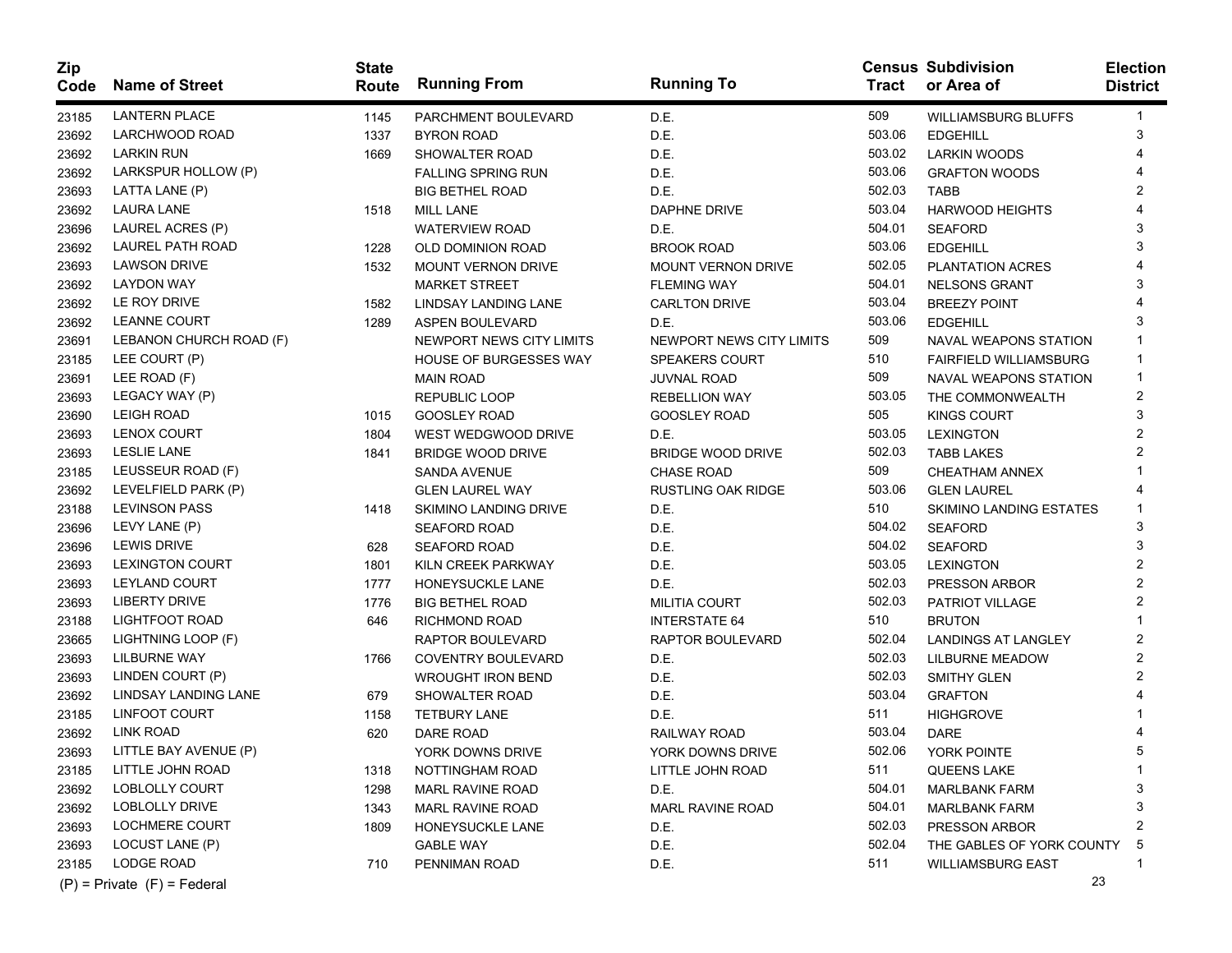| <b>Zip</b><br>Code | <b>Name of Street</b>           | <b>State</b><br>Route | <b>Running From</b>      | <b>Running To</b>        | Tract  | <b>Census Subdivision</b><br>or Area of | <b>Election</b><br><b>District</b> |
|--------------------|---------------------------------|-----------------------|--------------------------|--------------------------|--------|-----------------------------------------|------------------------------------|
| 23185              | LOFTON LANE (P)                 |                       | <b>TRANQUILITY DRIVE</b> | D.E.                     | 509    | KINGS CREEK PLANTATION                  | 1                                  |
| 23188              | LONDONDERRY LANE                | 1627                  | KINGS GATE ROAD          | DEVONSHIRE DRIVE         | 510    | <b>BANBURY CROSS</b>                    |                                    |
| 23692              | LONE OAK DRIVE (P)              |                       | LINK ROAD                | D.E.                     | 503.04 | <b>DARE</b>                             |                                    |
| 23693              | LONG GREEN BOULEVARD            | 1659                  | <b>HAMPTON HIGHWAY</b>   | D.E.                     | 502.03 | THE GREENLANDS                          | 2                                  |
| 23691              | LONGFELLOW ROAD (F)             |                       | <b>CLOVERDALE ROAD</b>   | NEWPORT NEWS CITY LIMITS | 509    | <b>NAVAL WEAPONS STATION</b>            |                                    |
| 23692              | LONGWOOD CIRCLE                 | 1588                  | YORKWOOD LANE            | D.E.                     | 503.02 | <b>LAKESIDE FOREST</b>                  |                                    |
| 23692              | <b>LOOKOUT POINT</b>            | 1356                  | <b>TIDES RUN</b>         | D.E.                     | 504.01 | <b>MARLBANK COVE</b>                    | 3                                  |
| 23692              | <b>LOON COURT</b>               | 1178                  | <b>WATER FOWL DRIVE</b>  | D.E.                     | 503.04 | THE LAKES AT DARE                       |                                    |
| 23185              | LOPEZ PLACE                     | 1126                  | TAM-O-SHANTER BOULEVARD  | THUNDERBIRD LANE         | 509    | <b>COUNTRY CLUB ACRES</b>               |                                    |
| 23185              | <b>LORAC COURT</b>              | 774                   | <b>LORAC ROAD</b>        | D.E.                     | 510    | <b>GREEN ACRES</b>                      |                                    |
| 23185              | LORAC ROAD                      | 771                   | <b>CARRS HILL ROAD</b>   | <b>RIPLEY ROAD</b>       | 510    | <b>GREEN ACRES</b>                      |                                    |
| 23693              | LORD NORTH COURT                | 1774                  | <b>PATRIOT WAY</b>       | D.E.                     | 502.03 | PATRIOT VILLAGE                         | 2                                  |
| 23693              | LORD PELHAM WAY                 | 1646                  | SAINT GEORGE DRIVE       | D.E.                     | 502.06 | YORKSHIRE DOWNS                         |                                    |
| 23692              | LORNA DOONE DRIVE               | 1522                  | YORKVILLE ROAD           | YORKVILLE ROAD           | 503.04 | <b>DEVONSHIRE</b>                       |                                    |
| 23185              | LORRAINE DRIVE (P)              |                       | <b>MARQUIS PARKWAY</b>   | D.E.                     | 509    | <b>MARQUIS HILLS</b>                    |                                    |
| 23692              | <b>LOTZ DRIVE</b>               | 1223                  | GOODWIN NECK ROAD        | D.E.                     | 503.03 | <b>ACREE ACRES</b>                      |                                    |
| 23185              | LOW RIDGE ROAD                  | 1134                  | <b>HIGH POINT ROAD</b>   | D.E.                     | 511    | PENNIMAN EAST                           |                                    |
| 23696              | <b>LUDLOW DRIVE</b>             | 1193                  | SIR JOHN WAY             | D.E.                     | 504.02 | SOMMERVILLE                             | 3                                  |
| 23690              | LULA CARTER ROAD (P)            |                       | <b>CRAWFORD ROAD</b>     | D.E.                     | 505    | <b>LACKEY</b>                           | 3                                  |
| 23185              | LUTHER DRIVE                    | 1115                  | <b>BOOKER T. ROAD</b>    | D.E.                     | 509    | <b>CARVER GARDENS</b>                   |                                    |
| 23185              | LYNCH STREET (F)                |                       | <b>B STREET</b>          | <b>CHASE ROAD</b>        | 509    | CHEATHAM ANNEX                          |                                    |
| 23692              | <b>LYNNS WAY</b>                | 1706                  | <b>WOLF TRAP ROAD</b>    | D.E.                     | 503.03 | <b>COOPERS LANDING</b>                  |                                    |
| 23692              | M AVENUE (P)                    |                       | HORNSBYVILLE ROAD        | 11TH STREET              | 504.01 | <b>AMOCO</b>                            | 3                                  |
| 23690              | MACKINAW PLAZA (F)              |                       | <b>FUEL FARM ROAD</b>    | D.E.                     | 505    | <b>COAST GUARD STATION</b>              |                                    |
| 23188              | <b>MACON CIRCLE</b>             | 1623                  | ALABAMA LANE             | D.E.                     | 510    | <b>SKIMINO HILLS</b>                    |                                    |
| 23693              | <b>MADEIRA DRIVE</b>            | 1523                  | <b>LAMBS CREEK ROAD</b>  | D.E.                     | 502.05 | <b>MADEIRA PLACE</b>                    | 5                                  |
| 23692              | <b>MADISON COURT</b>            | 1382                  | ALLEN HARRIS DRIVE       | <b>BLAIR DRIVE</b>       | 504.01 | SETTLERS CROSSING                       | 3                                  |
| 23690              | <b>MAGNOLIA LANE</b>            | 1018                  | <b>LEIGH ROAD</b>        | D.E.                     | 505    | <b>HICKORY HILLS</b>                    | 3                                  |
| 23188              | MAGRUDER PARK (P)               |                       | <b>FENTON MILL ROAD</b>  | D.E.                     | 510    | <b>BRUTON</b>                           |                                    |
| 23185              | <b>MAID MARION PLACE</b>        | 1333                  | <b>HOLCOMB DRIVE</b>     | D.E.                     | 511    | QUEENS LAKE                             |                                    |
| 23691              | MAIN ROAD (F)                   |                       | OLD WILLIAMSBURG ROAD    | <b>BELLFIELD ROAD</b>    | 509    | NAVAL WEAPONS STATION                   |                                    |
| 23690              | <b>MAIN STREET</b>              | 1001                  | ZWEYBRUCKEN ROAD         | <b>MARTIAU STREET</b>    | 505    | <b>YORKTOWN</b>                         | 3                                  |
| 23693              | MAINSAIL LOOP (P)               |                       | <b>KEENER WAY</b>        | <b>KEENER WAY</b>        | 503.05 | THE MAINSTAY                            | 2                                  |
| 23185              | <b>MAKAYLA DRIVE</b>            |                       | <b>STARKEY PLACE</b>     | D.E.                     | 511    | <b>CARRINGTON MEADOWS</b>               |                                    |
| 23693              | MALCOLM COURT                   | 1666                  | <b>TRISTEN DRIVE</b>     | D.E.                     | 502.03 | THE GREENLANDS                          | 2                                  |
| 23692              | <b>MALLARD LANE</b>             | 1353                  | <b>WATERMANS WAY</b>     | D.E.                     | 504.01 | <b>MARLBANK COVE</b>                    | 3                                  |
| 23693              | <b>MANASSAS LOOP</b>            | 1794                  | <b>RUNNING MAN TRAIL</b> | <b>RUNNING MAN TRAIL</b> | 502.06 | <b>RUNNING MAN</b>                      | 5                                  |
| 23692              | MANCHESTER WAY (P)              |                       | <b>ELMHURST DRIVE</b>    | <b>CRESTWOOD COURT</b>   | 503.06 | <b>WOOD TOWNE QUARTERS</b>              | 2                                  |
| 23693              | <b>MANHOAC RUN</b>              | 1858                  | <b>CHAPTICO RUN</b>      | D.E.                     | 502.06 | <b>RUNNING MAN</b>                      | 5                                  |
| 23691              | MANLEY CIRCLE (F)               |                       | <b>MANLEY ROAD</b>       | <b>MANLEY ROAD</b>       | 509    | NAVAL WEAPONS STATION                   |                                    |
| 23691              | MANLEY ROAD (F)                 |                       | <b>MAIN ROAD</b>         | <b>MANLEY CIRCLE</b>     | 509    | NAVAL WEAPONS STATION                   | 1                                  |
|                    | $(P)$ = Private $(F)$ = Federal |                       |                          |                          |        |                                         | 24                                 |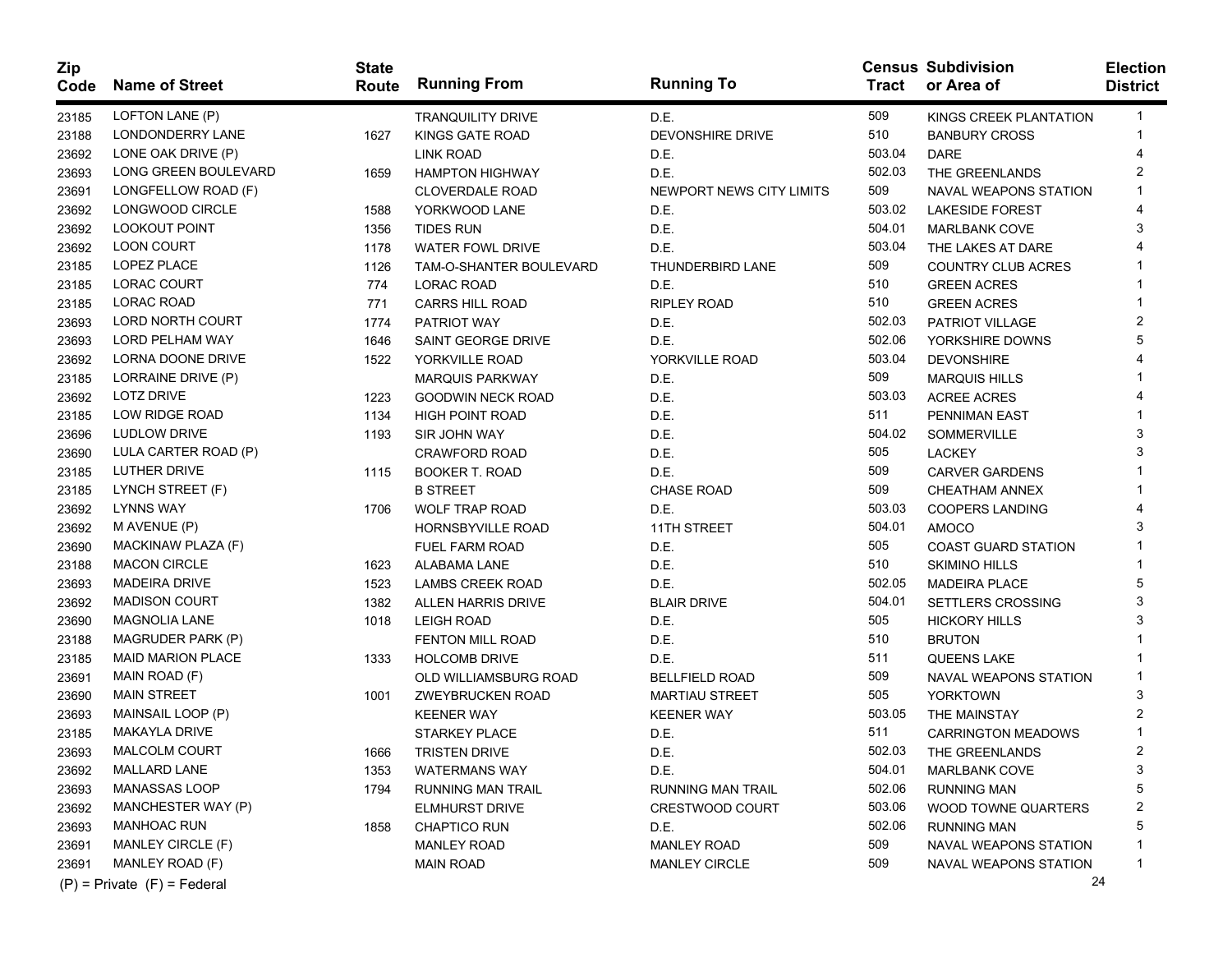| Zip<br>Code | <b>Name of Street</b>           | <b>State</b><br>Route | <b>Running From</b>                                | <b>Running To</b>             | Tract  | <b>Census Subdivision</b><br>or Area of | <b>Election</b><br><b>District</b> |
|-------------|---------------------------------|-----------------------|----------------------------------------------------|-------------------------------|--------|-----------------------------------------|------------------------------------|
| 23693       | <b>MANOKIN TURN</b>             | 1857                  | KANAWAH RUN                                        | D.E.                          | 502.06 | <b>RUNNING MAN</b>                      | 5                                  |
| 23692       | <b>MANOR HOUSE COURT</b>        | 1349                  | OLD LANDING ROAD                                   | D.E.                          | 504.01 | <b>MARLBANK FARM</b>                    | 3                                  |
| 23693       | <b>MANSION ROAD</b>             | 675                   | <b>CARYS CHAPEL ROAD</b>                           | D.E.                          | 502.06 | <b>TABB</b>                             |                                    |
| 23690       | <b>MAPLE ROAD</b>               | 639                   | <b>BAPTIST ROAD</b>                                | D.E.                          | 505    | <b>LACKEY</b>                           |                                    |
| 23693       | MAPLE ROAD [SOUTH MAPLE ROAD]   | 830                   | ORIANA ROAD                                        | D.E.                          | 503.06 | <b>KENTUCKY FARMS</b>                   |                                    |
| 23665       | MARAUDER COURT (F)              |                       | <b>LIGHTNING LOOP</b>                              | <b>LIGHTNING LOOP</b>         | 502.04 | <b>LANDINGS AT LANGLEY</b>              | 2                                  |
| 23185       | <b>MARBLE RUN</b>               | 1432                  | COBBLE STONE                                       | D.E.                          | 511    | <b>COBBLE CREEK</b>                     |                                    |
| 23693       | <b>MARCY DRIVE</b>              | 1882                  | <b>MARY BIERBAUER WAY</b>                          | KINGS POINTE CROSSING         | 502.03 | YORK MEADOWS                            | 2                                  |
| 23188       | <b>MARINA POINT</b>             | 1414                  | <b>SKIMINO LANDING DRIVE</b>                       | D.E.                          | 510    | <b>SKIMINO LANDING ESTATES</b>          |                                    |
| 23692       | <b>MARINE CIRCLE</b>            | 1514                  | <b>BROOK LANE</b>                                  | D.E.                          | 503.04 | <b>MEADOWBROOK PARK</b>                 |                                    |
| 23692       | <b>MARINERS WAY</b>             |                       | GEORGE WASHINGTON MEMORIAL H FORT EUSTIS BOULEVARD |                               | 504.01 | YORKTOWN CRESCENT                       | 3                                  |
| 23696       | <b>MARION DRIVE</b>             | 1261                  | <b>SHARON DRIVE</b>                                | D.E.                          | 504.02 | <b>CHEADLE HEIGHTS</b>                  |                                    |
| 23692       | <b>MARKET STREET</b>            |                       | ROUTE 17                                           | PEYTON RANDOLPH DRIVE         | 504.01 | <b>NELSONS GRANT</b>                    |                                    |
| 23188       | <b>MARKS POND WAY</b>           | 1437                  | <b>FENTON MILL ROAD</b>                            | D.E.                          | 510    | THE OAKS AT FENTON MILL                 |                                    |
| 23690       | <b>MARL PIT ROAD</b>            | 635                   | <b>MOORE HOUSE ROAD</b>                            | D.E.                          | 505    | <b>YORKTOWN</b>                         |                                    |
| 23692       | <b>MARL RAVINE ROAD</b>         | 1201                  | <b>WORMLEY CREEK ROAD</b>                          | D.E.                          | 504.01 | <b>MARLBANK FARM</b>                    | 3                                  |
| 23692       | <b>MARLBANK DRIVE</b>           | 717                   | OLD LANDING ROAD                                   | D.E.                          | 504.01 | <b>MARLBANK FARM</b>                    |                                    |
| 23692       | <b>MARLBANK DRIVE</b>           | 1351                  | <b>TIDES RUN</b>                                   | OLD LANDING ROAD              | 504.01 | <b>MARLBANK COVE</b>                    |                                    |
| 23692       | <b>MARLIN CIRCLE</b>            | 1270                  | <b>COBIA DRIVE</b>                                 | D.E.                          | 503.04 | MILL COVE ESTATES                       |                                    |
| 23185       | MARQUIS CENTER PARKWAY          | 199                   | <b>INTERSTATE 64</b>                               | PENNIMAN ROAD                 | 507    | <b>WILLIAMSBURG EAST</b>                |                                    |
| 23185       | MARQUIS PARKWAY (P)             |                       | ROUTE 199                                          | D.E.                          | 509    | THE MARQUIS                             |                                    |
| 23185       | MARSH TACKY (P)                 |                       | PETERSBURG CIRCLE                                  | POCOTALIGO LANE               | 509    | KINGS CREEK PLANTATION                  |                                    |
| 23185       | MARSHALL WAY (P)                |                       | <b>WINDSOR LANE</b>                                | D.E.                          | 510    | <b>WILLIAMSBURG COMMONS</b>             |                                    |
| 23693       | MARSHLAND VIEW (P)              |                       | <b>TABB SMITH TRAIL</b>                            | D.E.                          | 502.06 | <b>VILLAS ON SHADY BANKS</b>            | 5                                  |
| 23690       | <b>MARTIAU STREET</b>           | 1008                  | <b>MAIN STREET</b>                                 | D.E.                          | 505    | <b>YORKTOWN</b>                         | 3                                  |
| 23692       | <b>MARTIN FARM ROAD</b>         | 1036                  | ROUTE 17                                           | <b>GRAFTON DRIVE</b>          | 503.06 | <b>GRAFTON</b>                          |                                    |
| 23692       | MARTIN FARM ROAD (P)            |                       | <b>GRAFTON DRIVE</b>                               | <b>WINEBERRY WAY</b>          | 503.06 | <b>MARTIN FARM TOWNHOMES</b>            |                                    |
| 23693       | MARTY LEE DRIVE (P)             |                       | CALTHROP NECK ROAD                                 | D.E.                          | 502.05 | <b>CALTHROP NECK</b>                    | 5                                  |
| 23693       | MARVIN LANE (P)                 |                       | YORKTOWN ROAD                                      | D.E.                          | 502.05 | <b>TABB</b>                             |                                    |
| 23696       | <b>MARY ANN DRIVE</b>           | 696                   | PURGOLD ROAD                                       | D.E.                          | 504.02 | <b>SEAFORD</b>                          |                                    |
| 23693       | <b>MARY BIERBAUER WAY</b>       | 1881                  | COVENTRY BOULEVARD                                 | D.E.                          | 502.03 | YORK MEADOWS                            |                                    |
| 23692       | <b>MASON COURT</b>              | 1383                  | <b>BLAIR DRIVE</b>                                 | ALLEN HARRIS DRIVE            | 504.01 | <b>SETTLERS CROSSING</b>                |                                    |
| 23691       | MASON ROW (F)                   |                       | D.E. NO. OF INDIAN FIELD ROAD                      | D.E. SO. OF INDIAN FIELD ROAD | 509    | NAVAL WEAPONS STATION                   |                                    |
| 23693       | <b>MASSIE LANE</b>              | 747                   | CALTHROP NECK ROAD                                 | D.E.                          | 502.05 | <b>CALTHROP NECK</b>                    | 5                                  |
| 23185       | <b>MASTERS LANE</b>             |                       | ROLLING HILLS DRIVE                                | D.E.                          | 509    | <b>COUNTRY CLUB ACRES</b>               |                                    |
| 23696       | <b>MASTIN AVENUE</b>            | 1242                  | <b>SEAFORD ROAD</b>                                | D.E.                          | 504.02 | <b>HERITAGE HAMLET</b>                  | 3                                  |
| 23690       | <b>MATHEWS STREET</b>           | 1001                  | ROUTE 17                                           | <b>WATER STREET</b>           | 505    | YORKTOWN                                |                                    |
| 23693       | <b>MATOAKA TURN</b>             | 1793                  | RUNNING MAN TRAIL                                  | D.E.                          | 502.02 | <b>RUNNING MAN</b>                      |                                    |
| 23690       | <b>MAURICE COURT</b>            | 1060                  | OLD WILLIAMSBURG ROAD                              | D.E.                          | 505    | <b>ENDVIEW WOODS</b>                    |                                    |
| 23185       | MAYFIELD STREET (F)             |                       | <b>4TH STREET</b>                                  | <b>4TH STREET</b>             | 509    | <b>CHEATHAM ANNEX</b>                   |                                    |
| 23185       | <b>MAYNOR DRIVE</b>             | 611                   | <b>MAYNOR DRIVE</b>                                | <b>WILKINS DRIVE</b>          | 511    | YORK TERRACE                            |                                    |
|             | $(P)$ = Private $(F)$ = Federal |                       |                                                    |                               |        | 25                                      |                                    |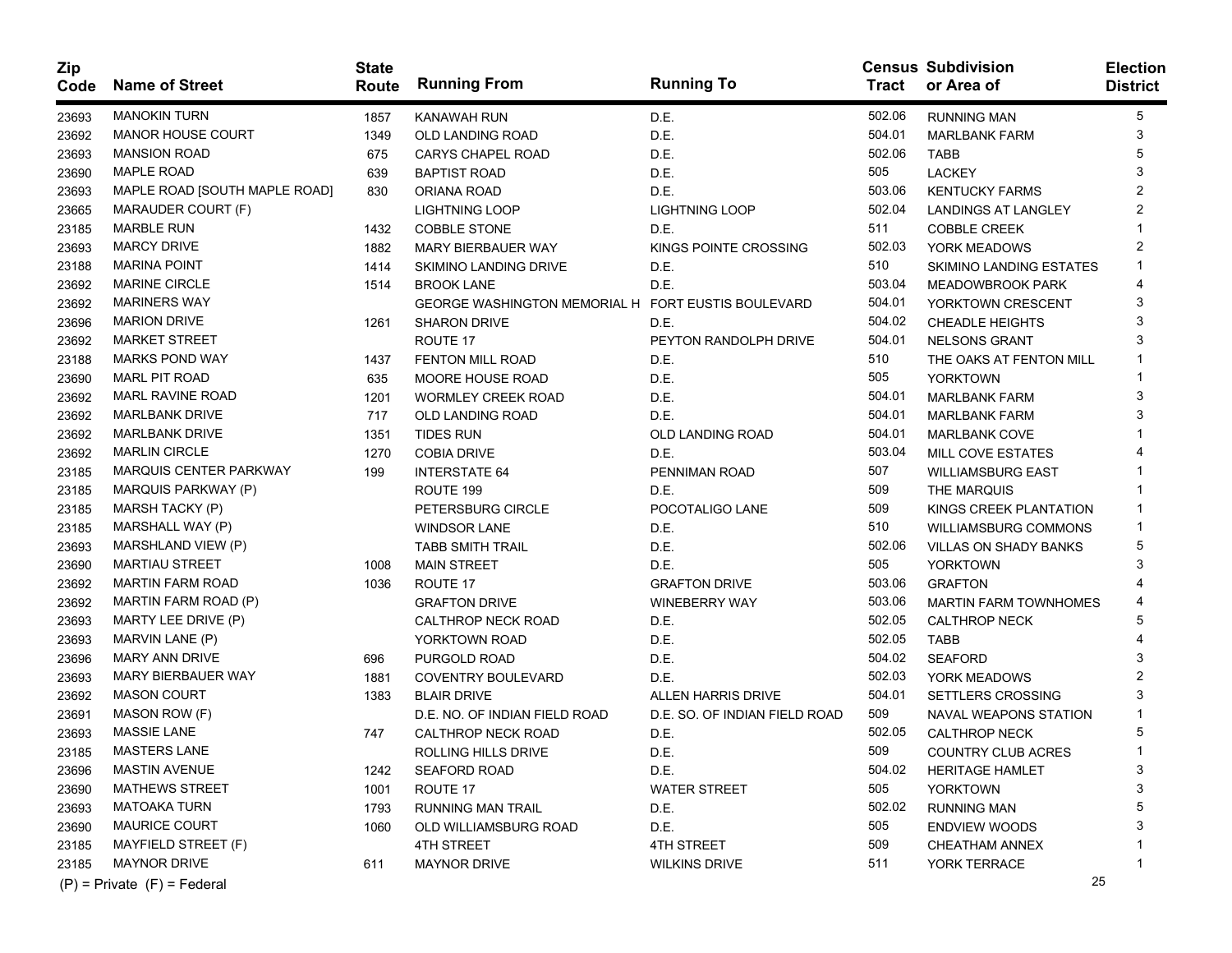| Zip<br>Code | <b>Name of Street</b>           | <b>State</b><br>Route | <b>Running From</b>      | <b>Running To</b>               | Tract  | <b>Census Subdivision</b><br>or Area of | <b>Election</b><br><b>District</b> |
|-------------|---------------------------------|-----------------------|--------------------------|---------------------------------|--------|-----------------------------------------|------------------------------------|
| 23185       | <b>MAYNOR DRIVE</b>             | 647                   | <b>QUEENS CREEK ROAD</b> | <b>MAYNOR DRIVE</b>             | 511    | YORK TERRACE                            | 1                                  |
| 23690       | <b>MAYS LANDING</b>             | 1033                  | SONSHINE WAY             | D.E.                            | 505    | <b>MAYS HOLLOW</b>                      | 3                                  |
| 23696       | MC PHERSON COURT                | 1191                  | SOMMERVILLE WAY          | D.E.                            | 504.02 | <b>SOMMERVILLE</b>                      |                                    |
| 23692       | MCCLELLAN COURT                 | 1354                  | <b>MARLBANK DRIVE</b>    | D.E.                            | 504.01 | <b>MARLBANK COVE</b>                    |                                    |
| 23185       | MCCORMICK PLACE                 | 1055                  | <b>HITE PARK</b>         | D.E.                            | 511    | <b>WHITTAKERS MILL</b>                  |                                    |
| 23690       | MCCULLOCH ROAD (F)              |                       | <b>HAMILTON ROAD</b>     | <b>TAMPA ROAD</b>               | 505    | <b>COAST GUARD STATION</b>              |                                    |
| 23693       | <b>MCDONALD CIRCLE</b>          | 1459                  | <b>VILLA WAY</b>         | D.E.                            | 502.05 | <b>MCDONALD BLUFFS</b>                  |                                    |
| 23185       | MCLAWS CIRCLE (P)               |                       | POCAHONTAS TRAIL         | POCAHONTAS TRAIL                | 509    | MARKETPLACE CENTER                      |                                    |
| 23692       | MEADOWFIELD ROAD                | 1219                  | OLD DOMINION ROAD        | <b>GRAFTON DISTRICT ROAD</b>    | 503.06 | <b>EDGEHILL</b>                         |                                    |
| 23693       | <b>MEADOWLAKE ROAD</b>          | 1650                  | <b>HAMPTON HIGHWAY</b>   | D.E.                            | 502.05 | <b>MEADOWLAKE FARMS</b>                 | 5                                  |
| 23692       | <b>MEADOWVIEW DRIVE</b>         | 766                   | ORIANA ROAD              | D.E.                            | 503.06 | MEADOWVIEW ANNEX                        | 2                                  |
| 23693       | MEDFORD COURT                   | 1895                  | POTTER LANE              | D.E.                            | 502.03 | <b>HAWKS LANDING</b>                    | 2                                  |
| 23693       | <b>MEHERRIN RUN</b>             | 1709                  | <b>COINJOCK RUN</b>      | D.E.                            | 502.06 | <b>RUNNING MAN</b>                      |                                    |
| 23693       | MELBOURNE COURT                 | 1649                  | <b>SALISBURY WAY</b>     | D.E.                            | 502.06 | YORKSHIRE DOWNS                         |                                    |
| 23693       | MELINDA LANE (P)                |                       | CALTHROP NECK ROAD       | D.E.                            | 502.05 | <b>CALTHROP NECK</b>                    |                                    |
| 23696       | MELODY LANE                     | 1296                  | <b>HORNSBYVILLE ROAD</b> | D.E.                            | 504.01 | <b>MELODY HEIGHTS</b>                   |                                    |
| 23693       | <b>MELVINS END</b>              | 1455                  | <b>CHAMPIONS PATH</b>    | D.E.                            | 502.06 | THE WOODS OF TABB                       |                                    |
| 23185       | MERCHANT MAN COURT              | 1396                  | <b>CORVETTE DRIVE</b>    | D.E.                            | 511    | <b>CREEKSIDE LANDING</b>                |                                    |
| 23692       | <b>MEREDITH LANE</b>            | 1671                  | SHOWALTER ROAD           | <b>JOEL LANE</b>                | 503.04 | <b>CASTELLOW HEIGHTS</b>                |                                    |
| 23185       | MERLOT DRIVE (P)                |                       | BURGUNDY ROAD            | D.E.                            | 511    | <b>VINEYARD HEIGHTS</b>                 |                                    |
| 23185       | <b>MERRIMAC TRAIL</b>           | 143                   | <b>INTERSTATE 64</b>     | <b>JAMES CITY COUNTY LIMITS</b> | −−     | <b>WILLIAMSBURG EAST</b>                |                                    |
| 23185       | MERSHON WAY (P)                 |                       | <b>RESERVE WAY</b>       | D.E.                            | 510    | THE RESERVE AT WILLIAMSBUR              |                                    |
| 23693       | <b>MESSONGO RUN</b>             | 1856                  | KANAWAH RUN              | <b>BRENTMEADE DRIVE</b>         | 502.06 | <b>RUNNING MAN</b>                      | 5                                  |
| 23185       | METZ DRIVE (P)                  |                       | <b>MARQUIS PARKWAY</b>   | D.E.                            | 509    | <b>MARQUIS HILLS</b>                    |                                    |
| 23692       | MICHAEL PLACE                   | 1672                  | <b>MEREDITH LANE</b>     | D.E.                            | 503.04 | <b>CASTELLOW HEIGHTS</b>                |                                    |
| 23693       | MID ATLANTIC PLACE              | 1843                  | ROUTE 17                 | <b>BRIDGE WOOD DRIVE</b>        | 502.03 | <b>TABB LAKES</b>                       |                                    |
| 23692       | <b>MIDDLE ROAD</b>              | 656                   | DANDY LOOP ROAD          | DANDY LOOP ROAD                 | 504.01 | <b>DANDY</b>                            |                                    |
| 23692       | MIDDLEWOOD LANE                 | 1589                  | YORKTOWN LANE            | <b>BAILEY DRIVE</b>             | 503.03 | <b>LAKESIDE FOREST</b>                  |                                    |
| 23691       | MIDWAY DRIVE (F)                |                       | LEBANON CHURCH ROAD      | NORTH SEA LOOP                  |        | NAVAL WEAPONS STATION                   |                                    |
| 23693       | <b>MILITIA COURT</b>            | 1775                  | PATRIOT WAY              | D.E.                            | 502.03 | <b>PATRIOT VILLAGE</b>                  |                                    |
| 23693       | MILL CROSSING                   | 1750                  | <b>HAMPTON HIGHWAY</b>   | LAKE DALE WAY                   | 502.05 | MILL CROSSING                           | 5                                  |
| 23692       | <b>MILL LANE</b>                | 1504                  | BEECHWOOD DRIVE          | DAPHNE DRIVE                    | 503.04 | <b>HARWOOD MILL</b>                     |                                    |
| 23693       | <b>MILL ROAD</b>                | 764                   | ROUTE 17                 | CRANDOL DRIVE                   | 502.05 | <b>MILL FARM</b>                        |                                    |
| 23185       | MILLERS EDGE (P)                |                       | <b>WHITTAKERS TRACE</b>  | <b>WHITTAKERS TRACE</b>         | 509    | THE MARQUIS                             |                                    |
| 23692       | MILLSIDE WAY                    | 1571                  | DARE ROAD                | ALLENS MILL ROAD                | 503.03 | <b>MILLSIDE</b>                         | 4                                  |
| 23185       | MILLSON ROAD (F)                |                       | KOHL ROAD                | D.E.                            | 509    | <b>CHEATHAM ANNEX</b>                   |                                    |
| 23693       | MILLSTONE COURT                 | 1820                  | ROCK CREEK COURT         | D.E.                            | 503.05 | <b>ROCK CREEK</b>                       |                                    |
| 23693       | MIMADO COURT                    | 1835                  | ABERFELDY WAY            | D.E.                            | 503.05 | THE HIGHLANDS                           |                                    |
| 23693       | <b>MIMOSA COURT</b>             |                       | LAKELAND CRESCENT        | D.E.                            | 502.02 | <b>WOODLAKE CROSSING</b>                |                                    |
| 23693       | MINDY LANE                      | 1475                  | <b>KATALINA WAY</b>      | D.E.                            | 502.06 | VICTORY MEADOWS                         |                                    |
| 23692       | <b>MISTY DRIVE</b>              | 695                   | <b>ANCHOR DRIVE</b>      | D.E.                            | 503.04 | SHIP POINT HOMES                        |                                    |
|             | $(P)$ = Private $(F)$ = Federal |                       |                          |                                 |        | 26                                      |                                    |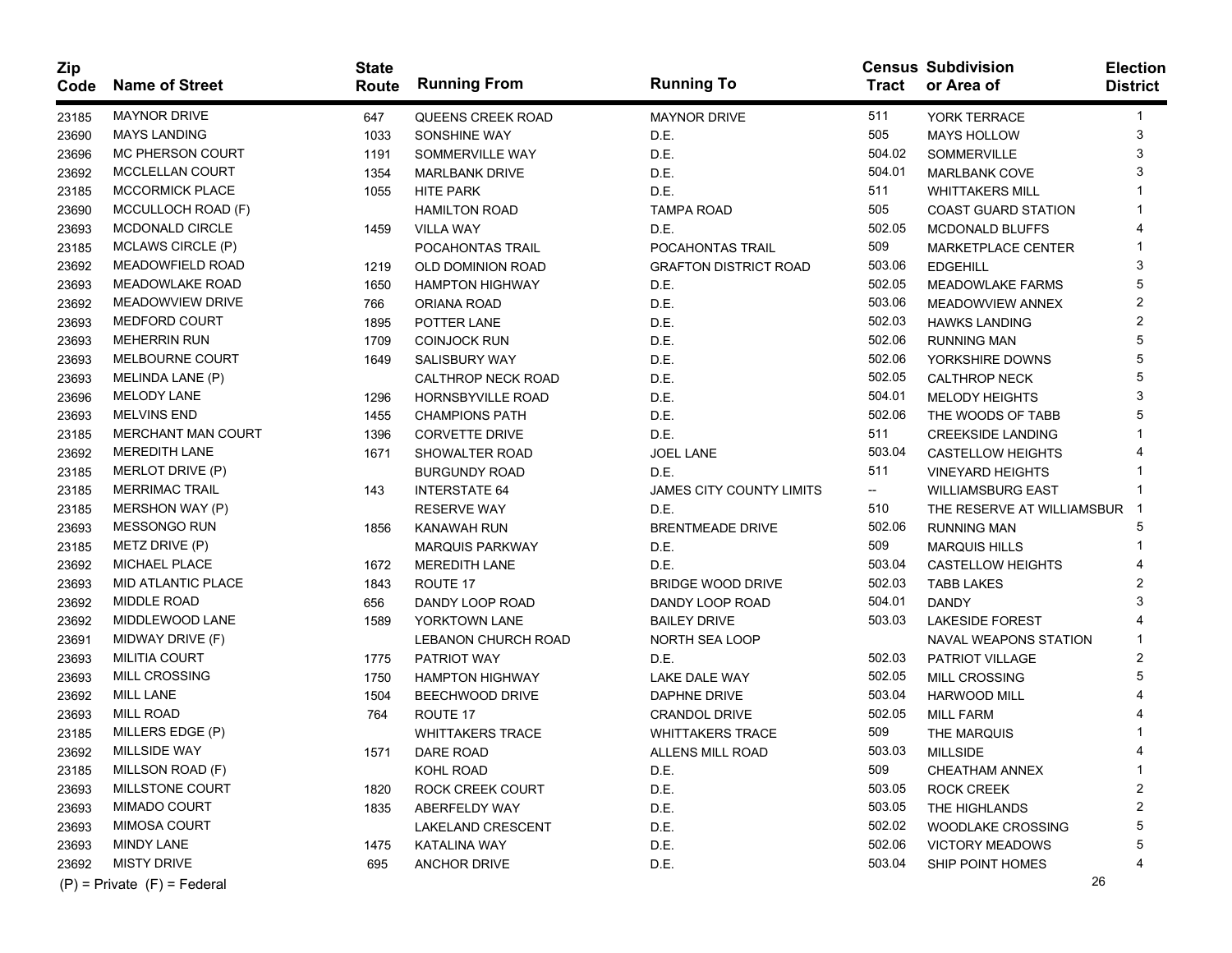| Zip<br>Code | <b>Name of Street</b>           | <b>State</b><br>Route | <b>Running From</b>        | <b>Running To</b>        | Tract  | <b>Census Subdivision</b><br>or Area of | <b>Election</b><br><b>District</b> |
|-------------|---------------------------------|-----------------------|----------------------------|--------------------------|--------|-----------------------------------------|------------------------------------|
| 23693       | <b>MITCHELLS METHOD</b>         | 1458                  | <b>COACH HOVIS DRIVE</b>   | D.E.                     | 502.06 | THE WOODS OF TABB                       | 5                                  |
| 23693       | MIZZEN QUARTER LOOP (P)         |                       | <b>KEENER WAY</b>          | <b>KEENERWAY</b>         | 503.05 | THE MAINSTAY                            | 2                                  |
| 23693       | <b>MOBJACK LOOP</b>             | 1732                  | <b>RUNNING MAN TRAIL</b>   | <b>RUNNING MAN TRAIL</b> | 502.06 | <b>RUNNING MAN</b>                      | 5                                  |
| 23692       | MONARCH GLADE (P)               |                       | TWO TURKEY RUN             | PHEASANT WATCH           | 503.06 | <b>GRAFTON WOODS</b>                    |                                    |
| 23185       | <b>MONTAGUE CIRCLE</b>          | 1328                  | <b>EAST QUEENS DRIVE</b>   | <b>EAST QUEENS DRIVE</b> | 511    | <b>QUEENS LAKE</b>                      |                                    |
| 23696       | MONTGOMERY LANE (P)             |                       | <b>BACK CREEK ROAD</b>     | D.E.                     | 504.02 | <b>SEAFORD</b>                          | 3                                  |
| 23693       | <b>MONTY MANOR</b>              | 1844                  | <b>GARDENVILLE DRIVE</b>   | <b>RICHARD RUN</b>       | 502.03 | <b>TABB LAKES</b>                       | 2                                  |
| 23693       | MONUMENT COURT (P)              |                       | <b>WROUGHT IRON BEND</b>   | D.E.                     | 502.03 | SMITHY GLEN                             | 2                                  |
| 23690       | MOORE HOUSE ROAD                | 676                   | <b>WASHINGTON ROAD</b>     | <b>HAMILTON ROAD</b>     | 505    | <b>TEMPLE FARM</b>                      | 3                                  |
| 23690       | MOORE HOUSE ROAD                | 238                   | <b>BALLARD STREET</b>      | <b>WASHINGTON ROAD</b>   | 505    | <b>TEMPLE FARM</b>                      | 3                                  |
| 23690       | MOORE LANE                      | 676                   | <b>MOORE HOUSE ROAD</b>    | <b>HAMILTON ROAD</b>     | 505    | <b>TEMPLE FARM</b>                      |                                    |
| 23693       | MOORES CREEK DRIVE              | 1567                  | TIDE MILL ROAD             | D.E.                     | 502.05 | <b>MOORE CREEK ESTATES</b>              |                                    |
| 23188       | <b>MOORETOWN ROAD</b>           | 603                   | ROUTE 199                  | <b>WALLER MILL ROAD</b>  | 510    | <b>BRUTON</b>                           |                                    |
| 23185       | MOSEL COURT (P)                 |                       | <b>GOLDEN DRIVE</b>        | D.E.                     | 511    | <b>VINEYARD HEIGHTS</b>                 |                                    |
| 23696       | <b>MOSS AVENUE</b>              | 1235                  | <b>SEAFORD ROAD</b>        | <b>CAROLYN CRESCENT</b>  | 504.02 | <b>HERITAGE HAMLET</b>                  | 3                                  |
| 23693       | MOUNT VERNON DRIVE              | 1531                  | YORKTOWN ROAD              | D.E.                     | 502.05 | <b>PLANTATION ACRES</b>                 |                                    |
| 23693       | <b>MOYOCK RUN</b>               | 1850                  | <b>RUNNING MAN TRAIL</b>   | D.E.                     | 502.02 | <b>RUNNING MAN</b>                      | 5                                  |
| 23693       | MUIRFIELD COURT                 | 1815                  | <b>BIRKDALE COURT</b>      | D.E.                     | 503.05 | ROYAL COLVEN                            | 2                                  |
| 23690       | MULBERRY COURT                  | 1129                  | <b>MAPLE ROAD</b>          | D.E.                     | 505    | SUMMERS CROSSING                        | 3                                  |
| 23693       | <b>MURRAY WAY</b>               |                       | <b>MEADOWLAKE ROAD</b>     | D.E.                     | 502.05 | <b>VICTORY AT TABB</b>                  | 5                                  |
| 23690       | MUSE LANE (P)                   |                       | <b>CRAWFORD ROAD</b>       | D.E.                     | 505    | LACKEY                                  | 3                                  |
| 23185       | <b>MUSKET DRIVE</b>             | 795                   | D.E. SO. OF FLINTLOCK ROAD | D.E.                     | 511    | QUEENSWOOD                              |                                    |
| 23665       | MUSTANG COURT (F)               |                       | <b>LIGHTNING LOOP</b>      | <b>LIGHTNING LOOP</b>    | 502.04 | <b>LANDINGS AT LANGLEY</b>              |                                    |
| 23693       | <b>MYERS COURT</b>              | 1529                  | <b>MYERS ROAD</b>          | D.E.                     | 502.05 | <b>YORKSHIRE</b>                        |                                    |
| 23693       | <b>MYERS ROAD</b>               | 1528                  | YORKTOWN ROAD              | <b>MYERS COURT</b>       | 502.05 | <b>YORKSHIRE</b>                        |                                    |
| 23692       | N AVENUE (P)                    |                       | <b>M AVENUE</b>            | 11TH STREET              | 504.01 | <b>AMOCO</b>                            |                                    |
| 23690       | <b>NANCY COURT</b>              | 1024                  | DOGWOOD ROAD               | D.E.                     | 505    | YORKTOWN TRACE                          | 3                                  |
| 23693       | <b>NANDUA RUN</b>               | 1799                  | <b>MEHERRIN RUN</b>        | D.E.                     | 502.06 | <b>RUNNING MAN</b>                      | 5                                  |
| 23693       | <b>NANSEMOND TURN</b>           | 1789                  | <b>RUNNING MAN TRAIL</b>   | D.E.                     | 502.06 | <b>RUNNING MAN</b>                      | 5                                  |
| 23693       | <b>NANTICOKE TURN</b>           | 1779                  | <b>MEHERRIN RUN</b>        | D.E.                     | 502.06 | <b>RUNNING MAN</b>                      |                                    |
| 23185       | NAPA COURT (P)                  |                       | <b>GOLDEN DRIVE</b>        | D.E.                     | 511    | <b>VINEYARD HEIGHTS</b>                 |                                    |
| 23692       | NATHAN PLACE                    | 1871                  | <b>HOLMES BOULEVARD</b>    | D.E.                     | 503.03 | <b>WILLOW LAKES</b>                     |                                    |
| 23185       | NATIONAL LANE                   | 1310                  | <b>WEST QUEENS DRIVE</b>   | <b>LAKESHEAD DRIVE</b>   | 511    | PARKWAY ESTATES                         |                                    |
| 23693       | NAURENE COURT                   | 1696                  | <b>TABB LAKES DRIVE</b>    | D.E.                     | 502.03 | <b>TABB LAKES</b>                       | 2                                  |
| 23692       | NELSON DISTRICT ROAD            | 1212                  | YORK-WARWICK DRIVE         | COCKLETOWN ROAD          | 503.06 | <b>EDGEHILL</b>                         | 3                                  |
| 23185       | <b>NELSON DRIVE</b>             | 727                   | SHEPPARD DRIVE             | D.E.                     | 511    | <b>NELSON CIRCLE</b>                    | -1                                 |
| 23690       | <b>NELSON ROAD</b>              | 1011                  | <b>BALLARD STREET</b>      | D.E.                     | 505    | <b>TEMPLE FARM</b>                      | 3                                  |
| 23690       | <b>NELSON STREET</b>            | 1005                  | <b>BALLARD STREET</b>      | <b>MAIN STREET</b>       | 505    | <b>YORKTOWN</b>                         | з                                  |
| 23188       | NEVADA CIRCLE                   | 1619                  | <b>WICHITA LANE</b>        | D.E.                     | 510    | <b>SKIMINO HILLS</b>                    |                                    |
| 23188       | NEVALOU COURT                   | 1031                  | <b>EWELL ROAD</b>          | D.E.                     | 510    | <b>EWELL INDUSTRIAL PARK</b>            |                                    |
| 23665       | NEW FRONTIER WAY (F)            |                       | CHALLENGER AVENUE          | <b>CHALLENGER AVENUE</b> | 502.04 | LANDINGS AT LANGLEY                     | 5                                  |
|             | $(P)$ = Private $(F)$ = Federal |                       |                            |                          |        |                                         | 27                                 |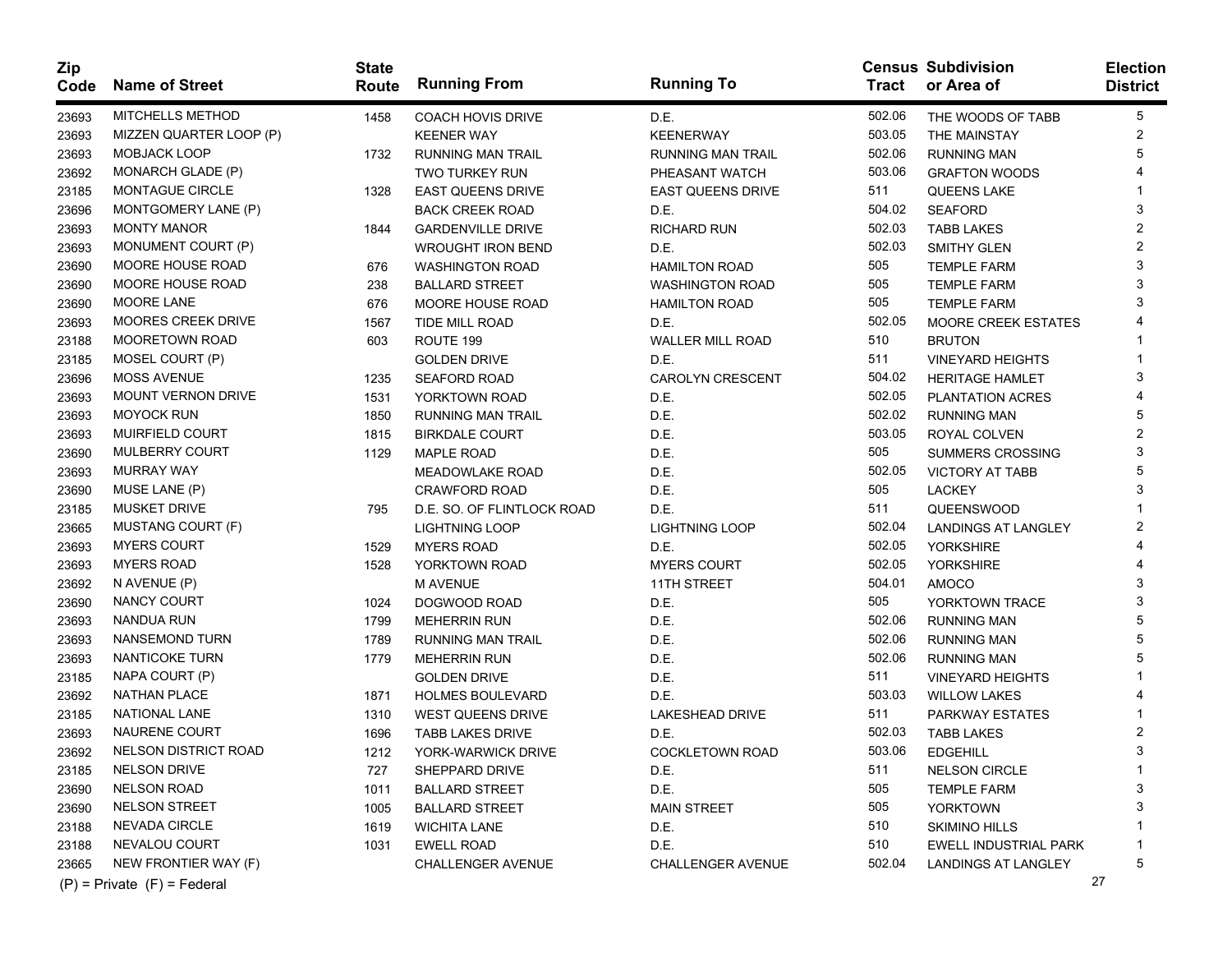| Zip<br>Code | <b>Name of Street</b>           | <b>State</b><br>Route | <b>Running From</b>        | <b>Running To</b>         |        | <b>Census Subdivision</b><br>Tract or Area of | <b>Election</b><br><b>District</b> |
|-------------|---------------------------------|-----------------------|----------------------------|---------------------------|--------|-----------------------------------------------|------------------------------------|
| 23665       | NEW WORLD LANE (F)              |                       | CHESAPEAKE INLET BOULEVARD | <b>GOSNOLD LANE</b>       | 502.04 | LANDINGS AT LANGLEY                           | 2                                  |
| 23185       | NEWBAKER SQUARE                 | 1053                  | PENNIMAN ROAD              | HITE PARK/CLEMENTS MILL   | 511    | <b>WHITTAKERS MILL</b>                        |                                    |
| 23188       | <b>NEWMAN ROAD</b>              | 646                   | INTERSTATE 64 (NORTH)      | JAMES CITY COUNTY LIMITYS | 510    | <b>BRUTON</b>                                 |                                    |
| 23692       | <b>NEWSOME DRIVE</b>            |                       | OLD YORK-HAMPTON HIGHWAY   | D.E.                      | 504.01 | YORK COUNTY SHELL BUILDING                    | -3                                 |
| 23185       | NICOL ROAD (F)                  |                       | LEUSSEUR ROAD              | KOHL ROAD                 | 509    | <b>CHEATHAM ANNEX</b>                         |                                    |
| 23665       | NIGHTHAWK WAY (F)               |                       | <b>BRONCO LANE</b>         | <b>LIGHTNING LOOP</b>     | 502.04 | <b>LANDINGS AT LANGLEY</b>                    | 2                                  |
| 23691       | NIMITZ ROAD (F)                 |                       | LONGFELLOW ROAD            | KING ROAD                 | 509    | NAVAL WEAPONS STATION                         |                                    |
| 23188       | <b>NINA CIRCLE</b>              | 1625                  | <b>WICHITA LANE</b>        | D.E.                      | 510    | <b>SKIMINO HILLS</b>                          |                                    |
| 23692       | NINTH STREET (P)                |                       | <b>WATERVIEW ROAD</b>      | <b>B AVENUE</b>           | 504.01 | <b>AMOCO</b>                                  | 3                                  |
| 23692       | NINTH STREET (P)                |                       | <b>C AVENUE</b>            | <b>TENTH STREET</b>       | 504.01 | <b>AMOCO</b>                                  |                                    |
| 23692       | NOBLES LANDING ROAD             | 1274                  | <b>JERNIGAN LANE</b>       | D.E.                      | 503.04 | SHIP POINT LANDING                            |                                    |
| 23185       | NORMANDY CRESCENT (P)           |                       | <b>MARQUIS PARKWAY</b>     | D.E.                      | 509    | <b>MARQUIS HILLS</b>                          |                                    |
| 23692       | NORTH BEACH ROAD (P)            |                       | <b>WATERVIEW ROAD</b>      | D.E.                      | 504.01 | <b>WATERVIEW</b>                              |                                    |
| 23693       | NORTH BOWMAN TERRACE            | 1656                  | <b>VICTORY BOULEVARD</b>   | D.E.                      | 502.05 | <b>HOLLYMEAD</b>                              |                                    |
| 23692       | NORTH CONSTITUTION DRIVE        | 1710                  | DARE ROAD                  | D.E.                      | 503.03 | DARE PROFESSIONAL PARK                        |                                    |
| 23690       | NORTH COURIER ROAD (F)          |                       | <b>MACKINAW PLAZA</b>      | D.E.                      | 505    | <b>COAST GUARD STATION</b>                    |                                    |
| 23693       | NORTH FERN COVE COURT           | 1756                  | LAKE DALE WAY              | D.E.                      | 502.05 | <b>WOODLAKE CROSSING</b>                      |                                    |
| 23185       | NORTH FUEL DRIVE (F)            |                       | <b>SOUTH FUEL DRIVE</b>    | <b>SOUTH FUEL DRIVE</b>   | 509    | <b>CHEATHAM ANNEX</b>                         |                                    |
| 23693       | NORTH GRANT DRIVE (P)           |                       | <b>COVENTRY BOULEVARD</b>  | <b>BELMONT CIRCLE</b>     | 502.03 | <b>FINCH TERRACE</b>                          | 2                                  |
| 23692       | NORTH JOSHUAS WAY               | 1785                  | <b>JERICHO CROSSING</b>    | D.E.                      | 503.03 | <b>JACOBS SPRINGS</b>                         |                                    |
| 23693       | NORTH LAKELAND CRESCENT         | 1654                  | <b>SUSAN NEWTON LANE</b>   | D.E.                      | 502.05 | <b>MEADOWLAKE FARMS</b>                       |                                    |
| 23692       | NORTH MARAGRET COURT            | 1797                  | <b>JAMES DRIVE</b>         | D.E.                      | 503.03 | <b>GRAFTON BRANCH</b>                         |                                    |
| 23692       | NORTH SCHOOL LANE               | 1502                  | LAKESIDE DRIVE             | D.E.                      | 503.03 | <b>HARWOOD HEIGHTS</b>                        |                                    |
| 23691       | NORTH SEA LOOP (F)              |                       | <b>MIDWAY DRIVE</b>        | <b>MIDWAY DRIVE</b>       |        | NAVAL WEAPONS STATION                         |                                    |
| 23185       | NORTH WILL SCARLET LANE         | 1311                  | <b>WILL SCARLET LANE</b>   | D.E.                      | 511    | <b>QUEENS LAKE</b>                            |                                    |
| 23185       | NOTTINGHAM ROAD                 | 1306                  | <b>LAKESHEAD DRIVE</b>     | D.E.                      | 511    | <b>QUEENS LAKE</b>                            |                                    |
| 23693       | NOTTOWAY TURN                   | 1739                  | KANAWAH RUN                | D.E.                      | 502.06 | <b>RUNNING MAN</b>                            |                                    |
| 23692       | O AVENUE (P)                    |                       | <b>HORNSBYVILLE ROAD</b>   | <b>M AVENUE</b>           | 504.01 | <b>AMOCO</b>                                  |                                    |
| 23185       | OAK DRIVE                       | 642                   | PENNIMAN ROAD              | <b>GOVERNMENT ROAD</b>    | 511    | <b>COLONIAL PARK</b>                          |                                    |
| 23693       | OAK LANE                        | 1578                  | <b>HAMPTON HIGHWAY</b>     | BAYBERRY LANE             | 502.06 | CHURCHILL ESTATES                             |                                    |
| 23692       | OAK POINT DRIVE                 | 692                   | <b>WATERVIEW ROAD</b>      | OAK POINT LANE            | 504.01 | <b>WATERVIEW TERRACE</b>                      | 3                                  |
| 23692       | OAK POINT LANE (P)              |                       | OAK POINT DRIVE            | D.E.                      | 504.01 | <b>WATERVIEW TERRACE</b>                      | 3                                  |
| 23693       | <b>OAK STREET</b>               | 796                   | ROUTE 17                   | <b>TRINITY DRIVE</b>      | 503.05 | YORK MANOR                                    |                                    |
| 23185       | OAKMONT CIRCLE                  | 1111                  | SPRINGFIELD DRIVE          | D.E.                      | 511    | SPRINGFIELD TERRACE                           |                                    |
| 23188       | OAKTREE ROAD                    | 786                   | EAST ROCHAMBEAU DRIVE      | EAST ROCHAMBEAU DRIVE     | 510    | <b>OAKTREE</b>                                |                                    |
| 23692       | OAKWINDS POINT (P)              |                       | ALLENS MILL ROAD           | D.E.                      | 503.03 | ANDERSON                                      | 4                                  |
| 23693       | OAKWOOD DRIVE (P)               |                       | PINEWOOD DRIVE             | D.E.                      | 502.04 | PINES OF YORK                                 | 5                                  |
| 23185       | OARLOCK COURT (P)               |                       | <b>FROGMORE BOULEVARD</b>  | D.E.                      | 509    | KINGS CREEK PLANTATION                        |                                    |
| 23693       | OCCOQUAN TURNING                | 1633                  | <b>TUCKAHOE TRACE</b>      | D.E.                      | 502.06 | <b>RUNNING MAN</b>                            |                                    |
| 23693       | OCEAN BREEZE DRIVE              |                       | CALTHROP NECK ROAD         | D.E.                      | 502.05 | <b>SHALLOW MARSH</b>                          |                                    |
| 23693       | OCRACOKE LANE                   | 1822                  | PAWPAW PLACE               | D.E.                      | 502.06 | WOODS ON MANSION ROAD                         |                                    |
|             | $(P)$ = Private $(F)$ = Federal |                       |                            |                           |        | 28                                            |                                    |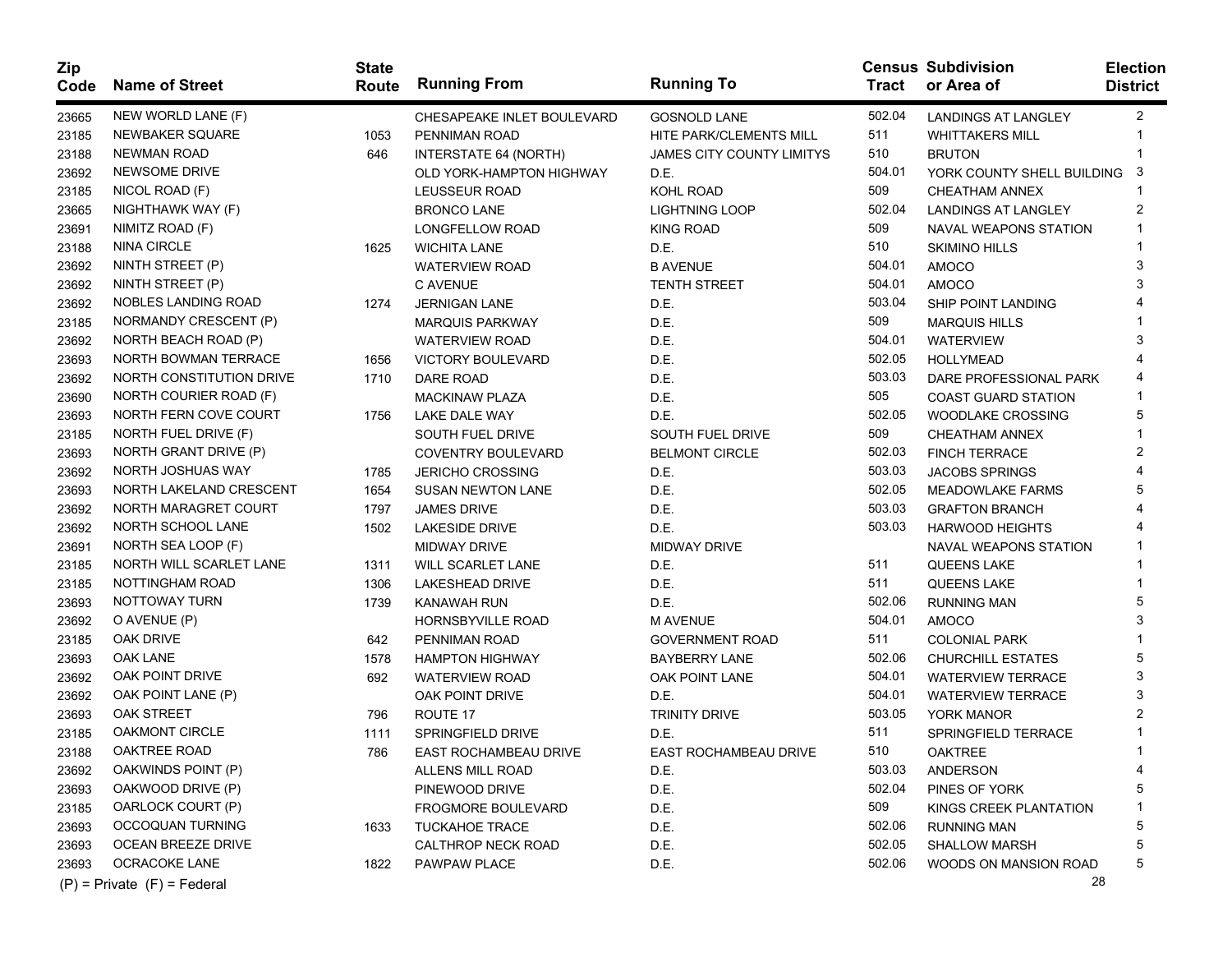| <b>Zip</b><br>Code | <b>Name of Street</b>           | <b>State</b><br>Route | <b>Running From</b>          | <b>Running To</b>               |        | <b>Census Subdivision</b><br>Tract or Area of | <b>Election</b><br><b>District</b> |
|--------------------|---------------------------------|-----------------------|------------------------------|---------------------------------|--------|-----------------------------------------------|------------------------------------|
| 23693              | <b>OCTAVIA DRIVE</b>            |                       | YORKTOWN ROAD                | GOFFIGANS TRACE                 | 502.05 | <b>SMITH FARM ESTATES</b>                     | 4                                  |
| 23188              | OHIO LANE                       | 1624                  | LIGHTFOOT ROAD               | <b>WICHITA LANE</b>             | 510    | <b>SKIMINO HILLS</b>                          |                                    |
| 23690              | OLD COUNTRY ROAD                |                       | <b>COOK ROAD</b>             | <b>OLD YORK-HAMPTON HIGHWAY</b> | 504.01 | <b>NELSON HEIGHTS</b>                         | 3                                  |
| 23692              | OLD DARE ROAD                   | 644                   | DARE ROAD                    | DARE ROAD                       | 503.03 | DARE                                          |                                    |
| 23692              | OLD DOMINION ROAD               | 1230                  | YORK-WARWICK DRIVE           | D.E.                            | 503.06 | <b>EDGEHILL</b>                               |                                    |
| 23692              | OLD FORT EUSTIS BOULEVARD       |                       | <b>FORT EUSTIS BOULEVARD</b> | D.E.                            |        | <b>DENBIGH EAST</b>                           |                                    |
| 23185              | OLD GLORY COURT                 | 1317                  | <b>DENNIS DRIVE</b>          | D.E.                            | 511    | <b>QUEENS LAKE</b>                            |                                    |
| 23185              | OLD HOLLOW ROAD                 | 1133                  | <b>HIGH POINT ROAD</b>       | D.E.                            | 511    | PENNIMAN EAST                                 |                                    |
| 23692              | OLD HOUSE POINT CIRCLE (P)      |                       | DARE ROAD                    | D.E.                            | 503.04 | <b>OLD HOUSE POINT</b>                        |                                    |
| 23692              | OLD LAKESIDE DRIVE              | 792                   | <b>LAKESIDE DRIVE</b>        | <b>LAKESIDE DRIVE</b>           | 503.03 | <b>GRAFTON</b>                                |                                    |
| 23692              | OLD LANDING ROAD                | 717                   | <b>WORMLEY CREEK ROAD</b>    | D.E.                            | 504.01 | <b>MARLBANK FARM</b>                          |                                    |
| 23188              | OLD MOORETOWN ROAD              | 1408                  | LIGHTFOOT ROAD               | <b>MOORETOWN ROAD</b>           | 510    | <b>BRUTON</b>                                 |                                    |
| 23692              | OLD POND ROAD                   | 1605                  | <b>VICTORY ROAD</b>          | <b>WIND FOREST LANE</b>         | 503.03 | <b>WINDERS POND</b>                           |                                    |
| 23692              | OLD RAILWAY ROAD                | 805                   | RAILWAY ROAD                 | RAILWAY ROAD                    | 503.04 | <b>DARE</b>                                   |                                    |
| 23696              | OLD SEAFORD ROAD                | 787                   | <b>SEAFORD ROAD</b>          | <b>SEAFORD ROAD</b>             | 504.02 | <b>SEAFORD</b>                                | 3                                  |
| 23188              | OLD TAYLOR ROAD (P)             |                       | <b>MOORETOWN ROAD</b>        | D.E.                            | 510    | <b>BRUTON</b>                                 |                                    |
| 23690              | OLD WILLIAMSBURG ROAD           | 238                   | <b>GOOSLEY ROAD</b>          | NEWPORT NEWS CITY LIMITS        | 505    | <b>LACKEY</b>                                 | 1/3                                |
| 23690              | OLD WILLIAMSBURG ROAD           | 1020                  | GOOSLEY ROAD                 | <b>WATER STREET</b>             | 505    | <b>LACKEY</b>                                 | 1/3                                |
| 23691              | OLD WILLIAMSBURG ROAD (F)       |                       | <b>MAIN ROAD</b>             | BURMA ROAD                      | 509    | <b>NAVAL WEAPONS STATION</b>                  |                                    |
| 23692              | OLD WORMLEY CREEK ROAD          | 632                   | <b>HORNSBYVILLE ROAD</b>     | D.E.                            | 504.01 | <b>SEAFORD</b>                                | 3                                  |
| 23690              | OLD YORK-HAMPTON HIGHWAY        | 634                   | ROUTE 17                     | <b>COOK ROAD</b>                | ------ | <b>YORKTOWN</b>                               | 3                                  |
| 23693              | OLDE COTTAGE LANE (P)           |                       | CALTHROP NECK ROAD           | D.E.                            | 502.05 | <b>GEORGE FAMILY SUB</b>                      |                                    |
| 23693              | OLDE POND LANE (P)              |                       | SHACKLEFORD ROAD             | D.E.                            | 502.05 | <b>CALTHROP NECK</b>                          |                                    |
| 23693              | <b>OLEANDER COURT</b>           | 1464                  | <b>OAK LANE</b>              | D.E.                            | 502.06 | CHURCHILL ESTATES                             |                                    |
| 23188              | <b>OLIVERS WAY</b>              | 1637                  | <b>WESTMINSTER PLACE</b>     | D.E.                            | 510    | <b>BANBURY CROSS</b>                          |                                    |
| 23692              | <b>OLIVIA COURT</b>             |                       | <b>PATRICKS CREEK ROAD</b>   | D.E.                            | 503.04 | PATRICK'S CREEK ESTATES                       |                                    |
| 23693              | <b>ONANCOCK TURNING</b>         | 1632                  | <b>TUCKAHOE TRACE</b>        | D.E.                            | 502.06 | <b>RUNNING MAN</b>                            |                                    |
| 23692              | OPERATIONS DRIVE                |                       | SERVICE DRIVE                | D.E.                            | 504.01 | OPERATIONS FACILITY                           | 3                                  |
| 23692              | ORCHARD VIEW (P)                |                       | <b>GLEN LAUREL WAY</b>       | D.E.                            | 503.06 | <b>GLEN LAUREL</b>                            |                                    |
| 23693              | ORIANA ROAD                     | 620                   | ROUTE 17                     | NEWPORT NEWS CITY LIMITS        | 503.06 | <b>GRAFTON</b>                                | 2/4                                |
| 23693              | ORION COURT                     | 1743                  | D.E. NO. OF POLARIS DRIVE    | D.E. SO. OF POLARIS DRIVE       | 502.06 | LOTZ ACRES ESTATES                            |                                    |
| 23696              | <b>OSBORN LANE</b>              |                       | SEAFORD ROAD                 | D.E.                            | 504.02 | <b>OSBORN LANDING</b>                         |                                    |
| 23692              | <b>OSPREY POINT</b>             | 1355                  | <b>TIDES RUN</b>             | D.E.                            | 504.01 | <b>MARLBANK COVE</b>                          |                                    |
| 23691              | OTTER TRAIL (F)                 |                       | OLD WILLIAMSBURG ROAD        | BURMA ROAD                      | 509    | NAVAL WEAPONS STATION                         |                                    |
| 23693              | OTTIS STREET                    |                       | <b>COMMONWEALTH DRIVE</b>    | CITY OF NEWPORT NEWS            | 503.05 | <b>VILLAGES OF KILN CREEK</b>                 |                                    |
| 23185              | <b>OUTRIGGER COURT</b>          | 1389                  | <b>SCHOONER BOULEVARD</b>    | D.E.                            | 511    | <b>CREEKSIDE LANDING</b>                      | -1                                 |
| 23693              | <b>OVERLOOK POINT</b>           |                       | <b>MANSION ROAD</b>          | D.E.                            | 502.06 | <b>OVERLOOK POINT</b>                         | 5                                  |
| 23185              | OVERSTREET COURT (P)            |                       | <b>MARQUIS PARKWAY</b>       | D.E.                            | 509    | <b>MARQUIS HILLS</b>                          |                                    |
| 23693              | OWEN DAVIS BOULEVARD            | 1750                  | <b>HAMPTON HIGHWAY</b>       | D.E.                            | 502.03 | <b>COVENTRY</b>                               | 2                                  |
| 23188              | OWL CREEK CIRCLE (F)            |                       |                              |                                 |        | <b>CAMP PEARY</b>                             |                                    |
| 23692              | OYSTER COVE ROAD                | 738                   | YORKVILLE ROAD               | D.E.                            | 503.04 | OYSTER COVE                                   |                                    |
|                    | $(P)$ = Private $(F)$ = Federal |                       |                              |                                 |        | 29                                            |                                    |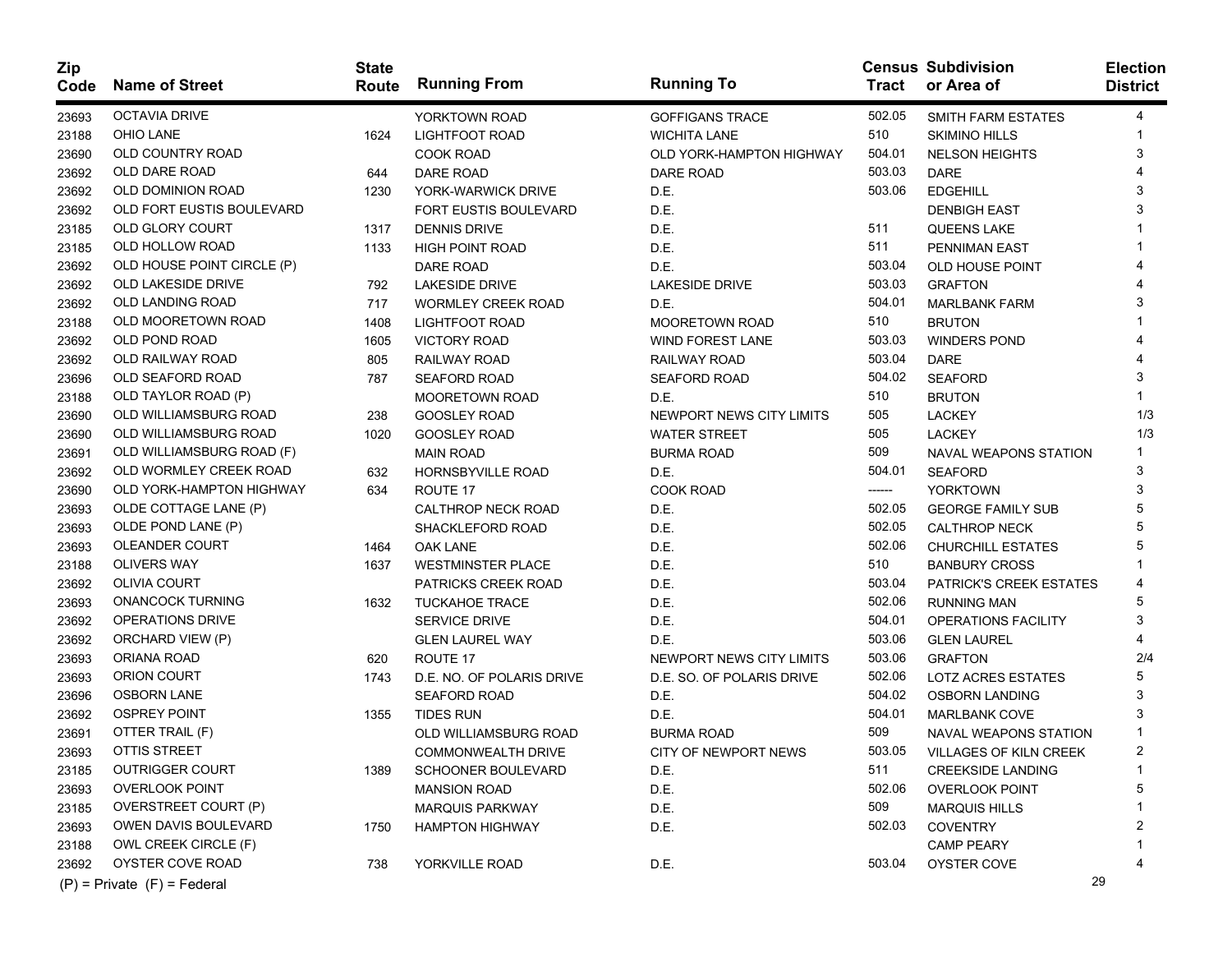| Zip<br>Code | <b>Name of Street</b>           | <b>State</b><br>Route | <b>Running From</b>              | <b>Running To</b>                |        | <b>Census Subdivision</b><br>Tract or Area of | <b>Election</b><br><b>District</b> |
|-------------|---------------------------------|-----------------------|----------------------------------|----------------------------------|--------|-----------------------------------------------|------------------------------------|
| 23693       | PAGELAND DRIVE                  | 1537                  | <b>DENISE DRIVE</b>              | D.E.                             | 502.05 | PAGEWOOD                                      | 4                                  |
| 23185       | PALACE LANE                     | 690                   | <b>BYPASS ROAD</b>               | <b>CARAN ROAD</b>                | 510    | <b>GREENSPRINGS</b>                           |                                    |
| 23692       | PALMER COURT                    | 1707                  | <b>LYNNS WAY</b>                 | D.E.                             | 503.03 | <b>COOPERS LANDING</b>                        |                                    |
| 23696       | PAMELA PLACE                    | 1248                  | <b>WINSOME HAVEN DRIVE</b>       | D.E.                             | 504.02 | <b>HERITAGE HAMLET</b>                        | 3                                  |
| 23693       | PAMLICO RUN                     | 1725                  | <b>RUNNING MAN TRAIL</b>         | PASPEHEGHE RUN                   | 502.06 | <b>RUNNING MAN</b>                            | 5                                  |
| 23693       | <b>PAMUNKEY TURN</b>            | 1787                  | <b>RUNNING MAN TRAIL</b>         | D.E.                             | 502.06 | <b>RUNNING MAN</b>                            |                                    |
| 23185       | PANTHER PAW PATH                | 1130                  | <b>WILKINS DRIVE</b>             | D.E.                             | 511    | PANTHER PLACE                                 |                                    |
| 23692       | PARADISE POINT ROAD             | 750                   | RAILWAY ROAD                     | D.E.                             | 503.04 | <b>VILLAGE GREEN</b>                          |                                    |
| 23185       | PARCHMENT BOULEVARD             | 1142                  | <b>MERRIMAC TRAIL</b>            | <b>WEAVER ROAD</b>               | 509    | <b>WILLIAMSBURG BLUFFS</b>                    |                                    |
| 23185       | <b>PARK CIRCLE</b>              | 1116                  | LUTHER DRIVE                     | D.E.                             | 509    | <b>CARVER GARDENS</b>                         |                                    |
| 23696       | <b>PARK LANE</b>                | 1288                  | <b>DAWSON CRESCENT</b>           | D.E.                             | 504.02 | YORKSHIRE PARK                                | 3                                  |
| 23696       | PARKER LANE                     | 673                   | <b>BACK CREEK ROAD</b>           | D.E.                             | 504.02 | <b>SEAFORD</b>                                | 3                                  |
| 23185       | PARKSIDE DRIVE (P)              |                       | <b>MERRIMAC TRAIL</b>            | <b>CENTURY LANE</b>              | 509    | PARKSIDE RESORT                               |                                    |
| 23693       | PARKWOOD DRIVE (P)              |                       | OAKWOOD DRIVE                    | OAKWOOD DRIVE                    | 502.04 | PINES OF YORK                                 | 5                                  |
| 23693       | PARRISH CHURCH LANE             | 1364                  | PLEASANT DALE LANE               | D.E.                             | 502.05 | <b>TAYLOR FARMS</b>                           |                                    |
| 23693       | PASPEHEGHE RUN                  | 1727                  | <b>RUNNING MAN TRAIL</b>         | D.E.                             | 502.06 | <b>RUNNING MAN</b>                            | 5                                  |
| 23693       | <b>PASTURE LANE</b>             | 1719                  | <b>BRENTMEADE DRIVE</b>          | D.E.                             | 502.06 | <b>WYTHE CREEK FARMS</b>                      |                                    |
| 23690       | PATHS RIDGE COURT               |                       | <b>FALLS CREEK LANE</b>          | D.E.                             | 505    | <b>STERLING SPRINGS</b>                       |                                    |
| 23692       | PATRICKS CREEK ROAD             | 616                   | <b>LAKESIDE DRIVE</b>            | D.E.                             | 503.04 | <b>GRAFTON</b>                                |                                    |
| 23693       | PATRIOT WAY                     | 1773                  | <b>BLACKSMITH ARCH</b>           | D.E.                             | 502.03 | PATRIOT VILLAGE                               | 2                                  |
| 23693       | PATUXENT TURN                   | 1734                  | POTOMAC RUN                      | D.E.                             | 502.06 | <b>RUNNING MAN</b>                            | 5                                  |
| 23693       | PAULA COURT                     | 1884                  | <b>MARY BIERBAUER WAY</b>        | D.E.                             | 502.03 | YORK MEADOWS                                  |                                    |
| 23693       | PAWPAW PLACE                    | 1848                  | <b>MANSION ROAD</b>              | D.E.                             | 502.06 | WOODS ON MANSION ROAD                         | 5                                  |
| 23185       | PAYNES ROAD                     | F668                  | PENNIMAN ROAD                    | D.E.                             | 511    | <b>WILLIAMSBURG EAST</b>                      |                                    |
| 23665       | PEACEMAKER AVENUE (F)           |                       | <b>RAVEN LANE</b>                | RAPTOR BOULEVARD                 | 502.04 | <b>LANDINGS AT LANGLEY</b>                    | 2                                  |
| 23185       | PEACEPIPE PLACE                 | 1146                  | <b>LANTERN PLACE</b>             | D.E.                             | 509    | <b>WILLIAMSBURG BLUFFS</b>                    |                                    |
| 23693       | PEACHTREE LANE                  | 1766                  | <b>COVENTRY BOULEVARD</b>        | D.E.                             | 502.03 | <b>JUSTINIAN GROVE</b>                        |                                    |
| 23185       | PEBBLE BEACH LANE               | 1126                  | TAM-O-SHANTER BOULEVARD          | TAM-O-SHANTER BOULEVARD          | 509    | COUNTRY CLUB ACRES                            |                                    |
| 23693       | PECAN TERRACE (P)               |                       | <b>LOCUST LANE</b>               | D.E.                             | 502.04 | THE GABLES OF YORK COUNTY                     | 5                                  |
| 23692       | PELICAN PLACE                   | 1184                  | <b>WATER FOWL DRIVE</b>          | D.E.                             | 503.04 | THE LAKES AT DARE                             |                                    |
| 23188       | PENN DRIVE                      | 1602                  | <b>QUAKER MEETING HOUSE ROAD</b> | <b>QUAKER MEETING HOUSE ROAD</b> | 510    | <b>OLD QUAKER ESTATES</b>                     |                                    |
| 23185       | PENNIMAN ROAD                   | 641                   | <b>COLONIAL PARKWAY</b>          | <b>WILLIAMSBURG CITY LIMITS</b>  | $--$   | <b>WILLIAMSBURG EAST</b>                      |                                    |
| 23692       | PENNY LANE (P)                  |                       | <b>STECKYS TWIST</b>             | <b>WAINWRIGHTS BEND</b>          | 503.06 | <b>GLEN LAUREL</b>                            |                                    |
| 23692       | PENRITH CROSSING                | 1562                  | <b>WOLF TRAP ROAD</b>            | D.E.                             | 503.03 | <b>SCOTCH TOMS WOODS</b>                      |                                    |
| 23188       | PEPPERGRASS COURT (P)           |                       | VALLEY GATE LANE                 | VALLEY GATE LANE                 | 510    | ARBORDALE                                     |                                    |
| 23185       | <b>PERCUSSION ROAD</b>          | 1440                  | <b>COLONIAL AVENUE</b>           | D.E.                             | 511    | QUEENSWOOD                                    | -1                                 |
| 23692       | PERDUE COURT                    | 1176                  | RUNAWAY LANE                     | D.E.                             | 503.06 | <b>FALCON CREST</b>                           | 3                                  |
| 23690       | PERIMETER ROAD (F)              |                       | <b>HAMILTON ROAD</b>             | YEATON DRIVE                     | 505    | <b>COAST GUARD STATION</b>                    |                                    |
| 23692       | PERIWINKLE DRIVE                | 1279                  | SEVEN HOLLYS DRIVE               | D.E.                             | 503.04 | SEVEN HOLLYS                                  |                                    |
| 23692       | <b>PERLIE COURT</b>             | 1823                  | JERICHO CROSSING                 | D.E.                             | 503.03 | <b>JACOBS SPRINGS</b>                         |                                    |
| 23696       | PERRIN CIRCLE                   | 1285                  | ROBANNA DRIVE                    | D.E.                             | 504.02 | ROBANNA SHORES                                | 3                                  |
|             | $(P)$ = Private $(F)$ = Federal |                       |                                  |                                  |        | 30                                            |                                    |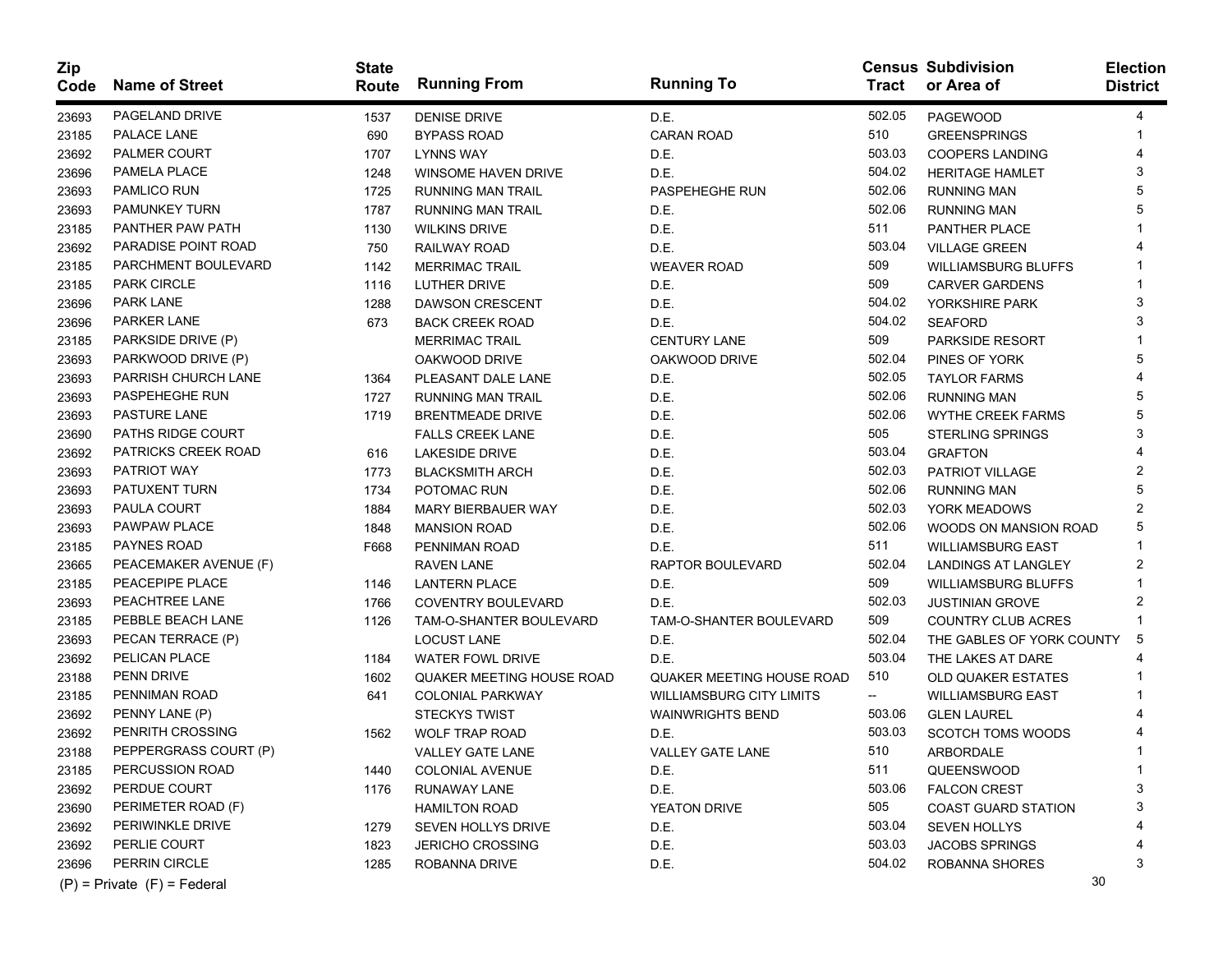| Zip<br>Code | <b>Name of Street</b>           | <b>State</b><br>Route | <b>Running From</b>                | <b>Running To</b>                 | Tract  | <b>Census Subdivision</b><br>or Area of | <b>Election</b><br><b>District</b> |
|-------------|---------------------------------|-----------------------|------------------------------------|-----------------------------------|--------|-----------------------------------------|------------------------------------|
| 23693       | PERSIMMON DRIVE (P)             |                       | DE LUCA WAY                        | D.E.                              | 503.05 | <b>EAGLE SOUND</b>                      | $\overline{2}$                     |
| 23185       | PETERSBURG CIRCLE (P)           |                       | <b>TRANQUILITY DRIVE</b>           | PETERSBURG CIRCLE                 | 509    | KINGS CREEK PLANTATION                  | 1                                  |
| 23185       | PETTIGREW COURT (P)             |                       | <b>MARQUIS PARKWAY</b>             | D.E.                              | 509    | <b>MARQUIS KILLS</b>                    |                                    |
| 23185       | PEWTER COURT                    | 1151                  | PARCHMENT BOULEVARD                | D.E.                              | 509    | <b>WILLIAMSBURG BLUFFS</b>              |                                    |
| 23692       | PEYTON RANDOLPH DRIVE           |                       | <b>MARKET STREET</b>               | <b>FLEMING WAY</b>                | 504.01 | <b>NELSONS GRANT</b>                    | 3                                  |
| 23185       | PFARRER ROAD (F)                |                       | <b>ANTRIM ROAD</b>                 | D.E.                              | 509    | <b>CHEATHAM ANNEX</b>                   |                                    |
| 23665       | PHANTOM TRACE (F)               |                       | <b>FIRST STREET</b>                | <b>RAVEN LANE</b>                 | 502.04 | <b>LANDINGS AT LANGLEY</b>              | 2                                  |
| 23188       | PHEASANT SPRINGS ROAD           | 1412                  | SKIMINO LANDING DRIVE              | D.E.                              | 510    | <b>SKIMINO LANDING ESTATES</b>          |                                    |
| 23692       | PHEASANT WATCH (P)              |                       | <b>FALLING SPRING RUN</b>          | <b>MONARCH GLADE</b>              | 503.06 | <b>GRAFTON WOODS</b>                    |                                    |
| 23185       | PHILADELPHIA SQUARE (P)         |                       | <b>GEORGETOWN CRESCENT</b>         | KINGSGATE PARKWAY                 | 510    | <b>FAIRFIELD AT KINGSGATE</b>           |                                    |
| 23693       | PHILLIPS LANE (P)               |                       | <b>CALTHROP NECK ROAD</b>          | D.E.                              | 502.05 | <b>CALTHROP NECK</b>                    | 5                                  |
| 23188       | PHOENIX CIRCLE                  | 1615                  | LIGHTFOOT ROAD                     | D.E.                              | 510    | SKIMINO HILLS                           |                                    |
| 23693       | <b>PIANKATANK TURN</b>          | 1791                  | <b>RUNNING MAN TRAIL</b>           | D.E.                              | 502.06 | <b>RUNNING MAN</b>                      | 5                                  |
| 23692       | PICCADILLY LOOP (P)             |                       | <b>CONSTITUTION DRIVE</b>          | <b>CONSTITUTION DRIVE</b>         | 503.03 | <b>GRAFTON STATION</b>                  |                                    |
| 23693       | PICKETT PLACE                   | 1468                  | <b>BUNTING POINT ROAD</b>          | D.E.                              | 502.05 | <b>BUNTING POINT ESTATES</b>            | 5                                  |
| 23690       | PIER ROAD (F)                   |                       | <b>MACKINAW PLAZA</b>              | <b>MACKINAW PLAZA</b>             | 505    | <b>COAST GUARD STATION</b>              | 3                                  |
| 23188       | PIERPOINT PLACE (P)             |                       | <b>CAMERON CIRCLE</b>              | <b>CAMERON CIRCLE</b>             | 510    | <b>FAIRFIELD-GOVERNORS GREEN</b>        |                                    |
| 23693       | PINE STREET                     | 800                   | ROUTE 17                           | <b>TRINITY DRIVE</b>              | 503.05 | YORK MANOR                              | 2                                  |
| 23185       | PINE TREE ROAD                  | 688                   | <b>RICHWINE DRIVE</b>              | D.E.                              | 511    | YORK TERRACE                            |                                    |
| 23693       | PINE VIEW COURT                 | 1754                  | LAKE DALE WAY                      | D.E.                              | 502.05 | <b>WOODLAKE CROSSING</b>                | 5                                  |
| 23692       | PINEHURST DRIVE                 | 746                   | YORKVILLE ROAD                     | D.E.                              | 503.04 | <b>PINEHURST</b>                        |                                    |
| 23692       | PINETREE LANE                   | 1226                  | <b>BROKENBRIDGE ROAD</b>           | <b>MEADOWFIELD ROAD</b>           | 503.06 | <b>EDGEHILL</b>                         | 3                                  |
| 23693       | PINEWOOD CRESCENT (P)           |                       | PINEWOOD DRIVE                     | D.E.                              | 502.04 | <b>FOUR SEASONS</b>                     |                                    |
| 23693       | PINEWOOD DRIVE (P)              |                       | <b>HAMPTON HIGHWAY</b>             | OAKWOOD DRIVE                     | 502.04 | PINES OF YORK                           |                                    |
| 23692       | PINEY POINT ROAD                | 661                   | YORKVILLE ROAD                     | ROUTE 761                         | 503.04 | PINEY POINT ESTATES                     |                                    |
| 23692       | PINEY POINT ROAD                | 761                   | D.E. WEST OF PINEY POINT ROAD      | D.E. EAST OF PINEY POINT ROAD     | 503.04 | PINEY POINT ESTATES                     |                                    |
| 23692       | PINTAIL PLACE                   | 1179                  | <b>WATERFOWL DRIVE</b>             | D.E.                              | 503.04 | THE LAKES AT DARE                       |                                    |
| 23693       | PINYON PINES                    | 1486                  | <b>TALLYHO DRIVE</b>               | <b>VIXEN COURT</b>                | 503.05 | <b>FOXWOOD</b>                          |                                    |
| 23692       | PIONEER LANE                    | 1229                  | OLD DOMINION ROAD                  | LAUREL PATH ROAD                  | 503.06 | <b>EDGEHILL</b>                         | 3                                  |
| 23693       | PLANT LOOP ROAD (P)             |                       | <b>GEORGE WASHINGTON MEM. HWY.</b> | GEORGE WASHINGTON MEM. HWY 503.05 |        | <b>HARWOOD MILLS RESERVOIR</b>          |                                    |
| 23185       | PLANTATION DRIVE                | 789                   | <b>WALLER MILL ROAD</b>            | D.E.                              | 510    | PLANTATION HEIGHTS                      |                                    |
| 23693       | PLEASANT DALE LANE              | 1362                  | <b>TAYLOR FARM LANE</b>            | <b>GLEBE SPRING LANE</b>          | 502.05 | <b>TABB</b>                             |                                    |
| 23185       | POCAHONTAS TRAIL                | 60                    | <b>JAMES CITY COUNTY LIMITS</b>    | <b>JAMES CITY COUNTY LIMITS</b>   | 509    | <b>WILLIAMSBURG EAST</b>                |                                    |
| 23693       | POCOMOKE RUN                    | 1733                  | <b>RUNNING MAN TRAIL</b>           | PATUXENT TURN                     | 502.06 | <b>RUNNING MAN</b>                      | 5                                  |
| 23185       | POCOTALIGO LANE (P)             |                       | SHIPYARD DRIVE                     | D.E.                              | 509    | KINGS CREEK PLANTATION                  |                                    |
| 23691       | POE ROAD (F)                    |                       | <b>MAIN ROAD</b>                   | D.E.                              | 509    | NAVAL WEAPONS STATION                   | 1                                  |
| 23693       | POHICK RUN                      | 1853                  | ROBIN HOOD DRIVE                   | D.E.                              | 502.06 | <b>RUNNING MAN</b>                      | 5                                  |
| 23665       | POINT COMFORT LOOP (F)          |                       | CHESAPEAKE INLET BOULEVARD         | CHESAPEAKE INLET BOULEVARD        | 502.04 | <b>LANDINGS AT LANGLEY</b>              | 2                                  |
| 23185       | POINT LAUREL PLACE              | 1321                  | HORSESHOE DRIVE                    | D.E.                              | 511    | <b>QUEENS LAKE</b>                      |                                    |
| 23185       | POINT STREET (F)                |                       | SANDA AVENUE                       | D.E.                              | 509    | CHEATHAM ANNEX                          |                                    |
| 23693       | POLARIS DRIVE                   | 1742                  | <b>HEAVENS WAY</b>                 | ORION COURT                       | 502.06 | LOTZ ACRES ESTATES                      | 5                                  |
|             | $(P)$ = Private $(F)$ = Federal |                       |                                    |                                   |        | 31                                      |                                    |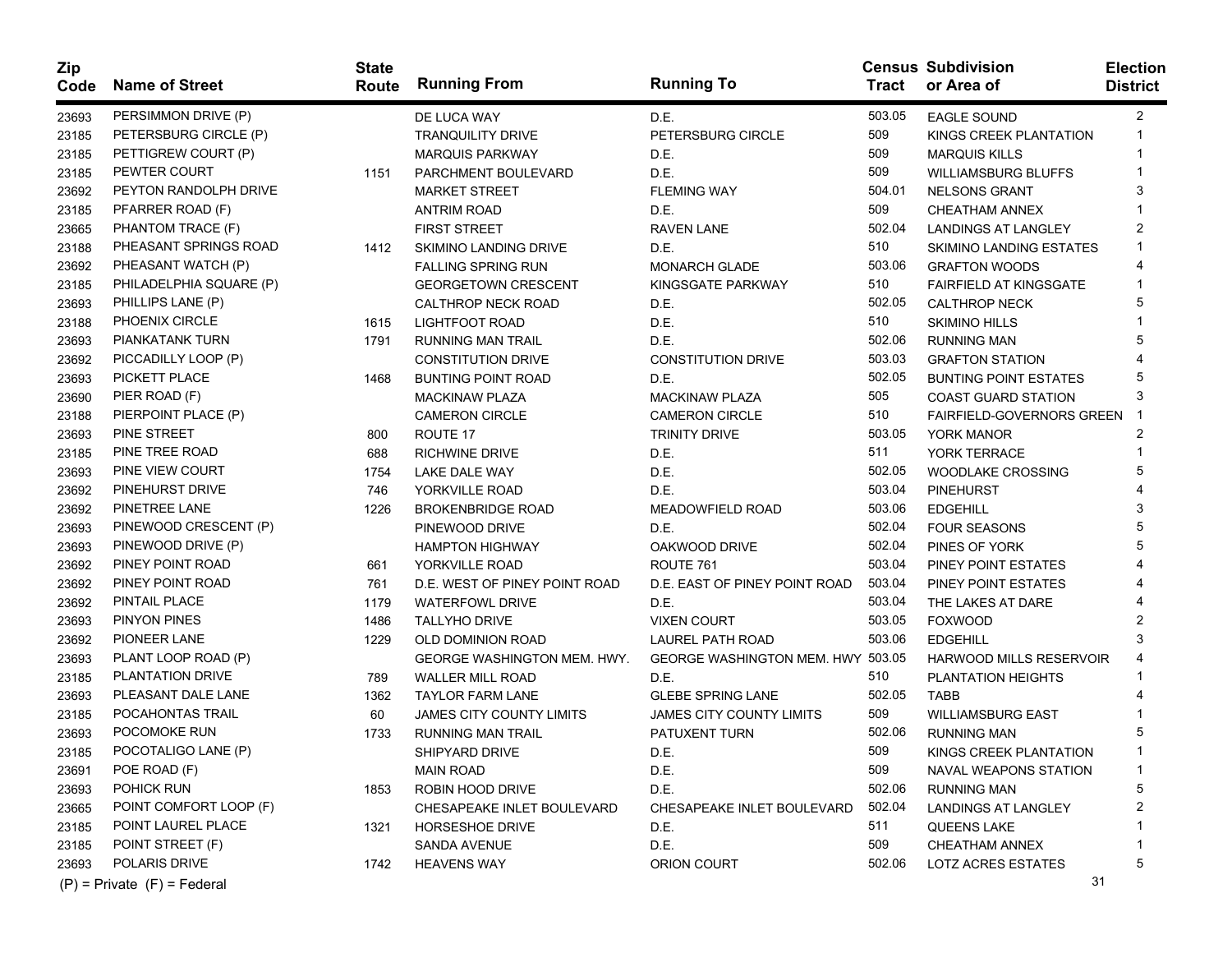| Zip<br>Code | <b>Name of Street</b>           | <b>State</b><br>Route | <b>Running From</b>        | <b>Running To</b>         | <b>Tract</b> | <b>Census Subdivision</b><br>or Area of | <b>Election</b><br><b>District</b> |
|-------------|---------------------------------|-----------------------|----------------------------|---------------------------|--------------|-----------------------------------------|------------------------------------|
| 23692       | POND VIEW (P)                   |                       | <b>TIMBERLINE LOOP</b>     | D.E.                      | 503.06       | <b>RAINBROOK VILLAS</b>                 | 4                                  |
| 23693       | PONSONBY DRIVE                  | 1644                  | <b>ASCOT DRIVE</b>         | D.E.                      | 502.06       | YORKSHIRE DOWNS                         | 5                                  |
| 23692       | POPLAR POINT ROAD               | 1208                  | <b>MARLBANK DRIVE</b>      | OLD LANDING ROAD          | 504.01       | <b>MARLBANK FARM</b>                    | 3                                  |
| 23693       | PORT COVE                       | 1446                  | <b>QUARTER TRACK</b>       | D.E.                      | 502.05       | OLDE PORT COVE                          | 5                                  |
| 23188       | PORTOBELLO ROAD (F)             |                       |                            |                           |              | <b>CAMP PEARY</b>                       |                                    |
| 23693       | POST OAK ROAD (P)               |                       | <b>GABLE WAY</b>           | <b>BUTTONWOOD LANE</b>    | 502.04       | THE GABLES OF YORK COUNTY               | 5                                  |
| 23693       | POTAPSCO TURN                   | 1854                  | <b>KANAWAH RUN</b>         | D.E.                      | 502.06       | <b>RUNNING MAN</b>                      | 5                                  |
| 23693       | POTOMAC RUN                     | 1735                  | <b>RUNNING MAN TRAIL</b>   | <b>BRENTMEADE DRIVE</b>   | 502.06       | <b>RUNNING MAN</b>                      | 5                                  |
| 23693       | POTTER LANE                     | 1894                  | DOYLE COURT                | D.E.                      | 502.03       | <b>HAWKS LANDING</b>                    |                                    |
| 23692       | PREAMBLE LANE (P)               |                       | PICCADILLY LOOP            | D.E.                      | 503.03       | <b>GRAFTON STATION</b>                  |                                    |
| 23665       | PREDATOR LANE (F)               |                       | <b>JAYHAWK DRIVE</b>       | <b>LIGHTNING LOOP</b>     | 502.04       | <b>LANDINGS AT LANGLEY</b>              |                                    |
| 23693       | PRESERVATION WAY (P)            |                       | <b>COMMONWEALTH DRIVE</b>  | REPUBLIC LOOP             | 503.05       | THE COMMONWEALTH                        | 2                                  |
| 23696       | PRESSON ROAD                    | 674                   | <b>WILDEY ROAD</b>         | D.E.                      | 504.02       | <b>SEAFORD</b>                          |                                    |
| 23693       | PRESTWICK COURT                 | 1814                  | <b>BIRKDALE COURT</b>      | D.E.                      | 503.05       | ROYAL COLVEN                            | 2                                  |
| 23185       | PRICE STREET (P)                |                       | <b>BIGLER DRIVE</b>        | <b>RESERVE WAY</b>        | 510          | THE RESERVE AT WILLIAMSBUR              |                                    |
| 23693       | PRINCE ARTHUR DRIVE             | 1675                  | <b>ASCOT DRIVE</b>         | D.E.                      | 502.06       | YORKSHIRE DOWNS                         |                                    |
| 23185       | PRINCE CHARLES ROAD             | 1309                  | <b>WEST QUEENS DRIVE</b>   | D.E.                      | 511          | <b>QUEENS LAKE</b>                      |                                    |
| 23693       | PRINCE HENRY COURT              | 1647                  | <b>LORD PELHAM WAY</b>     | D.E.                      | 502.06       | YORKSHIRE DOWNS                         | 5                                  |
| 23188       | PRINCESS LANE                   | 1603                  | <b>FENTON MILL ROAD</b>    | D.E.                      | 510          | <b>OLD QUAKER ESTATES</b>               |                                    |
| 23185       | PRINCESS PLACE                  | 1308                  | NOTTINGHAM ROAD            | D.E.                      | 511          | <b>QUEENS LAKE</b>                      |                                    |
| 23690       | PRIVILEGED LANE                 |                       | LULA CARTER ROAD           | <b>CARTER COURT</b>       | 505          | <b>CARTER ESTATES</b>                   | 3                                  |
| 23693       | PRODUCTION DRIVE                | 799                   | ROUTE 17                   | D.E.                      | 503.05       | <b>BETHEL INDUSTRIAL PARK</b>           | 2                                  |
| 23693       | PROFESSIONAL PARKWAY (P)        |                       | ROUTE 17                   | D.E.                      | 502.03       | <b>TABB</b>                             | 2                                  |
| 23692       | PROVIDENCE LANE                 | 1556                  | <b>DARE ROAD</b>           | D.E.                      | 503.03       | PROVIDENCE GROVE                        |                                    |
| 23665       | PROVIDER COURT (F)              |                       | <b>LIGHTNING LOOP</b>      | <b>LIGHTNING LOOP</b>     | 502.04       | <b>LANDINGS AT LANGLEY</b>              | 2                                  |
| 23690       | PULASKI STREET                  | 1010                  | <b>AMBLER STREET</b>       | D.E.                      | 505          | <b>YORKTOWN</b>                         |                                    |
| 23693       | PUNGO TURN                      | 1855                  | <b>KANAWAH RUN</b>         | D.E.                      | 502.06       | <b>RUNNING MAN</b>                      | 5                                  |
| 23696       | PURGOLD ROAD                    | 625                   | <b>SHIRLEY ROAD</b>        | <b>CLAXTON CREEK ROAD</b> | 504.02       | <b>SEAFORD</b>                          | 3                                  |
| 23696       | PUTNAM DRIVE                    | 1286                  | ROBANNA DRIVE              | D.E.                      | 504.02       | ROBANNA SHORES                          | 3                                  |
| 23692       | <b>QUAIL ROAD</b>               | 1609                  | <b>BURTS ROAD</b>          | D.E.                      | 503.06       | <b>QUAIL HOLLOW</b>                     |                                    |
| 23188       | QUAINT RIDGE ROAD (P)           |                       | <b>BULIFANTS BOULEVARD</b> | D.E.                      | 510          | ARBORDALE                               |                                    |
| 23188       | QUAKER MEETING HOUSE ROAD       | 1601                  | <b>FENTON MILL ROAD</b>    | D.E.                      | 510          | <b>OLD QUAKER ESTATES</b>               |                                    |
| 23693       | QUANTICO LOOP                   | 1730                  | RUNNING MAN TRAIL          | <b>RUNNING MAN TRAIL</b>  | 502.06       | <b>RUNNING MAN</b>                      | 5                                  |
| 23693       | <b>QUARTER TRACK</b>            | 1445                  | CALTHROP NECK ROAD         | <b>CHINQUAPIN ORCHARD</b> | 502.05       | OLDE PORT COVE                          | 5                                  |
| 23692       | <b>QUARTERMARSH DRIVE</b>       | 1516                  | LINDSAY LANDING LANE       | D.E.                      | 503.04       | <b>GRAFTON</b>                          | 4                                  |
| 23188       | QUAY TERRACE (P)                |                       | ARBORDALE LOOP             | ARBORDALE LOOP            | 510          | ARBORDALE                               |                                    |
| 23185       | QUEEN ANNE DRIVE                | 1347                  | ROYAL GRANT DRIVE          | D.E.                      | 511          | ROYAL GRANT                             |                                    |
| 23185       | QUEENS CREEK ROAD               | 642                   | PENNIMAN ROAD              | D.E.                      | 511          | <b>WILLIAMSBURG EAST</b>                |                                    |
| 23185       | QUEENSBURY LANE                 |                       | QUEENSBURY LANE            | QUEENSBURY LANE           | 511          | <b>FELGATES WOODS</b>                   |                                    |
| 23185       | QUEENSBURY LANE                 | 1113                  | QUEENS CREEK ROAD          | QUEENSBURY LANE           | 511          | SPRINGFIELD TERRACE                     |                                    |
| 23692       | <b>QUEST COURT</b>              | 1635                  | <b>FORTUNE PLACE</b>       | D.E. NORTH & SOUTH        | 503.03       | PROSPECT PARK                           |                                    |
|             | $(P)$ = Private $(F)$ = Federal |                       |                            |                           |              | 32                                      |                                    |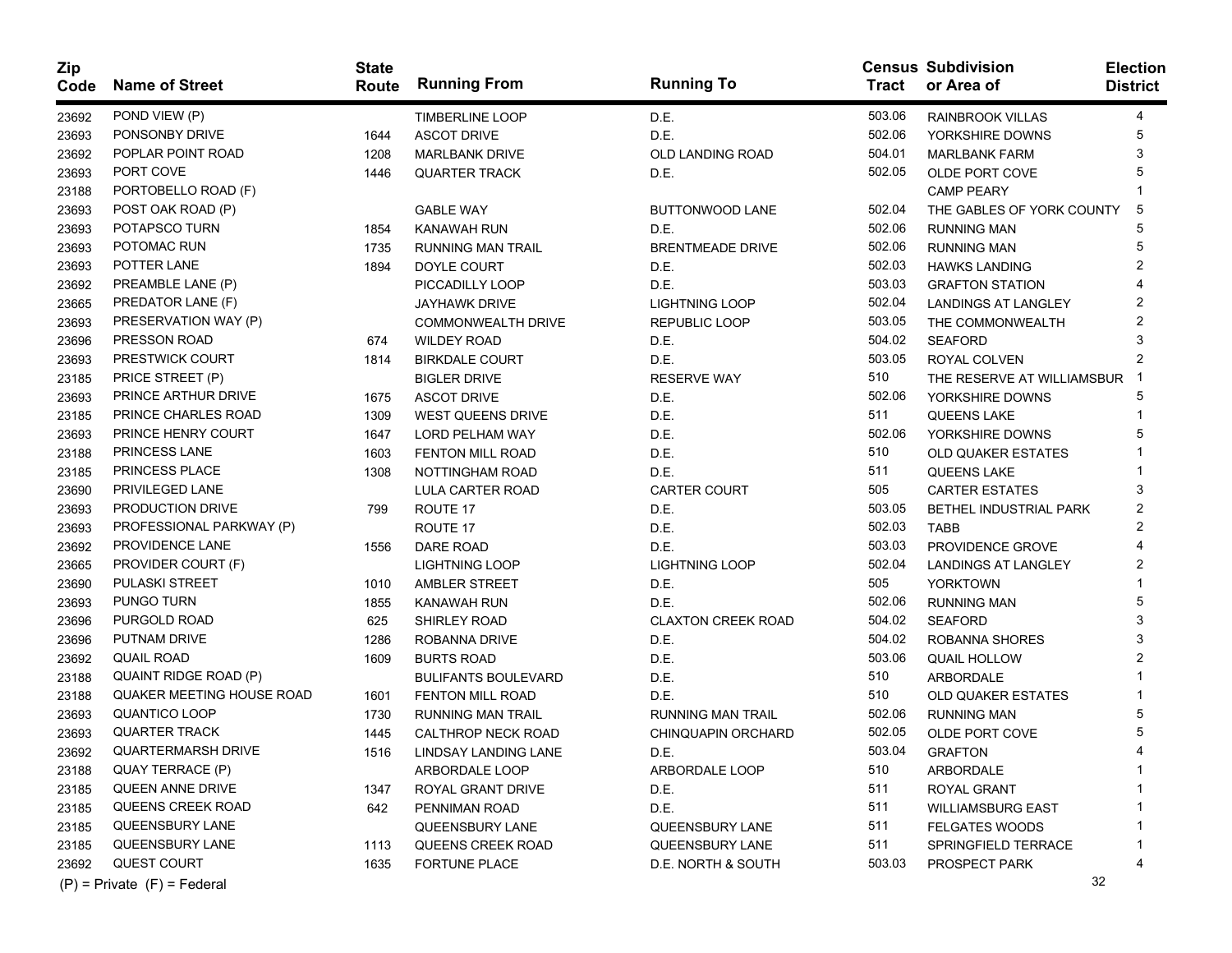| Zip<br>Code | <b>Name of Street</b>           | <b>State</b><br>Route | <b>Running From</b>             | <b>Running To</b>               | Tract  | <b>Census Subdivision</b><br>or Area of | <b>Election</b><br><b>District</b> |
|-------------|---------------------------------|-----------------------|---------------------------------|---------------------------------|--------|-----------------------------------------|------------------------------------|
| 23185       | QUILL PLACE                     | 1147                  | PARCHMENT BOULEVARD             | D.E.                            | 509    | <b>WILLIAMSBURG BLUFFS</b>              | 1                                  |
| 23693       | QUINCY COURT                    | 1667                  | <b>TRISTEN DRIVE</b>            | D.E.                            | 502.03 | THE GREENLANDS                          | 2                                  |
| 23692       | RACHEL LANE                     | 1338                  | ASPEN BOULEVARD                 | LARCHWOOD ROAD                  | 503.06 | <b>EDGEHILL</b>                         | 3                                  |
| 23692       | RAILWAY ROAD                    | 617                   | LINK ROAD                       | D.E.                            | 503.04 | <b>DARE</b>                             |                                    |
| 23692       | RAILWAY ROAD                    | 620                   | <b>DARE ROAD</b>                | <b>LINK ROAD</b>                | 503.04 | <b>DARE</b>                             |                                    |
| 23692       | RAINBROOK WAY (P)               |                       | <b>TIMBERLINE LOOP</b>          | <b>BURTS ROAD</b>               | 503.06 | <b>RAINBROOK VILLAS</b>                 |                                    |
| 23185       | RALEIGH PLACE (P)               |                       | <b>STRATFORD DRIVE</b>          | <b>MARSHALL WAY</b>             | 510    | <b>WILLIAMSBURG COMMONS</b>             |                                    |
| 23185       | RANDOLPH COURT (P)              |                       | <b>HOUSE OF BURGESSES WAY</b>   | D.E.                            | 510    | <b>FAIRFIELD WILLIAMSBURG</b>           |                                    |
| 23692       | RANDOLPH STREET                 | 1380                  | OLD YORK-HAMPTON HIGHWAY        | <b>ALLEN HARRIS DRIVE</b>       | 504.01 | <b>SETTLERS CROSSING</b>                | 3                                  |
| 23665       | RAPTOR BOULEVARD (F)            |                       | <b>FIRST STREET</b>             | <b>BIG BETHEL ROAD</b>          | 502.04 | <b>LANDINGS AT LANGLEY</b>              | 2                                  |
| 23665       | RAVEN LANE (F)                  |                       | PEACEMAKER AVENUE               | RAPTOR BOULEVARD                | 502.04 | <b>LANDINGS AT LANGLEY</b>              | 2                                  |
| 23692       | RAVENWOOD LANE (P)              |                       | <b>GLEN LAUREL WAY</b>          | <b>RUSTLING OAK RIDGE</b>       | 503.06 | <b>GLEN LAUREL</b>                      |                                    |
| 23665       | RAWHUNT LOOP (F)                |                       | <b>GOSNOLD LANE</b>             | <b>GOSNOLD LANE</b>             | 502.04 | <b>LANDINGS AT LANGLEY</b>              | 2                                  |
| 23696       | <b>RAYMOND DRIVE</b>            | 777                   | <b>SEAFORD ROAD</b>             | D.E.                            | 504.02 | <b>SEAFORD SHORES</b>                   | 3                                  |
| 23693       | RAYMONDS DRIVE (P)              |                       | ORIANA ROAD                     | ROBERTS ROAD                    | 503.06 | <b>KENTUCKY FARMS</b>                   | 2                                  |
| 23690       | <b>READ STREET</b>              | 1004                  | <b>BALLARD STREET</b>           | <b>WATER STREET</b>             | 505    | <b>YORKTOWN</b>                         | 3                                  |
| 23665       | REAPER LANE (F)                 |                       | <b>LANCER LANE</b>              | PREDATOR LANE                   | 502.04 | <b>LANDINGS AT LANGLEY</b>              |                                    |
| 23696       | <b>REBECCA DRIVE</b>            | 1236                  | <b>SEAFORD ROAD</b>             | D.E.                            | 504.02 | <b>HERITAGE HAMLET</b>                  | 3                                  |
| 23693       | REBELLION WAY (P)               |                       | <b>REPUBLIC LOOP</b>            | D.E.                            | 503.05 | THE COMMONWEALTH                        | 2                                  |
| 23692       | <b>RED BUD LANE</b>             | 1207                  | <b>MARL RAVINE ROAD</b>         | DOGWOOD COURT                   | 504.01 | <b>MARLBANK FARM</b>                    | 3                                  |
| 23188       | <b>RED DIRT ROAD</b>            | 1420                  | <b>OAKTREE ROAD</b>             | D.E.                            | 510    | <b>BRUTON</b>                           |                                    |
| 23690       | RED OAK LANE (P)                |                       | OLD WILLIAMSBURG ROAD           | D.E.                            | 505    | <b>LACKEY</b>                           | 3                                  |
| 23692       | <b>REDOUBT ROAD</b>             | 1198                  | OLD YORK-HAMPTON HIGHWAY        | FREEDOM BOULEVARD               | 504.01 | VICTORY INDUSTRIAL PARK                 | 3                                  |
| 23693       | REPUBLIC LOOP (P)               |                       | <b>COMMONWEALTH DRIVE</b>       | <b>COMMONWEALTH DRIVE</b>       | 503.05 | THE COMMONWEALTH                        |                                    |
| 23185       | <b>RESERVE WAY</b>              |                       | <b>MOORETOWN ROAD</b>           | D.E.                            | 510    | THE RESERVE AT WILLIAMSBUR              |                                    |
| 23692       | RESOLUTION DRIVE (P)            |                       | YORK CROSSING ROAD              | YORK CROSSING ROAD              | 503.03 | YORK CROSSING                           |                                    |
| 23690       | RHEA DRIVE (P)                  |                       | OLD WILLIAMSBURG ROAD           | D.E.                            | 505    | <b>ZOOKS TRAILER COURT</b>              | з                                  |
| 23692       | RHETTS RUN (P)                  |                       | ORCHARD VIEW                    | D.E.                            | 503.06 | <b>GLEN LAUREL</b>                      |                                    |
| 23185       | RHINE COURT (P)                 |                       | <b>GOLDEN DRIVE</b>             | D.E.                            | 511    | <b>VINEYARD HEIGHTS</b>                 |                                    |
| 23693       | <b>RICH ROAD</b>                | 649                   | ROUTE 680 (RICH ROAD)           | D.E.                            | 503.05 | <b>RICH ACRES</b>                       | 2                                  |
| 23693       | <b>RICH ROAD</b>                | 680                   | ROUTE 17                        | ROUTE 649 (RICH ROAD)           | 503.05 | RICH ACRES                              | 2                                  |
| 23693       | <b>RICHARD RUN</b>              | 1699                  | <b>BRIDGE WOOD DRIVE</b>        | D.E.                            | 502.03 | <b>TABB LAKES</b>                       |                                    |
| 23185       | <b>RICHMOND ROAD</b>            | 60                    | <b>WILLIAMSBURG CITY LIMITS</b> | <b>WILLIAMSBURG CITY LIMITS</b> | 510    | <b>WILLIAMSBURG NORTH</b>               |                                    |
| 23185       | <b>RICHMOND ROAD</b>            | 60                    | <b>MOORETOWN ROAD</b>           | <b>JAMES CITY COUNTY LIMITS</b> | 510    | <b>WILLIAMSBURG NORTH</b>               |                                    |
| 23692       | <b>RICHNECK ROAD</b>            | 636                   | FORT EUSTIS BOULEVARD           | NEWPORT NEWS CITY LIMITS        | 503.06 | <b>DENBIGH EAST</b>                     | 2                                  |
| 23693       | <b>RICHTER LANE</b>             | 1491                  | <b>BLACKBERRY BEND</b>          | D.E.                            | 502.03 | THE GREENLANDS                          | 2                                  |
| 23185       | <b>RICHWINE DRIVE</b>           | 722                   | <b>DUNCAN DRIVE</b>             | <b>WESTOVER DRIVE</b>           | 511    | YORK TERRACE                            |                                    |
| 23185       | <b>RIDGECREST CIRCLE</b>        | 1112                  | SPRINGFIELD DRIVE               | D.E.                            | 511    | SPRINGFIELD TERRACE                     |                                    |
| 23185       | RIESLING ROAD (P)               |                       | <b>GOLDEN DRIVE</b>             | D.E.                            | 511    | <b>VINEYARD HEIGHTS</b>                 |                                    |
| 23693       | RIGGINS LANE (P)                |                       | CALTHROP NECK ROAD              | D.E.                            | 502.05 | <b>CALTHROP NECK</b>                    | 5                                  |
| 23188       | <b>RILEYS PLACE</b>             | 1478                  | <b>CARTERS NECK ROAD</b>        | D.E.                            | 510    | <b>HORSEMANS HILL</b>                   |                                    |
|             | $(P)$ = Private $(F)$ = Federal |                       |                                 |                                 |        | 33                                      |                                    |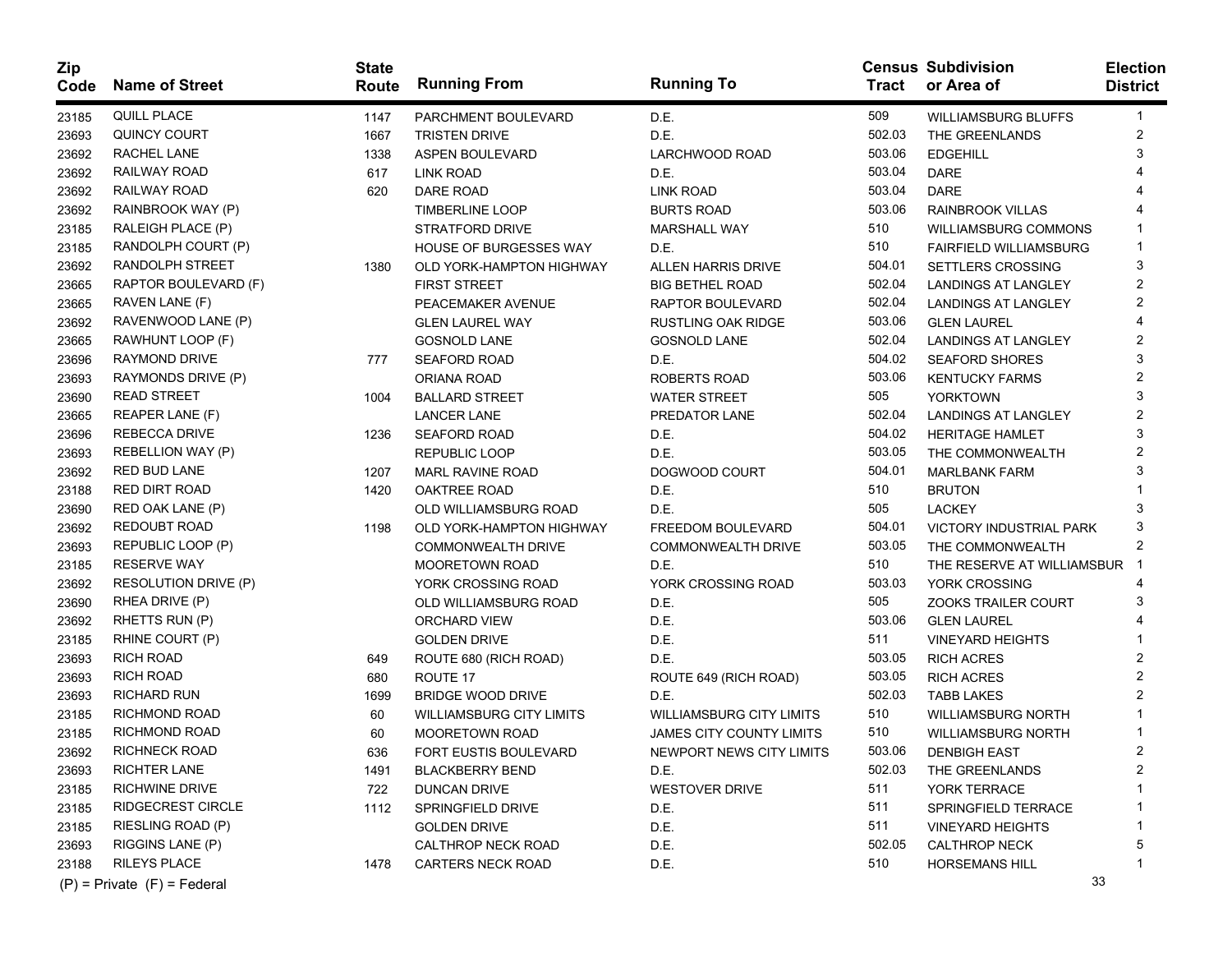| Zip<br>Code | <b>Name of Street</b>           | <b>State</b><br>Route | <b>Running From</b>        | <b>Running To</b>               | Tract  | <b>Census Subdivision</b><br>or Area of | <b>Election</b><br><b>District</b> |
|-------------|---------------------------------|-----------------------|----------------------------|---------------------------------|--------|-----------------------------------------|------------------------------------|
| 23691       | RINGFIELD ROAD (F)              |                       | JAMES CITY COUNTY LIMITS   | D.E.                            | 509    | NAVAL WEAPONS STATION                   |                                    |
| 23185       | <b>RINGFINGER COURT</b>         | 1331                  | <b>COPSE WAY</b>           | D.E.                            | 511    | QUEENS LAKE                             |                                    |
| 23185       | RIPLEY ROAD                     | 771                   | <b>ARDEN DRIVE</b>         | <b>LORAC ROAD</b>               | 510    | <b>GREENSPRINGS</b>                     |                                    |
| 23690       | RIVA COURT (P)                  |                       | <b>ALEXIA LANE</b>         | D.E.                            | 505    | RIVERWALK TOWNES                        |                                    |
| 23693       | <b>RIVER POINT DRIVE</b>        | 1524                  | CALTHROP NECK ROAD         | D.E.                            | 502.05 | POQUOSON SHORES                         |                                    |
| 23690       | RIVERMEADE COURT (P)            |                       | <b>BARHAM BOULEVARD</b>    | <b>BARHAM BOULEVARD</b>         | 505    | <b>RIVERMEADE</b>                       |                                    |
| 23692       | <b>RIVERSIDE DRIVE</b>          | 1513                  | <b>BROOK LANE</b>          | <b>BROOK LANE</b>               | 503.04 | <b>MEADOWBROOK PARK</b>                 |                                    |
| 23692       | RIVERSIDE DRIVE                 | 1512                  | SHOWALTER ROAD             | <b>BROOK LANE</b>               | 503.04 | <b>MEADOWBROOK PARK</b>                 |                                    |
| 23185       | ROANOKE STREET (P)              |                       | <b>CHRISTOPHER LANE</b>    | <b>CHRISTOPHER LANE</b>         | 510    | THE RESERVE AT WILLIAMSBUR              |                                    |
| 23696       | ROBANNA DRIVE                   | 663                   | <b>SEAFORD ROAD</b>        | D.E.                            | 504.02 | ROBANNA SHORES                          |                                    |
| 23693       | ROBERTS ROAD (P)                |                       | <b>KENTUCKY DRIVE</b>      | <b>ELM DRIVE</b>                | 503.06 | <b>KENTUCKY FARMS</b>                   | 2                                  |
| 23693       | ROBIN HOOD DRIVE                | 1604                  | <b>HAMPTON HIGHWAY</b>     | D.E.                            | 502.06 | SHERWOOD FOREST                         |                                    |
| 23692       | ROBS ROAD                       | 1221                  | RAILWAY ROAD               | D.E.                            | 503.04 | <b>DARE</b>                             |                                    |
| 23188       | ROCHAMBEAU DRIVE                | F <sub>137</sub>      | LIGHTFOOT ROAD             | <b>JAMES CITY COUNTY LIMITS</b> | 510    | <b>BRUTON</b>                           |                                    |
| 23693       | ROCK CREEK COURT                | 1816                  | KILN CREEK PARKWAY         | D.E.                            | 503.05 | <b>ROCK CREEK</b>                       |                                    |
| 23693       | ROCKMOR LANE                    | 1716                  | <b>BRENTMEADE DRIVE</b>    | <b>BRENTMEADE DRIVE</b>         | 502.06 | <b>WYTHE CREEK FARMS</b>                |                                    |
| 23692       | ROCKY ROAD (P)                  |                       | <b>HORNSBYVILLE ROAD</b>   | D.E.                            | 504.01 | <b>HORNSBYVILLE</b>                     |                                    |
| 23185       | ROLLING HILLS DRIVE             | 1124                  | TAM-O-SHANTER BOULEVARD    | D.E.                            | 509    | <b>COUNTRY CLUB ACRES</b>               |                                    |
| 23692       | <b>ROLLINS WAY</b>              | 1704                  | <b>HOLMES BOULEVARD</b>    | D.E.                            | 503.03 | <b>WILLOW LAKES</b>                     |                                    |
| 23691       | ROOSEVELT ROAD (F)              |                       | <b>MAIN ROAD</b>           | D.E.                            | 509    | <b>NAVAL WEAPONS STATION</b>            |                                    |
| 23188       | ROSCOE CROSSING                 |                       | <b>BULIFANTS BOULEVARD</b> | D.E.                            | 510    | <b>INTERNATIONAL CENTER</b>             |                                    |
| 23693       | ROSETTA DRIVE                   | 1715                  | <b>TREBOR LANE</b>         | D.E.                            | 502.06 | <b>TREBOR PASTURES</b>                  |                                    |
| 23692       | ROSEWOOD LANE                   | 1281                  | <b>GOODWIN NECK ROAD</b>   | D.E.                            | 503.03 | ROSEWOOD PLACE                          |                                    |
| 23692       | ROSS STREET (P)                 |                       | ABERCROMBIE STREET         | <b>GENERALS WAY</b>             | 503.06 | YORKTOWN ARDH                           | 2                                  |
| 23188       | <b>ROY LANE</b>                 | F280                  | <b>FENTON MILL ROAD</b>    | D.E.                            | 510    | <b>BRUTON</b>                           |                                    |
| 23693       | ROYAL COLVEN DRIVE              | 1810                  | KILN CREEK PARKWAY         | <b>BIRKDALE COURT</b>           | 503.05 | ROYAL COLVEN                            |                                    |
| 23185       | ROYAL GOVERNORS COURT (P)       |                       | THE NORTH COUNCIL          | D.E.                            | 510    | <b>FAIRFIELD WILLIAMSBURG</b>           |                                    |
| 23185       | ROYAL GRANT DRIVE               | 1345                  | <b>WEST QUEENS DRIVE</b>   | D.E.                            | 511    | ROYAL GRANT                             |                                    |
| 23185       | RUDDER COURT                    | 1387                  | YAWL COURT                 | D.E.                            | 511    | <b>CREEKSIDE LANDING</b>                |                                    |
| 23692       | RUNAWAY LANE                    | 1175                  | <b>SIEGE LANE</b>          | D.E.                            | 503.06 | <b>FALCON CREST</b>                     | 3                                  |
| 23693       | <b>RUNEY WAY</b>                | 807                   | <b>JESSE STREET</b>        | D.E.                            | 503.05 | <b>OAKWOOD</b>                          | 2                                  |
| 23690       | RUNNING CEDAR COURT             | 1017                  | <b>LEIGH ROAD</b>          | D.E.                            | 505    | <b>HICKORY HILLS</b>                    | 3                                  |
| 23693       | RUNNING MAN TRAIL               | 606                   | VICTORY BOULEVARD          | <b>BIG BETHEL ROAD</b>          | 502.06 | <b>RUNNING MAN</b>                      |                                    |
| 23692       | RURAL RETREAT ROAD              | 1508                  | SHOWALTER ROAD             | ELLA TAYLOR ROAD                | 503.04 | <b>COVE HOMES</b>                       |                                    |
| 23693       | <b>RUSSELL LANE</b>             | 1847                  | <b>BIG BETHEL ROAD</b>     | D.E.                            | ------ | TABB                                    |                                    |
| 23188       | <b>RUSTIC RUN LANE (P)</b>      |                       | ABORDALE LOOP              | D.E.                            | 510    | ARBORDALE                               |                                    |
| 23692       | RUSTLING OAK RIDGE (P)          |                       | <b>THORNROSE DRIVE</b>     | D.E.                            | 503.06 | <b>GLEN LAUREL</b>                      |                                    |
| 23185       | <b>RUSTY COURT</b>              | 1141                  | <b>BRITTANIA DRIVE</b>     | D.E.                            | 511    | <b>BRUTON GLEN</b>                      |                                    |
| 23693       | <b>RYANS WAY</b>                | 1448                  | TIDE MILL ROAD             | D.E.                            | 502.05 | <b>TIDE MILL ESTATES</b>                |                                    |
| 23665       | SABER DRIVE (F)                 |                       | <b>RAPTOR BOULEVARD</b>    | <b>FIRST STREET</b>             | 502.04 | <b>LANDINGS AT LANGLEY</b>              |                                    |
| 23696       | SADELIA DRIVE                   | 1170                  | <b>SEAFORD ROAD</b>        | <b>BENJAMINS COURT</b>          | 503.03 | PORT MYERS                              |                                    |
|             | $(P)$ = Private $(F)$ = Federal |                       |                            |                                 |        | 34                                      |                                    |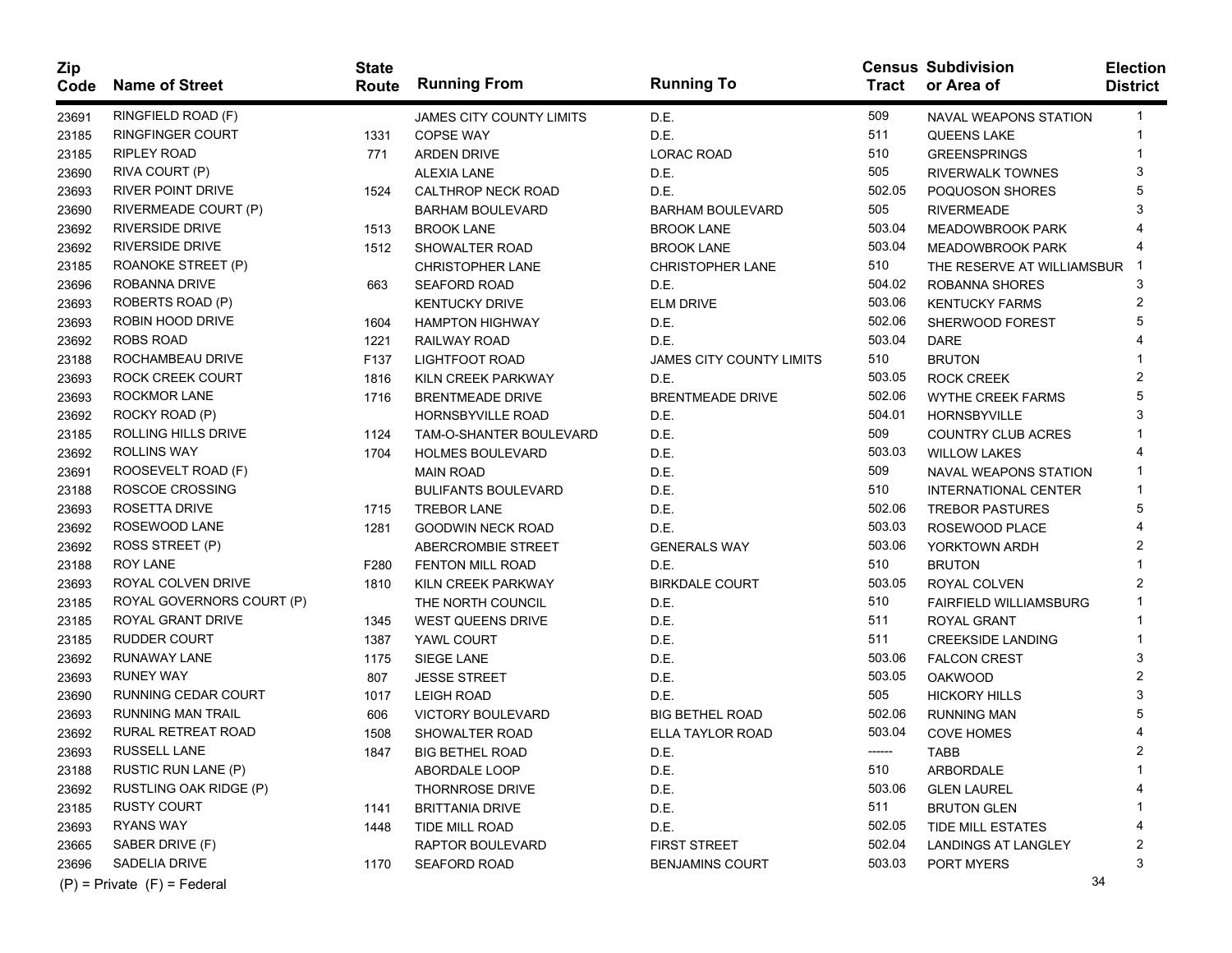| Zip<br>Code | <b>Name of Street</b>           | <b>State</b><br>Route | <b>Running From</b>          | <b>Running To</b>               | Tract  | <b>Census Subdivision</b><br>or Area of | <b>Election</b><br><b>District</b> |
|-------------|---------------------------------|-----------------------|------------------------------|---------------------------------|--------|-----------------------------------------|------------------------------------|
| 23693       | SAINT CLAIR CIRCLE (P)          |                       | <b>HAMPTON HIGHWAY</b>       | <b>SAINT CLAIR CIRCLE</b>       | 502.06 | TABB                                    | 5                                  |
| 23693       | SAINT GEORGE DRIVE              | 1645                  | PRINCE ARTHUR DRIVE          | D.E.                            | 502.06 | YORKSHIRE DOWNS                         | 5                                  |
| 23185       | <b>SAINT JOHNS COURT</b>        | 1346                  | ROYAL GRANT DRIVE            | D.E.                            | 511    | ROYAL GRANT                             |                                    |
| 23692       | <b>SALEM COURT</b>              | 1573                  | <b>MILLSIDE WAY</b>          | D.E.                            | 503.03 | <b>MILLSIDE</b>                         |                                    |
| 23693       | <b>SALISBURY WAY</b>            | 1648                  | <b>ASCOT DRIVE</b>           | D.E.                            | 502.06 | YORKSHIRE DOWNS                         |                                    |
| 23692       | <b>SALLYS WAY</b>               | 1196                  | <b>ILEX DRIVE</b>            | D.E.                            | 503.04 | <b>HUNTER ESTATES</b>                   |                                    |
| 23693       | SANCTUARY COVE                  | 1593                  | YORKTOWN ROAD                | D.E.                            | 502.05 | <b>HERONS WALK</b>                      |                                    |
| 23185       | SANDA AVENUE (F)                |                       | ROUTE 199                    | D.E.                            | 509    | <b>CHEATHAM ANNEX</b>                   |                                    |
| 23693       | SANDALWOOD LANE                 | 1718                  | <b>PASTURE LANE</b>          | <b>BRENTMEADE DRIVE</b>         | 502.06 | <b>WYTHE CREEK FARMS</b>                | 5                                  |
| 23692       | SANDBOX LANE (P)                |                       | DANDY LOOP ROAD              | D.E.                            | 504.01 | <b>DANDY</b>                            | 3                                  |
| 23692       | SANDERLING WALK (P)             |                       | <b>FALLING SPRING RUN</b>    | THREE NOTCHED ROAD              | 503.06 | <b>GRAFTON WOODS</b>                    |                                    |
| 23692       | SANDPIPER COVE (P)              |                       | <b>HODGES COVE ROAD</b>      | D.E.                            | 503.04 | <b>WOODHAVEN</b>                        |                                    |
| 23692       | SANGAREE TWIST (P)              |                       | ALLENS MILL ROAD             | D.E.                            | 503.03 | SANGAREE                                |                                    |
| 23692       | SAWGRASS TURN (P)               |                       | <b>GLEN LAUREL WAY</b>       | <b>RUSTLING OAK RIDGE</b>       | 503.06 | <b>GLEN LAUREL</b>                      |                                    |
| 23185       | <b>SAXON ROAD</b>               | 1335                  | <b>WEST QUEENS DRIVE</b>     | D.E.                            | 511    | QUEENS LAKE                             |                                    |
| 23693       | <b>SCHEMBRI DRIVE</b>           | 1826                  | KILN CREEK PARKWAY           | <b>FAIRWAY LANE</b>             | 503.05 | AVERY WOODS                             |                                    |
| 23188       | <b>SCHENCK DRIVE</b>            | 1401                  | ROCHAMBEAU DRIVE             | D.E.                            | 510    | <b>SCHENCK ESTATES</b>                  |                                    |
| 23692       | <b>SCHOOL LANE</b>              | 1502                  | <b>LAKESIDE DRIVE</b>        | D.E.                            | 503.04 | <b>HARWOOD HEIGHTS</b>                  |                                    |
| 23185       | <b>SCHOONER BOULEVARD</b>       | 1385                  | <b>WEST QUEENS DRIVE</b>     | D.E.                            | 511    | <b>CREEKSIDE LANDING</b>                |                                    |
| 23692       | <b>SCOTCH TOM WAY</b>           | 1566                  | D.E. NO. OF PENRITH CROSSING | D.E. SO. OF PENRITH CROSSING    | 503.03 | <b>SCOTCH TOMS WOODS</b>                |                                    |
| 23185       | <b>SCOTT DRIVE</b>              | 779                   | <b>HUBBARD LANE</b>          | <b>NELSON DRIVE</b>             | 511    | <b>CHARLESTON HEIGHTS</b>               |                                    |
| 23693       | SCUTTLE LANE (P)                |                       | <b>HAMPTON HIGHWAY</b>       | D.E.                            | 502.05 | <b>TABB</b>                             | 5                                  |
| 23665       | SEA VENTURES LANE (F)           |                       | <b>FIRST COLONY TRACE</b>    | <b>EXPLORER TRACE</b>           | 502.04 | <b>LANDINGS AT LANGLEY</b>              | 2                                  |
| 23696       | <b>SEAFORD ROAD</b>             | 622                   | <b>GOODWIN NECK ROAD</b>     | <b>BAY TREE BEACH ROAD</b>      | ------ | <b>SEAFORD</b>                          | 3                                  |
| 23693       | <b>SEAGRAMS COURT</b>           | 1837                  | ABERFELDY WAY                | D.E.                            | 503.05 | THE HIGHLANDS                           |                                    |
| 23692       | <b>SEAGULL POINT</b>            | 1177                  | <b>WATER FOWL DRIVE</b>      | D.E.                            | 503.04 | THE LAKES AT DARE                       |                                    |
| 23690       | <b>SEASONS WALK COURT</b>       |                       | <b>FALLS CREEK LANE</b>      | D.E.                            | 505    | <b>STERLING SPRINGS</b>                 | 3                                  |
| 23185       | <b>SECOND STREET</b>            | 162                   | <b>MERRIMAC TRAIL</b>        | <b>WILLIAMSBURG CITY LIMITS</b> | 511    | <b>WILLIAMSBURG EAST</b>                |                                    |
| 23692       | <b>SECOND STREET</b>            | 1294                  | <b>WHITES ROAD</b>           | D.E.                            | 503.06 | <b>GRAFTON</b>                          | 2                                  |
| 23185       | SECOND STREET (F)               |                       | SANDA AVENUE                 | D.E.                            | 509    | <b>CHEATHAM ANNEX</b>                   |                                    |
| 23692       | SECOND STREET (P)               |                       | A AVENUE                     | <b>F AVENUE</b>                 | 504.01 | <b>AMOCO</b>                            | 3                                  |
| 23693       | SEEKRIGHT DRIVE (P)             |                       | OWEN DAVIS BOULEVARD         | <b>FERGUSON BEND</b>            | 502.03 | <b>FERGUSON GLADE</b>                   |                                    |
| 23185       | <b>SEMPLE ROAD</b>              | 726                   | <b>WEST SEMPLE ROAD</b>      | D.E.                            | 511    | <b>NELSON PARK</b>                      |                                    |
| 23188       | SENTARA CIRCLE (P)              |                       | <b>MOORETOWN ROAD</b>        | <b>MOORETOWN ROAD</b>           | 510    | <b>BRUTON</b>                           |                                    |
| 23692       | <b>SENTRY CIRCLE</b>            | 1199                  | <b>REDOUBT ROAD</b>          | D.E.                            | 504.01 | VICTORY INDUSTRIAL PARK                 |                                    |
| 23185       | SERPENTINE ROAD (P)             |                       | <b>PARKSIDE DRIVE</b>        | D.E.                            | 509    | PARKSIDE RESORT                         |                                    |
| 23692       | SERVICE DRIVE                   |                       | GOODWIN NECK ROAD            | OPERATIONS DRIVE                | 504.01 | OPERATIONS FACILITY                     |                                    |
| 23693       | <b>SETH LANE</b>                | 1472                  | ZACHARY PLACE                | D.E.                            | 502.06 | YORK COLONY                             |                                    |
| 23692       | SEVEN HOLLYS DRIVE              | 1278                  | <b>LINK ROAD</b>             | D.E.                            | 503.04 | <b>SEVEN HOLLYS</b>                     |                                    |
| 23185       | SEVENTH STREET (F)              |                       | SANDA AVENUE                 | D.E.                            | 509    | CHEATHAM ANNEX                          |                                    |
| 23692       | SEVENTH STREET (P)              |                       | GOODWIN NECK ROAD            | <b>B AVENUE</b>                 | 504.01 | AMOCO                                   | 3                                  |
|             | $(P)$ = Private $(F)$ = Federal |                       |                              |                                 |        |                                         | 35                                 |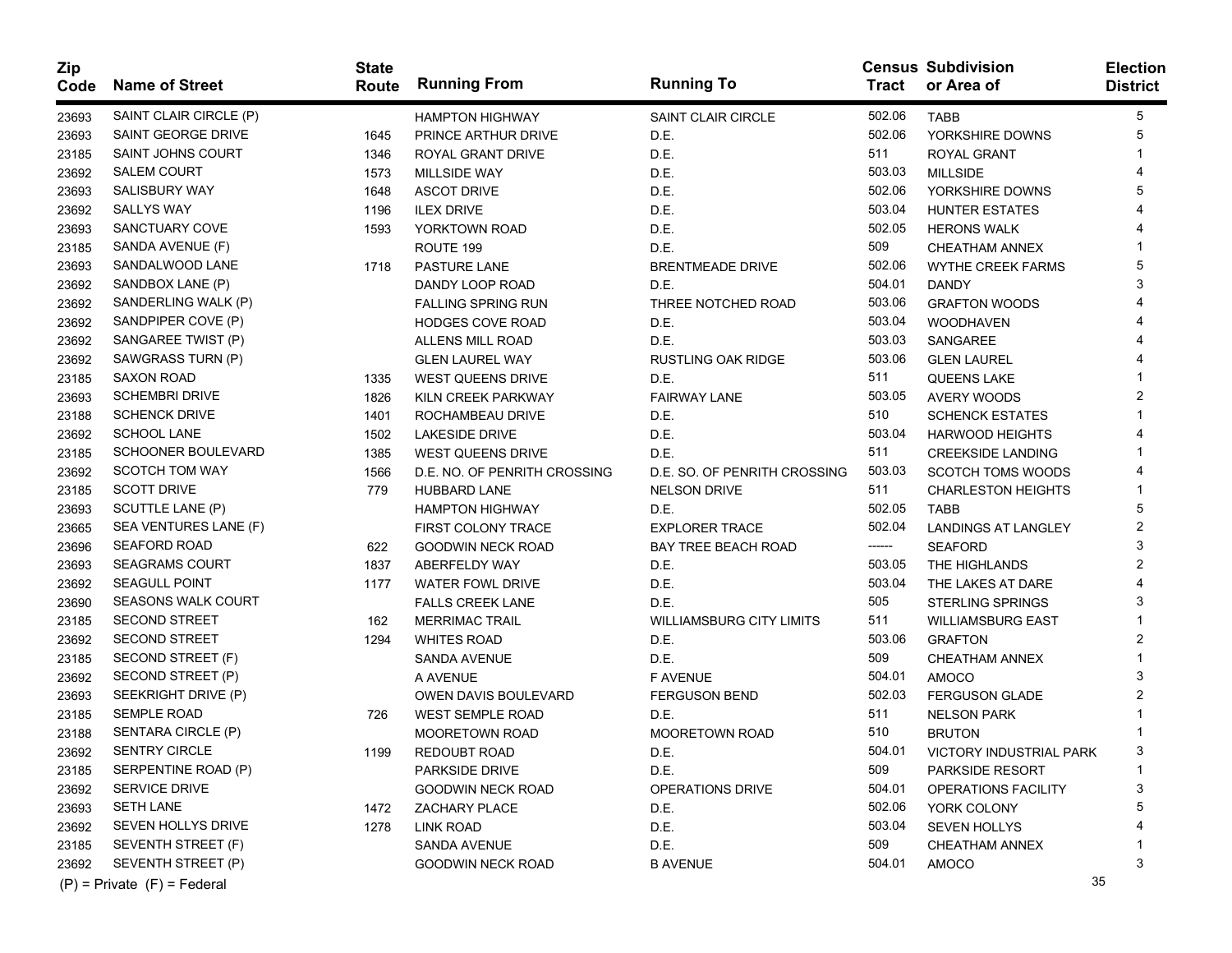| <b>Zip</b><br>Code | <b>Name of Street</b>  | <b>State</b><br>Route | <b>Running From</b>        | <b>Running To</b>         | Tract  | <b>Census Subdivision</b><br>or Area of | <b>Election</b><br>District |
|--------------------|------------------------|-----------------------|----------------------------|---------------------------|--------|-----------------------------------------|-----------------------------|
| 23693              | SHACKLEFORD ROAD       | 1525                  | CALTHROP NECK ROAD         | D.E.                      | 502.05 | <b>CALTHROP NECK</b>                    | 5                           |
| 23188              | SHADY BLUFF POINT      | 1613                  | <b>SKIMINO ROAD</b>        | D.E.                      | 510    | <b>SKIMINO LANDING</b>                  |                             |
| 23693              | SHALLOW LAGOON         | 1693                  | <b>TABBS LAKE DRIVE</b>    | D.E.                      | 502.03 | <b>TABB LAKES</b>                       | 2                           |
| 23693              | <b>SHAMROCK AVENUE</b> | 754                   | ROUTE 17                   | D.E.                      | 503.05 | YORK MANOR                              | 2                           |
| 23692              | <b>SHANNA COURT</b>    | 1724                  | <b>DAVIDS WAY</b>          | D.E.                      | 503.03 | <b>WOLFTRAP ESTATES</b>                 |                             |
| 23696              | <b>SHARON DRIVE</b>    | 1257                  | CHEADLE LOOP ROAD          | CHEADLE LOOP ROAD         | 504.02 | <b>CHEADLE HEIGHTS</b>                  | 3                           |
| 23691              | SHARPE CIRCLE (F)      |                       | <b>SHARPE ROAD</b>         | <b>SHARPE ROAD</b>        | 509    | <b>NAVAL WEAPONS STATION</b>            | 1                           |
| 23691              | SHARPE ROAD (F)        |                       | <b>LEE ROAD</b>            | <b>SHARPE CIRCLE</b>      | 509    | <b>NAVAL WEAPONS STATION</b>            | 1                           |
| 23185              | <b>SHARPS LANE</b>     | 1118                  | <b>CREEDMOOR COURT</b>     | D.E.                      | 511    | <b>MAGRUDER WOODS</b>                   | 1                           |
| 23185              | SHEA LANE              | 1138                  | <b>WELLINGTON DRIVE</b>    | D.E.                      | 511    | <b>QUEENS CREEK ESTATES</b>             | 1                           |
| 23185              | SHEEHAN ROAD (F)       |                       | <b>CHAPMAN ROAD</b>        | VAN TOL ROAD              |        | <b>CHEATHAM ANNEX</b>                   | 1                           |
| 23693              | SHEEP LANE (P)         |                       | CALTHROP NECK ROAD         | D.E.                      | 502.05 | <b>TABB</b>                             | 5                           |
| 23693              | SHEFFIELD LANE         | 1678                  | <b>HAMPTON HIGHWAY</b>     | D.E.                      | 502.06 | YORKSHIRE DOWNS                         | 5                           |
| 23692              | SHEILA WAY (P)         |                       | <b>RAINBROOK WAY</b>       | D.E.                      | 503.06 | <b>RAINBROOK VILLAS</b>                 |                             |
| 23692              | SHEILD LANE            | 1253                  | <b>BOLIVAR DRIVE</b>       | <b>BOLIVAR DRIVE</b>      | 504.01 | <b>HARRIS GROVE</b>                     | 3                           |
| 23693              | SHELDON COURT          | 1492                  | RICHTER LANE               | D.E.                      | 502.03 | THE GREENLANDS                          | 2                           |
| 23185              | SHEPPARD DRIVE         | 752                   | D.E. WEST OF MUSKET DRIVE  | D.E. EAST OF NELSON DRIVE | 511    | <b>CHARLESTON HEIGHTS</b>               |                             |
| 23185              | <b>SHERIFFS PLACE</b>  | 1319                  | <b>EAST QUEENS DRIVE</b>   | D.E.                      | 511    | <b>QUEENS LAKE</b>                      |                             |
| 23693              | SHERMAN CRESCENT       | 1655                  | <b>SUSAN NEWTON LANE</b>   | D.E.                      | 502.02 | <b>MEADOWLAKE FARMS</b>                 | 5                           |
| 23185              | SHERWOOD DRIVE         | 1315                  | LAKESHEAD DRIVE            | D.E.                      | 511    | QUEENS LAKE                             |                             |
| 23185              | SHERWOOD ROAD (F)      |                       | <b>CHASE ROAD</b>          | D.E.                      | 509    | <b>CHEATHAM ANNEX</b>                   |                             |
| 23692              | SHIP POINT ROAD        | 714                   | <b>ANCHOR DRIVE</b>        | <b>JENNINGS DRIVE</b>     | 503.04 | <b>DARE</b>                             |                             |
| 23692              | SHIP POINT ROAD        | 619                   | <b>LINK ROAD</b>           | <b>ANCHOR DRIVE</b>       | 503.04 | <b>DARE</b>                             |                             |
| 23188              | SHIPWRIGHT LOOP (P)    |                       | OLD MOORETOWN ROAD         | OLD MOORETOWN ROAD        | 510    | <b>KELTON STATION</b>                   |                             |
| 23185              | SHIPYARD DRIVE (P)     |                       | PETERSBURG CIRCLE          | D.E.                      | 509    | KINGS CREEK PLANTATION                  | 1                           |
| 23693              | SHIRLEY DRIVE          | 699                   | CALTHROP NECK ROAD         | <b>SYLVIA DRIVE</b>       | 502.05 | <b>RIVER HAVEN</b>                      | 5                           |
| 23696              | <b>SHIRLEY ROAD</b>    | 626                   | <b>BACK CREEK ROAD</b>     | D.E.                      | 504.02 | <b>SEAFORD</b>                          | 3                           |
| 23691              | SHOFFEL ROAD (F)       |                       | LONGFELLOW ROAD            | LONGFELLOW ROAD           | 509    | <b>NAVAL WEAPONS STATION</b>            |                             |
| 23185              | <b>SHOREHAM LANE</b>   | 1324                  | <b>BOWSTRING DRIVE</b>     | D.E.                      | 511    | QUEENS LAKE                             | 1                           |
| 23693              | SHOREWOOD TRACE        | 1808                  | HONEYSUCKLE LANE           | D.E.                      | 502.03 | PRESSON ARBOR                           | 2                           |
| 23692              | SHOWALTER ROAD         | 614                   | ROUTE 17                   | <b>LAKESIDE DRIVE</b>     | 503.04 | <b>GRAFTON</b>                          |                             |
| 23692              | SHREWSBURY SQUARE (P)  |                       | YORK CROSSING ROAD         | D.E.                      | 503.03 | YORK CROSSING                           | 4                           |
| 23691              | SHUPPER DRIVE (F)      |                       | LONGFELLOW ROAD            | D.E.                      | 509    | <b>NAVAL WEAPONS STATION</b>            |                             |
| 23692              | SIEGE LANE             | 1249                  | ROUTE 17                   | D.E.                      | 503.06 | <b>EDGEHILL</b>                         | 3                           |
| 23693              | SILKWOOD TURN          | 1878                  | PASTURE LANE               | D.E.                      | 502.06 | WOODS ON MANSION ROAD                   | 5                           |
| 23693              | SILVER FOX TRACE       | 1482                  | D.E. EAST OF FOXWOOD DRIVE | <b>HEDGEROW LANE</b>      | 503.05 | <b>FOXWOOD</b>                          | 2                           |
| 23185              | <b>SILVERADO TRAIL</b> | 1169                  | QUEENS CREEK ROAD          | <b>CABERNET ROAD</b>      | 511    | <b>VINEYARD HEIGHTS</b>                 | 1                           |
| 23690              | <b>SILVERLAKE RUN</b>  | 1014                  | <b>MAPLE ROAD</b>          | D.E.                      | 505    | SILVERLAKE                              | 3                           |
| 23696              | SIMMONS DRIVE          | 1192                  | SOMMERVILLE WAY            | D.E.                      | 504.02 | SOMMERVILLE                             | 3                           |
| 23693              | <b>SINCLAIR LANE</b>   | 1541                  | YORKTOWN ROAD              | <b>THORPLAND DRIVE</b>    | 502.05 | <b>SINCLAIR MANOR</b>                   | 5                           |
| 23696              | SIR JOHN WAY           | 1191                  | SOMMERVILLE WAY            | D.E.                      | 504.02 | SOMMERVILLE                             | 3                           |

 $(P)$  = Private  $(F)$  = Federal 36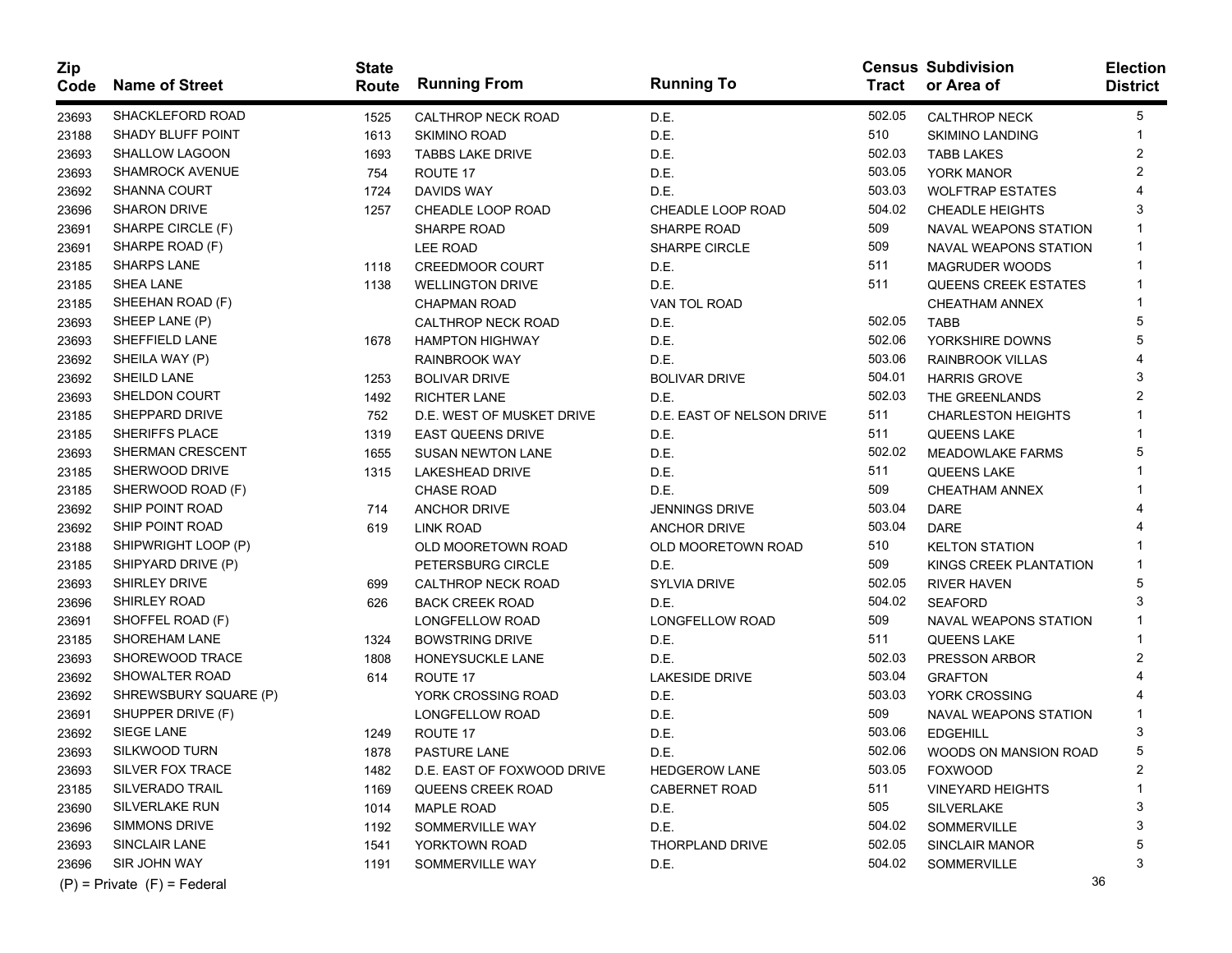| Zip<br>Code | <b>Name of Street</b>           | <b>State</b><br>Route | <b>Running From</b>           | <b>Running To</b>             | Tract  | <b>Census Subdivision</b><br>or Area of | <b>Election</b><br><b>District</b> |
|-------------|---------------------------------|-----------------------|-------------------------------|-------------------------------|--------|-----------------------------------------|------------------------------------|
| 23185       | <b>SIXPENCE COURT</b>           | 1320                  | NOTTINGHAM ROAD               | D.E.                          | 511    | <b>QUEENS LAKE</b>                      |                                    |
| 23185       | SIXTH STREET (F)                |                       | <b>SANDA AVENUE</b>           | D.E.                          | 509    | <b>CHEATHAM ANNEX</b>                   |                                    |
| 23692       | SIXTH STREET (P)                |                       | <b>C AVENUE</b>               | <b>D AVENUE</b>               | 504.01 | <b>AMOCO</b>                            | 3                                  |
| 23188       | SKIMINO LANDING DRIVE           | 1413                  | <b>SKIMINO ROAD</b>           | D.E.                          | 510    | SKIMINO LANDING ESTATES                 |                                    |
| 23188       | <b>SKIMINO ROAD</b>             | 797                   | <b>BARLOW ROAD</b>            | D.E.                          | 510    | <b>SKIMINO</b>                          |                                    |
| 23693       | SKIPPER LANE (P)                |                       | <b>BIG BETHEL ROAD</b>        | D.E.                          | 502.06 | <b>TABB</b>                             | 5                                  |
| 23665       | SKYTRAIN COURT (F)              |                       | <b>LIGHTNING LOOP</b>         | <b>LIGHTNING LOOP</b>         | 502.04 | <b>LANDINGS AT LANGLEY</b>              |                                    |
| 23692       | SLEEPY HOLLOW LANE              | 1282                  | ROSEWOOD LANE                 | ROSEWOOD LANE                 | 503.03 | ROSEWOOD PLACE                          |                                    |
| 23185       | <b>SLOOP COURT</b>              | 1393                  | <b>SCHOONER BOULEVARD</b>     | D.E.                          | 511    | <b>CREEKSIDE LANDING</b>                |                                    |
| 23185       | SMIROLDO ROAD (F)               |                       | <b>ANTRIM ROAD</b>            | D.E.                          | 509    | <b>CHEATHAM ANNEX</b>                   |                                    |
| 23690       | <b>SMITH STREET</b>             | 1002                  | <b>BALLARD STREET</b>         | <b>MAIN STREET</b>            | 505    | <b>YORKTOWN</b>                         | 3                                  |
| 23696       | SMOOTS LANE (P)                 |                       | <b>SEAFORD ROAD</b>           | D.E.                          | 504.02 | <b>SEAFORD</b>                          | 3                                  |
| 23692       | SOLEBAY STREET (P)              |                       | <b>CONSTITUTION DRIVE</b>     | D.E.                          | 503.03 | YORK CROSSING                           |                                    |
| 23691       | SOLIMAN ROAD (F)                |                       |                               |                               |        | <b>NAVAL WEAPONS STATION</b>            |                                    |
| 23692       | SOMERSET CIRCLE                 | 1272                  | <b>BARCROFT DRIVE</b>         | D.E.                          | 503.03 | <b>BARCROFT</b>                         |                                    |
| 23696       | SOMMERVILLE WAY                 | 1190                  | <b>SEAFORD ROAD</b>           | D.E.                          | 504.02 | SOMMERVILLE                             | 3                                  |
| 23692       | SONGBIRD TRAIL (P)              |                       | <b>GLEN LAUREL WAY</b>        | <b>GLEN LAUREL WAY</b>        | 503.06 | <b>GLEN LAUREL</b>                      |                                    |
| 23185       | SONOMA COURT (P)                |                       | <b>GOLDEN DRIVE</b>           | D.E.                          | 511    | <b>VINEYARD HEIGHTS</b>                 |                                    |
| 23690       | SONSHINE WAY                    | 1025                  | OLD WILLIAMSBURG ROAD         | D.E.                          | 505    | SONSHINE ACRES                          | 3                                  |
| 23693       | SOUTH BOWMAN TERRACE            | 1656                  | <b>VICTORY BOULEVARD</b>      | <b>SUSAN NEWTON LANE</b>      | 502.05 | <b>MEADOWLAKE FARMS</b>                 | 5                                  |
| 23690       | SOUTH COURIER ROAD (F)          |                       | <b>MACKINAW PLAZA</b>         | D.E.                          | 505    | <b>COAST GUARD STATION</b>              |                                    |
| 23693       | SOUTH FERN COVE COURT           | 1756                  | LAKE DALE WAY                 | D.E.                          | 502.05 | <b>WOODLAKE CROSSING</b>                | 5                                  |
| 23692       | SOUTH JOSHUAS WAY               | 1785                  | <b>JERICHO CROSSING</b>       | D.E.                          | 503.03 | <b>JACOBS SPRINGS</b>                   |                                    |
| 23693       | SOUTH MAPLE ROAD                | 830                   | ORIANA ROAD                   | <b>KENTUCKY DRIVE</b>         | 503.06 | <b>KENTUCKY FARMS</b>                   | 2                                  |
| 23692       | SOUTH MARAGRET COURT            | 1797                  | <b>JAMES DRIVE</b>            | D.E.                          | 503.03 | <b>GRAFTON BRANCH</b>                   |                                    |
| 23693       | SOUTH SHANNON DRIVE             | 1658                  | NORTH BOWMAN TERRACE          | D.E.                          | 502.05 | <b>HOLLYMEAD</b>                        | 5                                  |
| 23692       | SOUVERAIN LANDING (P)           |                       | YORK CROSSING ROAD            | D.E.                          | 503.03 | YORK CROSSING                           |                                    |
| 23696       | SPARRER ROAD                    | 624                   | OLD SEAFORD ROAD              | D.E.                          | 504.02 | <b>CHISMANS POINT</b>                   | 3                                  |
| 23185       | SPEAKERS COURT (P)              |                       | <b>HOUSE OF BURGESSES WAY</b> | <b>HOUSE OF BURGESSES WAY</b> | 510    | <b>FAIRFIELD WILLIAMSBURG</b>           |                                    |
| 23692       | SPENCER LANE (P)                |                       | ROUTE 17                      | D.E.                          | 503.06 | <b>GRAFTON</b>                          |                                    |
| 23690       | SPENCER STREET (F)              |                       | <b>HAMILTON ROAD</b>          | <b>INGHAM STREET</b>          | 505    | <b>COAST GUARD STATION</b>              |                                    |
| 23185       | SPIERS LANE                     |                       | <b>STARKEY PLACE</b>          | <b>CHEESEMAN ROAD</b>         | 511    | <b>CARRINGTON MEADOWS</b>               |                                    |
| 23185       | SPINNAKER WAY                   | 1386                  | <b>SCHOONER BOULEVARD</b>     | D.E.                          | 511    | <b>CREEKSIDE LANDING</b>                |                                    |
| 23696       | SPIVEY LANE (P)                 |                       | <b>WILDEY ROAD</b>            | D.E.                          | 504.02 | <b>SEAFORD</b>                          | 3                                  |
| 23693       | SPOON COURT (P)                 |                       | <b>CLEEK BOULEVARD</b>        | D.E.                          | 503.05 | THE SANCTUARY                           |                                    |
| 23693       | SPORTS WAY (P)                  |                       | ROUTE 17                      | ORIANA ROAD                   | 503.06 | <b>GRAFTON</b>                          | 2                                  |
| 23690       | <b>SPRING ROAD</b>              | 701                   | <b>BAPTIST ROAD</b>           | <b>BOUNDARY ROAD</b>          | 505    | LACKEY                                  | 3                                  |
| 23691       | SPRING ROAD (F)                 |                       | <b>MAIN ROAD</b>              | D.E.                          | 509    | <b>NAVAL WEAPONS STATION</b>            |                                    |
| 23185       | SPRINGFIELD DRIVE               | 1110                  | QUEENS CREEK ROAD             | D.E.                          | 511    | SPRINGFIELD TERRACE                     |                                    |
| 23185       | SPRINGFIELD ROAD                | 687                   | PENNIMAN ROAD                 | D.E.                          | 509    | <b>WILLIAMSBURG EAST</b>                |                                    |
| 23693       | <b>SPRUCE DRIVE</b>             | 1685                  | WINDY SHORE DRIVE             | WINDY SHORE DRIVE             | 502.04 | <b>WHISPERING WINDS</b>                 | 5                                  |
|             | $(P)$ = Private $(F)$ = Federal |                       |                               |                               |        | 37                                      |                                    |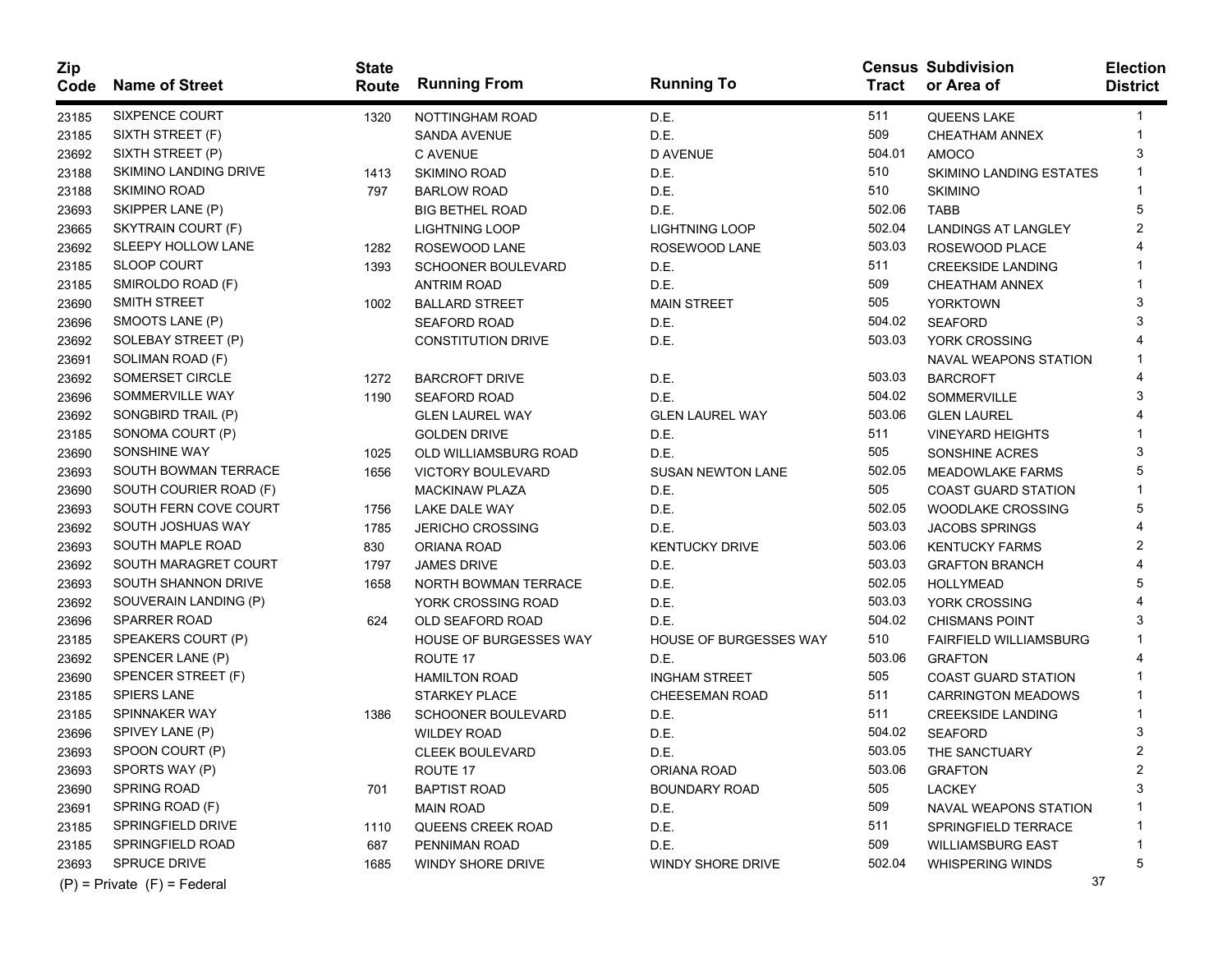| Zip<br>Code | <b>Name of Street</b>           | <b>State</b><br>Route | <b>Running From</b>           | <b>Running To</b>       | Tract  | <b>Census Subdivision</b><br>or Area of | <b>Election</b><br><b>District</b> |
|-------------|---------------------------------|-----------------------|-------------------------------|-------------------------|--------|-----------------------------------------|------------------------------------|
| 23691       | SPRUCE ROAD (F)                 |                       |                               |                         |        | NAVAL WEAPONS STATION                   | $\overline{1}$                     |
| 23185       | <b>SPUR COURT</b>               | 1322                  | <b>COPSE WAY</b>              | D.E.                    | 511    | <b>QUEENS LAKE</b>                      | -1                                 |
| 23185       | SQUIRREL LANDING (P)            |                       | <b>TURTLE TRACE</b>           | D.E.                    | 509    | KINGS CREEK PLANTATION                  | -1                                 |
| 23690       | STADIUM VIEW (P)                |                       | <b>GARMAN LOOP</b>            | D.E.                    | 504.01 | <b>VILLAS AT YORKTOWN</b>               | 3                                  |
| 23185       | STAFFORD COURT                  | 1035                  | ALEXANDER LEE PARKWAY         | D.E.                    | 511    | BUSCH INDUSTRIAL PARK                   |                                    |
| 23692       | STAGECOACH WATCH (P)            |                       | <b>GLEN LAUREL WAY</b>        | <b>WAINWRIGHTS BEND</b> | 503.06 | <b>GLEN LAUREL</b>                      |                                    |
| 23693       | STALLION COURT (P)              |                       | <b>DERBY RUN</b>              | D.E.                    | 502.06 | YORKSHIRE DOWNS                         | 5                                  |
| 23692       | STANSTED STREET (P)             |                       | <b>FORT EUSTIS BOULEVARD</b>  | <b>SULLIVAN STREET</b>  | 503.06 | YORKTOWN ARCH                           | 2                                  |
| 23185       | STARBOARD COURT                 | 1388                  | SPINNAKER WAY                 | D.E.                    | 511    | <b>CREEKSIDE LANDING</b>                |                                    |
| 23665       | STARFIGHTER COURT (F)           |                       | <b>LIGHTNING LOOP</b>         | <b>LIGHTNING LOOP</b>   | 502.04 | <b>LANDINGS AT LANGLEY</b>              | 2                                  |
| 23185       | <b>STARKEY PLACE</b>            |                       | PENNIMAN ROAD                 | D.E.                    | 511    | <b>CARRINGTON MEADOWS</b>               |                                    |
| 23692       | STECKYS TWIST (P)               |                       | <b>GLEN LAUREL WAY</b>        | <b>WAINWRIGHTS BEND</b> | 503.06 | <b>GLEN LAUREL</b>                      |                                    |
| 23185       | STEGG STREET (P)                |                       | <b>HOUSE OF BURGESSES WAY</b> | D.E.                    | 510    | <b>BURGESSES QUARTERS</b>               |                                    |
| 23693       | <b>STELLAR CIRCLE</b>           | 1741                  | <b>HEAVENS WAY</b>            | D.E.                    | 502.06 | LOTZ ACRES ESTATES                      | 5                                  |
| 23692       | STEPHANIE LANE                  | 1460                  | <b>LAKESIDE DRIVE</b>         | D.E.                    | 503.04 | <b>QUARTERMARSH ESTATES</b>             |                                    |
| 23693       | STERLING COURT (P)              |                       | <b>WROUGHT IRON BEND</b>      | D.E.                    | 502.03 | <b>SMITHY GLEN</b>                      | 2                                  |
| 23693       | <b>STEVENS COURT</b>            | 1760                  | LAKELAND CRESCENT             | D.E.                    | 502.05 | <b>WOODLAKE CROSSING</b>                | 5                                  |
| 23185       | <b>STEWART DRIVE</b>            | 724                   | QUEENS CREEK ROAD             | <b>FILLMORE DRIVE</b>   | 511    | YORK TERRACE                            |                                    |
| 23692       | STILLWATER LANE                 | 629                   | <b>GOODWIN NECK ROAD</b>      | D.E.                    | 504.01 | <b>DANDY</b>                            | 3                                  |
| 23665       | STING RAY POINT LANE (F)        |                       | <b>EXPLORER TRACE</b>         | ANNE BURRAS AVENUE      | 502.04 | <b>LANDINGS AT LANGLEY</b>              | 2                                  |
| 23693       | STONE LAKE COURT                | 1755                  | LAKE DALE WAY                 | LAKE DALE WAY           | 502.05 | <b>WOODLAKE CROSSING</b>                | 5                                  |
| 23691       | STONEY POINT ROAD (F)           |                       | <b>BARRACKS ROAD</b>          | <b>BARRACKS CIRCLE</b>  | 509    | <b>NAVAL WEAPONS STATION</b>            |                                    |
| 23690       | STORIS ROAD (F)                 |                       | PIER ROAD                     | <b>TAMPA ROAD</b>       | 505    | <b>COAST GUARD STATION</b>              |                                    |
| 23185       | STRATFORD DRIVE (P)             |                       | <b>COMMONS WAY</b>            | <b>MARSHALL WAY</b>     | 510    | <b>WILLIAMSBURG COMMONS</b>             |                                    |
| 23665       | STRATOFORTRESS LANE (F)         |                       | RAPTOR BOULEVARD              | STRATOFORTRESS LANE     | 502.04 | <b>LANDINGS AT LANGLEY</b>              | 2                                  |
| 23185       | STROCK ROAD (F)                 |                       | SHEEHAN ROAD                  | D.E.                    |        | <b>CHEATHAM ANNEX</b>                   |                                    |
| 23693       | SUDBURY WAY (P)                 |                       | <b>EAST BRISTOL LANE</b>      | CHIPPENHAM DRIVE        | 502.06 | YORKSHIRE DOWNS                         | 5                                  |
| 23696       | <b>SUE COURT</b>                | 1259                  | CHEADLE LOOP ROAD             | D.E.                    | 504.02 | <b>CHEADLE HEIGHTS</b>                  | 3                                  |
| 23692       | SULIK LANE (P)                  |                       | OLD YORK-HAMPTON HIGHWAY      | D.E.                    | 504.01 | <b>GRAFTON</b>                          | 3                                  |
| 23692       | SULLIVAN STREET (P)             |                       | <b>CHESHIRE STREET</b>        | ABERCROMBIE STREET      | 503.06 | YORKTOWN ARCH                           | 2                                  |
| 23693       | <b>SUN RISE WAY</b>             | 1755                  | LAKE DALE WAY                 | D.E.                    | 502.05 | <b>WOODLAKE CROSSING</b>                | 5                                  |
| 23185       | SUNFLOWER COURT (P)             |                       | <b>ASTER LANE</b>             | D.E.                    | 509    | KINGS CREEK PLANTATION                  |                                    |
| 23696       | SUNSET DRIVE                    | 769                   | <b>BACK CREEK ROAD</b>        | D.E.                    | 504.02 | MONTGOMERY ESTATES                      | 3                                  |
| 23690       | <b>SURRENDER ROAD</b>           | 634                   | <b>COOK ROAD</b>              | <b>COOK ROAD</b>        | 504.01 | YORKTOWN                                | 3                                  |
| 23185       | SUSAN DRIVE (P)                 |                       | PARCHMENT BOULEVARD           | D.E.                    | 509    | CALLAHAN VILLAGE DUPLEXES               | -1                                 |
| 23693       | SUSAN NEWTON LANE               | 1651                  | <b>MEADOWLAKE ROAD</b>        | <b>MEADOWLAKE ROAD</b>  | 502.05 | <b>MEADOWLAKE FARMS</b>                 | 5                                  |
| 23693       | <b>SUSSEX COURT</b>             | 1805                  | EAST WEDGWOOD DRIVE           | D.E.                    | 503.05 | <b>HOLLINGSWORTH</b>                    |                                    |
| 23693       | SWAIN LANE (P)                  |                       | <b>BIG BETHEL ROAD</b>        | D.E.                    | 502.05 | TABB                                    |                                    |
| 23692       | <b>SWAN TAVERN RISE</b>         | 1565                  | ALLENS MILL ROAD              | PENRITH CROSSING        | 503.03 | <b>SCOTCH TOMS WOODS</b>                |                                    |
| 23693       | <b>SWANSON COURT</b>            | 809                   | <b>HARRIGAN WAY</b>           | D.E.                    | 503.05 | <b>OAKWOOD</b>                          |                                    |
| 23692       | SWEETBAY ARBOUR (P)             |                       | <b>FALLING SPRING RUN</b>     | <b>BUCKTAIL RUN</b>     | 503.06 | <b>GRAFTON WOODS</b>                    |                                    |
|             | $(P)$ = Private $(F)$ = Federal |                       |                               |                         |        | 38                                      |                                    |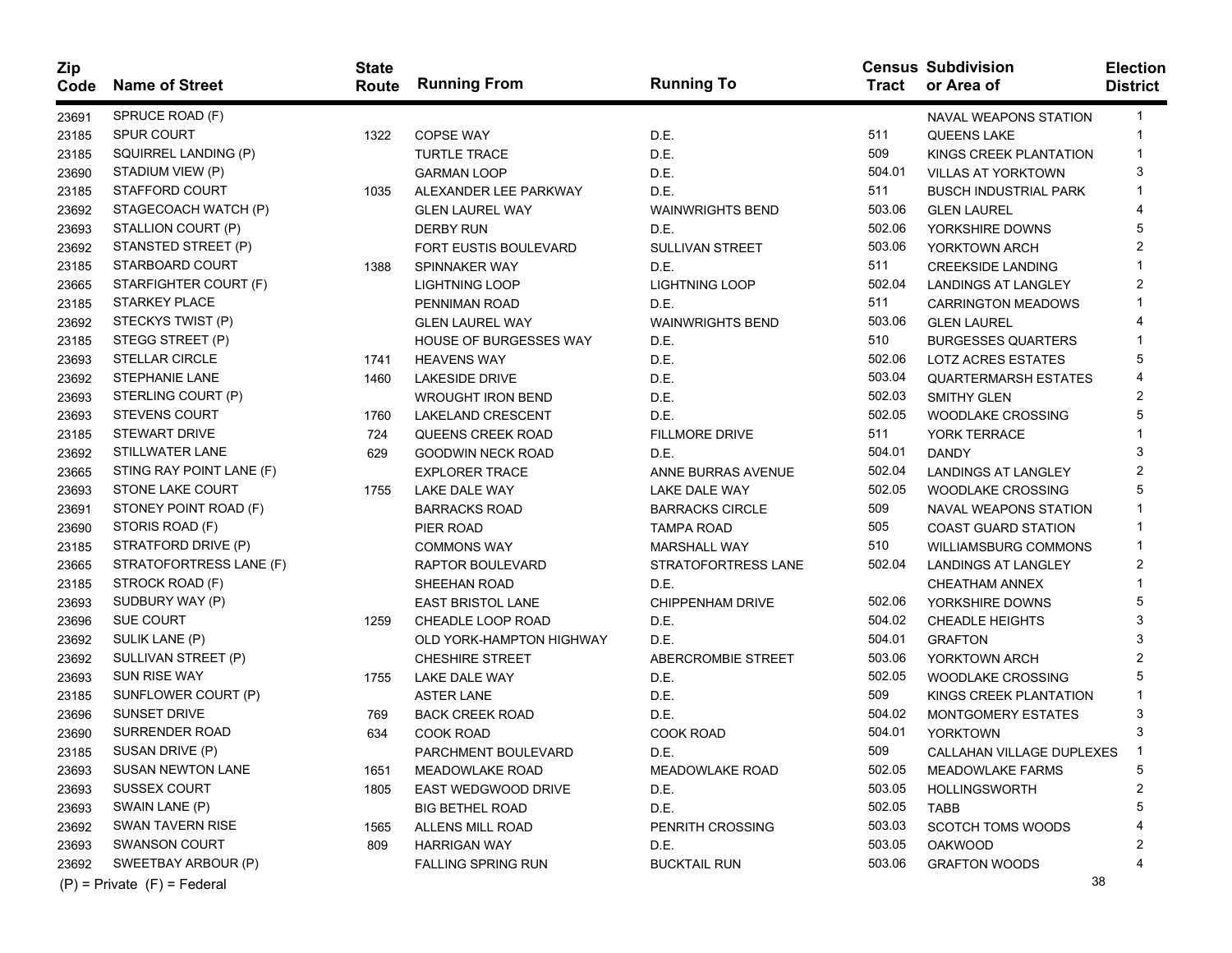| Zip<br>Code | <b>Name of Street</b>           | <b>State</b><br>Route | <b>Running From</b>        | <b>Running To</b>         |        | <b>Census Subdivision</b><br>Tract or Area of | <b>Election</b><br><b>District</b> |
|-------------|---------------------------------|-----------------------|----------------------------|---------------------------|--------|-----------------------------------------------|------------------------------------|
| 23690       | SYCAMORE LANE (P)               |                       | <b>BOUNDARY ROAD</b>       | D.E.                      | 505    | <b>LACKEY</b>                                 | 3                                  |
| 23693       | <b>SYLVIA DRIVE</b>             | 700                   | D.E. SO. OF SHIRLEY DRIVE  | D.E. NO. OF SHIRLEY DRIVE | 502.05 | <b>RIVER HAVEN</b>                            | 5                                  |
| 23693       | <b>TABB LAKES DRIVE</b>         | 1690                  | <b>HAMPTON HIGHWAY</b>     | D.E.                      | 502.03 | <b>TABB LAKES</b>                             |                                    |
| 23693       | <b>TABB LANE</b>                | 1533                  | YORKTOWN ROAD              | D.E.                      | 502.05 | <b>TABB TERRACE</b>                           |                                    |
| 23693       | TABB SMITH TRAIL (P)            |                       | <b>HAMPTON HIGHWAY</b>     | D.E.                      | 502.06 | <b>VILLAS ON SHADY BANKS</b>                  |                                    |
| 23690       | <b>TALIAFERRO ROAD</b>          | 666                   | OLD WILLIAMSBURG ROAD      | NEWPORT NEWS CITY LIMITS  | 505    | <b>LACKEY</b>                                 |                                    |
| 23693       | <b>TALL PINE CIRCLE</b>         | 1684                  | WINDY SHORE DRIVE          | D.E.                      | 502.04 | <b>WHISPERING WINDS</b>                       |                                    |
| 23693       | <b>TALLYHO DRIVE</b>            | 1485                  | <b>HOUNDS CHASE</b>        | D.E.                      | 503.05 | <b>FOXWOOD</b>                                |                                    |
| 23665       | TALON DRIVE (F)                 |                       | <b>LIGHTNING LOOP</b>      | <b>LIGHTNING LOOP</b>     | 502.04 | <b>LANDINGS AT LANGLEY</b>                    |                                    |
| 23185       | TAM-O-SHANTER BOULEVARD         | 1123                  | <b>MERRIMAC TRAIL</b>      | D.E.                      | 509    | <b>COUNTRY CLUB ACRES</b>                     |                                    |
| 23188       | <b>TAMPA CIRCLE</b>             | 1621                  | CHAPEL HILL LANE           | D.E.                      | 510    | <b>SKIMINO HILLS</b>                          |                                    |
| 23690       | TAMPA ROAD (F)                  |                       | <b>HAMILTON ROAD</b>       | MC CULLOCH ROAD           | 505    | <b>COAST GUARD STATION</b>                    |                                    |
| 23690       | TANEY PLAZA (F)                 |                       | <b>HAMILTON ROAD</b>       | <b>YEATON DRIVE</b>       | 505    | <b>COAST GUARD STATION</b>                    |                                    |
| 23692       | TANNIN BARK TRAIL (P)           |                       | <b>FALLING SPRING RUN</b>  | THREE NOTCHED ROAD        | 503.06 | <b>GRAFTON WOODS</b>                          |                                    |
| 23692       | <b>TARPON DRIVE</b>             | 1268                  | ALBACORE DRIVE             | D.E.                      | 503.04 | MILL COVE                                     |                                    |
| 23693       | <b>TAURUS COURT</b>             | 1744                  | POLARIS DRIVE              | D.E.                      | 502.06 | <b>TABB MEADOWS</b>                           |                                    |
| 23693       | <b>TAYLOR FARM LANE</b>         | 1361                  | YORKTOWN ROAD              | D.E.                      | 502.05 | <b>TABB</b>                                   |                                    |
| 23691       | TEAGUE ROAD (F)                 |                       | <b>BYPASS ROAD</b>         | D.E.                      | 509    | NAVAL WEAPONS STATION                         |                                    |
| 23693       | TEE REACH (P)                   |                       | <b>TABB SMITH TRAIL</b>    | D.E.                      | 502.06 | <b>VILLAS ON SHADY BANKS</b>                  | 5                                  |
| 23692       | TENTH STREET (P)                |                       | <b>B AVENUE</b>            | <b>G AVENUE</b>           | 504.01 | <b>AMOCO</b>                                  |                                    |
| 23693       | <b>TEQUESTA TRAIL</b>           |                       | <b>KISKIAC TURN</b>        | D.E.                      | 502.06 | <b>TEQUESTA VILLAGE</b>                       |                                    |
| 23692       | <b>TERN COURT</b>               |                       | <b>WATER FOWL DRIVE</b>    | D.E.                      | 503.04 | THE LAKES AT DARE                             |                                    |
| 23185       | TERRA COTTA WAY (P)             |                       | <b>WHITTAKERS TRACE</b>    | D.E.                      | 509    | THE MARQUIS                                   |                                    |
| 23693       | <b>TERRANCE CIRCLE</b>          | 1885                  | <b>MARY BIERBAUER WAY</b>  | D.E.                      | 502.03 | YORK MEADOWS                                  | 2                                  |
| 23692       | <b>TERREBONNE ROAD</b>          | 1233                  | ROUTE 17                   | D.E.                      | 503.06 | <b>TERREBONNE</b>                             |                                    |
| 23693       | <b>TERRYS RUN</b>               | 1451                  | <b>CHAMPIONS PATH</b>      | <b>WILLARDS WAY</b>       | 502.06 | THE WOODS OF TABB                             |                                    |
| 23692       | TERRYWOOD COURT                 | 1293                  | ROSEWOOD LANE              | D.E.                      | 503.03 | ROSEWOOD PLACE                                |                                    |
| 23185       | <b>TETBURY LANE</b>             | 1157                  | CHEESEMAN ROAD             | COTSWOLD COURT            | 511    | <b>HIGHGROVE</b>                              |                                    |
| 23692       | TEWKESBURY QUAY (P)             |                       | <b>CONSTITUTION DRIVE</b>  | D.E.                      | 503.03 | YORK CROSSING                                 |                                    |
| 23665       | TEXAN COURT (F)                 |                       | <b>LIGHTNING LOOP</b>      | <b>LIGHTNING LOOP</b>     | 502.04 | <b>LANDINGS AT LANGLEY</b>                    | 2                                  |
| 23185       | THE COUNCIL (P)                 |                       | CHELSEA ROAD               | THE COUNCIL NORTH         | 510    | <b>FAIRFIELD WILLIAMSBURG</b>                 |                                    |
| 23185       | THE COUNCIL NORTH (P)           |                       | THE COUNCIL                | D.E.                      | 510    | <b>FAIRFIELD WILLIAMSBURG</b>                 |                                    |
| 23185       | THE COUNCIL SOUTH (P)           |                       | THE COUNCIL                | D.E.                      | 510    | <b>FAIRFIELD WILLIAMSBURG</b>                 |                                    |
| 23693       | THEATRE ROAD                    | 706                   | ROUTE 17                   | <b>HAMPTON HIGHWAY</b>    | 502.03 | <b>TABB</b>                                   | 2                                  |
| 23188       | <b>THERESAS WAY</b>             |                       | <b>BACK FORTY LOOP</b>     | D.E.                      | 510    | <b>SKIMINO LANDING ESTATES</b>                |                                    |
| 23185       | THIRD STREET (F)                |                       | SANDA AVENUE               | D.E.                      | 509    | CHEATHAM ANNEX                                |                                    |
| 23692       | THIRD STREET (P)                |                       | A AVENUE                   | <b>F AVENUE</b>           | 504.01 | AMOCO                                         |                                    |
| 23188       | THOMAS DRIVE (P)                |                       | FENTON MILL ROAD           | D.E.                      | 510    | <b>BRUTON</b>                                 |                                    |
| 23696       | <b>THOMAS ROAD</b>              | 768                   | ROBANNA DRIVE              | D.E.                      | 504.02 | ROBANNA SHORES                                |                                    |
| 23693       | THOREAU CIRCLE (P)              |                       | <b>INDIAN SUMMER DRIVE</b> | <b>WINDSONG LANE</b>      | 502.04 | <b>FOUR SEASONS</b>                           |                                    |
| 23692       | THORNROSE DRIVE (P)             |                       | <b>GLEN LAUREL WAY</b>     | <b>RUSTLING OAK RIDGE</b> | 503.06 | <b>GLEN LAUREL</b>                            |                                    |
|             | $(P)$ = Private $(F)$ = Federal |                       |                            |                           |        | 39                                            |                                    |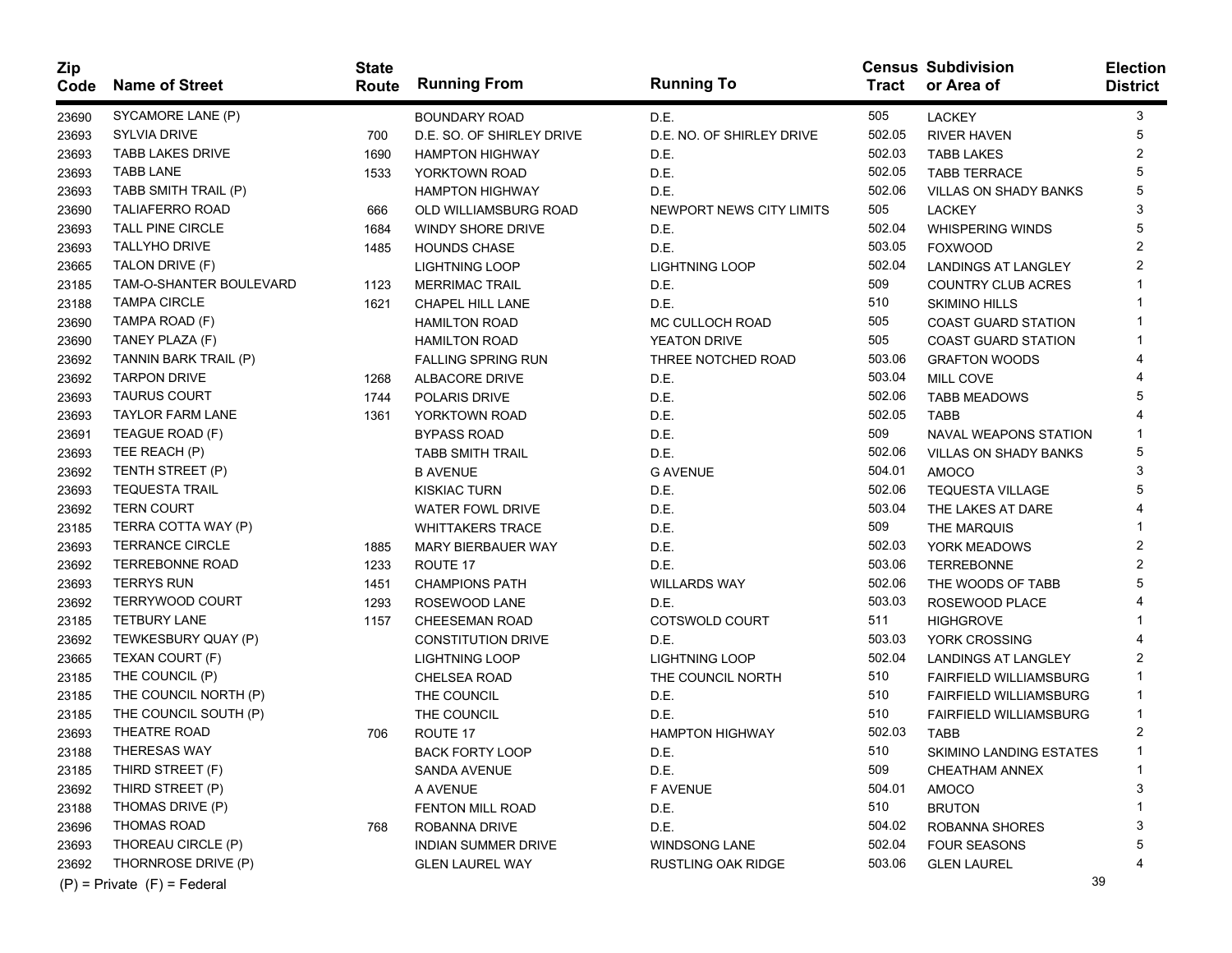| Zip<br>Code | <b>Name of Street</b>           | <b>State</b><br>Route | <b>Running From</b>             | <b>Running To</b>        | Tract  | <b>Census Subdivision</b><br>or Area of | <b>Election</b><br><b>District</b> |
|-------------|---------------------------------|-----------------------|---------------------------------|--------------------------|--------|-----------------------------------------|------------------------------------|
| 23692       | THREE NOTCHED ROAD (P)          |                       | <b>FEATHERGRASS PARK</b>        | D.E.                     | 503.06 | <b>GRAFTON WOODS</b>                    | 4                                  |
| 23692       | THREE POINT COURT               | 1251                  | <b>MARLBANK DRIVE</b>           | D.E.                     | 504.01 | <b>MARLBANK FARM</b>                    | 3                                  |
| 23185       | THUNDERBIRD LANE                | 1127                  | ROLLING HILLS DRIVE             | D.E.                     | 509    | COUNTRY CLUB ACRES                      |                                    |
| 23665       | THUNDERBOLT STREET (F)          |                       | <b>BIG BETHEL ROAD</b>          | D.E.                     | 502.04 | <b>LANDINGS AT LANGLEY</b>              | 2                                  |
| 23665       | THUNDERCHIEF DRIVE (F)          |                       | <b>LIGHTNING LOOP</b>           | <b>LIGHTNING LOOP</b>    | 502.04 | <b>LANDINGS AT LANGLEY</b>              | 2                                  |
| 23693       | TIDE MILL ROAD                  | 600                   | YORKTOWN ROAD                   | D.E.                     | 502.05 | <b>TABB</b>                             |                                    |
| 23692       | <b>TIDES RUN</b>                | 1351                  | <b>OLD YORK-HAMPTON HIGHWAY</b> | <b>MARLBANK DRIVE</b>    | 504.01 | <b>MARLBANK COVE</b>                    | 3                                  |
| 23693       | <b>TIGER PAW PATH</b>           |                       | <b>TABB LAKES DRIVE</b>         | <b>JONATHAN JUNCTION</b> | 502.03 | <b>TABB LAKES</b>                       | 2                                  |
| 23693       | <b>TIGER RUN</b>                | 1691                  | <b>TABB LAKES DRIVE</b>         | D.E.                     | 502.03 | <b>TABB LAKES</b>                       | 2                                  |
| 23696       | <b>TIGNOR COURT</b>             | 1173                  | <b>VISTA DRIVE</b>              | D.E.                     | 503.03 | PORT MYERS                              | 3                                  |
| 23693       | TIM TAM RUN (P)                 |                       | DANCER RUN                      | <b>RISEN STAR RUN</b>    | 502.02 | YORKSHIRE DOWNS                         | 5                                  |
| 23693       | <b>TIMBER COURT</b>             | 1683                  | <b>WINDY SHORE DRIVE</b>        | D.E.                     | 502.04 | <b>WHISPERING WINDS</b>                 | 5                                  |
| 23692       | TIMBERLINE LOOP (P)             |                       | <b>GGRAFTON DRIVE</b>           | <b>GRAFTON DRIVE</b>     | 503.06 | RAINBROOK VILLAS                        |                                    |
| 23693       | TINNETTE DRIVE (P)              |                       | <b>BIG BETHEL ROAD</b>          | D.E.                     | 502.06 | <b>TABB</b>                             | 5                                  |
| 23692       | <b>TODD COURT</b>               | 1722                  | <b>HARLAN DRIVE</b>             | D.E.                     | 503.03 | <b>WOLFTRAP ESTATES</b>                 |                                    |
| 23188       | TOM THOMAS ROAD                 | 795                   | <b>BARLOW ROAD</b>              | D.E.                     | 510    | <b>OAKTREE</b>                          |                                    |
| 23693       | TOPSAIL LANE (P)                |                       | <b>BATTEN WAY</b>               | D.E.                     | 503.05 | THE MAINSTAY                            |                                    |
| 23691       | TORPEDO ALLEY (F)               |                       | SHOFFEL ROAD                    | <b>HALSEY ROAD</b>       | 509    | <b>NAVAL WEAPONS STATION</b>            |                                    |
| 23690       | TOWER LANE (P)                  |                       | <b>CRAWFORD ROAD</b>            | <b>CRAWFORD ROAD</b>     | 505    | <b>LACKEY</b>                           | 3                                  |
| 23690       | TOWNLEY COURT (P)               |                       | <b>BARHAM BOULEVARD</b>         | D.E.                     | 505    | <b>RIVERMEADE</b>                       | 3                                  |
| 23185       | TRACY COURT (P)                 |                       | PARCHMENT BOULEVARD             | D.E.                     | 509    | CALLAHAN VILLAGE DUPLEXES               |                                    |
| 23692       | TRADESMAN WAY                   |                       | <b>MARKET STREET</b>            | <b>BANK STREET</b>       | 504.01 | <b>NELSONS GRANT</b>                    | з                                  |
| 23693       | TRADEWINDS DRIVE                | 1831                  | KILN CREEK PARKWAY              | <b>CROSSPOINTE COURT</b> | 503.05 | <b>TRADEWINDS</b>                       |                                    |
| 23185       | <b>TRAFALGAR COURT</b>          | 1139                  | <b>SHEA LANE</b>                | D.E.                     | 511    | <b>QUEENS CREEK ESTATES</b>             |                                    |
| 23185       | TRAILER ROAD (F)                |                       | SANDA AVENUE                    | <b>FOURTH STREET</b>     | 509    | CHEATHAM ANNEX                          |                                    |
| 23188       | TRAILS END DRIVE                | 1416                  | SKIMINO LANDING DRIVE           | D.E.                     | 510    | SKIMINO LANDING ESTATES                 | 1                                  |
| 23185       | TRANQUILITY DRIVE (P)           |                       | PENNIMAN ROAD                   | D.E.                     | 509    | KINGS CREEK PLANTATION                  |                                    |
| 23696       | <b>TRAVIS CIRCLE</b>            | 1284                  | ROBANNA DRIVE                   | D.E.                     | 504.02 | ROBANNA SHORES                          | 3                                  |
| 23693       | <b>TREBOR LANE</b>              | 1718                  | <b>BRENTMEADE DRIVE</b>         | ROSETTA DRIVE            | 502.06 | <b>TREBOR PASTURES</b>                  | 5                                  |
| 26393       | <b>TREIS TRAIL</b>              | 1461                  | <b>TERRYS RUN</b>               | D.E. NORTH & SOUTH       | 502.06 | THE WOODS OF TABB                       | 5                                  |
| 23692       | <b>TREVOR TRACE</b>             | 1873                  | <b>HOLMES BOULEVARD</b>         | D.E.                     | 503.03 | <b>WILLOW LAKES</b>                     |                                    |
| 23693       | <b>TRINITY DRIVE</b>            | 755                   | <b>SHAMROCK AVENUE</b>          | OAK STREET               | 503.05 | YORK MANOR                              |                                    |
| 23693       | <b>TRISTEN DRIVE</b>            | 1665                  | LONG GREEN BOULEVARD            | D.E.                     | 502.03 | THE GREENLANDS                          |                                    |
| 23693       | <b>TRIVALON COURT</b>           | 798                   | <b>SHAMROCK DRIVE</b>           | D.E.                     | 503.05 | YORK MANOR                              |                                    |
| 23693       | <b>TUCKAHOE TRACE</b>           | 1630                  | VICTORY BOULEVARD               | <b>RUNNING MAN TRAIL</b> | 502.06 | <b>RUNNING MAN</b>                      | 5                                  |
| 23188       | <b>TUDOR DRIVE</b>              | 1638                  | <b>WESTMINSTER PLACE</b>        | D.E.                     | 510    | <b>BANBURY CROSS</b>                    | 1                                  |
| 23696       | TUE MARSH LANE                  | 1189                  | DANDY LOOP ROAD                 | D.E.                     | 504.01 | TUE MARSH COVE                          | 3                                  |
| 23693       | TUI PLACE (P)                   |                       | <b>FERGUSON BEND</b>            | D.E.                     | 502.03 | <b>FERGUSON GLADE</b>                   | 2                                  |
| 23693       | <b>TULIPWOOD TURN</b>           | 1879                  | PASTURE LANE                    | D.E.                     | 502.06 | WOODS ON MANSION ROAD                   | 5                                  |
| 23692       | TULLY COVE TRAIL (P)            |                       | LINDSAY LANDING ROAD            | D.E.                     | 503.04 | <b>TULLY COVE</b>                       |                                    |
| 23691       | TURKEY ROAD (F)                 |                       | <b>JAMES CITY COUNTY LIMITS</b> | LEE ROAD                 | 509    | NAVAL WEAPONS STATION                   |                                    |
|             | $(P)$ = Private $(F)$ = Federal |                       |                                 |                          |        | 40                                      |                                    |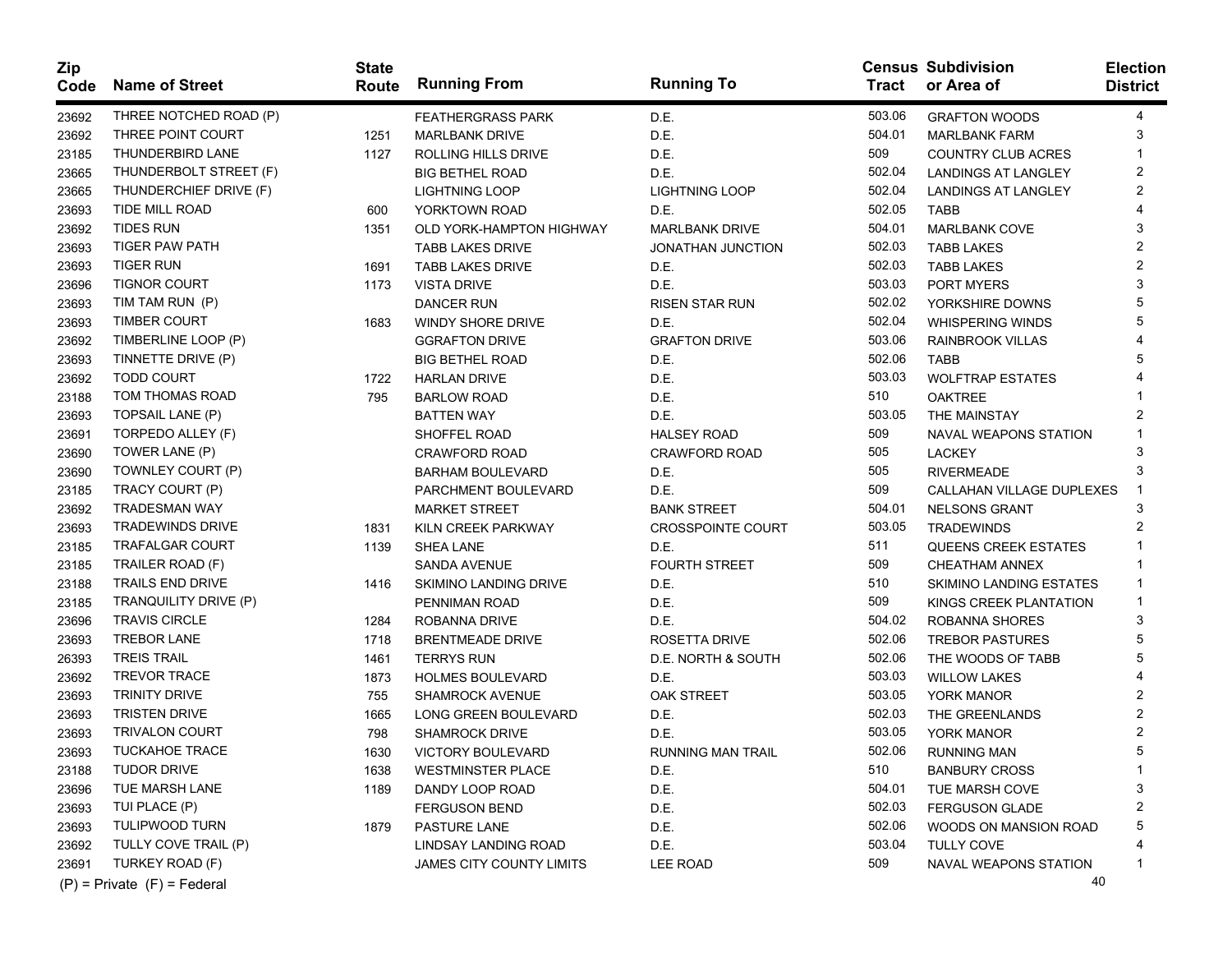| <b>Zip</b><br>Code | <b>Name of Street</b>           | <b>State</b><br>Route | <b>Running From</b>             | <b>Running To</b>               | Tract  | <b>Census Subdivision</b><br>or Area of | <b>Election</b><br><b>District</b> |
|--------------------|---------------------------------|-----------------------|---------------------------------|---------------------------------|--------|-----------------------------------------|------------------------------------|
| 23693              | TURNBRIDGE LANE (P)             |                       | <b>EAST BRISTOL LANE</b>        | <b>CHIPPENHAM DRIVE</b>         | 502.06 | YORKSHIRE DOWNS                         | 5                                  |
| 23188              | TURNING ROCK VIEW (P)           |                       | <b>QUAINT RIDGE ROAD</b>        | D.E.                            | 510    | ARBORDALE                               | 1                                  |
| 23185              | TURTLE TRACE (P)                |                       | <b>TRANQUILITY DRIVE</b>        | <b>TURTLE TRACE</b>             | 509    | KINGS CREEK PLANTATION                  | 1                                  |
| 23693              | <b>TUTELO TURN</b>              | 1798                  | <b>MEHERRIN RUN</b>             | D.E.                            | 502.06 | <b>RUNNING MAN</b>                      | 5                                  |
| 23185              | TWO PENNY PLACE (P)             |                       | <b>HOUSE OF BURGESSES WAY</b>   | DE LA WARR ARCH                 | 510    | <b>BURGESSES QUARTERS</b>               |                                    |
| 23692              | TWO TURKEY RUN (P)              |                       | <b>FALLING SPRING RUN</b>       | D.E.                            | 503.06 | <b>GRAFTON WOODS</b>                    |                                    |
| 23690              | <b>UNION ROAD</b>               | 637                   | COOK ROAD                       | D.E.                            | 505    | <b>YORKTOWN</b>                         |                                    |
| 23693              | UNNAMED (PUBLIC BOAT RAMP)      | 697                   | TIDE MILL ROAD                  | D.E.                            | 502.05 | <b>TIDE MILL ESTATES</b>                |                                    |
| 23188              | UNNAMED (ROUTE 1000)            | 1000                  | RICHMOND ROAD                   | D.E.                            | 510    | <b>BRUTON</b>                           |                                    |
| 23185              | UNNAMED (ROUTE 1120)            | 1120                  | <b>GOVERNMENT ROAD</b>          | D.E.                            | 507    | <b>WILLIAMSBURG EAST</b>                |                                    |
| 23185              | UNNAMED (ROUTE 1121)            | 1121                  | <b>WATER COUNTRY PARKWAY</b>    | D.E.                            | 507    | <b>WILLIAMSBURG EAST</b>                |                                    |
| 23185              | UNNAMED (ROUTE 1122)            | 1122                  | <b>WATER COUNTRY PARKWAY</b>    | D.E.                            | 507    | <b>WILLIAMSBURG EAST</b>                |                                    |
| 23185              | UNNAMED (ROUTE 132)             | 132                   | <b>WILLIAMSBURG CITY LIMITS</b> | <b>MERRIMAC TRAIL</b>           | 510    | <b>BRUTON</b>                           |                                    |
| -----              | UNNAMED (ROUTE 64)              | 64                    | NEWPORT NEWS CITY LIMITS        | <b>JAMES CITY COUNTY LIMITS</b> | ------ | <b>BRUTON</b>                           |                                    |
| 23692              | UNNAMED (ROUTE 732)             | 732                   | <b>GOODWIN NECK ROAD</b>        | <b>GOODWIN NECK ROAD</b>        | 503.02 | <b>GRAFTON</b>                          |                                    |
| 23188              | UNNAMED (ROUTE 737)             | 737                   | AIRPORT ROAD                    | D.E.                            | 508    | <b>WALLER MILL PARK</b>                 |                                    |
| 23693              | UNNAMED (ROUTE 9440)            | 9440                  | <b>MOUNT VERNON DRIVE</b>       | <b>MOUNT VERNON DRIVE</b>       | 502.02 | <b>MOUNT VERNON ELEMENTARY S 4</b>      |                                    |
| 23690              | UNNAMED (ROUTE 9667)            | 9667                  | ROUTE 17                        | <b>COOK ROAD</b>                | 504.01 | YORK HIGH SCHOOL                        |                                    |
| 23185              | UNNAMED (ROUTE F139)            | F139                  | PENNIMAN ROAD                   | D.E.                            | 511    | <b>WILLIAMSBURG EAST</b>                |                                    |
| 23185              | UNNAMED (ROUTE F669)            | F669                  | ROUTE 199                       | D.E.                            | 507    | <b>WILLIAMSBURG EAST</b>                |                                    |
| 23185              | UNNAMED (ROUTE F671)            | F671                  | <b>MERRIMAC TRAIL</b>           | D.E.                            | 507    | <b>GROVE</b>                            |                                    |
| 23693              | UPPERSHIRE WAY                  | 1544                  | <b>HAMPTON HIGHWAY</b>          | D.E.                            | 502.05 | <b>UPPERSHIRE</b>                       | 5                                  |
| 23692              | <b>VALENTINE CIRCLE</b>         | 1640                  | SHOWALTER ROAD                  | D.E. NO. OF GRAY LANE           | 503.04 | <b>LEES VILLAGE</b>                     |                                    |
| 23188              | VALLEY GATE LANE (P)            |                       | <b>ASHBY PARK DRIVE</b>         | <b>VALLEY GATE LANE</b>         | 510    | ARBORDALE                               |                                    |
| 23185              | VALOR COURT                     | 1340                  | <b>HUNTINGDON ROAD</b>          | D.E.                            | 511    | QUEENS LAKE                             |                                    |
| 23693              | VAN CUREN COURT                 | 1490                  | <b>TALLYHO DRIVE</b>            | D.E.                            | 503.05 | <b>FOXWOOD</b>                          | 2                                  |
| 23185              | VAN TOL ROAD (F)                |                       | <b>CHAPMAN ROAD</b>             | SHEEHAN ROAD                    |        | <b>CHEATHAM ANNEX</b>                   |                                    |
| 23693              | <b>VICTORY BOULEVARD</b>        | 171                   | NEWPORT NEWS CITY LIMITS        | POQUOSON CITY LIMITS            | ------ | <b>TABB</b>                             | 2/5                                |
| 23692              | <b>VICTORY ROAD</b>             | 791                   | <b>CHARLES ROAD</b>             | D.E.                            | ------ | <b>GRAFTON</b>                          |                                    |
| 23693              | <b>VIEW HALLO WAY</b>           | 1489                  | <b>BILL SOURS DRIVE</b>         | D.E.                            | 503.05 | <b>FOXWOOD</b>                          | 2                                  |
| 23693              | <b>VILLA WAY</b>                | 1545                  | YORKTOWN ROAD                   | D.E.                            | 502.05 | <b>KINGS VILLA</b>                      |                                    |
| 23693              | <b>VILLAGE AVENUE</b>           | 1838                  | <b>VICTORY BOULEVARD</b>        | <b>COMMONWEALTH DRIVE</b>       | 503.05 | <b>VILLAGES OF KILN CREEK</b>           | 2                                  |
| 23692              | <b>VINE DRIVE</b>               | 1509                  | <b>HOLLYWOOD BOULEVARD</b>      | <b>LINDSAY LANDING LANE</b>     | 503.04 | <b>HOLLYWOOD ESTATES</b>                |                                    |
| 23692              | VINE DRIVE (P)                  |                       | <b>LINDSAY LANDING LANE</b>     | D.E.                            | 503.04 | <b>HOLLYWOOD ESTATES</b>                |                                    |
| 23185              | <b>VINEYARD LANE</b>            | 1135                  | PENNIMAN ROAD                   | D.E.                            | 511    | PENNIMAN WOODS                          |                                    |
| 23692              | <b>VIRGINIA LANE</b>            | 1607                  | <b>CAVALIER DRIVE</b>           | D.E.                            | 503.06 | <b>QUAIL HOLLOW</b>                     | 2                                  |
| 23696              | <b>VISTA DRIVE</b>              | 1172                  | SADELIA DRIVE                   | D.E.                            | 503.03 | PORT MYERS                              | 3                                  |
| 23690              | <b>VIVIAN COURT</b>             | 1026                  | OLD WILLIAMSBURG ROAD           | D.E.                            | 505    | <b>ENDVIEW WOODS</b>                    | 3                                  |
| 23693              | <b>VIXEN COURT</b>              | 1487                  | PINYON PINES PLACE              | D.E.                            | 503.05 | <b>FOXWOOD</b>                          | 2                                  |
| 23691              | VON STEUBEN DRIVE (F)           |                       | NEWPORT NEWS CITY LIMITS        | D.E.                            | 509    | NAVAL WEAPONS STATION                   | 1                                  |
| 23665              | VOODOO COURT (F)                |                       | <b>LIGHTNING LOOP</b>           | <b>LIGHTNING LOOP</b>           | 502.04 | <b>LANDINGS AT LANGLEY</b>              | 2                                  |
|                    | $(P)$ = Private $(F)$ = Federal |                       |                                 |                                 |        | 41                                      |                                    |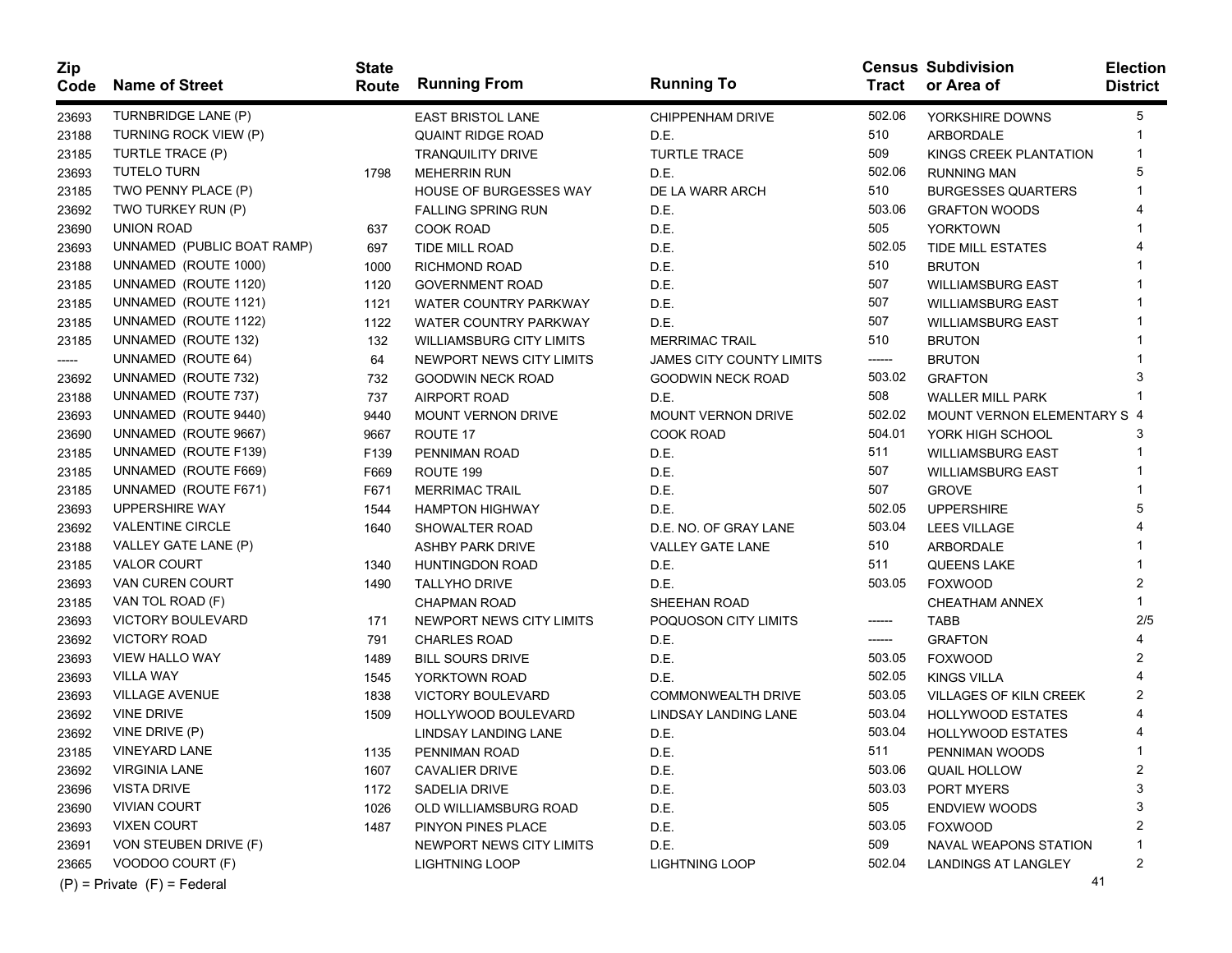| Zip<br>Code | <b>Name of Street</b>           | <b>State</b><br>Route | <b>Running From</b>             | <b>Running To</b>               | Tract  | <b>Census Subdivision</b><br>or Area of | <b>Election</b><br><b>District</b> |
|-------------|---------------------------------|-----------------------|---------------------------------|---------------------------------|--------|-----------------------------------------|------------------------------------|
| 23692       | <b>VREELAND DRIVE</b>           | 1277                  | SHIP POINT ROAD                 | D.E.                            | 503.04 | SHIP POINT                              | 4                                  |
| 23691       | WADE CURTIS ROAD (F)            |                       | <b>RINGFIELD ROAD</b>           | <b>JAMES CITY COUNTY LIMITS</b> |        | <b>NAVAL WEAPONS STATION</b>            | 1                                  |
| 23692       | WAINWRIGHTS BEND (P)            |                       | <b>GLEN LAUREL WAY</b>          | STAGECOACH WATCH                | 503.06 | <b>GLEN LAUREL</b>                      |                                    |
| 23692       | <b>WALDEN DRIVE</b>             | 654                   | PINEY POINT ROAD                | PINEHURST DRIVE                 | 503.04 | <b>PINEHURST</b>                        |                                    |
| 23691       | WALKER ROAD (F)                 |                       | LONGFELLOW ROAD                 | <b>KING ROAD</b>                | 509    | <b>NAVAL WEAPONS STATION</b>            |                                    |
| 23696       | WALKIN LANE (P)                 |                       | <b>SEAFORD ROAD</b>             | D.E.                            | 504.02 | <b>SEAFORD</b>                          |                                    |
| 23693       | <b>WALLACE COURT</b>            |                       | <b>SUSAN NEWTON LANE</b>        | D.E.                            | 502.05 | <b>MEADOWLAKE FARMS</b>                 | 5                                  |
| 23185       | <b>WALLER MILL ROAD</b>         | 713                   | <b>BYPASS ROAD</b>              | D.E.                            | 510    | <b>WILLIAMSBURG NORTH</b>               |                                    |
| 23690       | <b>WALNUT DRIVE</b>             | 1016                  | <b>LEIGH ROAD</b>               | <b>LEIGH ROAD</b>               | 505    | KINGS COURT                             | 3                                  |
| 23692       | WALTERS LANE (P)                |                       | RAILWAY ROAD                    | D.E.                            | 503.04 | <b>DARE</b>                             |                                    |
| 23693       | <b>WALTONS APPROACH</b>         | 1452                  | <b>TERRYS RUN</b>               | D.E.                            | 502.06 | THE WOODS OF TABB                       | 5                                  |
| 23693       | WANDERING DOE TRAIL (P)         |                       | <b>TABB SMITH TRAIL</b>         | D.E.                            | 502.06 | <b>VILLAS ON SHADY BANKS</b>            | 5                                  |
| 23692       | <b>WAREHOUSE COURSE</b>         | 1564                  | D.E. NO. OF PENRITH CROSSING    | D.E. SO. OF PENRITH CROSSING    | 503.03 | <b>SCOTCH TOMS WOODS</b>                |                                    |
| 23185       | <b>WARWICK COURT</b>            | 1034                  | ALEXANDER LEE PARKWAY           | D.E.                            | 511    | <b>BUSCH INDUSTRIAL PARK</b>            |                                    |
| 23691       | <b>WASHINGTON DRIVE (F)</b>     |                       | <b>EAST BOUNDARY ROAD</b>       | NEWPORT NEWS CITY LIMITS        | 509    | <b>NAVAL WEAPONS STATION</b>            |                                    |
| 23692       | <b>WASHINGTON SQUARE DRIVE</b>  | 1712                  | ROUTE 17                        | <b>CONSTITUTION DRIVE</b>       | 503.03 | <b>WASHINGTON SQUARE</b>                |                                    |
| 23185       | WATER COUNTRY PARKWAY           | 640                   | PENNIMAN ROAD                   | ROUTE 199                       | 511    | <b>WILLIAMSBURG EAST</b>                |                                    |
| 23185       | WATER COUNTRY PARKWAY (P)       |                       | ROUTE 199                       | D.E.                            | 509    | <b>WATER COUNTRY USA</b>                |                                    |
| 23692       | <b>WATER FOWL DRIVE</b>         | 1180                  | RAILWAY ROAD                    | DARE ROAD                       | 503.04 | THE LAKES AT DARE                       |                                    |
| 23690       | <b>WATER STREET</b>             | 1002                  | <b>BALLARD STREET</b>           | <b>COMTE DE GRASSE STREET</b>   | 505    | <b>YORKTOWN</b>                         | 3                                  |
| 23690       | <b>WATER STREET</b>             | 1020                  | OLD WILLIAMSBURG ROAD           | <b>BALLARD STREET</b>           | 505    | <b>YORKTOWN</b>                         |                                    |
| 23692       | <b>WATERMANS WAY</b>            |                       | <b>MARLBANK DRIVE</b>           | D.E.                            | 504.01 | <b>MARLBANK COVE</b>                    | 3                                  |
| 23692       | <b>WATERS RIDGE ROAD</b>        |                       | <b>WINDERS LANE</b>             | D.E.                            | 503.03 | <b>WINDERS POND</b>                     |                                    |
| 23692       | <b>WATERSIDE PLACE</b>          | 1599                  | <b>WINDERS LANE</b>             | D.E.                            | 503.03 | <b>WINDERS POND</b>                     |                                    |
| 23696       | <b>WATERVIEW ROAD</b>           | 631                   | HORNSBYVILLE ROAD               | D.E.                            | 504.01 | <b>SEAFORD</b>                          | 3                                  |
| 23185       | <b>WEAVER ROAD</b>              | 1109                  | <b>DREW ROAD</b>                | LUTHER ROAD                     | 509    | <b>CARVER GARDENS</b>                   |                                    |
| 23185       | <b>WELLINGTON DRIVE</b>         | 1119                  | QUEENS CREEK DRIVE              | D.E.                            | 511    | <b>QUEENS CREEK ESTATES</b>             |                                    |
| 23692       | <b>WESLEY COURT</b>             | 1557                  | PROVIDENCE LANE                 | D.E.                            | 503.03 | PROVIDENCE GROVE                        |                                    |
| 23691       | WEST BOUNDARY ROAD (F)          |                       | <b>JAMES CITY COUNTY LIMITS</b> | <b>BURMA ROAD</b>               | 509    | <b>NAVAL WEAPONS STATION</b>            |                                    |
| 23691       | WEST BOUNDARY ROAD (F)          |                       | NEWPORT NEWS CITY LIMITS        | <b>JAMES CITY COUNTY LIMITS</b> | 509    | <b>NAVAL WEAPONS STATION</b>            |                                    |
| 23693       | <b>WEST BRISTOL LANE</b>        | 1679                  | SHEFFIELD LANE                  | D.E.                            | 502.06 | YORKSHIRE DOWNS                         | 5                                  |
| 23185       | <b>WEST MAYNOR DRIVE</b>        | 612                   | <b>MAYNOR DRIVE</b>             | <b>MAYNOR DRIVE</b>             | 511    | YORK TERRACE                            |                                    |
| 23185       | <b>WEST QUEENS DRIVE</b>        | 716                   | <b>COLONIAL PARKWAY</b>         | <b>EAST QUEENS DRIVE</b>        | 511    | QUEENS LAKE                             |                                    |
| 23691       | WEST ROAD (F)                   |                       | <b>FELGATE ROAD</b>             | <b>LEE ROAD</b>                 | 509    | NAVAL WEAPONS STATION                   |                                    |
| 23185       | WEST SAVANNAH SQUARE (P)        |                       | <b>GEORGETOWN CRESCENT</b>      | D.E.                            | 510    | <b>FAIRFIELD AT KINGSGATE</b>           |                                    |
| 23185       | <b>WEST SEMPLE ROAD</b>         | 726                   | <b>SEMPLE ROAD</b>              | D.E. NO. OF COLONIAL AVENUE     | 511    | <b>NELSON PARK</b>                      | -1                                 |
| 23693       | WEST WEDGWOOD DRIVE             | 1803                  | <b>LEXINGTON COURT</b>          | <b>LEXINGTON COURT</b>          | 503.05 | <b>LEXINGTON</b>                        | 2                                  |
| 23692       | WEST WOODLAND DRIVE             | 1526                  | LINDSAY LANDING LANE            | D.E.                            | 503.04 | <b>DARE HEIGHTS</b>                     |                                    |
| 23692       | WEST WOODLAND ROAD              | 1526                  | LINDSAY LANDING LANE            | <b>BREEZY POINT DRIVE</b>       | 503.04 | <b>BREEZY POINT</b>                     |                                    |
| 23188       | <b>WESTMINSTER PLACE</b>        | 1636                  | DEVONSHIRE DRIVE                | CHERWELL COURT                  | 510    | <b>BANBURY CROSS</b>                    |                                    |
| 23692       | <b>WESTON ROAD</b>              | 671                   | DARE ROAD                       | D.E.                            | 503.04 | DARE                                    |                                    |
|             | $(P)$ = Private $(F)$ = Federal |                       |                                 |                                 |        |                                         | 42                                 |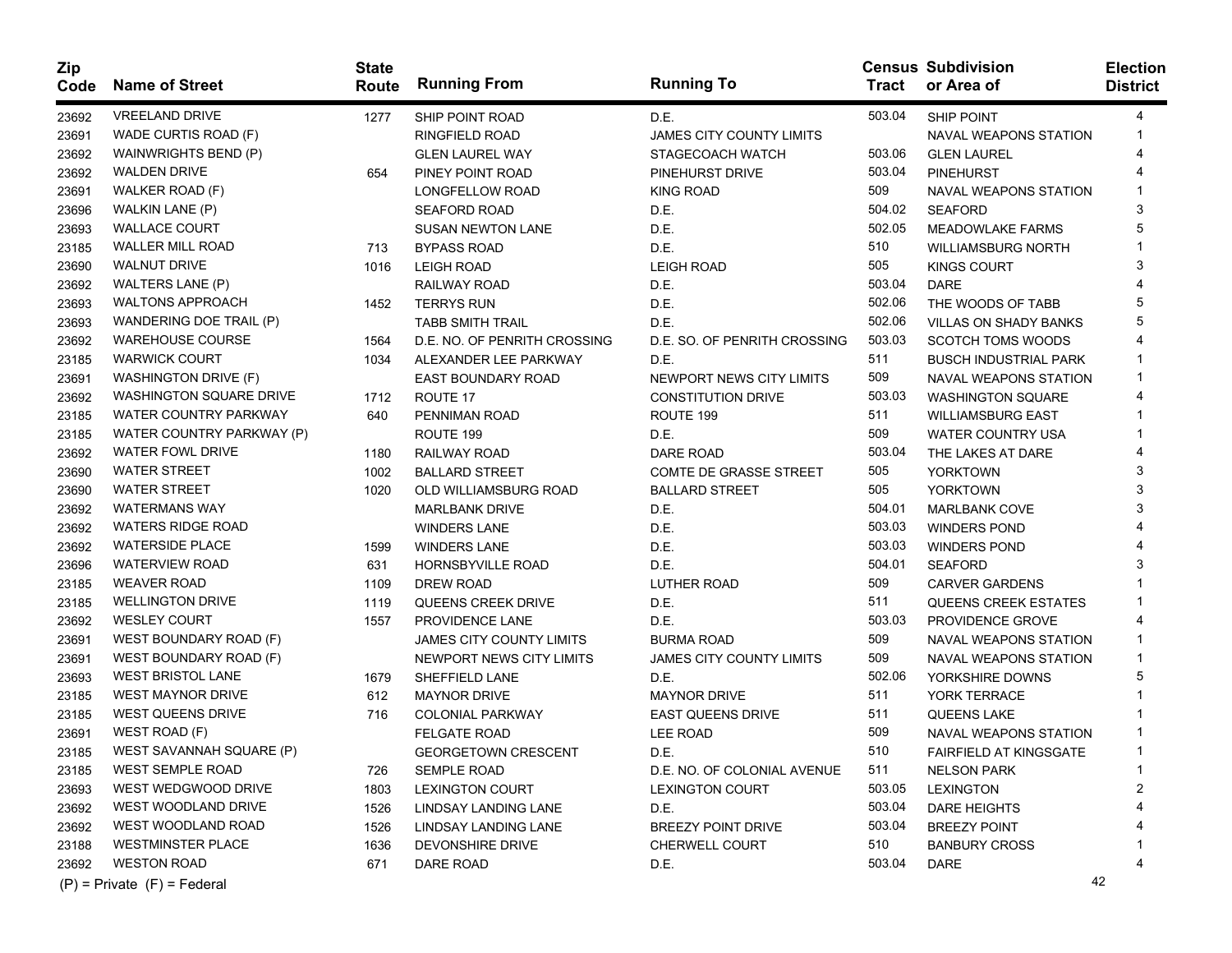| Zip<br>Code | <b>Name of Street</b>           | <b>State</b><br>Route | <b>Running From</b>          | <b>Running To</b>               | Tract  | <b>Census Subdivision</b><br>or Area of | <b>Election</b><br><b>District</b> |
|-------------|---------------------------------|-----------------------|------------------------------|---------------------------------|--------|-----------------------------------------|------------------------------------|
| 23185       | <b>WESTOVER DRIVE</b>           | 719                   | WILKINS DRIVE                | <b>RICHWINE DRIVE</b>           | 511    | YORK TERRACE                            | 1                                  |
| 23692       | WETHERSFIELD PARK (P)           |                       | YORK CROSSING ROAD           | D.E.                            | 503.03 | YORK CROSSING                           | 4                                  |
| 23693       | WEXFORD COURT (P)               |                       | <b>WROUGHT IRON BEND</b>     | D.E.                            | 502.03 | <b>SMITHY GLEN</b>                      | 2                                  |
| 23692       | <b>WHARF ROW</b>                | 1563                  | D.E. NO. OF PENRITH CROSSING | D.E. SO. OF PENRITH CROSSING    | 503.03 | <b>SCOTCH TOMS WOODS</b>                |                                    |
| 23692       | <b>WHEELEY CIRCLE</b>           | 1232                  | <b>FAULKNER ROAD</b>         | D.E.                            | 503.06 | <b>DUNMOORE</b>                         | 2                                  |
| 23693       | <b>WHIPPOORWILL TURN</b>        |                       | <b>OCTAVIA DRIVE</b>         | D.E.                            | 502.05 | SMITH FARM ESTATES                      |                                    |
| 23692       | WHISPERING PINE DRIVE           | 1554                  | OLD LAKESIDE DRIVE           | <b>KENMAR DRIVE</b>             | 503.03 | <b>BRANDYWINE</b>                       |                                    |
| 23692       | <b>WHISPERING WAY</b>           | 1700                  | <b>CHARLES ROAD</b>          | D.E.                            | 503.04 | <b>WHISPERING PINES</b>                 |                                    |
| 23188       | WHISTLING SWAN COURT (F)        |                       |                              |                                 |        | <b>CAMP PEARY</b>                       |                                    |
| 23693       | WHITE CEDAR LANE (P)            |                       | PECAN TERRACE                | D.E.                            | 502.04 | THE GABLES OF YORK COUNTY               | 5                                  |
| 23693       | WHITE RIDGE LANE (P)            |                       | <b>FERGUSON BEND</b>         | <b>FERGUSON BEND</b>            | 502.03 | <b>FERGUSON GLADE</b>                   |                                    |
| 23696       | WHITES LANE (P)                 |                       | <b>BACK CREEK ROAD</b>       | D.E.                            | 504.02 | <b>SEAFORD</b>                          |                                    |
| 23692       | <b>WHITES ROAD</b>              | 1216                  | ROUTE 17                     | D.E.                            | 503.06 | <b>GRAFTON</b>                          | 2                                  |
| 23690       | WHITT COURT (P)                 |                       | <b>LEIGH ROAD</b>            | D.E.                            | 505    | YORKTOWN SQUARE                         | 3                                  |
| 23185       | WHITTAKERS TRACE (P)            |                       | <b>MARQUIS PARKWAY</b>       | D.E.                            | 509    | THE MARQUIS                             |                                    |
| 23185       | WHITWORTH WAY (P)               |                       | <b>RESERVE WAY</b>           | <b>RESERVE WAY</b>              | 510    | <b>RESERVE APARTMENTS</b>               |                                    |
| 23188       | <b>WICHITA LANE</b>             | 1618                  | <b>INDIANA LANE</b>          | D.E.                            | 510    | <b>SKIMINO HILLS</b>                    |                                    |
| 23693       | <b>WICOMICO TURN</b>            | 1732                  | <b>RUNNING MAN TRAIL</b>     | D.E.                            | 502.06 | <b>RUNNING MAN</b>                      | 5                                  |
| 23692       | WILDERNESS VIEW (P)             |                       | POND VIEW                    | D.E.                            | 503.06 | <b>RAINBROOK VILLAS</b>                 |                                    |
| 23696       | <b>WILDEY ROAD</b>              | 623                   | <b>SEAFORD ROAD</b>          | D.E.                            | 504.02 | <b>SEAFORD</b>                          | 3                                  |
| 23692       | <b>WILDWOOD DRIVE</b>           | 788                   | PINEY POINT ROAD             | PINEHURST DRIVE                 | 503.04 | <b>PINEHURST</b>                        |                                    |
| 23185       | <b>WILKINS DRIVE</b>            | 720                   | <b>FILLMORE DRIVE</b>        | D.E.                            | 511    | <b>YORK TERRACE</b>                     |                                    |
| 23188       | <b>WILKINSON DRIVE</b>          | 1402                  | D.E. SO. OF SCHENCK DRIVE    | D.E. NO. OF SCHENCK DRIVE       | 510    | <b>SCHENCK ESTATES</b>                  |                                    |
| 23185       | WILL SCARLET LANE               | 1305                  | <b>EAST QUEENS DRIVE</b>     | D.E.                            | 511    | <b>QUEENS LAKE</b>                      |                                    |
| 23693       | <b>WILLARDS WAY</b>             | 1450                  | <b>CARYS CHAPEL ROAD</b>     | <b>TERRYS RUN</b>               | 502.06 | THE WOODS OF TABB                       | 5                                  |
| 23185       | <b>WILLIAM CARTER ROAD</b>      | 1106                  | PENNIMAN ROAD                | D.E.                            | 511    | <b>WILLIAMSBURG EAST</b>                |                                    |
| 23693       | <b>WILLIAM STOORS ROAD</b>      |                       | YORKTOWN ROAD                | <b>OCTAVIA DRIVE</b>            | 502.05 | SMITH FARM ESTATES                      |                                    |
| 23692       | <b>WILLIAMS CIRCLE</b>          |                       | <b>FRANKLIN ROAD</b>         | D.E.                            | 503.04 | <b>HOLLY POINT</b>                      |                                    |
| 23188       | WILLIAMSBURG POTTERY ROAD (P)   |                       | <b>LIGHTFOOT ROAD</b>        | <b>JAMES CITY COUNTY LIMITS</b> | 510    | <b>WILLIAMSBURG POTTERY</b>             |                                    |
| 23691       | WILLIAMSBURG ROAD (F)           |                       |                              |                                 |        | <b>NAVAL WEAPONS STATION</b>            |                                    |
| 23188       | WILLIAMSBURG ROAD (F)           |                       | CAPITOL LANDING ROAD         | YORK RIVER ROAD                 |        | <b>CAMP PEARY</b>                       |                                    |
| 23185       | <b>WILLOUGHBY DRIVE</b>         | 1304                  | <b>EAST QUEENS DRIVE</b>     | D.E.                            | 511    | QUEENS LAKE                             |                                    |
| 23692       | <b>WILLOW LEAF DRIVE</b>        | 1280                  | SEVEN HOLLYS DRIVE           | D.E.                            | 503.04 | <b>SEVEN HOLLYS</b>                     |                                    |
| 23693       | WILLOWWOOD DRIVE (P)            |                       | PINEWOOD DRIVE               | D.E.                            | 502.04 | PINES OF YORK                           | 5                                  |
| 23696       | <b>WILLS CIRCLE</b>             | 1283                  | ROBANNA DRIVE                | D.E.                            | 504.02 | ROBANNA SHORES                          |                                    |
| 23188       | <b>WILSON DRIVE</b>             | 1610                  | <b>SKIMINO ROAD</b>          | D.E.                            | 510    | <b>SCIMMINO FARMS</b>                   |                                    |
| 23693       | WILSON FARM LANE (P)            |                       | YORKTOWN ROAD                | D.E.                            | 502.05 | TABB                                    |                                    |
| 23693       | <b>WILTONS WAY</b>              |                       | CALTHROP NECK ROAD           | D.E.                            | 502.05 | <b>WILTON S. WILSON</b>                 |                                    |
| 23185       | <b>WINCHESTER ROAD</b>          | F138                  | PENNIMAN ROAD                | D.E.                            | 511    | <b>WILLIAMSBURG EAST</b>                |                                    |
| 23692       | WIND FOREST LANE                | 1606                  | OLD POND ROAD                | D.E.                            | 503.03 | <b>WINDERS POND</b>                     |                                    |
| 23693       | <b>WINDER ROAD</b>              | 1548                  | <b>VILLA WAY</b>             | <b>BUFFIE ROAD</b>              | 502.05 | <b>KINGS VILLA</b>                      |                                    |
|             | $(P)$ = Private $(F)$ = Federal |                       |                              |                                 |        | 43                                      |                                    |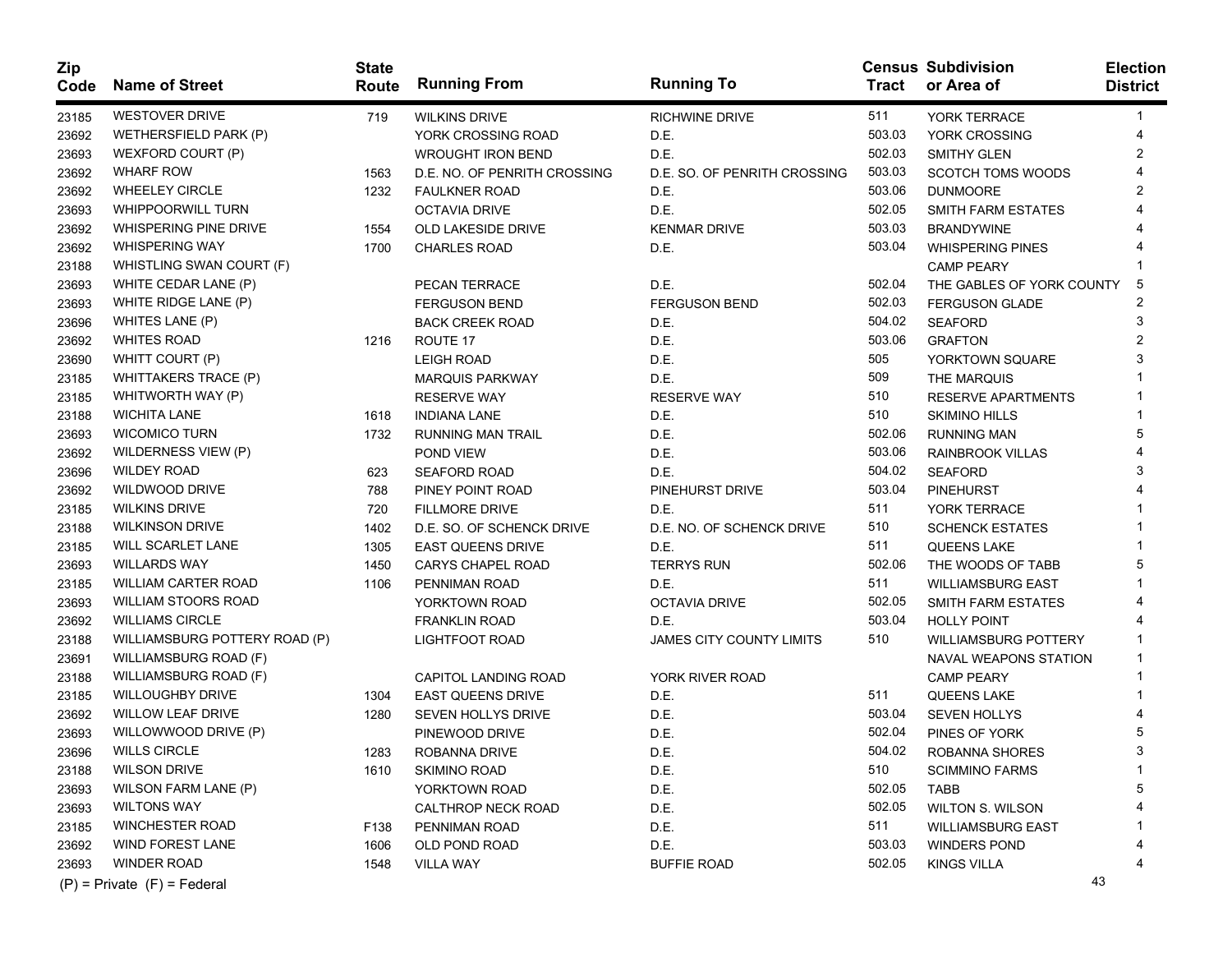| Zip<br>Code | <b>Name of Street</b>           | <b>State</b><br>Route | <b>Running From</b>        | <b>Running To</b>            | <b>Tract</b> | <b>Census Subdivision</b><br>or Area of | <b>Election</b><br><b>District</b> |
|-------------|---------------------------------|-----------------------|----------------------------|------------------------------|--------------|-----------------------------------------|------------------------------------|
| 23692       | <b>WINDERS LANE</b>             | 1596                  | <b>LAKESIDE DRIVE</b>      | <b>WOODLAKE RUN</b>          | 503.03       | <b>WINDERS POND</b>                     | 4                                  |
| 23185       | WINDMERE LANE (P)               |                       | <b>COMMONS WAY</b>         | <b>WINDSOR LANE</b>          | 510          | WILLIAMSBURG COMMONS                    |                                    |
| 23693       | WINDSONG LANE (P)               |                       | <b>INDIAN SUMMER DRIVE</b> | <b>THOREAU CIRCLE</b>        | 502.04       | <b>FOUR SEASONS</b>                     | 5                                  |
| 23185       | WINDSOR LANE (P)                |                       | STRATFORD DRIVE            | D.E.                         | 510          | WILLIAMSBURG COMMONS                    |                                    |
| 23693       | WINDY SHORE DRIVE               | 1680                  | <b>HAMPTON HIGHWAY</b>     | <b>CATTAIL LANE</b>          | 502.04       | <b>WHISPERING WINDS</b>                 | 5                                  |
| 23692       | WINEBERRY WAY (P)               |                       | <b>MARTIN FARM ROAD</b>    | <b>GLEN LAUREL WAY</b>       | 503.06       | <b>MARTIN FARM TOWNHOMES</b>            |                                    |
| 23692       | WINFREE LANE (P)                |                       | ALLENS MILL ROAD           | D.E.                         | 503.03       | <b>GRAFTON</b>                          |                                    |
| 23185       | WINGATE DRIVE (P)               |                       | <b>COMMONS WAY</b>         | D.E.                         | 510          | <b>WILLIAMSBURG COMMONS</b>             |                                    |
| 23696       | <b>WINSOME HAVEN DRIVE</b>      | 757                   | <b>SEAFORD ROAD</b>        | D.E.                         | 504.02       | <b>CEDAR HAVEN</b>                      | 3                                  |
| 23693       | WINSTEAD DRIVE                  | 1893                  | <b>HAMPTON HIGHWAY</b>     | DOYLE CT/POTTER LN           | 502.03       | <b>HAWKS LANDING</b>                    | 2                                  |
| 23693       | <b>WINTER COURT</b>             | 1664                  | <b>AUTUMN WAY</b>          | D.E.                         | 502.05       | <b>EDGEWOOD</b>                         | 5                                  |
| 23185       | <b>WINTHROP ROAD</b>            | 605                   | PENNIMAN ROAD              | <b>BURNHAM ROAD</b>          | 511          | <b>MIDDLETOWNE FARMS</b>                |                                    |
| 23691       | WOLF ROAD (F)                   |                       | OLD WILLIAMSBURG ROAD      | OLD WILLIAMSBURG ROAD        | 509          | <b>NAVAL WEAPONS STATION</b>            |                                    |
| 23692       | <b>WOLF TRAP ROAD</b>           | 630                   | ROUTE 17                   | <b>HORNSBYVILLE ROAD</b>     | ------       | <b>GRAFTON</b>                          | 3/4                                |
| 23692       | <b>WOODHAVEN DRIVE</b>          | 760                   | CHERRY POINT DRIVE         | D.E.                         | 503.04       | PINEY POINT ESTATES                     |                                    |
| 23692       | <b>WOODLAKE RUN</b>             |                       | <b>WINDERS LANE</b>        | D.E.                         | 503.03       | <b>WINDERS POND</b>                     |                                    |
| 23692       | <b>WOODLAND ROAD</b>            |                       | LINDSAY LANDING LANE       | <b>BREEZY POINT DRIVE</b>    | 503.04       | <b>DARE HEIGHTS</b>                     |                                    |
| 23693       | <b>WOODS EDGE LANE</b>          | 1660                  | <b>HAMPTON HIGHWAY</b>     | <b>CARYS TRACE</b>           | 502.05       | EDGEWOOD                                | 5                                  |
| 23696       | <b>WOODS ROAD</b>               | 627                   | <b>SEAFORD ROAD</b>        | <b>BACK CREEK ROAD</b>       | 504.02       | <b>SEAFORD</b>                          |                                    |
| 23608       | <b>WOODSIDE LANE</b>            |                       | FORT EUSTIS BLVD           | <b>INDUSTRIAL PARK DRIVE</b> | ------       | <b>CITY OF NEWPORT NEWS</b>             | 2                                  |
| 23693       | <b>WORLEY FARM TRAIL (P)</b>    |                       | YORKTOWN ROAD              | D.E.                         | 502.05       | <b>TABB</b>                             |                                    |
| 23692       | <b>WORMLEY CREEK DRIVE</b>      | 693                   | OLD YORK-HAMPTON HIGHWAY   | D.E.                         | 504.01       | <b>MARLBANK FARM</b>                    | 3                                  |
| 23690       | WORMLEY CREEK ROAD (F)          |                       | <b>BIBB ROAD</b>           | D.E.                         | 505          | <b>COAST GUARD STATION</b>              | 3                                  |
| 23696       | <b>WORNOM DRIVE</b>             | 741                   | <b>SEAFORD ROAD</b>        | <b>WOODS ROAD</b>            | 504.02       | <b>ESTERBROOK</b>                       | 3                                  |
| 23691       | <b>WRIGHT CIRCLE (F)</b>        |                       | <b>BARRACKS ROAD</b>       | D.E.                         | 509          | <b>NAVAL WEAPONS STATION</b>            |                                    |
| 23693       | WROUGHT IRON BEND (P)           |                       | OWEN DAVIS BOULEVARD       | OWEN DAVIS BOULEVARD         | 502.03       | <b>SMITHY GLEN</b>                      | 2                                  |
| 23692       | <b>WYNNE ROAD</b>               | 657                   | RAILWAY ROAD               | D.E.                         | 503.04       | DARE                                    |                                    |
| 23692       | WYNTERSET CIRCLE                | 1273                  | <b>BARCROFT DRIVE</b>      | D.E.                         | 503.03       | <b>BARCROFT</b>                         |                                    |
| 23185       | YACHT COURT                     | 1398                  | <b>CORVETTE DRIVE</b>      | D.E.                         | 511          | <b>CREEKSIDE LANDING</b>                |                                    |
| 23185       | YARDARM COURT                   | 1394                  | SPINNAKER WAY              | D.E.                         | 511          | <b>CREEKSIDE LANDING</b>                |                                    |
| 23693       | YEARLING COURT (P)              |                       | <b>DERBY RUN</b>           | D.E.                         | 502.06       | YORKSHIRE DOWNS                         | 5                                  |
| 23690       | YEATON DRIVE (F)                |                       | <b>HAMILTON ROAD</b>       | D.E.                         | 505          | <b>COAST GUARD STATION</b>              | 3                                  |
| 23692       | YORK CROSSING ROAD              | 1713                  | ROUTE 17                   | D.E.                         | 503.03       | YORK CROSSING                           |                                    |
| 23693       | YORK DOWNS DRIVE                | 1677                  | <b>HAMPTON HIGHWAY</b>     | <b>HAMPTON HIGHWAY</b>       | 502.06       | YORKSHIRE DOWNS                         | 5                                  |
| 23690       | YORK DRIVE                      | 736                   | <b>BAPTIST ROAD</b>        | <b>BAPTIST ROAD</b>          | 505          | <b>WILLIAMS TERRACE</b>                 |                                    |
| 23692       | YORK LANE                       | 1206                  | YORK-WARWICK DRIVE         | <b>HARRIS GROVE LANE</b>     | 503.06       | <b>EDGEHILL</b>                         | 3                                  |
| 23696       | YORK POINT DRIVE                | 762                   | YORK POINT ROAD            | D.E.                         | 504.02       | YORK POINT                              | 3                                  |
| 23696       | YORK POINT ROAD                 | 712                   | <b>SEAFORD ROAD</b>        | YORK POINT DRIVE             | 504.02       | <b>SEAFORD</b>                          | з                                  |
| 23188       | YORK RIVER ROAD (F)             |                       |                            |                              |              | <b>CAMP PEARY</b>                       |                                    |
| 23691       | YORK ROAD (F)                   |                       | <b>BALLARD ROAD</b>        | <b>SPRING ROAD</b>           | 509          | NAVAL WEAPONS STATION                   |                                    |
| 23693       | YORKSHIRE DRIVE                 | 780                   | YORKTOWN ROAD              | D.E.                         | 502.05       | <b>YORKSHIRE</b>                        |                                    |
|             | $(P)$ = Private $(F)$ = Federal |                       |                            |                              |              | 44                                      |                                    |